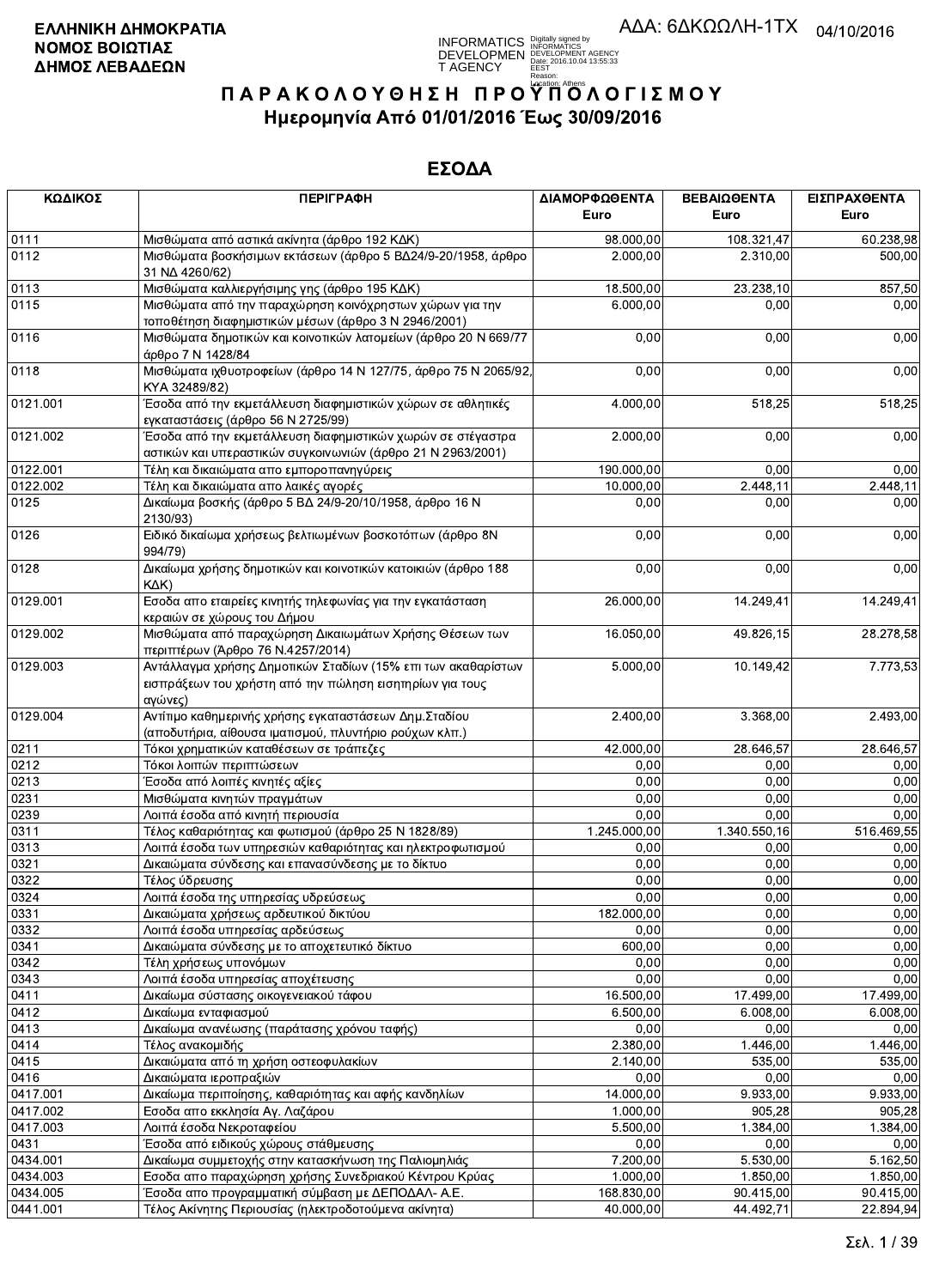| ΚΩΔΙΚΟΣ  | <b>ПЕРІГРАФН</b>                                                                                                                                                              | ΔΙΑΜΟΡΦΩΘΕΝΤΑ<br>Euro | ΒΕΒΑΙΩΘΕΝΤΑ<br>Euro | ΕΙΣΠΡΑΧΘΕΝΤΑ<br>Euro |
|----------|-------------------------------------------------------------------------------------------------------------------------------------------------------------------------------|-----------------------|---------------------|----------------------|
| 0441.002 | Τέλος Ακίνητης Περιουσίας (μη ηλεκτροδοτούμενα ακίνητα)                                                                                                                       | 400,00                | 0,00                | 0,00                 |
| 0441.003 | Έσοδα απο κατανομή του 15% του ΤΑΠ (αρθ.24 παρ.19 Ν.2130/93)                                                                                                                  | 50.100,00             | 0,00                | 0,00                 |
| 0451     | Τέλος διαμονής παρεπιδημούντων (άρθρο 6 Ν 1080/80, άρθρο 27<br>παρ. 10 N 2130/93)                                                                                             | 500,00                | 1.142,39            | 1.142,39             |
| 0452     | Τέλος επί των ακαθαρίστων εσόδων των κέντρων διασκέδασης,<br>εστιατορίων και συναφών καταστημάτων (άρθρο 20 Ν 2539/97)                                                        | 9.500,00              | 6.706,05            | 6.706,05             |
| 0461     | Τέλος χρήσης κοινόχρηστων χώρων (άρθρο 3 Ν 1080/80)                                                                                                                           | 48.000,00             | 31 381,49           | 28.491,49            |
| 0462     | Τέλος διαφήμισης (άρθρο 5 Ν 1900/90)                                                                                                                                          | 500,00                | 0,00                | 0,00                 |
| 0464     | Τέλη ελεγχόμενης στάθμευσης σε κοινόχρηστους χώρους (άρθρο 4<br>N 1900/90)                                                                                                    | 0,00                  | 0,00                | 0,00                 |
| 0465     | Ειδικό τέλος λατομικών προϊόντων (άρθρο 15 Ν 2115/93, άρθρο 27 Ν<br>2130/93)                                                                                                  | 8.000,00              | 0,00                | 0,00                 |
| 0468     | Τέλος αδειών οικοδομών (άρθρο 23 ΒΔ 24/9-20/10/1958)                                                                                                                          | 6.600,00              | 4.527,31            | 4.527,31             |
| 0469.001 | Τέλος ανανεώσιμων πηγών ενέργειας (άρθρο 38 Ν 2773/99, άρθρο<br>25 N.3468/06)                                                                                                 | 137.000,00            | 82.074,42           | 82.074,42            |
| 0469.002 | Τέλος επανάχρησης κτιρίων τουριστικών καταλυμάτων (άρθρο 51 Ν.<br>3498/2006)                                                                                                  | 0,00                  | 0,00                | 0,00                 |
| 0469.003 | Ειδικό τέλος κατανάλωσης φυσικού αερίου (Απόφ. Υπ. Ανάπτυξης<br>Δ1/A/18823/2009)                                                                                              | 0,00                  | 0,00                | 0,00                 |
| 0511     | Φόρος ηλεκτροδοτούμενων χώρων (άρθρο 10 Ν 1080/80)                                                                                                                            | 145.200,00            | 145.571,96          | 66.476,10            |
| 0512     | Φόρος ζύθου (άρθρο 9 ΝΔ 703/70, άρθρο 12 Ν 1080/80)                                                                                                                           | 0,00                  | 0,00                | 0,00                 |
| 0514     | Λοιποί φόροι                                                                                                                                                                  | 0,00                  | 0,00                | 0,00                 |
| 0521     | Εισφορά σε χρήμα λόγω ένταξης ή επέκτασης πολεοδομικών<br>σχεδίων (άρθρο 24 Συντάγματος, άρθρο 9 Ν 1337/83, άρθρο 21 Ν<br>2508/97)                                            | 0,00                  | 0,00                | 0,00                 |
| 0522     | Μετατροπή σε χρήμα της εισφοράς σε γη (άρθρο 8 Ν 1337/83)                                                                                                                     | 0,00                  | 0,00                | 0,00                 |
| 0523     | Εισφορά 40% ή 75% του ΚΗ/1947 Ψηφίσματος (άρθρο 34 Ν 1337/83)                                                                                                                 | 0,00                  | 0,00                | 0,00                 |
| 0524     | Ειδική εισφορά εφαρμογής ρυμοτομικών σχεδίων (άρθρο 34 του Ν.<br>4067/2012)                                                                                                   | 0,00                  | 0,00                | 0,00                 |
| 0526     | Εσοδα για δαπάνες μεταφοράς παιδιών δημοτικών παιδικών<br>σταθμών (άρθρων 9 και 10 της ΚΥΑ 16065/2002 (ΦΕΚ 497 Β'))                                                           | 0,00                  | 0,00                | 0,00                 |
| 0527     | Τροφεία δημοτικών παιδικών-βρεφονηπιακών σταθμών (άρθρων 9<br>και 10 της ΚΥΑ 16065/2002 (ΦΕΚ 497 Β'))                                                                         | 42.000,00             | 29.980,50           | 26.204,50            |
| 0529.001 | Εισφορές από μέλη Κ.Α.Π.Η.                                                                                                                                                    | 800,00                | 1.725,00            | 1.725,00             |
| 0529.002 | Εισφορές (δίδακτρα) από μαθητές Δημοτικού Ωδείου                                                                                                                              | 23.850,00             | 15.167,00           | 15.167,00            |
| 0529.003 | Εισφορές αθλουμένων στο πρόγραμμα ΠΑγΟ                                                                                                                                        | 11.818,60             | 712,00              | 712,00               |
| 0611     | ΚΑΠ για την κάλυψη γενικών αναγκών (άρθρο 25 Ν 1828/89)                                                                                                                       | 4.413.573,83          | 3.310.690,23        | 3.310.690,23         |
| 0612     | ΚΑΠ για τη καταβολή μισθωμάτων ακινήτων προς στέγαση<br>δημοσίων σχολικών μονάδων και λοιπών υπηρεσιών                                                                        | 87.685,56             | 58.457,04           | 58.457,04            |
| 0614     | ΚΑΠ για την κάλυψη των λειτουργικών αναγκών των σχολείων<br>α/θμιας και β/θμιας εκπαίδευσης (άρθρο 55 Ν 1946/91)                                                              | 377.129,52            | 272.040,00          | 272.040,00           |
| 0615     | ΚΑΠ για την καταβολή αποζημίωσης σε σχολικούς τροχονόμους<br>(άρθρο 14 Ν 2817/2000)                                                                                           | 0,00                  | 0,00                | 0,00                 |
| 0619.006 | Οφειλές Ελληνικού Δημοσίου που απορρέουν από το άρθρο 25 του<br>Ν. 1828/89 (άρθ 27 Ν. 3756/2009)                                                                              | 668.079,32            | 0,00                | 0,00                 |
| 0621     | Κάλυψη δαπάνης των προνοιακών επιδομάτων (άρθρου 94 ΠΑΡ 3Β<br>περιπτ.17)                                                                                                      | 6.109.714,72          | 4.614.453,71        | 4.614.453,71         |
| 0711     | Έσοδα από μισθώματα δημοσίων λατομείων (άρθρο 21 Ν 2115/93)                                                                                                                   | 0,00                  | 0,00                | 0,00                 |
| 0712     | Μισθώματα θαλασσίων εκτάσεων (άρθρο 15 Ν 2130/93)                                                                                                                             | 3.260,00              | 11.392,50           | 4.882,50             |
| 0713     | Παράβολα για την έκδοση των αδειών ίδρυσης και λειτουργίας<br>επιχειρήσεων υγειονομικού ενδιαφέροντος (άρθρο 80 ΔΚΚ)                                                          | 9.650,00              | 7.835,00            | 7.835,00             |
| 0715     | Τέλος διαφήμισης της κατηγορίας Δ΄ του άρθρου 15 του ΒΔ 24/9-<br>20/10/1958 (άρθρο 9 Ν 2880/2001)                                                                             | 63.110,00             | 0,00                | 0,00                 |
| 0718.002 | Λοιπά Έσοδα που δεν εντάσσονται στις πιο πάνω τάξεις                                                                                                                          | 0,00                  | 0,00                | 0,00                 |
| 1111     | Εκποίηση οικοπέδων σε άστεγους δημότες (άρθρο 249 ΔΚΚ)                                                                                                                        | 0,00                  | 0,00                | 0,00                 |
| 1112     | Εκποίηση οικοπέδων στον Οργανισμό Εργατικής Κατοικίας (άρθρο 2<br>N 2336/95)                                                                                                  | 0,00                  | 0,00                | 0,00                 |
| 1113     | Εκποίηση δημοτικών ή κοινοτικών εκτάσεων για την ίδρυση ή<br>επέκταση βιομηχανικών ή βιοτεχνικών επιχειρήσεων και<br>κτηνοτροφικών εκμεταλλεύσεων (άρθρα 4 και 6 ΝΔ 221/1974) | 0,00                  | 0,00                | 0,00                 |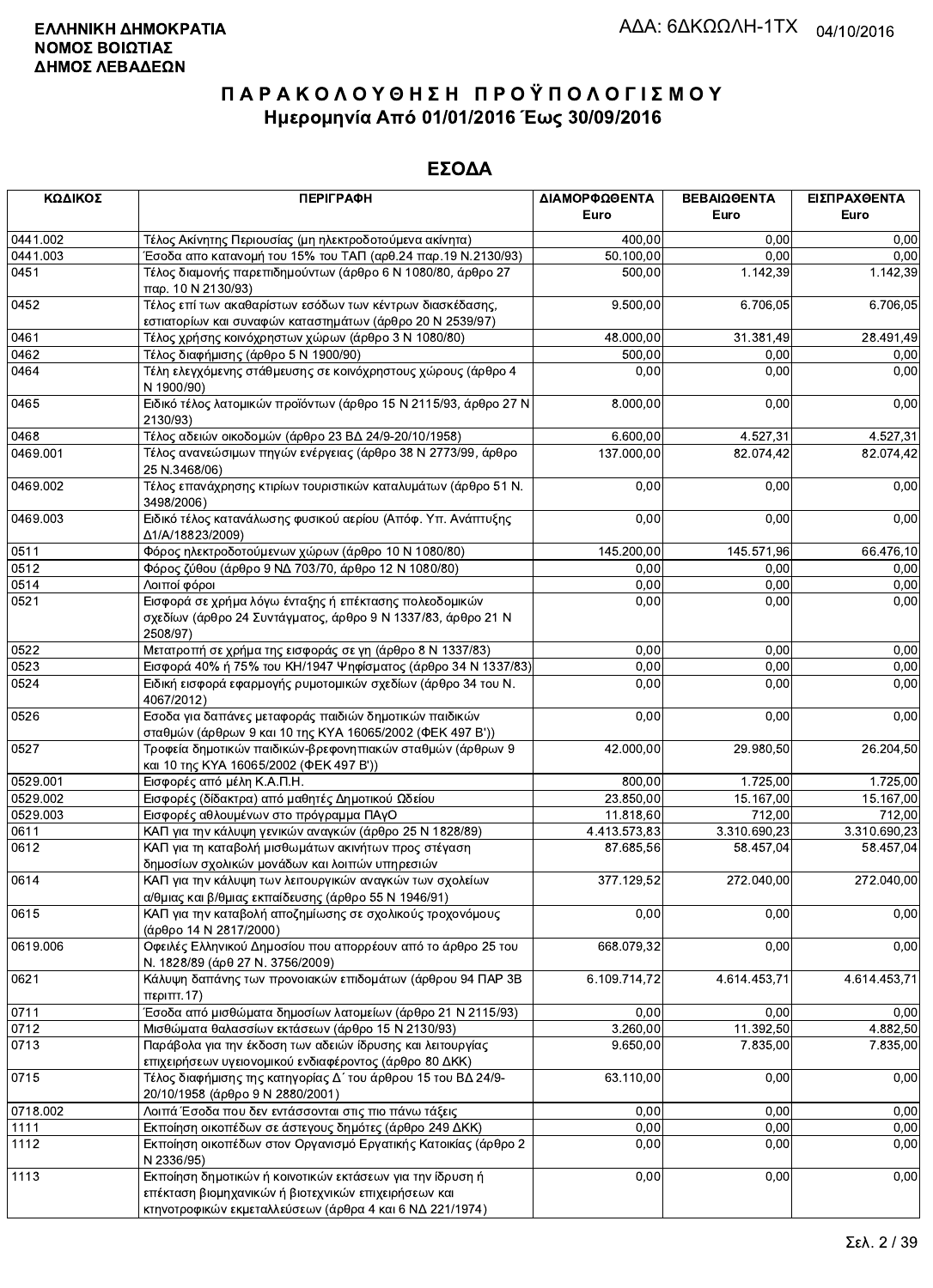| ΚΩΔΙΚΟΣ  | <b>ПЕРІГРАФН</b>                                                                                                                                                                                  | ΔΙΑΜΟΡΦΩΘΕΝΤΑ<br>Euro | ΒΕΒΑΙΩΘΕΝΤΑ<br>Euro | ΕΙΣΠΡΑΧΘΕΝΤΑ<br>Euro |
|----------|---------------------------------------------------------------------------------------------------------------------------------------------------------------------------------------------------|-----------------------|---------------------|----------------------|
| 1114     | Εκποίηση ακινήτων σε Ζώνες Κοινωνικού Συντελεστή (άρθρα 215-<br>220 KBNN)                                                                                                                         | 0,00                  | 0,00                | 0,00                 |
| 1115     | Προσκύρωση δημοτικών ή κοινοτικών εκτάσεων (άρθρα 300-309<br>ΚΒΠΝ, άρθρο 56 Ν 1416/84)                                                                                                            | 0,00                  | 0,00                | 0,00                 |
| 1116.001 | Εσοδα απο την εκποίηση ακινήτων (παρ.1 και 2 άρθ. 28 Ν. 1080/80,<br>άρθ. 33 Ν. 3202/2003)                                                                                                         | 0,00                  | 0,00                | 0,00                 |
| 1122     | Εκποίηση άλλων κινητών πραγμάτων (άρθρο 259 ΔΚΚ)                                                                                                                                                  | 0,00                  | 0,00                | 0,00                 |
| 1211.002 | Χρηματοδοτήσεις απο τον Λογαριασμό Εξυγίανσης και Αλληλεγγύης<br>της Αυτοδιοίκησης (άρθρο 262 Ν. 3852/2010)                                                                                       | 0,00                  | 0,00                | 0,00                 |
| 1211.003 | Επιχορηγήσεις για καταβολή αμοιβών σε συμβασιούχους<br>καθαρίστριες και καθαριστές (άρθρο 18 παρ. 1 Ν. 3870/2010)                                                                                 | 0,00                  | 0,00                | 0,00                 |
| 1211.007 | Επιχορήγηση από ΥΠ.ΕΣ.-Υπ.Εργασίας, Κοιν.Ασφάλισης και<br>Πρόνοιας για βοηθήματα ένδειας                                                                                                          | 0,00                  | 0,00                | 0,00                 |
| 1211.008 | Οδοιπορικά και αποζημίωση μετακίνησης υπαλλήλων                                                                                                                                                   | 0,00                  | 0,00                | 0,00                 |
| 1211.009 | Έκτακτη χρηματοδότηση του Υπουργείου Εσωτερικών για την                                                                                                                                           | 0,00                  | 0,00                | 0,00                 |
|          | καταβολή εκλογικής αποζημίωσης                                                                                                                                                                    |                       |                     |                      |
| 1212.001 | Επιχορηγηση από LEADER για ΤΡΟΦΩΝΕΙΑ ΔΗΜΟΥ ΛΕΒΑΔΕΩΝ                                                                                                                                               | 0,00                  | 0,00                | 0,00                 |
| 1212.002 | Επιχορήγηση για υλοποίηση Ευρωπαικού προγράμματος<br>Έναρμόνιση οικογενειακής και επαγγελματικής ζωής"                                                                                            | 242.075,00            | 228.111,19          | 228.111,19           |
| 1212.003 | Επιχορήγηση ΟΑΕΔ για εισφορές ωφελούμενων από Προγραμμα                                                                                                                                           | 21.780,00             | 21.743,37           | 21.743,37            |
|          | Κοινωφελούς Χαρακτήρα (παρ. ΙΔ Ν.4152/2013)                                                                                                                                                       |                       |                     |                      |
| 1212.004 | Από Γ.Γ.Α. για υλοποίηση ΠΑγΟ                                                                                                                                                                     | 17.230,50             | 0,00                | 0,00                 |
| 1214.005 | Επιχορήγηση ΥΠ.ΕΣ για κάλυψη δράσεων πυροπροστασίας                                                                                                                                               | 81.800,00             | 81.800,00           | 81.800,00            |
| 1215     | Επιχορηγήσεις για εξόφληση ληξιπρόθεσμων υποχρεώσεων                                                                                                                                              | 0,00                  | 0,00                | 0,00                 |
| 1219.001 | Επιχορηγήσεις για υλοποίηση προγράμματος Βοήθεια στο Σπίτι                                                                                                                                        | 0,00                  | 0,00                | 0,00                 |
| 1219.002 | Επιχορήγηση εκπαιδευτικών προγραμμάτων ΟΑΕΚ-ΛΑΕΚ                                                                                                                                                  | 0,00                  | 0,00                | 0,00                 |
| 1311.001 | ΚΑΠ επενδυτικών δαπανών των δήμων                                                                                                                                                                 | 516.150,00            | 301.087,50          | 301.087,50           |
| 1312.001 | Επισκευή και συντήρηση σχολικών κτιρίων (άρθρο 13 Ν 2880/2001)                                                                                                                                    | 70.800,00             | 70.800,00           | 70.800,00            |
| 1313.001 | Επιχορήγηση ΥΠ.ΕΣ. για κάλυψη δράσεων πυροπροστασίας                                                                                                                                              | 2.000,00              | 2.000,00            | 2.000,00             |
| 1321.001 | Διατήρηση και επανάχρηση αξιόλογου Βιομηχανικού Κτιριακού<br>Αποθέματος Μύλου Παπαιωάννου-Εκπόνηση Αρχιτεκτονικής<br>Μελέτης                                                                      | 0,00                  | 0,00                | 0,00                 |
| 1321.002 | Διατήρηση και επανάχρηση αξιόλογου Βιομηχανικού Κτιριακού<br>Αποθέματος Μύλου Παπαιωάννου-Εκπόνηση<br>Ηλεκτρομηχανολογικής Μελέτης                                                                | 0,00                  | 0,00                | 0,00                 |
| 1321.003 | Διατήρηση και επανάχρηση αξιόλογου Βιομηχανικού Κτιριακού<br>Αποθέματος Μύλου Παπαιωάννου-Εκπόνηση Στατικής Μελέτης                                                                               | 0,00                  | 0,00                | 0,00                 |
| 1321.004 | Διατήρηση και επανάχρηση αξιόλογου Βιομηχανικού Κτιριακού<br>Αποθέματος Μύλου Παπαιωάννου-Εκπόνηση Ειδικής<br>Αρχιτεκτονικής Μελέτης                                                              | 0,00                  | 0,00                | 0,00                 |
| 1321.005 | Υποστήριξη προετοιμασίας φακέλου του έργου ΄΄Διατήρηση και<br>επανάχρηση αξιόλογου Βιομηχανικού Κτιριακού Αποθέματος Μύλου<br>Παπαιωάννου΄                                                        | 0,00                  | 0,00                | 0,00                 |
| 1321.006 | Υπηρεσία αποτύπωσης εξοπλισμού και προτάσεις για την<br>εξοικονόμηση ενέργειας με την χρήση νέων τεχνολογιών για την<br>βελτίωση του δημοτικού φωτισμού                                           | 0,00                  | 0,00                | 0,00                 |
| 1321.030 | Κατασκευή οδού Ρούμελης από Χαιρωνείας έως Αγίου Αθανασίου.                                                                                                                                       | 0,00                  | 0,00                | 0,00                 |
| 1321.032 | Κατασκευή οδού Αισχύλου από ποταμό Έρκυνα έως οδό Φίλωνος                                                                                                                                         | 0,00                  | 0,00                | 0,00                 |
| 1321.033 | Διαμόρφωση Μονοπατιού και Αποκατάσταση-Στερέωση Τρίχινου<br>Γεφυριού                                                                                                                              | 0,00                  | 0,00                | 0,00                 |
| 1321.034 | Επιχορήγηση για Αγορά οικοπέδου ιδιοκτησίας Αικατερίνης θυγ Β.<br>Παρδάλη επί της οδού Ρούμελης                                                                                                   | 0,00                  | 0,00                | 0,00                 |
| 1321.039 | Διαπλατύνσεις Πεζοδρομίων Οδων (Πεσόντων Μαχητών, Αθηνών,                                                                                                                                         | 0,00                  | 0,00                | 0,00                 |
| 1321.040 | Καραγιαννοπούλου & Φίλωνος)<br>Επιχορήγηση από ΕΤΠΑ για Ανάπλαση-Ενοποίηση Δικτύου<br>Πεζοδρόμων (Πεζόδρομος οδού Καλιαγκάκη, οδού Μπουφίδου,<br>χώρος πρώην ΚΤΕΛ και πεζόδρομια οδού Σπυρίδωνος) | 0,00                  | 0,00                | 0,00                 |
| 1321.041 | Υπογειοποίηση εναερίου δικτύου πεζοδρόμου επι της οδού<br>Μπουφίδου (3ο υποέργο της πράξης Ανάπλαση-Ενοποίηση<br>Δικτύου Πεζοδρόμων)                                                              | 0,00                  | 0,00                | 0,00                 |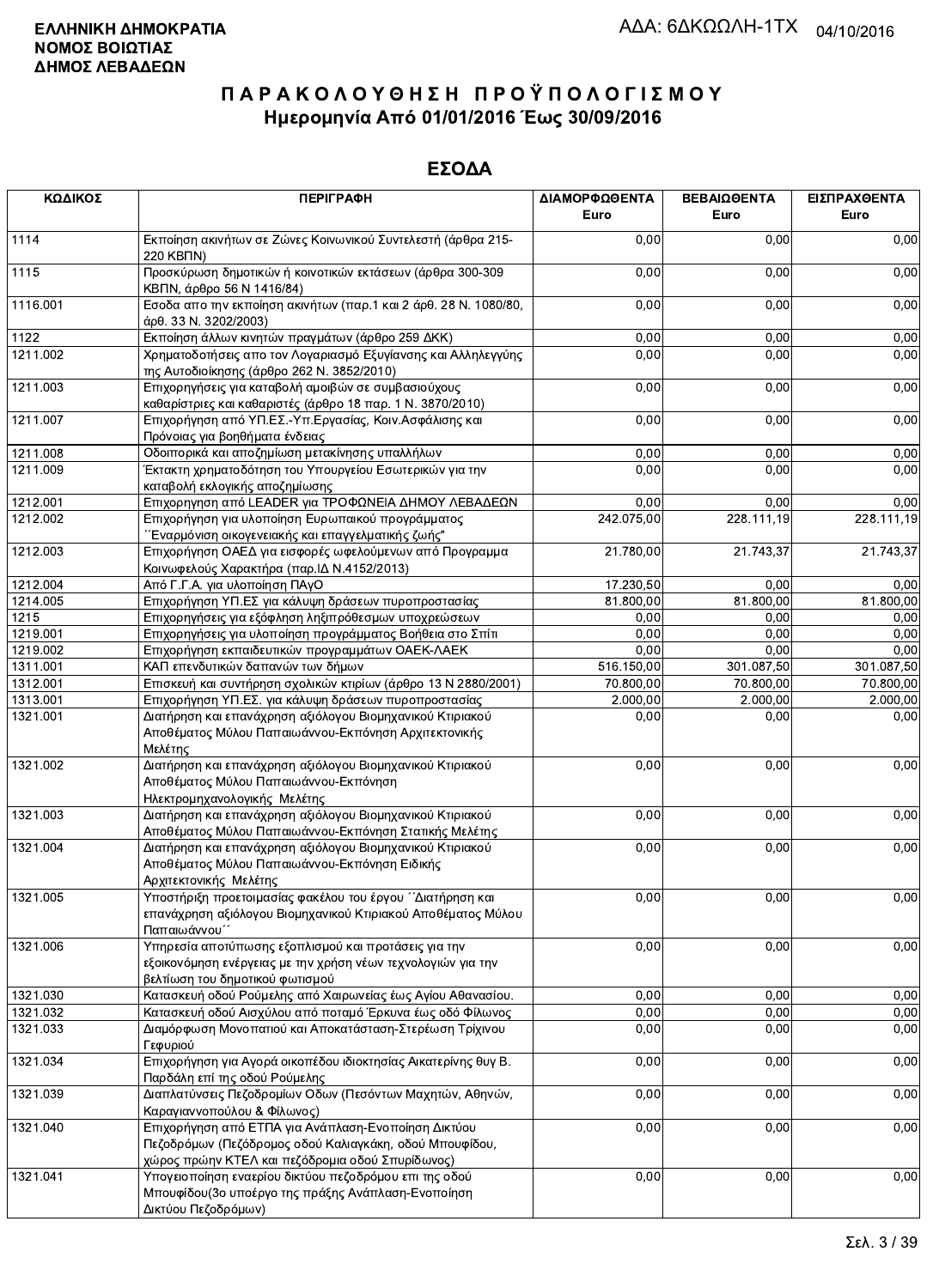| ΚΩΔΙΚΟΣ  | <b>ПЕРІГРАФН</b>                                                                                                                                                                | ΔΙΑΜΟΡΦΩΘΕΝΤΑ<br>Euro | ΒΕΒΑΙΩΘΕΝΤΑ<br>Euro | ΕΙΣΠΡΑΧΘΕΝΤΑ<br>Euro |
|----------|---------------------------------------------------------------------------------------------------------------------------------------------------------------------------------|-----------------------|---------------------|----------------------|
| 1321.042 | Σωστικές ανασκαφές (2ο υποέργο της πράξης Ανάπλαση-<br>Ενοποίηση Δικτύου Πεζοδρόμων)                                                                                            | 0,00                  | 0,00                | 0,00                 |
| 1321.205 | Επιχορήγηση ΕΣΠΑ για Ανάδειξη και Αξιοποίηση Ιστορικών Χώρων<br>Οικισμού Χαιρώνειας                                                                                             | 0,00                  | 0,00                | 0,00                 |
| 1321.206 | Μελέτη Σχεδίου Χωροταξικής και Οικιστικής Οργάνωσης Ανοικτής<br>Πόλης Δήμου Χαιρώνειας                                                                                          | 0,00                  | 0,00                | 0,00                 |
| 1321.207 | Βελτίωση και ανάπλαση κοινόχρηστων χώρων Τ.Κ. Ανθοχωρίου                                                                                                                        | 0,00                  | 0,00                | 0,00                 |
| 1321.401 | Επιχορήγηση από ΕΤΠΑ για Βελτίωση και Ανάπλαση Κοινόχρηστων<br>χώρων ΤΚ Κορώνειας                                                                                               | 0,00                  | 0,00                | 0,00                 |
| 1321.501 | Μελέτη Γενικού Πολεοδομικού Σχεδίου Κοινότητας Κυριακίου                                                                                                                        | 0,00                  | 0,00                | 0,00                 |
| 1322.001 | Αναβάθμιση Ενεργητικής Πυροπροστασίας Κλειστού Γυμναστηρίου<br>Λιβαδειάς                                                                                                        | 102.000,00            | 0,00                | 0,00                 |
| 1322.002 | Αγορά ακινήτου -μνημείου "Τζαμί Γαζή Ομέρ"                                                                                                                                      | 200.000,00            | 200.000,00          | 200.000,00           |
| 1322.020 | Επιχορήγηση από ΠΔΕ για Αποκατάσταση ζημιών που<br>προκλήθηκαν από θεομηνία στο Δήμο Λεβαδέων                                                                                   | 40.256,34             | 0,00                | 0,00                 |
| 1322.021 | Επιχορήγηση από Πράσινο Ταμείο για Αποζημίωση ιδιοκτησιών στο<br>πάρκο Έρκυνας από την οδό Θουκιδίδου εως την οδό Ξενοφώντος                                                    | 90.752,00             | 0,00                | 0,00                 |
| 1322.022 | Επιχορήγηση από Πράσινο Ταμειο για Ενεργειακή Αναβάθμιση<br>Σχολικής Μονάδας 3ου Δημοτικού Σχολείου Λιβαδειάς                                                                   | 137.000,00            | 134.010,94          | 134.010,94           |
| 1322.090 | Επιχορήγηση από Πράσινο Ταμείο για Αναβάθμιση φωτισμού<br>χρήσης και ανάδειξης περιπατητικών διαδρομων, των<br>αρχιτεκτονικών στοιχείων και του φυσικού τοπίου στην περιοχη του | 0,00                  | 0,00                | 0,00                 |
| 1326.001 | ποταμού Έρκυνα<br>Έσοδα από προγραμματική σύμβαση με ΔΕΠΟΔΑΛ ΑΕ για                                                                                                             | 0,00                  | 0,00                | 0,00                 |
| 1326.002 | προμήθεια εξοπλισμού 1ης Διαχειριστικής Ενότητας Ν Βοιωτίας<br>Έσοδα από προγραμματική σύμβαση με ΔΕΠΟΔΑΛ ΑΕ για την                                                            | 0,00                  | 0,00                | 0,00                 |
|          | Λειτουργική και Περιβαλλοντική Αναβάθμιση ΧΥΤΑ Λιβαδειάς                                                                                                                        |                       |                     |                      |
| 1326.003 | Έσοδα από προγραμματική σύμβαση με ΔΕΠΟΔΑΛ ΑΕ για την<br>Αποκατάσταση ζημιών που προκλήθηκαν από θεομηνία                                                                       | 0,00                  | 0,00                | 0,00                 |
| 1328.001 | (πυρκαγιά) στο XYTA 1ης Διαχειριστικής Ενότητας Ν Βοιωτίας<br>Αποκατάσταση ΧΑΔΑ στις θέσεις Τουρμπάκι κοινότητας Κυριακίου                                                      | 0,00                  | 0,00                | 0,00                 |
|          | και Δ.Δ. Παρορίου                                                                                                                                                               |                       |                     |                      |
| 1328.002 | Λειτουργική και Περιβαλλοντική Αναβάθμιση Χ.Υ.Τ.Α. Λιβαδειάς                                                                                                                    | 0,00<br>0,00          | 0,00                | 0,00                 |
| 1328.003 | Προμήθεια ενός (1) Θρυμματιστή (εξοπλισμός διαχ. στερεών<br>αποβλήτων 1ης διαχειρ. ενότητας Ν. Βοιωτίας)                                                                        |                       | 0,00                | 0,00                 |
| 1328.004 | Προμήθεια ενός (1) ερπυστριοφόρου προωθητή (εξοπλισμός διαχ.<br>στερεών αποβλήτων 1ης διαχειρ. ενότητας Ν. Βοιωτίας)                                                            | 0,00                  | 0,00                | 0,00                 |
| 1328.005 | Προμήθεια ενός (1) εκσκαφέα φορτωτή (εξοπλισμός διαχ. στερεών<br>αποβλήτων 1ης διαχειρ. ενότητας Ν. Βοιωτίας)                                                                   | 0,00                  | 0,00                | 0,00                 |
| 1328.006 | Προμήθεια ενός (1) ερπυστριοφόρου εκσκαφέα 21 τόνων<br>(εξοπλισμός διαχ. στερεών αποβλήτων 1ης διαχειρ. ενότητας Ν.<br>Βοιωτίας)                                                | 0,00                  | 0,00                | 0,00                 |
| 1328.007 | Προμήθεια ενός (1) τετραξονικού φορτηγού (εξοπλισμός διαχ.<br>στερεών αποβλήτων 1ης διαχειρ. ενότητας Ν. Βοιωτίας)                                                              | 0,00                  | 0,00                | 0,00                 |
| 1328.008 | Προμήθεια ενός (1) υδροφόρου οχήματος (εξοπλισμός διαχ. στερεών<br>αποβλήτων 1ης διαχειρ. ενότητας Ν. Βοιωτίας)                                                                 | 0,00                  | 0,00                | 0,00                 |
| 1328.009 | Προμήθεια ενός (1) οχήματος ανοικτού τύπου 4χ4 (Εξοπλισμός<br>διαχ.στερεών αποβλήτων 1ης διαχειρ.ενότητας Ν.Βοιωτίας)                                                           | 0,00                  | 0,00                | 0,00                 |
| 1328.010 | Προμήθεια ενός (1) απορριμματοφόρου τύπου πρέσσας 22<br>κ.μ. (Εξοπλισμός διαχ.στερεών αποβλήτων 1ης διαχειρ.ενότητας<br>Ν.Βοιωτίας)                                             | 0,00                  | 0,00                | 0,00                 |
| 1328.011 | Προμήθεια τεσσάρων (4) απορριμματοφόρων τύπου πρέσσας 16<br>κ.μ. (Εξοπλισμός διαχ.στερεών αποβλήτων 1ης διαχειρ.ενότητας<br>Ν.Βοιωτίας)                                         | 0,00                  | 0,00                | 0,00                 |
| 1328.012 | Προμήθεια δύο (2) απορριμματοφόρων τύπου πρέσσας 12<br>κ.μ. (Εξοπλισμός διαχ.στερεών αποβλήτων 1ης διαχειρ.ενότητας<br>Ν.Βοιωτίας)                                              | 0,00                  | 0,00                | 0,00                 |
| 1328.013 | Προμήθεια ενός (1) απορριμματοφόρου τύπου πρέσσας 6<br>κ.μ. (Εξοπλισμός διαχ. στερεών αποβλήτων 1ης διαχειρ. ενότητας<br>Ν.Βοιωτίας)                                            | 0,00                  | 0,00                | 0,00                 |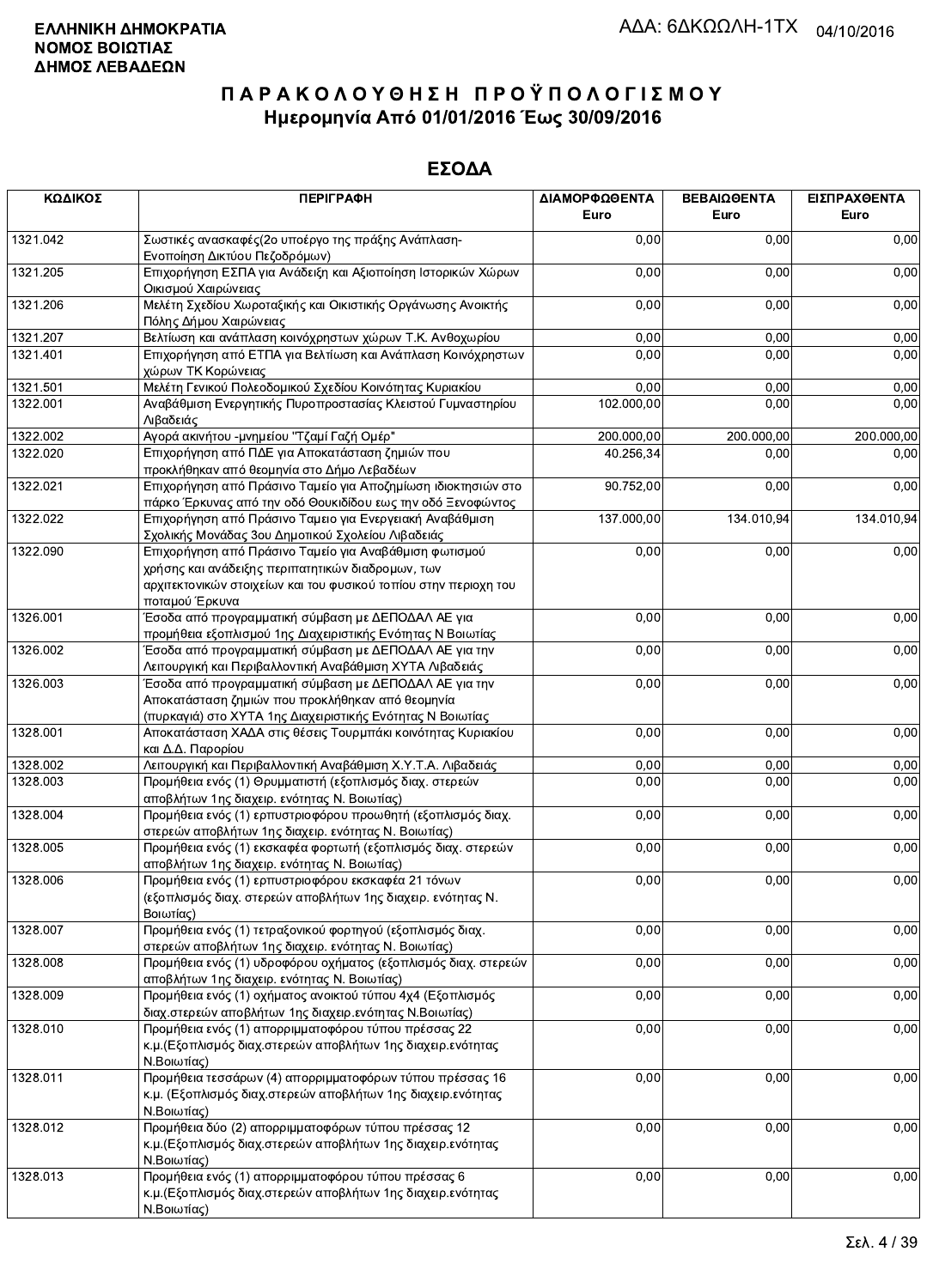| ΚΩΔΙΚΟΣ              | <b>ПЕРІГРАФН</b>                                                                                                                                          | ΔΙΑΜΟΡΦΩΘΕΝΤΑ<br>Euro | ΒΕΒΑΙΩΘΕΝΤΑ<br>Euro | ΕΙΣΠΡΑΧΘΕΝΤΑ<br>Euro |
|----------------------|-----------------------------------------------------------------------------------------------------------------------------------------------------------|-----------------------|---------------------|----------------------|
| 1328.014             | Προμήθεια δύο (2) διαξονικών φορτηγών με γερανό (Εξοπλισμός<br>διαχ.στερεών αποβλήτων 1ης διαχειρ.ενότητας Ν.Βοιωτίας)                                    | 0,00                  | 0,00                | 0,00                 |
| 1328.015             | Προμήθεια ενός (1) βυτιοφόρου οχήματος 14 κ.μ. (Εξοπλισμός<br>διαχ.στερεών αποβλήτων 1ης διαχειρ.ενότητας Ν.Βοιωτίας)                                     | 0,00                  | 0,00                | 0,00                 |
| 1328.016             | Βελτίωση και Ανάπλαση Κοινόχρηστων Χώρων Οικισμού Ελικώνα                                                                                                 | 436.870,31            | 0,00                | 0,00                 |
| 1328.017             | Ανάπτυξη Δικτύου Στάσεων (Αστικών Λεωφορείων) του Δήμου<br>Λεβαδέων                                                                                       | 0,00                  | 0,00                | 0,00                 |
| 1328.018             | Αποκατάσταση ζημιών που προκλήθηκαν από θεομηνία<br>(πυρκαγιά) στο ΧΥΤΑ 1ης Διαχειριστικής Ενότητας Ν Βοιωτίας                                            | 0,00                  | 0,00                | 0,00                 |
| 1328.019             | Βελτίωση υφιστάμενου αρδευτικού έργου του Δ.Δ. Λαφυστίου Δήμου                                                                                            | 0,00                  | 0,00                | 0,00                 |
| 1328.401             | Λεβαδέων<br>Μελέτη Έργων Ανακατασκευής Εσωτερικού Δικτύου, Έργων<br>Προσαγωγής Ακαθάρτων και Εγκατάστασης Επεξεργασίας Λυμάτων<br>(Ε.Ε.Λ.) Αγίου Γεωργίου | 0,00                  | 0,00                | 0,00                 |
| 1328.402             | Ανακατασκευή έργων αποχ'ετευσης ακαθάρτων Αγίου Γεωργίου                                                                                                  | 0,00                  | 0,00                | 0,00                 |
| 1328.403             | Κατασκευή Έργων Προσαγωγής Ακαθάρτων & Εγκατάστασης<br>Επεξεργασίας Λυμάτων (Ε.Ε.Λ.) Αγίου Γεωργίου                                                       | 0,00                  | 0,00                | 0,00                 |
| 1328.404             | Υπηρεσίες Τεχνικού Συμβούλου Αγίου Γεωργίου                                                                                                               | 0,00                  | 0,00                | 0,00                 |
| 1328.405             | Αγορά εδαφικών εκτάσεων Αγίου Γεωργίου                                                                                                                    | 0,00                  | 0,00                | 0,00                 |
| 1328.406             | Ανάπλαση Πλατείας Τ.Κ. Αγίου Γεωργίου                                                                                                                     | 0,00                  | 0,00                | 0,00                 |
| 1328.501             | Προβολή Συγκριτικών Πλεονεκτημάτων των Περιοχών Παρέμβασης<br>Β΄ Κύκλος Πρόσκλησης για περιοχές ΟΠΑΑΧ εκτός νήσου Σκύρου                                  | 0,00                  | 0,00                | 0,00                 |
| 1328.502             | Μελέτη Αποχέτευσης-Προσαγωγής Ακαθάρτων και Εγκατάστασης                                                                                                  | 0,00                  | 0,00                | 0,00                 |
|                      | Επεξεργασίας Λυμάτων (Ε.Ε.Λ.) Οικισμού Κυριακίου                                                                                                          |                       |                     |                      |
| 1328.503<br>1328.504 | Αγορά εδαφικών εκτάσεων Οικισμού Κυριακίου<br>Κατασκευή Αποχέτευσης-Προσαγωγής Ακαθάρτων & Εγκατάστασης                                                   | 0,00<br>0,00          | 0,00<br>0,00        | 0,00<br>0,00         |
|                      | Επεξεργασίας Λυμάτων (Ε.Ε.Λ.) Κυριακίου                                                                                                                   |                       |                     |                      |
| 1328.505<br>1329     | Υπηρεσίες Τεχνικού Συμβούλου οικισμού Κυριακίου                                                                                                           | 0,00<br>0,00          | 0,00<br>0.00        | 0,00<br>0,00         |
| 1411                 | Λοιπές επιχορηγήσεις για επενδύσεις και έργα<br>Προϊόν δωρεών                                                                                             | 10.585,00             | 2.000,00            | 2.000,00             |
| 1421                 | Έσοδα κληρονομιές, κληροδοσίες                                                                                                                            | 0,00                  | 0,00                | 0,00                 |
| 1511                 | Προσαυξήσεις εκπρόθεσμης καταβολής χρεών (άρθρο 6 ΝΔ 356/74,<br>άρθρο 16 Ν 2130/93)                                                                       | 45.000,00             | 42.259,87           | 42.259,87            |
| 1512                 | Πρόστιμα του ΚΟΚ, του ΝΔ 805/71 και του ΑΝ 170/67 (άρθρο 31 Ν<br>2130/93)                                                                                 | 55.000,00             | 37.069,50           | 29.834,50            |
| 1513                 | Πρόστιμα για παραβάσεις φορολογικών διατάξεων (άρθρο 19 Ν<br>1080/80)                                                                                     | 0,00                  | 0,00                | 0,00                 |
|                      |                                                                                                                                                           |                       |                     |                      |
| 1514<br>1515         | Πρόστιμα ανέγερσης και διατήρησης αυθαιρέτων κατασκευών<br>Πειθαρχικά πρόστιμα σε βάρος των υπαλλήλων (άρθρο 284 Ν                                        | 12.000,00<br>0,00     | 6.381,43<br>0,00    | 6.381,43<br>0,00     |
|                      | 1188/81)                                                                                                                                                  |                       |                     |                      |
| 1516<br>1517         | Έσοδα από διάφορες καταλογιστικές αποφάσεις<br>Πρόστιμα και ποινικές ρήτρες που επιβάλλονται σε βάρος                                                     | 0,00<br>0,00          | 0,00<br>0,00        | 0,00<br>0,00         |
|                      | προμηθευτών και εργολάβων                                                                                                                                 |                       |                     |                      |
| 1518                 | Καταπτώσεις εγγυήσεων                                                                                                                                     | 0,00                  | 0,00                | 0,00                 |
| 1519                 | Λοιπά πρόστιμα και χρηματικές ποινές επιβαλλόμενες βάσει ειδικών<br>διατάξεων                                                                             | 3.000,00              | 4.311,53            | 1.211,96             |
| 1521                 | Παράβολα πλειστηριασμών (άρθρα 932 και 959 ΚπολΔ)                                                                                                         | 0,00                  | 0,00                | 0,00                 |
| 1522                 | Παράβολα υποβαλλόμενα για την χορήγηση διευκολύνσεων<br>τμηματικής καταβολής χρεών (άρθρο 18 Ν 2648/98)                                                   | 0,00                  | 0,00                | 0,00                 |
| 1611                 | Εσοδα απο δημοτικές ή κοινοτικές κοινωφελείς επιχειρήσεις                                                                                                 | 0,00                  | 0,00                | 0,00                 |
| 1612                 | Εσοδα απο αμιγείς δημοτικές ή κοινοτικές / διαδημοτικές ή<br>διακοινοτικές επιχειρήσεις                                                                   | 0,00                  | 0,00                | 0,00                 |
| 1613                 | Εσοδα απο λοιπές δημοτικές επιχειρήσεις                                                                                                                   | 0,00                  | 0,00                | 0,00                 |
| 1614                 | Εσοδα απο συμμετοχή σε λοιπές επιχειρήσεις                                                                                                                | 0,00                  | 0,00                | 0,00                 |
| 1621                 | Δαπάνες αφαίρεσης παράνομων διαφημιστικών μέσων (άρθρο 9 Ν<br>2946/2001, άρθρο 11 Ν 2696/99)                                                              | 0,00                  | 0,00                | 0,00                 |
| 1622                 | Έξοδα ακινητοποίησης και μεταφοράς παρανόμως σταθμευμένων<br>οχημάτων (άρθρο 45 Ν 2218/94)                                                                | 0,00                  | 0,00                | 0,00                 |
| 1623                 | Δαπάνες απομάκρυνσης και φύλαξης εγκαταλελειμμένων οχημάτων<br>(KYA 1002901/67/2002)                                                                      | 10.000,00             | 0,00                | 0,00                 |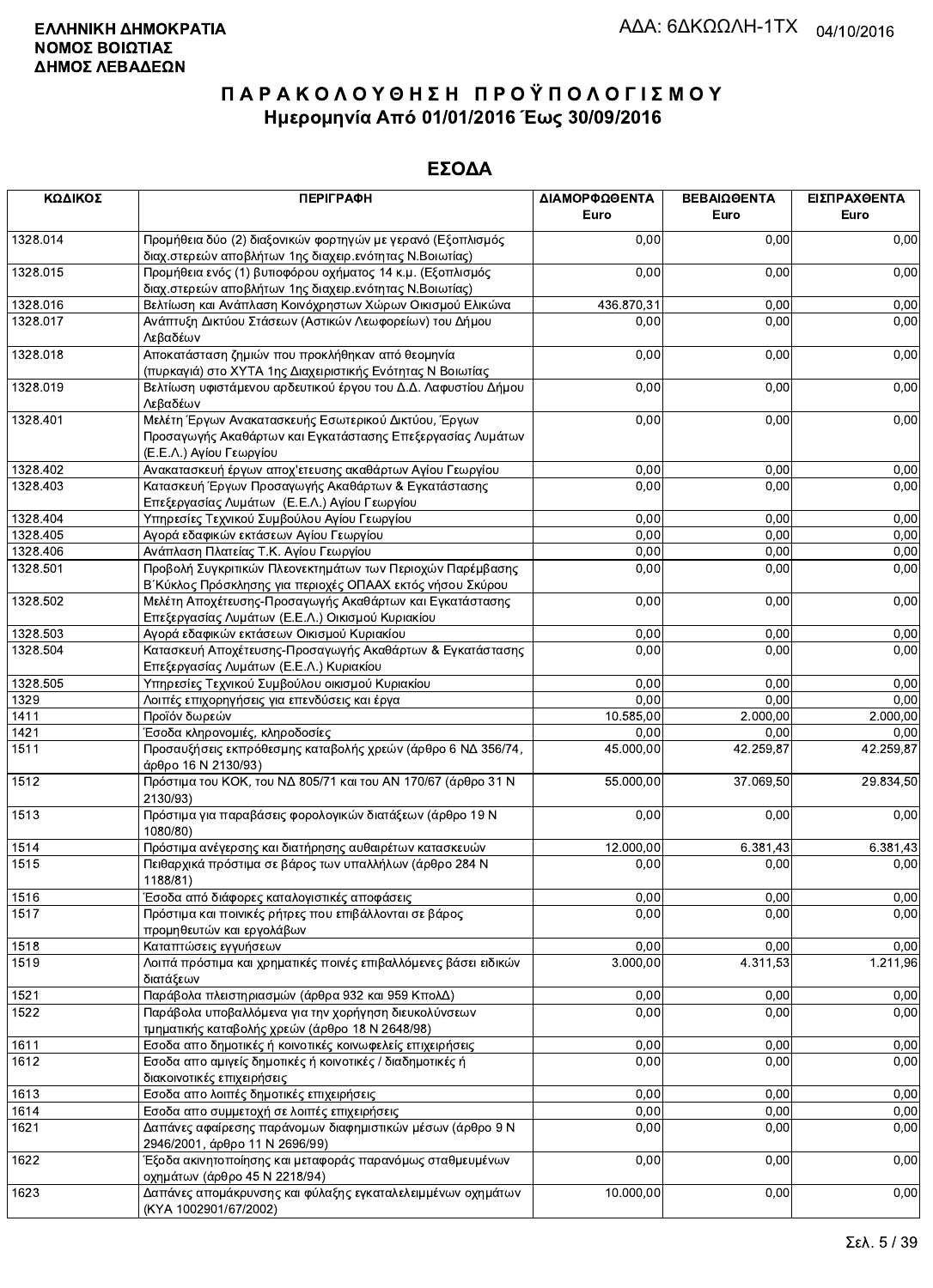| ΚΩΔΙΚΟΣ  | <b>ПЕРІГРАФН</b>                                                                                                                          | ΔΙΑΜΟΡΦΩΘΕΝΤΑ<br>Euro | ΒΕΒΑΙΩΘΕΝΤΑ<br>Euro | ΕΙΣΠΡΑΧΘΕΝΤΑ<br>Euro |
|----------|-------------------------------------------------------------------------------------------------------------------------------------------|-----------------------|---------------------|----------------------|
| 1624     | Έσοδα από την κατασκευή, επισκευή και συντήρηση οδών και<br>πεζοδρομίων (άρθρο 47 Ν 2696/99, άρθρο 367 ΚΒΠΝ)                              | 0,00                  | 0,00                | 0,00                 |
| 1625     | Αποζημίωση καταβληθείσα για λογαριασμό των υπόχρεων, λόγω<br>προσκύρωσης ή ρυμοτόμησης ακινήτων (άρθρο 26 Ν 1828/89)                      | 0,00                  | 0,00                | 0,00                 |
| 1626     | Έσοδα από συμβάσεις διαδημοτικής συνεργασίας (άρθρο 23 Ν<br>2539/97)                                                                      | 0,00                  | 0,00                | 0,00                 |
| 1627     | Εισφορές άλλων ΟΤΑ για την καταβολή αποζημίωσης στα μέλη του<br>υπηρεσιακού συμβουλίου (άρθρο 12 Ν 2130/93)                               | 0,00                  | 0,00                | 0,00                 |
| 1628     | Εισφορές άλλων ΟΤΑ για τη μισθοδοσία ελεγκτών εσόδων - εξόδων<br>και εισπρακτόρων (άρθρα 227 και 229 Ν 1188/81)                           | 0,00                  | 0,00                | 0,00                 |
| 1629     | Λοιπά έσοδα από δαπάνες πραγματοποιηθείσες για λογαριασμό<br>τρίτων                                                                       | 10.000,00             | 0,00                | 0,00                 |
| 1691     | Τέλη επιβαλλόμενα σε βάρος επιχειρήσεων για την εκτέλεση έργων<br>και προγραμμάτων προστασίας του περιβάλλοντος (άρθρο 6 Ν.<br>1650/1986) | 0,00                  | 0,00                | 0,00                 |
| 1692     | Εφάπαξ ειδική εισφορά για τη δημιουργία κοινόχρηστων χώρων<br>(άρθρο 16 Ν. 2508/97)                                                       | 0,00                  | 0,00                | 0,00                 |
| 1699.001 | Εσοδα απο κατασκευή παραγκών και ηλεκτροδότησης αυτών στην<br>Εμποροπανήγυρη                                                              | 33.000,00             | 0,00                | 0,00                 |
| 1699.002 | Εσοδα απο εισητήρια πολιτιστικών εκδηλώσεων                                                                                               | 0,00                  | 0,00                | 0,00                 |
| 1699.003 | Λοιπά έκτακτα έσοδα που δεν εντάσσονται στις πιο πάνω τάξεις                                                                              | 0,00                  | 0,00                | 0,00                 |
| 1699.005 | Έσοδα από συμμετοχη σε εκδρομές                                                                                                           | 0,00                  | 0,00                | 0,00                 |
| 1699.006 | Έκτακτα Έσοδα από εράνους της Ιεράς Μητρόπολης Θηβών και<br>Λεβαδείας (2% επί του ακαθαρίστου προιόντος)                                  | 1.000,00              | 700,00              | 700,00               |
| 2111     | Τακτικά έσοδα από τέλη καθαριότητας και ηλεκτροφωτισμού                                                                                   | 354.986,00            | 521.174,10          | 478.638,93           |
| 2112     | Τακτικά έσοδα από τέλη και δικαιώματα ύδρευσης                                                                                            | 0,00                  | 0,00                | 0,00                 |
| 2113     | Τακτικά έσοδα από τέλη και δικαίωματα άρδευσης                                                                                            | 1.000,00              | 0,00                | 0,00                 |
| 2114     | Τακτικά έσοδα από τέλη και δικαιώματα αποχέτευσης                                                                                         | 0,00                  | 0,00                | 0,00                 |
| 2115.001 | Τέλος Ακίνητης περιουσίας (ηλεκτροδοτούμενα ακίνητα)                                                                                      | 15.500,00             | 13.627,27           | 13.627,27            |
| 2115.002 | Τέλος Ακίνητης περιουσίας (μη ηλεκτροδοτούμενα ακίνητα)                                                                                   | 50.000,00             | 15.817,64           | 15.540,86            |
| 2116     | Τακτικά έσοδα από δυνητικά ανταποδοτικά τέλη και εισφορές                                                                                 | 0,00                  | 0,00                | 0,00                 |
| 2117     | Τακτικά έσοδα από εισφορά λόγω ένταξης ή επέκτασης<br>πολεοδομικών σχεδίων                                                                | 0,00                  | 0,00                | 0,00                 |
| 2118     | Τακτικά έσοδα επί των ακαθαρίστων εσόδων επιτηδευματιών                                                                                   | 9.000,00              | 16.904,65           | 5.746,36             |
| 2119.001 | Φόρος ηλεκτροδούμενων χώρων (άρθ. 10 Ν. 1080/80) Π.Ο.Ε.                                                                                   | 38.400,00             | 46.196,54           | 46.196,54            |
| 2119.002 | Τέλη διαφήμισης Π.Ο.Ε.                                                                                                                    | 0,00                  | 0,00                | 0,00                 |
| 2119.004 | Τέλος χρήσης κοινοχρήστων χώρων Π.Ο.Ε.                                                                                                    | 1.000,00              | 6.271,63            | 3.698,78             |
| 2119.009 | Μισθώματα λατομείων Π.Ο.Ε.                                                                                                                | 0,00                  | 0,00                | 0,00                 |
| 2119.010 | Απο δικαιώματα βοσκήσιμων εκτάσεων                                                                                                        | 0,00                  | 0,00                | 0,00                 |
| 2119.011 | Απο μισθώματα αστικών ακινήτων                                                                                                            | 750,00                | 0,00                | 0,00                 |
| 2119.012 | Τέλη και δικαιώματα απο λαική αγορά                                                                                                       | 6.500,00              | 7.605.77            | 3.685,12             |
| 2119.017 | Από τέλη ανανεώσιμων πηγών ενέργειας                                                                                                      | 0,00                  | 0,00                | 0,00                 |
| 2119.018 | Εσοδα απο την εκμετάλλευση διαφημιστικών χώρων σε αθλητικές<br>εγκαταστάσεις (άρθ. 56 Ν. 2725/99)                                         | 0,00                  | 0,00                | 0,00                 |
| 2119.020 | Αντίτιμο κατανάλωσης ηλεκτρικού ρευματος των πυλώνων του<br>Δημοτικού Σταδιου για λογαριασμό τριτων (τέλεση αγώνων)                       | 1.000,00              | 10.539,15           | 0,00                 |
| 2119.021 | Αντίτιμο καθημερινής χρήσης εγκαταστάσεων Δημ.Σταδίου<br>(αποδυτήρια, αίθουσα ιματισμού, πλυντήριο ρούχων κλπ.)                           | 400,00                | 674,00              | 274,00               |
| 2119.022 | Έσοδα από εισφορές (δίδακτρα μαθητών Δημ.Ωδείου)                                                                                          | 0,00                  | 4.119,50            | 4.119,50             |
| 2211.001 | Πρόστιμα παραβάσεων Κ.Ο.Κ. - Ελεγχόμενης στάθμευσης Π.Ο.Ε.                                                                                | 18.000,00             | 30.473,45           | 14.208,45            |
| 2211.002 | Λοιπά πρόστιμα                                                                                                                            | 2.000,00              | 0,00                | 0,00                 |
| 2212.001 | Πρόστιμα ανέγερσης-διατήρησης αυθαιρέτων                                                                                                  | 3.200,00              | 1.353, 10           | 1.353,10             |
| 3211     | Τέλη καθαριότητας και ηλεκτροφωτισμού                                                                                                     | 753.107,51            | 753.107,51          | 724.384,43           |
| 3212     | Τέλη και δικαιώματα ύδρευσης                                                                                                              | 205.235,04            | 205.235,04          | 3.037,67             |
| 3213     | Τέλη και δικαιώματα άρδευσης                                                                                                              | 465.428,99            | 465.428,99          | 208.906,00           |
| 3214     | Τέλη και δικαιώματα αποχέτευσης                                                                                                           | 17.004,89             | 17.004,89           | 426,66               |
| 3215     | Τέλος ακίνητης περιουσίας                                                                                                                 | 206.272,63            | 206.272,63          | 51.911,92            |
| 3216     | Δυνητικά ανταποδοτικά τέλη και εισφορές                                                                                                   | 0,00                  | 0,00                | 0,00                 |
| 3217     | Εισφορά λόγω ένταξης ή επέκτασης πολεοδομικών σχεδίων                                                                                     | 5.878,21              | 5.878,21            | 0,00                 |
| 3218     | Τακτικά έσοδα επί των ακαθαρίστων εσόδων επιτηδευματιών                                                                                   | 888.358,76            | 888.358,76          | 25.302,72            |
|          |                                                                                                                                           |                       |                     |                      |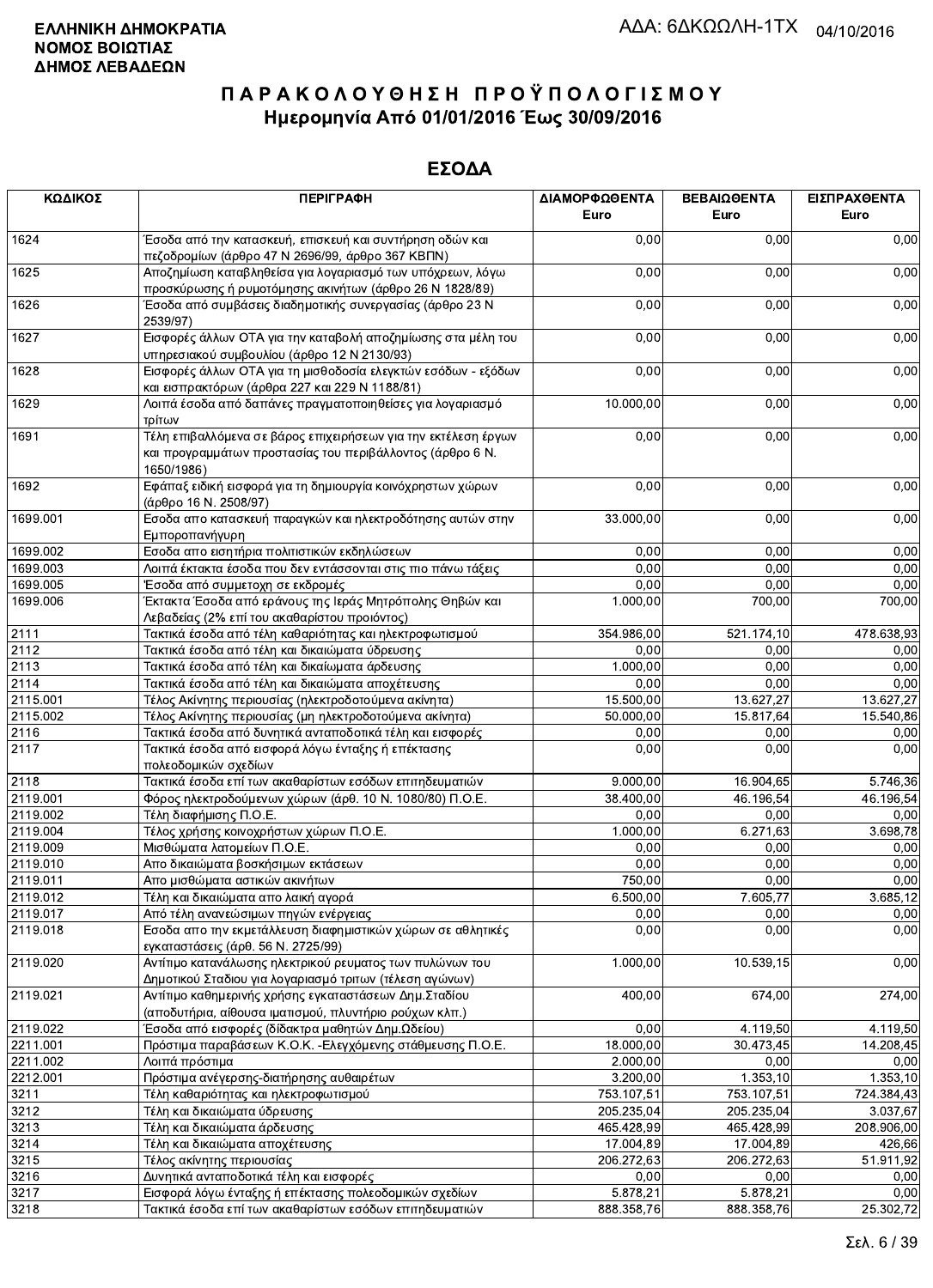| ΚΩΔΙΚΟΣ      | <b>ПЕРІГРАФН</b>                                                                                                               | ΔΙΑΜΟΡΦΩΘΕΝΤΑ<br>Euro | ΒΕΒΑΙΩΘΕΝΤΑ<br>Euro | ΕΙΣΠΡΑΧΘΕΝΤΑ<br>Euro |
|--------------|--------------------------------------------------------------------------------------------------------------------------------|-----------------------|---------------------|----------------------|
| 3219.001     | Απο δικαιώματα και μισθώματα βοσκήσιμων εκτάσεων                                                                               | 14.908,71             | 14.908,71           | 1.200,00             |
| 3219.002     | Απο τέλη διαφήμισης και απο την εκμετάλλευση διαφημιστικών<br>χώρων                                                            | 20.000,00             | 20.000,00           | 0,00                 |
| 3219.003     | Απο δικαιώματα νεκροταφείων                                                                                                    | 17.943,11             | 17.943,11           | 691,95               |
| 3219.004     | Απο τέλη χρήσης κοινόχρηστων δημοτικών χώρων και απο<br>παραχώρηση δικαιωμάτων χρήσης θέσεων των περιπτέρων                    | 175.367,35            | 175.367,35          | 12.341,45            |
| 3219.005     | Απο δικαιώματα Σφαγείων                                                                                                        | 3.828,95              | 3.828,95            | 217,13               |
| 3219.006     | Απο μισθώματα λατομείων                                                                                                        | 110.550,22            | 110.550,22          | 35.616,74            |
| 3219.007     | Απο κατασκευή πεζοδρομίων                                                                                                      | 0,00                  | 0,00                | 0,00                 |
| 3219.008     | Απο δικαιώματα χρήσης Χ.Υ.Τ.Α.                                                                                                 | 70.984,86             | 70.984,86           | 385,26               |
| 3219.009     | Απο δικαιώματα συμμετοχής στην Κατασκήνωση                                                                                     | 9.557,23              | 9.557,23            | 49,43                |
| 3219.010     | Απο τέλη και δικαιώματα λαικών αγορών                                                                                          | 102.715,33            | 102.715,33          | 24.646,77            |
| 3219.011     | Απο φόρο ηλεκτροδοτούμενων χώρων (άρθ. 10 Ν. 1080/80)                                                                          | 63.449,73             | 63.449,73           | 61.504,28            |
| 3219.012     | Απο προγραμματική σύμβαση με ΔΕΠΟΔΑΛ Α.Ε. (ΦΟΔΣΑ)                                                                              | 0,00                  | 0,00                | 0,00                 |
| 3219.013     | Απο μισθώματα αστικών ακινήτων                                                                                                 | 373.712,52            | 373.712,52          | 20.833,32            |
| 3219.014     | Απο μισθώματα καλλιεργήσιμης γής                                                                                               | 17.293,74             | 17.293,74           | 3.556,10             |
| 3219.015     | Απο μισθώματα θαλασσίων εκτάσεων                                                                                               | 14.456,27             | 14.456,27           | 6.411,80             |
| 3219.016     | Απο λοιπά έσοδα απο ακίνητα (χρήση εδάφους απο εταιρείες<br>κινητής τηλεφωνίας κλπ)                                            | 0,00                  | 0,00                | 0,00                 |
| 3219.017     | Λοιπές περιπτώσεις                                                                                                             | 13.120,86             | 13.120,86           | 318,57               |
| 3219.018     | Απο εισφορές για τροφεία παιδικών και βρεφονηπιακών σταθμών                                                                    | 20.126,24             | 20.126,24           | 1.036.00             |
| 3219.019     | Απο κρατήσεις υπέρ Δημοσίου                                                                                                    | 23.818,81             | 23.818,81           | 658,40               |
| 3219.020     | Απο επιστροφές αχρεωστήτως καταβληθέντων προνοιακών<br>επιδομάτων                                                              | 226.042,67            | 226.042,67          | 13.281,12            |
| 3219.021     | Από χρήση Δημοτικών Σταδίων (15% επί των ακαθαρίστων<br>εισπράξεων του χρήστη από την πώληση εισητηρίων για τους<br>αγώνες)    | 49.589,39             | 49.589,39           | 0,00                 |
| 3219.022     | Από αντίιτιμο κατανάλωσης ηλεκτρικού ρευματος των πυλώνων του<br>Δημοτικού Σταδιου για λογαριασμό τρίτων (τέλεση αγώνων)       | 39.337,20             | 39.337,20           | 0,00                 |
| 3219.023     | Από αντίτιμο καθημερινής χρήσεως εγκαταστάσεων Δημ. Σταδίου<br>(αποδυτήρια, αίθουσα ιματισμού, πλυντήριο ρούχων κλπ)           | 1.752,00              | 1.752,00            | 1.420,00             |
| 3219.024     | Από εισφορές (δίδακτρα μαθητών Δημ. Ωδείου)                                                                                    | 0,00                  | 0,00                | 0,00                 |
| 3221.001     | Απο πρόστιμα παραβάσεων Κ.Ο.Κ.-Ελεγχόμενης στάθμευσης                                                                          | 675.743,75            | 675.743,75          | 4.149,27             |
| 3221.002     | Απο διάφορα πρόστιμα κλπ έκτακτα έσοδα                                                                                         | 145.746,08            | 145.746,08          | 6.453,37             |
| 3221.003     | Απο αποζημιώσεις καταβληθείσες για λογαριασμό των υπόχρεων,<br>λόγω προσκύρωσης ή ρυμοτόμησης ακινήτων (άρθρο 26 Ν<br>1828/89) | 86.651,30             | 86.651,30           | 6.119,91             |
| 3221.004     | Από προγραμματική σύμβαση με ΔΕΠΟΔΑΛ για ΦΠΑ                                                                                   | 0,00                  | 0,00                | 0,00                 |
| 3222         | Έκτακτα ειδικευμένα έσοδα                                                                                                      | 0,00                  | 0,00                | 0,00                 |
| 4111         | Εισφορά υπέρ του Δημοσίου στις αποδοχές και τα έξοδα                                                                           | 200.000,00            | 132.857,89          | 132.857,89           |
|              | παράστασης<br>Εξαγορά συντάξιμης υπηρεσίας                                                                                     | 0,00                  | 0,00                | 0,00                 |
| 4112<br>4121 | Φόροι μισθωτών υπηρεσιών                                                                                                       | 230.000.00            | 183.696,64          | 183.696,64           |
| 4122         | Φοροί και χαρτόσημο Δημάρχων Αντιδημάρχων μελών Δημοτικών                                                                      | 7.000,00              | 1.565,88            | 1.565,88             |
|              | Συμβουλίων και λοιπών συλλογικών οργάνων                                                                                       |                       |                     |                      |
| 4123         | Φόρων προμηθευτών εργολάβων ελ. Επαγγελματιών κ.λ.π.                                                                           | 130.000,00            | 56.678,32           | 56.678,32            |
| 4124         | Λοιπές κρατήσεις υπέρ του Δημοσίου                                                                                             | 80.000,00             | 29.795,80           | 25.905,39            |
| 4131         | Εισφορές σε ασφαλιστικούς οργανισμούς και ταμεία                                                                               | 1.300.000,00          | 996.819,37          | 996.819,37           |
| 4132         | Εισφορά για το εφάπαξ βοήθημα του Ν 103/75                                                                                     | 3.500,00              | 1.330,02            | 1.330,02             |
| 4141         | Κρατήσεις στις αποδοχές για την εξόφληση δανείων του Τ.Π. &<br>Δανείων.                                                        | 91.000.00             | 45.704,19           | 45.704,19            |
| 4142         | Λοιπές κρατήσεις υπέρ τρίτων                                                                                                   | 250.000,00            | 96.315,66           | 96.315,66            |
| 4211         | Επιστροφή χρημάτων από υπολόγους χρηματικών ενταλμάτων<br>προπληρωμής                                                          | 5.000,00              | 0,00                | 0,00                 |
| 4212         | Επιστροφή πάγιας προκαταβολής                                                                                                  | 29.000,00             | 0,00                | 0,00                 |
| 4213         | Επιστροφή αχρεωστήτως καταβληθέντων χρηματικών ποσών<br>(άρθρο 26 Ν 318/69, Αποφ. Υπ. Οικον. 2081241/11652/1997)               | 100.000,00            | 154.410,38          | 105.992,04           |
| 4218         | Επιστροφή χρημάτων από δημοτικές επιχειρήσεις έπειτα από<br>κατάπτωση των υπέρ αυτών εγγυήσεων                                 | 0,00                  | 0,00                | 0,00                 |
| 4219         | Επιστροφή εν γένει χρημάτων                                                                                                    | 45.000,00             | 16.209,13           | 16.209,13            |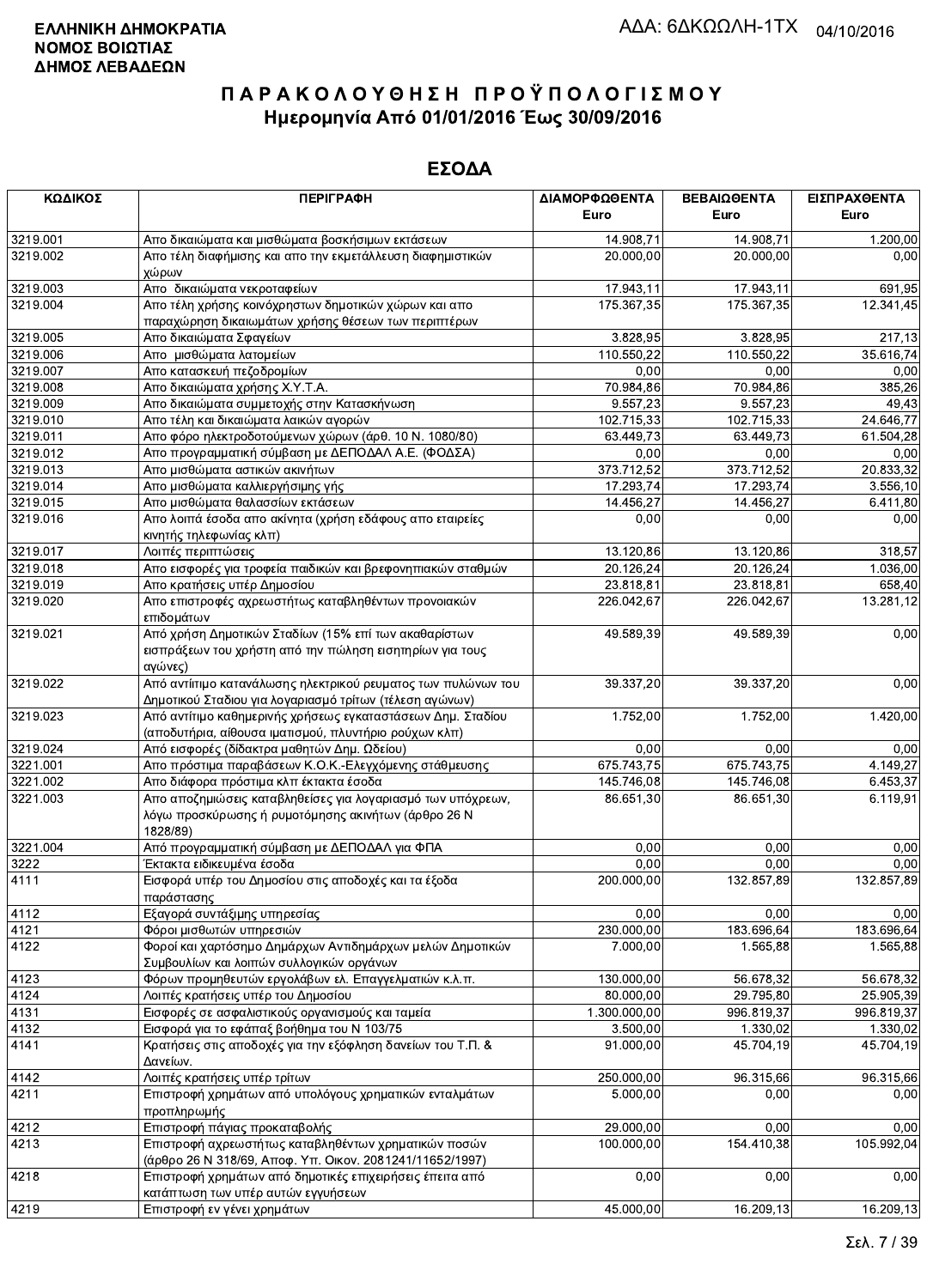### ΕΣΟΔΑ

| ΚΩΔΙΚΟΣ | <b>ПЕРІГРАФН</b>                                                                                                    | ΔΙΑΜΟΡΦΩΘΕΝΤΑ<br>Euro | ΒΕΒΑΙΩΘΕΝΤΑ<br>Euro | ΕΙΣΠΡΑΧΘΕΝΤΑ<br>Euro |
|---------|---------------------------------------------------------------------------------------------------------------------|-----------------------|---------------------|----------------------|
| 5111    | Χρηματικό υπόλοιπο προερχόμενο από τακτικά έσοδα για την<br>κάλυψη υποχρεώσεων παρελθόντων ετών                     | 443.123,57            | 443.123,57          | 443.123,57           |
| 5112    | Χρηματικό υπόλοιπο προερχόμενο από τακτικά έσοδα για<br>πιστώσεις προοριζόμενες για επενδυτικές δαπάνες             | 697.635,70            | 697.635,70          | 697.635,70           |
| 5113    | Χρηματικό υπόλοιπο προερχόμενο απο τακτικά έσοδα για την<br>κάλυψη ειδικευμένων δαπανών                             | 1.012.359,90          | 1.012.359,90        | 1.012.359,90         |
| 5119    | Χρηματικό υπόλοιπο προερχόμενο απο τακτικά έσοδα για την<br>κάλυψη εν γένει δαπανών του Δήμου                       | 168.798,82            | 168.798,82          | 168.798,82           |
| 5121    | Χρηματικό υπόλοιπο προερχόμενο από έκτακτα έσοδα για την<br>κάλυψη υποχρεώσεων παρελθόντων ετών                     | 51.582,24             | 51.582,24           | 51.582,24            |
| 5122    | Χρηματικό υπόλοιπο προερχόμενο από έκτακτα έσοδα (εκτός ΠΔΕ)<br>για πιστώσεις προοριζόμενες για επενδυτικές δαπάνες | 1.037.237,22          | 1.037.237,22        | 1.037.237,22         |
| 5123    | Χρηματικό υπόλοιπο προερχόμενο απο έκτακτα έσοδα για την<br>κάλυψη ειδικευμένων δαπανών                             | 96.067,18             | 96.067,18           | 96.067,18            |
| 5124    | Χρηματικό Υπόλοιπο προερχόμενο από το ΠΡΟΓΡΑΜΜΑ<br>ΔΗΜΟΣΙΩΝ ΕΠΕΝΔΥΣΕΩΝ (ΕΣΠΑ και Εθνικό ΠΔΕ)                        | 0,00                  | 0,00                | 0,00                 |
| 5129    | Χρηματικό υπόλοιπο προερχόμενο απο έκτακτα έσοδα για την<br>κάλυψη εν γένει δαπανών του Δήμου                       | 0,00                  | 0,00                | 0,00                 |
|         | ΣΥΝΟΛΑ                                                                                                              | 27.766.393.68         | 22.204.682.63       | 17.415.860.04        |

|        | ΚΩΔΙΚΟΣ  | <b>ПЕРІГРАФН</b>                                                           | ΔΙΑΜΟΡ     | <b>ENTAA@ENTA</b> | ΠΛΗΡΩΘΕΝΤΑ |
|--------|----------|----------------------------------------------------------------------------|------------|-------------------|------------|
|        |          |                                                                            | ΦΩΘΕΝΤΑ    | Euro              | Euro       |
|        |          |                                                                            | Euro       |                   |            |
| 00     | 6031     | Τακτικές αποδοχές (περιλαμβάνονται βασικός μισθός, δώρα εορτών, γενικά και | 118.068,00 | 66.652,00         | 66.652,00  |
|        |          | ειδικά τακτικά επιδόματα)                                                  |            |                   |            |
| 00     | 6032     | Αποζημίωση υπερωριακής εργασίας και για εξαιρέσιμες ημέρες και νυκτερινές  | 0,00       | 0,00              | 0,00       |
|        |          | ώρες και λοιπές πρόσθετες αμοιβές                                          |            |                   |            |
| 00     | 6053.001 | Εργοδ. εισφορές ΙΚΑ υπαλλήλων ειδικών θέσεων                               | 12.282,00  | 5.868,96          | 5.868,96   |
| 00     | 6053.002 | Εργοδ. εισφορές Ταμείου Νομικών                                            | 6.330.00   | 594,00            | 594.00     |
| $00\,$ | 6053.003 | Εργοδοτικές εισφορές υπέρ ΤΣΜΕΔΕ                                           | 4.511,00   | 3.033,36          | 3.033,36   |
| 00     | 6053.004 | Εργοδοτικές εισφορές υπέρ ΤΣΜΕΔΕ (επικουρικό)                              | 1.016,00   | 725,38            | 725,38     |
| 00     | 6053.005 | Εργοδοτικές εισφορές υπέρ ΚΥΤ                                              | 1.456,00   | 978.56            | 978,56     |
| 00     | 6056     | Εργοδοτικές εισφορές Δήμων Κοινωνικής Ασφάλισης                            | 0,00       | 0,00              | 0,00       |
| 00     | 6073     | Δαπάνες επιμόρφωσης προσωπικού και συμμετοχής σε συνέδρια και              | 1.000,00   | 0,00              | 0,00       |
|        |          | σεμινάρια                                                                  |            |                   |            |
| 00     | 6111     | Αμοιβές νομικών και συμβολαιογράφων                                        | 3.000,00   | 0,00              | 0,00       |
| 00     | 6116     | Αμοιβές δικαστικών επιμελητών                                              | 5.000,00   | 1.307,49          | 1.307,49   |
| 00     | 6117.001 | Ανάθεση παροχής υπηρεσιών Ιατρού Εργασίας του Δήμου                        | 2.600,00   | 0.00              | 0,00       |
| 00     | 6117.002 | Ανάθεση παροχής υπηρεσιών τεχνικού ασφαλείας του Δήμου                     | 6.400,00   | 3.312,45          | 3.312,45   |
| 00     | 6121.001 | Αντιμισθία δημάρχου, αντιδημάρχων και προέδρου δημοτικού συμβουλίου        | 123.120,00 | 72.218.54         | 72.218,54  |
|        |          | (Άρθρο92 Ν.3852/2010)                                                      |            |                   |            |
| 00     | 6121.002 | Αντιμισθία συμπαραστάτη του δημότη και της επιχείρησης (άρθρο 77 παρ.6     | 5.760,00   | 0,00              | 0,00       |
|        |          | N.3852/2010)                                                               |            |                   |            |
| $00\,$ | 6122     | Αποζημίωση και έξοδα κίνησης Δημοτικών Συμβούλων (άρθρο 140 ΔΚΚ)           | 0.00       | 0.00              | 0.00       |
| 00     | 6123     | Έξοδα κίνησης προέδρων Δ.Σ. (άρθρο 4 Ν 2539/97)                            | 87.600,00  | 58.000.00         | 58.000,00  |
| 00     | 6124     | Έξοδα κηδείας Δημάρχων και προέδρων κοινοτήτων (άρθρο 140 παρ.4            | 0.00       | 0,00              | 0,00       |
|        |          | N.3463/06)                                                                 |            |                   |            |
| $00\,$ | 6126.002 | Εργοδοτικές εισφορές για Υγειον Περίθαλψη                                  | 0.00       | 0.00              | 0,00       |
| 00     | 6126.003 | Εργοδοτικές εισφορές υπέρ ΤΕΑΔΥ                                            | 0.00       | 0.00              | 0.00       |
| 00     | 6126.006 | Ειδική εισφορά ΤΠΔΥ (1%)                                                   | 0.00       | 0,00              | 0,00       |
| $00\,$ | 6126.007 | Ειδική Εισφορά Αλληλεγγύης (2%)                                            | 0.00       | 0,00              | 0,00       |
| 00     | 6126.008 | Εργοδοτικές εισφορές υπέρ ΙΚΑ-ΕΤΕΑ                                         | 10.490,00  | 5.351,34          | 5.351,34   |
| 00     | 6132     | Αποζημίωση για συμμετοχή σε συμβούλια και επιτροπές                        | 0.00       | 0.00              | 0.00       |
| 00     | 6133     | Αποζημιώσεις μελών και γραμματέως φορολογικών Επιτροπών                    | 0,00       | 0,00              | 0,00       |
| 00     | 6134     | Αποζημίωση μελών και γραμματέως υπηρεσιακού συμβουλίου                     | 0,00       | 0,00              | 0,00       |
| 00     | 6142.001 | Αμοιβές Ορκωτών Εκτιμητών                                                  | 0,00       | 0,00              | 0,00       |
| 00     | 6151     | Δικαιώματα τρίτων (ΔΕΗ κλπ) από την είσπραξη τελών και φόρων               | 8.000.00   | 1.421,22          | 1.375,86   |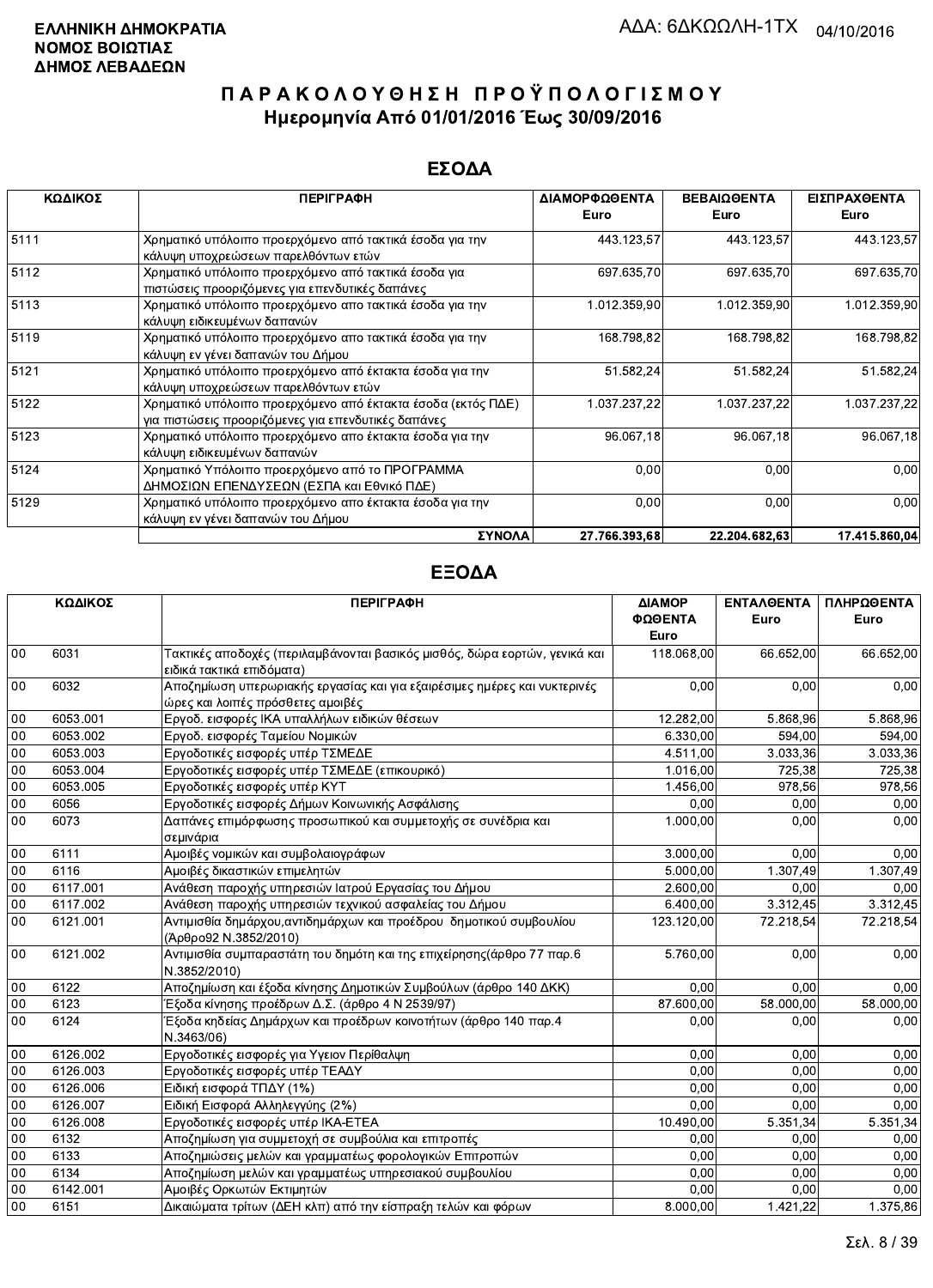|        | ΚΩΔΙΚΟΣ  | <b>ПЕРІГРАФН</b>                                                                                    | ΔΙΑΜΟΡ<br>ΦΩΘΕΝΤΑ<br>Euro | ΕΝΤΑΛΘΕΝΤΑ<br>Euro     | ΠΛΗΡΩΘΕΝΤΑ<br>Euro |
|--------|----------|-----------------------------------------------------------------------------------------------------|---------------------------|------------------------|--------------------|
| 00     | 6153     | Έξοδα διοικητικής εκτέλεσης (άρθρα 76 & 77 ΚΕΔΕ)                                                    | 0,00                      | 0,00                   | 0,00               |
| 00     | 6154.001 | Έξοδα είσπραξης κλήσεων Τροχαίας από ΕΛΤΑ                                                           | 6.000,00                  | 1.413,75               | 1.413,75           |
| 00     | 6221     | Ταχυδρομικά τέλη                                                                                    | 20.000,00                 | 10.170,37              | 10.113,19          |
| 00     | 6222     | Τηλεφωνικά, τηλεγραφικά και τηλετυπία τέλη εσωτερικού                                               | 31.000,00                 | $\overline{20.464,48}$ | 20.464,48          |
| 00     | 6223     | Κινητή Τηλεφωνία                                                                                    | 0.00                      | 0,00                   | 0,00               |
| 00     | 6331.001 | Λοιποί φόροι και τέλη                                                                               | 15.000,00                 | 5.587,08               | 5.587,08           |
| 00     | 6331.002 | Φόρος εισοδηματος φορολογικού έτους 2014                                                            | 0,00                      | 0,00                   | 0,00               |
| 00     | 6331.003 | Φόρος εισοδήματος φορολογικού έτους 2015                                                            | 83.506,00                 | 41.752,74              | 41.752,74          |
| 00     | 6331.004 | Φόρος επιτηδεύματος από εκπρόθεσμη παύση δραστηριοτήτων ΔΕΤΕΛ                                       | 2.700,00                  | 2.609.60               | 2.609,60           |
| 00     | 6331.005 | Φόρος επιτηδεύματος από εκπρόθεσμη παύση δραστηριοτήτων ΔΕΠΑΛ                                       | 10.200,00                 | 10.180,77              | 10.180.77          |
| $00\,$ | 6421     | Οδοιπορικά έξοδα και αποζημίωση μετακινούμενων αιρετών                                              | 3.000,00                  | 0,00                   | 0,00               |
| 00     | 6423.001 | Οδοιπορικά έξοδα και αποζημίωση τρίτων                                                              | 0,00                      | 0,00                   | 0,00               |
| 00     | 6431     | Έξοδα ενημέρωσης και προβολής δραστηριοτήτων του Δήμου                                              | 5.000,00                  | 0,00                   | 0,00               |
| 00     | 6432     | Δαπάνες εκθέσεων στο εσωτερικό και στο εξωτερικό                                                    | 0,00                      | 0,00                   | 0,00               |
| 00     | 6433     | Τιμητικές διακρίσεις, αναμνηστικά δώρα και έξοδα φιλοξενίας φυσικών                                 | 2.000,00                  | 0,00                   | 0,00               |
|        |          | προσώπων και αντιπροσωπειών                                                                         |                           |                        |                    |
| 00     | 6434     | Λοιπές δαπάνες δημοσίων σχέσεων                                                                     | 1.500,00                  | 0,00                   | 0,00               |
| 00     | 6442     | Διοργάνωση συνεδρίων συναντήσεων και διαλέξεων                                                      | 0,00                      | 0,00                   | 0,00               |
| 00     | 6443     | Δαπάνες δεξιώσεων και εθνικών ή τοπικών εορτών                                                      | 4.000,00                  | 0,00                   | 0,00               |
| 00     | 6451.001 | Συνδρομές σε εφημερίδες - περιοδικά                                                                 | 750,00                    | 0,00                   | 0,00               |
| 00     | 6451.002 | Συνδρομή σε νομικές βάσεις δεδομένων                                                                | 4.000,00                  | 1.045,49               | 1.045,49           |
| $00\,$ | 6463     | Έξοδα λοιπών δημοσιεύσεων                                                                           | 3.000,00                  | 954,49                 | 914,64             |
| 00     | 6492     | Δικαστικά έξοδα και έξοδα εκτέλεσης δικαστικών αποφάσεων ή                                          | 20.000,00                 | 2.131,00               | 2.131,00           |
|        |          | συμβιβαστικών πράξεων                                                                               |                           |                        |                    |
| 00     | 6494     | Έξοδα συμβολαιογράφων και δικαστικών επιμελητών                                                     | 5.000,00                  | 129,15                 | 86,10              |
| 00     | 6495.001 | Δαπάνες για μεταβίβαση αδειών κυκλοφορίας οχημάτων & Μ.Ε. στο νέο<br>Καλλικρατικό Δήμο Λεβαδεών     | 0,00                      | 0,00                   | 0,00               |
| 00     | 6495.002 | Αμοιβή ΤΕΕ από τακτοποίηση δημοτικών αυθαιρέτων (σχολείων κλπ.)                                     | 200,00                    | 0.00                   | 0,00               |
| $00\,$ | 6495.007 | Δαπάνες για πάγια τέλη κτηματογράφησης ακινήτων του Δήμου                                           | 500,00                    | 105,00                 | 105,00             |
| 00     | 6495.010 | Δαπάνη για μηχανογραφικό αρχείο ΔΕΗ χρέωσης δημοτικών τελών                                         | 0,00                      | 0,00                   | 0,00               |
| 00     | 6511     | Τόκοι δανείων εσωτερικού                                                                            | 192.630,12                | 157.606,47             | 157.606,47         |
| 00     | 6513     | Τόκοι εκ λοιπών χρεών                                                                               | 0,00                      | 0,00                   | 0,00               |
| 00     | 6514     | Συμβολαιογραφικά έξοδα και δαπάνες σύναψης δανείων                                                  | 0,00                      | 0.00                   | 0,00               |
| 00     | 6515     | Αμοιβές και προμήθειες τραπεζών                                                                     | 3.000,00                  | 470.00                 | 470,00             |
| 00     | 6516     | Χρεολύσια δανείων εσωτερικού                                                                        | 188.718,95                | 154.406,43             | 154.406,43         |
| 00     | 6518     | Χρεολύσια λοιπών χρεών                                                                              | 0,00                      | 0,00                   | 0,00               |
| 00     | 6521     | Τόκοι δανείων εσωτερικού                                                                            | 129.695,30                | 106.114,32             | 106.114,32         |
| 00     | 6523     | Τόκοι εκ λοιπών χρεών                                                                               | 0,00                      | 0,00                   | 0,00               |
| $00\,$ | 6524     | Συμβολαιογραφικά έξοδα και δαπάνες σύναψης δανείων                                                  | 0,00                      | 0.00                   | 0,00               |
| 00     | 6525     | Αμοιβές και προμήθειες τραπεζών                                                                     | 0,00                      | 0,00                   | 0,00               |
| 00     | 6526     | Χρεολύσια δανείων εσωτερικού                                                                        | 142.554,94                | 116.635,86             | 116.635,86         |
| 00     | 6711.001 | Μεταβιβάσεις σε σχολικές επιτροπές για λειτουργικές δαπάνες                                         | 377.129,52                | 181.087,96             | 181.087,96         |
| 00     | 6711.002 | Μεταβιβάσεις σε σχολικές επιτροπές για πρόγραμμα σχολικού τροχονόμου                                | 0,00                      | 0,00                   | 0,00               |
| 00     | 6711.003 | Μεταβιβάσεις σε σχολικές επιτροπές για έργα επισκευής και συντήρησης<br>σχολικών κτιρίων            | 21.800,00                 | 0,00                   | 0,00               |
| $00\,$ | 6715.010 | Επιχορήγηση Αθλητικού Πολιτιστικού Οργανισμού Δήμου Λεβαδέων<br>(ΑΠΟΔΗΛ)                            | 0,00                      | 0,00                   | 0,00               |
| 00     | 6716     | Συμμετοχή στη δαπάνη αποζημίωσης μελών υπηρεσιακού συμβουλίου                                       | 0.00                      | 0,00                   | 0,00               |
| $00\,$ | 6721.001 | Εισφορά υπέρ συνδέσμου Δήμων και Κοινοτήτων Προστασίας & Ορθολογικής                                | 7.184,50                  | 0,00                   | 0,00               |
|        |          | Ανάπτυξης του Κορινθιακού Κόλπου (ΣΠΟΑΚ) ο 'ΑΡΙΩΝ                                                   |                           |                        |                    |
| 00     | 6722     | Εισφορά για την εξασφάλιση μέσων προστασίας άμαχου πληθυσμού                                        | 9.057,59                  | 0,00                   | 0,00               |
| 00     | 6723     | Κράτηση 0,50% υπέρ λογαριασμού του άρθρου 68 ΝΔ 3033/54                                             | 45.287,93                 | 5.770,36               | 5.770,36           |
| 00     | 6725     | Εισφορά υπέρ ΤΠΟΕΚΕ                                                                                 | 750,00                    | 0,00                   | 0,00               |
| 00     | 6726.001 | Υπέρ δήμων και κοινοτήτων απο το Τέλος Ακίνητης Περιουσίας (15% επι των<br>εισπράξεων - Ν. 2130/93) | 22.000,00                 | 8.279,94               | 8.273,53           |
| 00     | 6726.003 | Εισφορές (ωφελούμενων και εργοδότη )μέσω Προγραμμάτων Κοινωφελούς<br>Χαρακτήρα (παρ.ΙΔ Ν.4152/2013) | 0,00                      | 0,00                   | 0,00               |
| $00\,$ | 6733     | Καταβολή χρηματικών βοηθημάτων σε άπορους δημότες                                                   | 10.000,00                 | 0,00                   | 0,00               |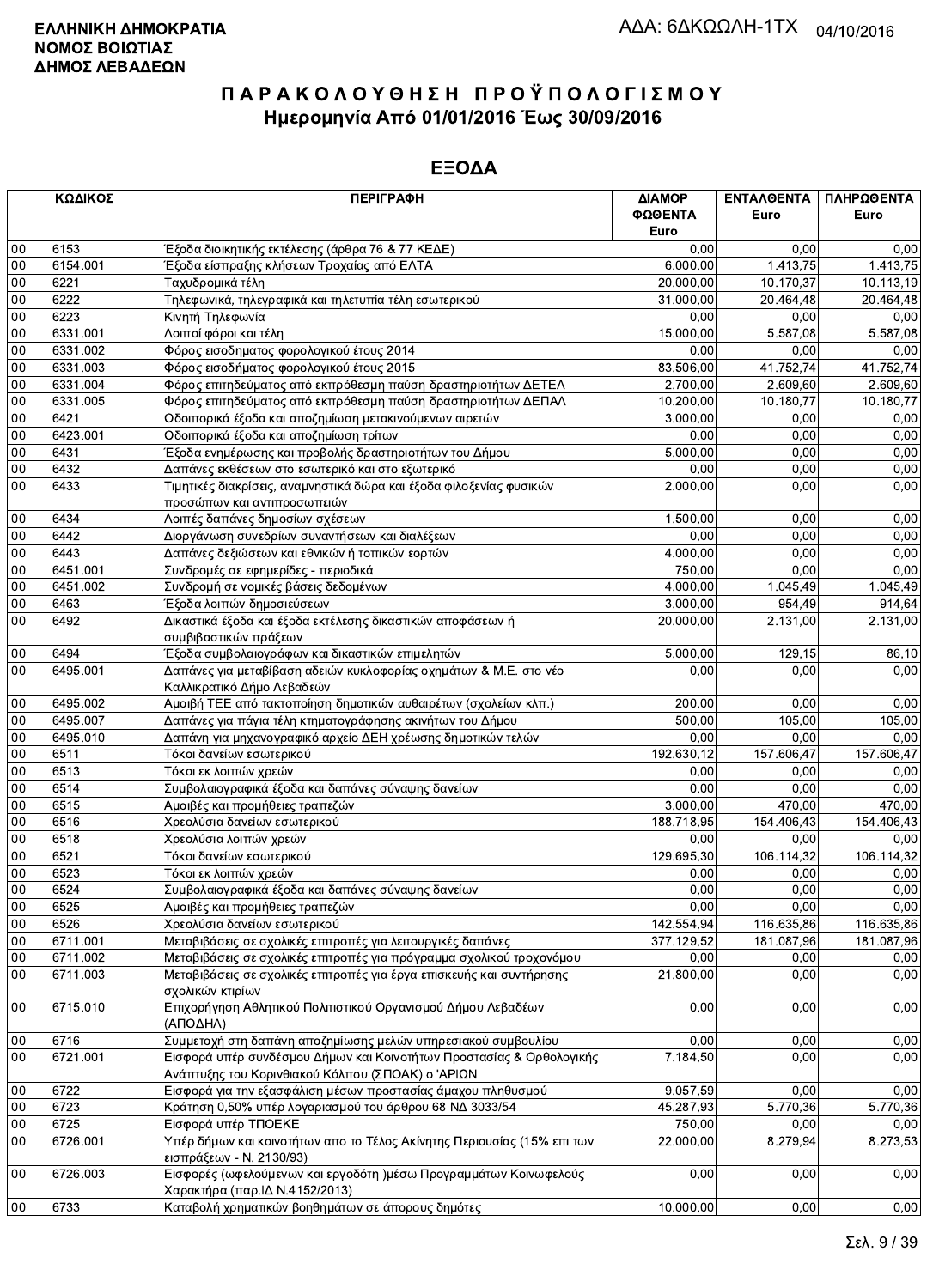|              | ΚΩΔΙΚΟΣ      | <b>ПЕРІГРАФН</b>                                                                                                          | ΔΙΑΜΟΡ<br>ΦΩΘΕΝΤΑ | ΕΝΤΑΛΘΕΝΤΑ<br>Euro | ΠΛΗΡΩΘΕΝΤΑ<br>Euro |
|--------------|--------------|---------------------------------------------------------------------------------------------------------------------------|-------------------|--------------------|--------------------|
|              |              |                                                                                                                           | Euro              |                    |                    |
| $00\,$       | 6734         | Καταβολή επιδόματος ένδειας στους δικαιούχους                                                                             | 10.000,00         | 0,00<br>0.00       | 0,00               |
| 00<br>$00\,$ | 6735<br>6736 | Επιχορηγήσεις σε αθλητικούς συλλόγους και σωματεία<br>Επιχορηγήσεις σε πολιτιστικούς συλλόγους και σωματεία               | 0,00<br>10.100,00 | 0,00               | 0,00<br>0,00       |
| 00           | 6737         | Υλοποίηση προγραμματικών συμβάσεων                                                                                        | 0,00              | 0,00               | 0,00               |
| 00           | 6738.001     | Χρηματοδότηση Κοινωφελούς Επιχείρησης Δήμου Λεβαδέων                                                                      | 10.000,00         | 10.000,00          | 10.000,00          |
| 00           | 6739         | Λοιπές προαιρετικές πληρωμές για μεταβιβάσεις εισοδημάτων σε τρίτους                                                      | 0,00              | 0,00               | 0,00               |
| 00           | 6811         | Εγγυήσεις ενοικίου                                                                                                        | 0.00              | 0,00               | 0,00               |
| 00           | 6812         | Εγγυήσεις Δημοσίων οργανισμών                                                                                             | 0,00              | 0,00               | 0,00               |
| $00\,$       | 6818         | Καταπτώσεις εγγυήσεων υπέρ δημοτικών επιχειρήσεων                                                                         | 0,00              | 0,00               | 0,00               |
| 00           | 6819         | Λοιπές εγγυήσεις                                                                                                          | 0,00              | 0,00               | 0,00               |
| 00           | 6821.001     | Φορολογικά πρόστιμα και προσαυξήσεις χρήσης                                                                               | 6.500,00          | 1.484,00           | 1.484.00           |
| 00           | 6821.002     | Πρόστιμα και προσαυξήσεις από εκπρόθεσμη παύση δραστηριότητας ΔΕΠΑΛ                                                       | 24.360,00         | 903,93             | 903,93             |
| $00\,$       | 6821.003     | Πρόστιμα και προσαυξήσεις από εκπρόθεσμη παύση δραστηριότητας ΔΕΤΕΛ                                                       | 5.810,00          | 288,94             | 288,94             |
| $00\,$       | 6822         | Προσαυξήσεις Ασφαλιστικών ταμείων χρήσης                                                                                  | 4.000,00          | 0,00               | 0,00               |
| $00\,$       | 6823.001     | Τόκοι υπερημερίας χρήσης                                                                                                  | 60.000,00         | 29.233,41          | 29.233,41          |
| 10           | 6011         | Τακτικές αποδοχές (περιλαμβάνονται βασικός μισθός, δώρα εορτών, γενικά και                                                | 1.029.279,00      | 775.979,03         | 774.911,83         |
|              |              | ειδικά τακτικά επιδόματα)                                                                                                 |                   |                    |                    |
| 10           | 6012.001     | Αποζημίωση υπερωριακής εργασίας μονίμων υπαλλήλων                                                                         | 1.000,00          | 0.00               | 0,00               |
| 10           | 6012.002     | Αμοιβή υπαλλήλων που ασκούν καθήκοντα ληξιάρχου                                                                           | 3.840,00          | 1.418,26           | 1.418,26           |
| 10           | 6012.003     | Αμοιβή υπαλλήλου που τηρεί τα πρακτικά του Δημοτικού Συμβουλίου                                                           | 950,00            | 606,77             | 606,77             |
| 10           | 6012.004     | Αμοιβή υπαλλήλων για την γραμματειακή υποστήριξη των συμβουλίων των<br>τοπικών και δημοτικών κοινοτήτων                   | 4.450,00          | 1.214,41           | 1.214,41           |
| 10           | 6012.006     | Αποζημίωση υπερωριακής εργασίας για την καταβολή εκλογικής<br>αποζημίωσης                                                 | 0,00              | 0,00               | 0,00               |
| 10           | 6021.002     | Τακτικές αποδοχές υπαλλήλων με σύμβαση αορίστου χρόνου                                                                    | 202.393,00        | 131.510,31         | 131.510,31         |
| 10           | 6022.001     | Αποζημίωση υπερωριακής εργασίας για την καταβολή εκλογικής<br>αποζημίωσης                                                 | 0,00              | 0,00               | 0,00               |
| 10           | 6041         | Τακτικές αποδοχές (περιλαμβάνονται βασικός μισθός, δώρα εορτών, γενικά και<br>ειδικά τακτικά επιδόματα)                   | 0,00              | 0,00               | 0,00               |
| 10           | 6051.001     | Εργοδοτικές εισφορές ΙΚΑ μονίμων διοικητικών-οικονομικών υπηρεσιών                                                        | 7.121,00          | 5.193,94           | 5.193,94           |
| 10           | 6051.002     | Εργοδοτικές εισφορές ΤΥΔΚΥ μονίμων διοικητικών-οικονομικών υπηρεσιών                                                      | 114.459,00        | 82.124,25          | 81.990,85          |
| 10           | 6051.003     | Εργοδοτικές εισφορές ΤΑΔΚΥ- ΤΕΑΔΥ μονίμων διοικητικών-οικονομικών<br>υπηρεσιών                                            | 26.886,00         | 17.721,42          | 17.721,42          |
| 10           | 6051.004     | Εργοδοτικές εισφορές ΤΣΜΕΔΕ μονίμων διοικητικών-οικονομικών υπηρεσιών                                                     | 5.862.00          | 4.463,82           | 4.463,82           |
| 10           | 6051.005     | Εργοδοτικές εισφορές ΤΣΜΕΔΕ (ΕΠΙΚΟΥΡΙΚΟ) μονίμων διοικητικών-<br>οικονομικών υπηρεσιών                                    | 1.320,00          | 1.079,03           | 1.079,03           |
| 10           | 6051.006     | Εργοδοτικές εισφορές ΚΥΤ μονίμων διοικητικών-οικονομικών υπηρεσιών                                                        | 1.891,00          | 1.439.91           | 1.439,91           |
| $10$         | 6051.007     | Εργοδοτικές εισφορές τακτικών υπαλλήλων υπέρ ΚΣΚΥ                                                                         | 15.850,00         | 10.954,40          | 10.954,40          |
| 10           | 6051.008     | Εργοδοτικές εισφορές τακτικών υπαλλήλων υπέρ ΟΠΑΔ                                                                         | 4.774,00          | 3.456,18           | 3.456,18           |
| $10$         | 6051.009     | Εργοδοτικές εισφορές ΤΕΑΔΥ μονίμων υπαλλήλων                                                                              | 1.417,00          | 663,93             | 663,93             |
| 10           | 6052.001     | Εργοδοτικές εισφορές (ΙΚΑ) 16 Σχολικών Φυλάκων με σύμβαση ιδ. δικαίου<br>αορ. χρόνου                                      | 0.00              | 0,00               | 0,00               |
| 10           | 6052.002     | Εργοδοτικές εισφορές ΙΚΑ υπαλλήλων με σύμβαση αορίστου χρόνου                                                             | 48.270,00         | 32.805,86          | 32.805,86          |
| 10           | 6052.003     | Εργοδοτικές εισφορές ΤΥΔΚΥ υπαλλήλων με σύμβαση αορίστου χρόνου                                                           | 0,00              | 0,00               | 0,00               |
| 10           | 6052.004     | Εργοδοτικές εισφορές ΤΕΑΔΥ υπαλλήλων με σύμβαση αορίστου                                                                  | 0,00              | 0,00               | 0,00               |
| 10           | 6054.001     | Εργοδοτική εισφορά Ι.Κ.Α.                                                                                                 | 0,00              | 0,00               | 0,00               |
| 10           | 6056         | Εργοδοτικές εισφορές Δήμων Κοινωνικής Ασφάλισης                                                                           | 100.574,00        | 19.080,19          | 19.080,19          |
| 10           | 6061.001     | Παροχές σε είδος-είδη ατομικής προστασίας εργαζομένων (ένδυση κλπ)                                                        | 0,00              | 0,00               | 0,00               |
| 10           | 6061.002     | Παροχές σε είδος-γάλα εργαζομένων                                                                                         | 0,00              | 0,00               | 0,00               |
| 10           | 6062         | Έξοδα κηδείας αποβιούντων υπαλλήλων (άρθρο 112 Ν 118/81)                                                                  | 0,00              | 0,00               | 0,00               |
| 10           | 6111         | Αμοιβές νομικών και συμβολαιογράφων                                                                                       | 0,00              | 0,00               | 0,00               |
| 10           | 6117.002     | Απεντόμωση-μυοκτονία-απολύμανση κεντρικού δημοτικού κτιρίου                                                               | 500,00            | 0,00               | 0,00               |
| 10           | 6117.006     | Ανάπτυξη υποδομών δικτύων τοπικής πρόσβασης                                                                               | 0,00              | 0,00               | 0,00               |
| 10           | 6142.002     | Ανάθεση εργασίας σε ορκωτούς ελεγκτές για τον έλεγχο των οικονομικών<br>καταστάσεων του Δήμου (Ν. 2880/2001, Ν.3146/2003) | 9.600,00          | 0,00               | 0,00               |
| 10           | 6142.003     | Ανάθεση εργασίας σε ορκωτό ελεγκτή-λογιστή της εκκαθάρισης της δημοτικής<br>επιχείρησης Κ.Α.Ε.Κυριακίου                   | 7.380,00          | 0,00               | 0,00               |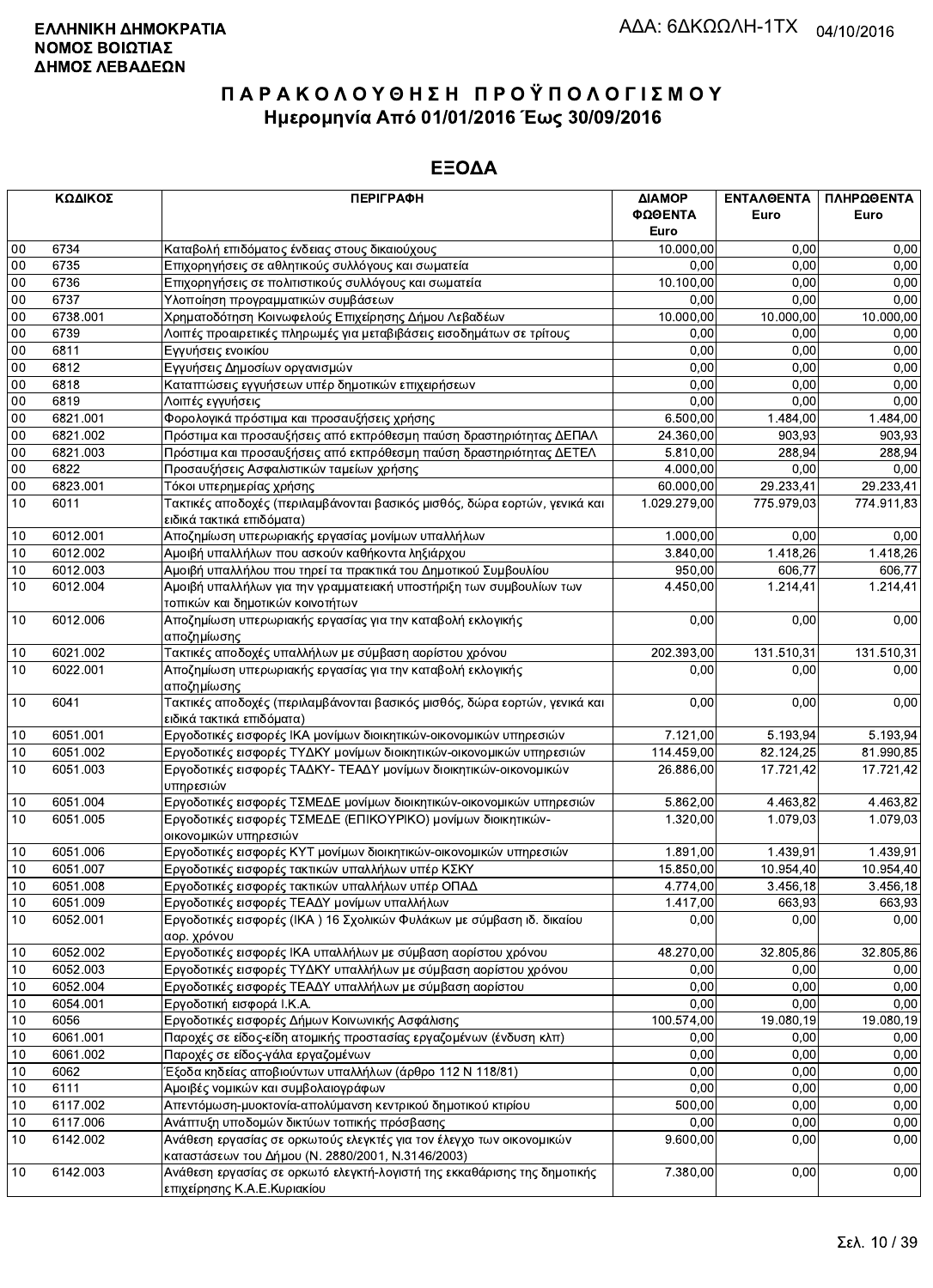|      | ΚΩΔΙΚΟΣ  | <b>ПЕРІГРАФН</b>                                                                                     | ΔΙΑΜΟΡ<br>ΦΩΘΕΝΤΑ<br>Euro | ΕΝΤΑΛΘΕΝΤΑ<br>Euro | ΠΛΗΡΩΘΕΝΤΑ<br>Euro |
|------|----------|------------------------------------------------------------------------------------------------------|---------------------------|--------------------|--------------------|
| 10   | 6142.004 | Ανάθεση εργασίας σε ορκωτό ελεγκτή-λογιστή της εκκαθάρισης της δημοτικής<br>επιχείρησης ΔΕΠΑΛ        | 0.00                      | 0,00               | 0,00               |
| 10   | 6142.005 | Ανάθεση εργασίας σε ορκωτό ελεγκτή-λογιστή της εκκαθάρισης της δημοτικής<br>επιχείρησης ΔΕΤΕΛ        | 0,00                      | 0,00               | 0,00               |
| 10   | 6142.006 | Παροχή υπηρεσιών για την σύνταξη των εγχειριδίων διαχειριστικής επάρκειας<br>του Δήμου Λεβαδέων      | 7.440,00                  | 0,00               | 0,00               |
| 10   | 6151     | Δικαιώματα τρίτων (ΔΕΗ κλπ) από την είσπραξη τελών και φόρων                                         | 0,00                      | 0,00               | 0,00               |
| 10   | 6231.001 | Εκμίσθωση χώρου για λειτουργία εμποροπανήγυρης, εκθέσεων κλπ                                         | 12.021,60                 | 9.016,20           | 9.016,20           |
| 10   | 6232     | Μισθώματα κτιρίων - Τεχνικών έργων ακινήτων                                                          | 52.026,24                 | 39.019,68          | 39.019,68          |
| 10   | 6236.001 | Μίσθωση χημικών τουαλετών για την Εμποροπανήγυρη                                                     | 0,00                      | 0,00               | 0,00               |
| $10$ | 6253     | Ασφάλιστρα μεταφορικών μέσων                                                                         | 3.157,03                  | 3.156,70           | 3.156,70           |
| 10   | 6262.001 | Συντήρηση και επισκευή ηλεκτρομηχανολογικιού εξοπλισμού κτιρίων<br>(ανελκυστήρας, κλιματιστικά κλπ)  | 2.800,00                  | 1.023,63           | 699,99             |
| 10   | 6263.001 | Συντήρηση και επισκευή μεταφορικών μέσων                                                             | 6.800,00                  | 0,00               | 0,00               |
| 10   | 6263.002 | Δαπάνες για τεχνικό έλεγχο αυτοκινήτων (Κ.Τ.Ε.Ο.)                                                    | 450,00                    | 0,00               | 0,00               |
| 10   | 6263.003 | Τοποθέτηση υγραεριοκίνησης σε υπάρχοντα αυτοκίνητα του Δήμου                                         | 0,00                      | 0,00               | 0,00               |
| 10   | 6264.001 | Συντήρηση και επισκευή εγκαταστάσεων θέρμανσης, κλιματισμού, αερισμού και<br>λοιπών μηχανημάτων      | 7.000,00                  | 0,00               | 0,00               |
| 10   | 6265.001 | Συντήρηση και επισκευή επίπλων και σκευών                                                            | 0,00                      | 0.00               | 0,00               |
| 10   | 6265.002 | Συντήρηση και επισκευή ηλεκτρονικών υπολογιστών, φωτοτυπικών, fax κλπ                                | 5.000,00                  | 1.948,33           | 1.948,33           |
| 10   | 6265.004 | Εργασίες συντήρησης συστημάτων κατάσβεσης-πυρόσβεσης                                                 | 850,00                    | 0,00               | 0,00               |
| 10   | 6266.001 | Συντήρηση Εφαρμογών λογισμικού                                                                       | 25.388,00                 | 12.796,80          | 12.796,80          |
| 10   | 6271     | Ύδρευση δημοτικών κτιρίων κ.λ.π.                                                                     | 0,00                      | 0,00               | 0,00               |
| 10   | 6273     | Φωτισμός και κίνηση (με ηλεκτρισμό η φωταέριο) για δικές τους υπηρεσίες                              | 0,00                      | 0.00               | 0,00               |
| 10   | 6274     | Δαπάνες καθαρισμού γραφείων                                                                          | 0,00                      | 0,00               | 0,00               |
| 10   | 6276     | Δαπάνες εκκένωσης βόθρων                                                                             | 0,00                      | 0,00               | 0,00               |
| 10   | 6278     | Δαπάνες φύλαξης κτιρίων (άρθρο 21 Ν. 3731/2008)                                                      | 0,00                      | 0,00               | 0,00               |
| 10   | 6279.001 | Λοιπές δαπάνες για ύδρευση, άρδευση, φωτισμό, καθαριότητα                                            | 42.000,00                 | 38.428,00          | 38.428,00          |
| 10   | 6321     | Τέλη κυκλοφορίας επιβατηγών αυτοκινήτων                                                              | 565,00                    | 0,00               | 0,00               |
| 10   | 6323     | Λοιπά τέλη κυκλοφορίας                                                                               | 0,00                      | 0,00               | 0,00               |
| 10   | 6411     | Έξοδα κίνησης ιδιοκτητών μεταφορικών μέσων (καύσιμα, λιπαντικά, διόδια<br> κλπ)                      | 7.600,00                  | 3.106,50           | 2.926,81           |
| 10   | 6412     | Έξοδα μεταφοράς αγαθών φορτοεκφορτωτικά                                                              | 0,00                      | 0,00               | 0,00               |
| 10   | 6413     | Μεταφορές προσώπων                                                                                   | 0,00                      | 0.00               | 0,00               |
| 10   | 6422     | Οδοιπορικά έξοδα και αποζημίωση μετακινούμενων υπαλλήλων                                             | 1.850,00                  | 300.00             | 300,00             |
| 10   | 6461     | Έξοδα δημοσίευσης οικονομικών καταστάσεων                                                            | 1.400,00                  | 210,33             | 210,33             |
| 10   | 6462     | Δημοσίευση προκηρύξεων                                                                               | 3.000,00                  | 672,42             | 568,26             |
| 10   | 6463     | Εξοδα λοιπών δημοσιεύσεων                                                                            | 0,00                      | 0,00               | 0,00               |
| $10$ | 6611.001 | Προμήθεια βιβλίων, περιοδικών και λοιπών εκδόσεων                                                    | 500,00                    | 0.00               | 0,00               |
| 10   | 6611.002 | Προμήθεια ληξιαρχικών βιβλίων (υποχρεωτ. εισφορά ΥΠ.ΕΣ 55327/89)                                     | 100,00                    | 0,00               | 0,00               |
| 10   | 6612     | Προμήθεια γραφικής ύλης και λοιπά υλικά γραφείων                                                     | 10.000,00                 | 8.731,36           | 8.731,36           |
| 10   | 6613.001 | Προμήθεια εντύπων υπηρεσιών                                                                          | 300,00                    | 0,00               | 0,00               |
| 10   | 6613.002 | Προμήθεια υλικών μηχανογράφησης και πολλαπλών εκτυπώσεων (τόνερ,<br>μελανοταινίες-αναλώσιμα fax κλπ) | 14.000,00                 | 11.436,90          | 11.436,90          |
| 10   | 6614     | Λοιπές προμήθειες ειδών γραφείου                                                                     | 0,00                      | 0,00               | 0,00               |
| 10   | 6615.001 | Εργασίες εκτυπώσεων, εκδόσεων, βιβλιοδετήσεων                                                        | 2.400,00                  | 996,30             | 996,30             |
| 10   | 6615.002 | Εργασίες εκτύπωσης φωτοτυπιών                                                                        | 2.000,00                  | 712,71             | 712,71             |
| 10   | 6615.003 | Εκτύπωση Μητρώου Αρρένων (υποχρεωτ. εισφορά ΥΠ.ΕΣ 55327/89)                                          | 100,00                    | 0,00               | 0,00               |
| 10   | 6631     | Προμήθεια υγειονομικού και φαρμακευτικού υλικού                                                      | 0,00                      | 0,00               | 0,00               |
| 10   | 6634     | Προμήθεια ειδών καθαριότητας και ευπρεπισμού                                                         | 600,00                    | 0,00               | 0,00               |
| 10   | 6635     | Προμήθεια λοιπών ειδών υγιεινής και καθαριότητας                                                     | 0,00                      | 0,00               | 0,00               |
| 10   | 6643     | Προμήθεια καυσίμων για θέρμανση και φωτισμό                                                          | 38.000,00                 | 12.363,45          | 12.363,45          |
| 10   | 6644     | Προμήθεια καυσίμων και λιπαντικών για λοιπές ανάγκες                                                 | 0,00                      | 0,00               | 0,00               |
| 10   | 6652.001 | Προμήθεια φωτογραφικού υλικού                                                                        | 0,00                      | 0,00               | 0,00               |
| 10   | 6661     | Υλικά συντήρησης και επισκευής κτιρίων                                                               | 0,00                      | 0,00               | 0,00               |
| 10   | 6662.001 | Προμήθεια υλικών ενεργητικής πυροπροστασίας - συστημάτων συναγερμού-                                 | 2.500,00                  | 0,00               | 0,00               |
|      |          | πυρανίχνευσης, αναγομώσεις πυροσβεστήρων                                                             |                           |                    |                    |
| 10   | 6662.002 | Προμήθεια ηλεκτρολογικού υλικού κτιριακών εγκαταστάσεων                                              | 1.000,00                  | 0.00               | 0,00               |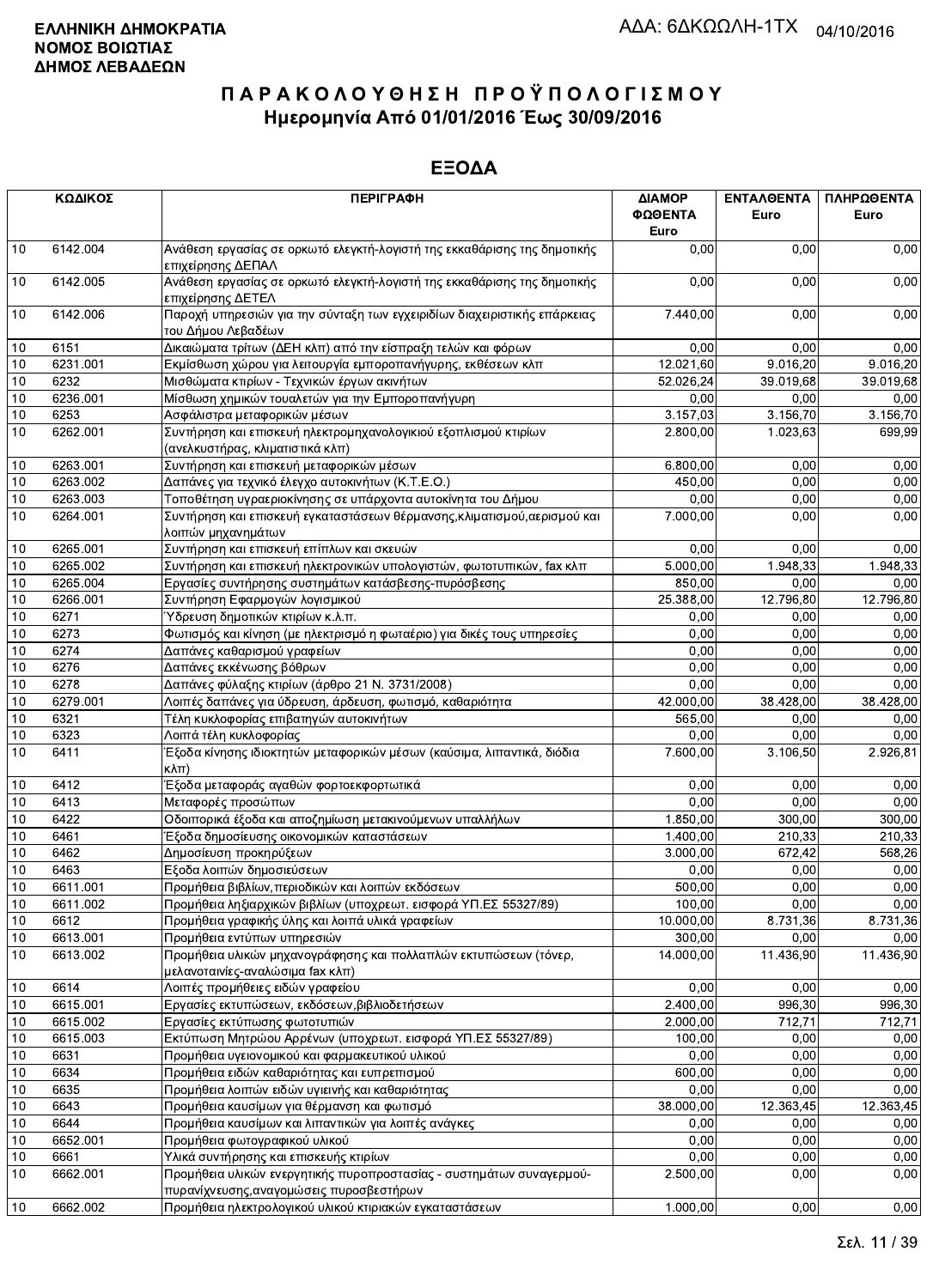|                 | ΚΩΔΙΚΟΣ          | <b>ПЕРІГРАФН</b>                                                                                                                  | ΔΙΑΜΟΡ           | ΕΝΤΑΛΘΕΝΤΑ   | ΠΛΗΡΩΘΕΝΤΑ   |
|-----------------|------------------|-----------------------------------------------------------------------------------------------------------------------------------|------------------|--------------|--------------|
|                 |                  |                                                                                                                                   | ΦΩΘΕΝΤΑ          | Euro         | Euro         |
|                 |                  |                                                                                                                                   | Euro             |              |              |
| $10$            | 6671.001         | Προμήθεια ανταλλακτικών μεταφορικών μέσων                                                                                         | 0.00             | 0,00         | 0,00         |
| 10              | 6671.002         | Προμήθεια ελαστικών μεταφορικών μέσων                                                                                             | 1.000,00         | 0.00         | 0,00         |
| 10              | 6672.001         | Ανταλλακτικά ηλεκτρονικών υπολογιστών (δίσκοι, μνήμες κλπ)                                                                        | 0,00             | 0,00         | 0,00         |
| 10              | 6673.001         | Ανταλλακτικά εγκαταστάσεων θέρμανσης, κλιματισμού, αερισμού και λοιπών<br>μηχανημάτων                                             | 2.000,00         | 0,00         | 0,00         |
| 10              | 6691             | Προμήθεια ειδών σημαιοστολισμού και φωταγωγήσεων                                                                                  | 1.000,00         | 0,00         | 0,00         |
| 15              | 6011             | Τακτικές αποδοχές (περιλαμβάνονται βασικός μισθός, δώρα εορτών, γενικά και<br>ειδικά τακτικά επιδόματα)                           | 444.039,00       | 338.370,25   | 337.098,25   |
| 15              | 6012             | Αποζημίωση υπερωριακής εργασίας και για εξαιρέσιμες ημέρες και νυκτερινές<br>ώρες και λοιπές πρόσθετες αμοιβές                    | 0,00             | 0,00         | 0,00         |
| 15              | 6013             | Εφάπαξ βοήθημα του Ν 103/75                                                                                                       | 15.000,00        | 0,00         | 0,00         |
| 15              | 6021.001         | Τακτικές αποδοχές καθαριστριών σχολικών μονάδων (αρθ. 18 Ν.3870/2010)                                                             | 110.585,00       | 60.712,82    | 60.712,82    |
| 15              | 6021.002         | Τακτικές αποδοχές υπαλλήλων Κοινωνικής Προστασίας, Παιδείας, Αθλητισμού                                                           | 228.075,00       | 155.826,09   | 155.826,09   |
|                 |                  | και Πολιτισμού (Παιδικοί Σταθμοί, ΚΑΠΗ, Δημοτικό Ωδείο κλπ)                                                                       |                  |              |              |
| 15              | 6021.003         | Τακτικές αποδοχές σχολικών φυλάκων με σύμβαση Ιδιωτ. Δικαίου Αορίστου<br>Χρόνου                                                   | 102.260,00       | 69.308,88    | 69.308,88    |
| 15              | 6022.001         | Αποζημίωση υπερωριακής αποζημίωσης για την καταβολή εκλογικής<br>αποζημίωσης                                                      | 0,00             | 0,00         | 0,00         |
| 15              | 6022.002         | Αποζημίωση υπερωριακής απασχόλησης για καταβολή εκλογικής                                                                         | 0,00             | 0,00         | 0,00         |
|                 |                  | αποζημίωσης σε σχολικούς φύλακες                                                                                                  |                  |              |              |
| 15              | 6041.001         | Τακτικές αποδοχές ωρομισθίων γυμναστών ΠΑγΟ                                                                                       | 29.966,10        | 3.627,14     | 0,00         |
| 15              | 6041.003         | Τακτικές αποδοχες εκτάκτων υπαλλήλων Παιδικών Σταθμών                                                                             | 0,00             | 0.00         | 0,00         |
| 15              | 6041.004         | Τακτικές αποδοχές εκτάκτων υπαλλήλων Κατασκήνωσης                                                                                 | 22.470,00        | 11.103,86    | 11.103,86    |
| 15              | 6041.005         | Αμοιβές συμβασιούχων αμιγώς αμοιβομένων από καταβολή αντιτίμου στο<br>Ωδείο Λιβαδειάς                                             | 13.473,20        | 3.712,60     | 3.712,60     |
| 15              | 6041.006         | Αμοιβές συμβασιούχων κοινωνικών δομών του Δήμου                                                                                   | 11.350,00        | 0,00         | 0,00         |
| $\overline{15}$ | 6042             | Αποζημίωση υπερωριακής εργασίας και για εξαιρέσιμες ημέρες και νυκτερινές<br>ώρες και λοιπές πρόσθετες αμοιβές                    | 0,00             | 0,00         | 0,00         |
| 15              | 6051.001         | Εργοδοτικές εισφορές ΙΚΑ μονίμων κοινωνικών υπηρεσιών                                                                             | 25.670,00        | 19.066,98    | 19.066,98    |
| 15              | 6051.002         | Εργοδοτικές εισφορες ΤΥΔΚΥ μονίμων κοινωνικών υπηρεσιών                                                                           | 31.895,00        | 22.854,83    | 22.854,83    |
| 15              | 6051.003         | Εργοδοτικές εισφορες ΤΑΔΚΥ-ΤΕΑΔΥ μονίμων υπαλλήλων κοινωνικών<br>υπηρεσιών                                                        | 2.980,88         | 1.759,23     | 1.759,23     |
| 15              | 6051.007         | Εργοδοτικές εισφορές Τ.Σ.Κ.Υ μονίμων υπαλλήλων κοινωνικών υπηρεσιών                                                               | 0,00             | 0,00         | 0,00         |
| 15              | 6051.008         | Εργοδοτικές εισφορες ΤΕΑΔΥ τακτικών υπαλλήλων κοινωνικών υπηρεσιών                                                                | 5.607,00         | 3.672,18     | 3.672,18     |
| 15              | 6051.009         | Εργοδοτικές εισφορές ΟΠΑΔ μονίμων κοινωνικών υπηρεσιών                                                                            | 9.633,00         | 7.300,16     | 7.235,28     |
| 15              | 6052.001         | Εργοδοτικές εισφορές (ΙΚΑ) υπαλλήλων αορίστου. χρόνου (καθαρ. σχολικών                                                            | 26.616,00        | 16.399,57    | 16.399,57    |
|                 |                  | μονάδων)                                                                                                                          |                  |              |              |
| 15              | 6052.002         | Εργοδοτικές εισφορές (ΙΚΑ) υπαλλήλων κοινωνικής προστασίας, πολιτισμού<br>και αθλητισμού (Παιδικοί Σταθμοί, ΚΑΠΗ, Δημ. Ωδείο κλπ) | 59.052,00        | 37.937,65    | 37.937,65    |
| 15              | 6052.003         | Εργοδοτικές εισφορές (ΙΚΑ) σχολικών φυλάκων                                                                                       | 26.298,00        | 17.312,23    | 17.312,23    |
| 15              | 6054.001         | Εργοδοτικές εισφορές ωρομισθίων γυμναστών ΠΑγΟ                                                                                    | 7.668,00         | 890,82       | 0,00         |
| 15              | 6054.003         | Εργοδοτικές εισφορες ΙΚΑ εκτάκτων υπαλλήλων Παιδικών Σταθμών                                                                      | 0,00             | 0,00         | 0,00         |
| 15              | 6054.004         | Εργοδοτικές εισφορές ΙΚΑ εκτάκτων υπαλλήλων Κατασκήνωσης                                                                          | 5.840,00         | 3.053,79     | 3.053,79     |
| 15              | 6054.005         | Εργοδοτικές εισφορες συμβασιούχων αμιγώς αμοιβομένων από καταβολή                                                                 | 3.460,00         | 911,84       | 911,84       |
|                 | 6054.006         | αντιτίμου στο Ωδείο Λιβαδειάς<br>Εργοδοτικές εισφορές συμβασιούχων κοινωνικών δομών του Δήμου                                     |                  |              |              |
| 15              | 6055             | Λοιπές εργοδοτικές εισφορές                                                                                                       | 2.900,00<br>0,00 | 0,00<br>0,00 | 0,00         |
| 15              | 6056             |                                                                                                                                   | 44.112,00        | 8.368,64     | 0,00         |
| 15              |                  | Εργοδοτικές εισφορές Δήμων Κοινωνικής Ασφάλισης<br>Παροχές σε ειδος- γάλα εργαζόμενων                                             |                  | 3.553,81     | 8.368,64     |
| 15              | 6061.001         |                                                                                                                                   | 10.173,00        |              | 2.897,23     |
| 15<br>15        | 6061.002<br>6062 | Προμήθειες στολών μουσικών Φιλαρμονικής<br>Έξοδα κηδείας αποβιούντων υπαλλήλων (άρθρο 112 Ν 118/81)                               | 3.000,00<br>0,00 | 0,00<br>0,00 | 0,00<br>0,00 |
| 15              | 6063             | Λοιπές παροχές σε είδος (ένδυση εργατοτεχνικού προσωπικού κ.λ.π.)                                                                 | 0,00             | 0,00         | 0,00         |
| 15              | 6114             | Αμοιβές καλλιτεχνών                                                                                                               | 0,00             | 0,00         | 0,00         |
| 15              | 6117.002         | Εργασίες απολύμανσης-απεντόμωσης                                                                                                  | 800,00           | 0,00         | 0,00         |
| 15              | 6117.003         | Ανάθεση παροχής υπηρεσιών ιατρού για μέλη του ΚΑΠΗ                                                                                | 3.650,00         | 1.980,00     | 1.980,00     |
| 15              | 6117.004         | Ανάθεση παροχής υπηρεσιών σε παιδίατρο για Παιδικούς Σταθμούς                                                                     | 5.000,00         | 0,00         | 0,00         |
| 15              | 6117.005         | Ανάθεση παροχής υπηρεσιών σε παιδίατρο για Κατασκήνωση                                                                            | 1.200,00         | 0,00         | 0,00         |
| 15              | 6117.006         | Καθαρισμός εγκαταστάσεων Αθλητισμού, Πολιτισμού και λοιπών υπηρεσιών                                                              | 24.600,00        | 13.155,75    | 13.155,75    |
|                 |                  |                                                                                                                                   |                  |              |              |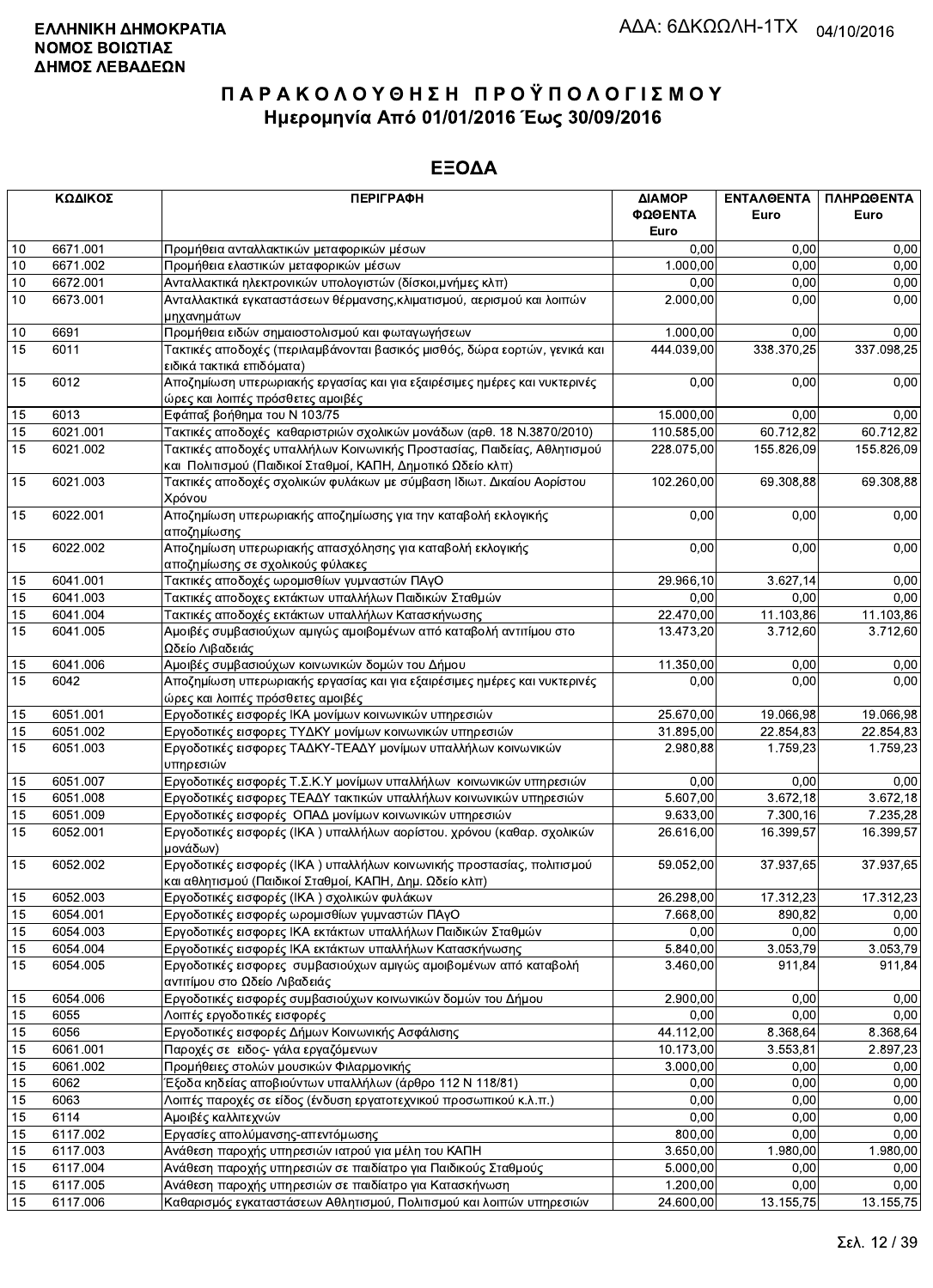|    | ΚΩΔΙΚΟΣ  | <b>ПЕРІГРАФН</b>                                                                                      | ΔΙΑΜΟΡ    | ΕΝΤΑΛΘΕΝΤΑ | ΠΛΗΡΩΘΕΝΤΑ |
|----|----------|-------------------------------------------------------------------------------------------------------|-----------|------------|------------|
|    |          |                                                                                                       | ΦΩΘΕΝΤΑ   | Euro       | Euro       |
|    |          |                                                                                                       | Euro      |            |            |
| 15 | 6117.007 | Ανάθεση εργασίας για χόρδισμα πιάνου Δημοτικού Ωδείου                                                 | 500,00    | 0,00       | 0,00       |
| 15 | 6117.008 | Ανάθεση για σύνταξη ΗΑCCP για το Κατασκηνωτικό Κεντρο στη Παλιομηλιά                                  | 0.00      | 0.00       | 0,00       |
| 15 | 6117.009 | Σύμβαση έργου με γιατρό για παροχή υπηρεσιών στα μέλη του ΚΑΠΗ                                        | 2.000,00  | 0,00       | 0,00       |
| 15 | 6141     | Αμοιβές νομικών προσώπων Δημοσίου Δικαίου                                                             | 0,00      | 0,00       | 0,00       |
| 15 | 6142.003 | Λειτουργία κατασκήνωσης του Δήμου Λεβαδέων στην θέση Παλιομηλιά στον<br>Ελικώνα                       | 0.00      | 0,00       | 0,00       |
| 15 | 6151     | Δικαιώματα τρίτων (ΔΕΗ κλπ) από την είσπραξη τελών και φόρων                                          | 0,00      | 0,00       | 0,00       |
| 15 | 6161     | Υλοποίηση συμβάσεων διαδημοτικής συνεργασίας                                                          | 0,00      | 0,00       | 0,00       |
| 15 | 6211.001 | Δαπάνη σύνδεσης παροχης στο σχολείο Αλαλκομενών                                                       | 0,00      | 0,00       | 0,00       |
| 15 | 6211.002 | Δαπάνη ηλεκτρικού ρεύματος για φωτισμό Δημοτικού Σταδίου                                              | 23.000,00 | 0.00       | 0,00       |
| 15 | 6232.002 | Μίσθωμα κτιριου Β΄ Παιδικού Σταθμού Λιβαδειάς                                                         | 15.288,00 | 11.466,00  | 11.466,00  |
| 15 | 6232.003 | Μίσθωμα κτιριου ΚΑΠΗ Δαύλειας                                                                         | 2.851,20  | 2.138,40   | 2.138,40   |
| 15 | 6232.005 | Μίσθωμα κτιρίου ιατρειου (ΚΑΠΗ)                                                                       | 4.602,00  | 3.451,50   | 3.451,50   |
| 15 | 6232.006 | Μίσθωμα κυλικείου ΚΑΠΗ Λιβαδειάς (καντίνα)                                                            | 5.831,76  | 4.373,82   | 4.373,82   |
| 15 | 6232.008 | Μίσθωμα για στέγαση Δημοτικού Θεάτρου                                                                 | 4.560,00  | 3.420,00   | 3.420,00   |
| 15 | 6236.001 | Μισθώματα σχολικών κτιρίων (άρθ.94 Ν.3852/10)                                                         | 87.685,56 | 62.263,38  | 43.842,78  |
| 15 | 6236.002 | Μίσθωμα κτιρίου "Δια Βίου Μάθηση"                                                                     | 3.200,00  | 2.332,80   | 2.332,80   |
| 15 | 6253.001 | Ασφάλιστρα μεταφορικών μέσων                                                                          | 1.463,36  | 1.463,36   | 1.463,36   |
| 15 | 6261.001 | Συντήρηση και επισκευή κτιριων Παδικών Σταθμών                                                        | 0,00      | 0,00       | 0,00       |
| 15 | 6261.002 | Συντήρηση και επισκευή κτιρίων ΚΑΠΗ Δήμου Λεβαδέων                                                    | 0,00      | 0,00       | 0,00       |
| 15 | 6262.001 | Συντήρηση και επισκευή λοιπών μονίμων εγκαταστάσεων Αθλητισμού -<br>Πολιτισμού                        | 5.000,00  | 0,00       | 0,00       |
| 15 | 6263.001 | Τοποθέτηση υγραεριοκίνησης σε υπάρχοντα αυτοκίνητα του Δήμου                                          | 0,00      | 0,00       | 0,00       |
| 15 | 6263.002 | Συντήρηση και επισκευή μεταφορικών μέσων                                                              | 1.500,00  | 0,00       | 0,00       |
| 15 | 6263.003 | Δαπάνες για τεχνιικό έλεγχο αυτοκινήτων (ΚΤΕΟ)                                                        | 200,00    | 0,00       | 0,00       |
| 15 | 6264.001 | Συντήρηση και επισκευή εγκαταστάσεων θέρμανσης, κλιματισμού, αερισμού                                 | 5.000,00  | 0,00       | 0,00       |
|    |          | και λοιπών μηχανημάτων                                                                                |           |            |            |
| 15 | 6264.002 | Συντήρηση και επισκευή λοιπών μηχανημάτων                                                             | 1.000,00  | 0,00       | 0,00       |
| 15 | 6265.001 | Συντήρηση και επισκευή λοιπού εξοπλισμού Κατασκήνωσης στην Παλιομηλιά                                 | 1.000,00  | 0,00       | 0,00       |
| 15 | 6265.002 | Συντήρηση και επισκευή επίπλων και λοιπού εξοπλισμού σκευών και λοιπού<br>εξοπλισμού Παιδικών Σταθμών | 1.500,00  | 0,00       | 0,00       |
| 15 | 6265.003 | Συντήρηση συστημάτων κατάσβεσης-πυρόσβεσης                                                            | 2.000,00  | 0,00       | 0,00       |
| 15 | 6265.004 | Συντήρηση και επισκευή ηλεκτρικών συσκευών                                                            | 500,00    | 0,00       | 0,00       |
| 15 | 6265.005 | Συντήρηση και επισκευή εξοπλισμού Δημοτικού Κολυμβητηρίου                                             | 2.000,00  | 0,00       | 0,00       |
| 15 | 6265.006 | Συντήρηση και επισκευή επίπλων και λοιπού εξοπλισμού υπηρεσιών                                        | 1.000,00  | 0,00       | 0,00       |
|    |          | Πολιτισμού-Αθλητισμού                                                                                 |           |            |            |
| 15 | 6265.007 | Επισκευή επαγγελματικής σκούπας Δημοτικού Κολυμβητηρίου                                               | 0,00      | 0,00       | 0,00       |
| 15 | 6266     | Συντήρηση Εφαρμογών λογισμικού                                                                        | 0,00      | 0,00       | 0,00       |
| 15 | 6271.001 | Ύδρευση Παιδικών Σταθμών και Δημοτικού Ωδείου                                                         | 2.800,00  | 761,50     | 0,00       |
| 15 | 6273     | Φωτισμός και κίνηση (με ηλεκτρισμό η φωταέριο) για δικές του υπηρεσίες                                | 0,00      | 0,00       | 0,00       |
| 15 | 6274     | Δαπάνες καθαρισμού γραφείων                                                                           | 0,00      | 0,00       | 0,00       |
| 15 | 6275     | Δαπάνες καθαρισμού φρεατίων, δεξαμενών κλπ                                                            | 0,00      | 0,00       | 0,00       |
| 15 | 6278     | Δαπάνες φύλαξης κτιρίων (άρθρο 21 Ν. 3731/2008)                                                       | 0,00      | 0,00       | 0,00       |
| 15 | 6279.001 | Λοιπές δαπάνες για ύδρευση, άρδευση, φωτισμό, καθαριότητα                                             | 60.000,00 | 41.080,00  | 41.080,00  |
| 15 | 6279.002 | Δαπάνη κοινόχρηστων για το κτίριο στέγασης ΄΄Δια Βίου Μάθηση΄΄                                        | 750,00    | 0,00       | 0,00       |
| 15 | 6279.003 | Δαπάνη για μεταφορά μετρητή της ΔΕΗ στο 9ο Δημοτικό Σχολείο Λιβαδειάς                                 | 334,80    | 0.00       | 0,00       |
| 15 | 6321     | Τέλη κυκλοφορίας επιβατηγών αυτοκινήτων                                                               | 1.360,00  | 0,00       | 0,00       |
| 15 | 6413.001 | Δαπάνη για εκδρομές ΚΑΠΗ                                                                              | 3.000,00  | 0,00       | 0,00       |
| 15 | 6422     | Οδοιπορικά έξοδα και αποζημίωση μετακινούμενων υπαλλήλων                                              | 1.500,00  | 0,00       | 0,00       |
| 15 | 6462     | Δημοσίευση προκηρύξεων                                                                                | 2.250,00  | 814,20     | 675,32     |
| 15 | 6471.001 | Εκδηλώσεις εορτών ΠΑΣΧΑ                                                                               | 38.000,00 | 37.568,11  | 36.509,07  |
| 15 | 6471.002 | Πολιτιστικές εκδηλώσεις ΤΡΟΦΩΝΕΙΑ                                                                     | 30.000,00 | 0,00       | 0,00       |
| 15 | 6471.003 | Πολιτιστικές εκδηλώσεις ΓΑΙΤΑΝΑΚΙ ΛΙΒΑΔΕΙΑΣ                                                           | 6.000,00  | 5.958,19   | 5.958,19   |
| 15 | 6471.005 | Επετειακές-εορταστικές εκδηλώσεις και δραστηριότητες όλων των Κοινοτήτων<br>του Δήμου                 | 15.000,00 | 13.282,01  | 8.132,45   |
| 15 | 6471.006 | Εκδηλώσεις εορτασμού Χριστουγέννων & Πρωτοχρονιάς                                                     | 15.000,00 | 0,00       | 0,00       |
| 15 | 6471.007 | Λοιπές πολιτιστικές εκδηλώσεις (ΚΑΠΗ- ημέρα ηλικιωμένων)                                              | 0,00      | 0,00       | 0,00       |
| 15 | 6472.001 | Εξοδα αθλητικών δραστηριοτήτων και εκδηλώσεων                                                         | 3.000,00  | 1.697,40   | 1.697,40   |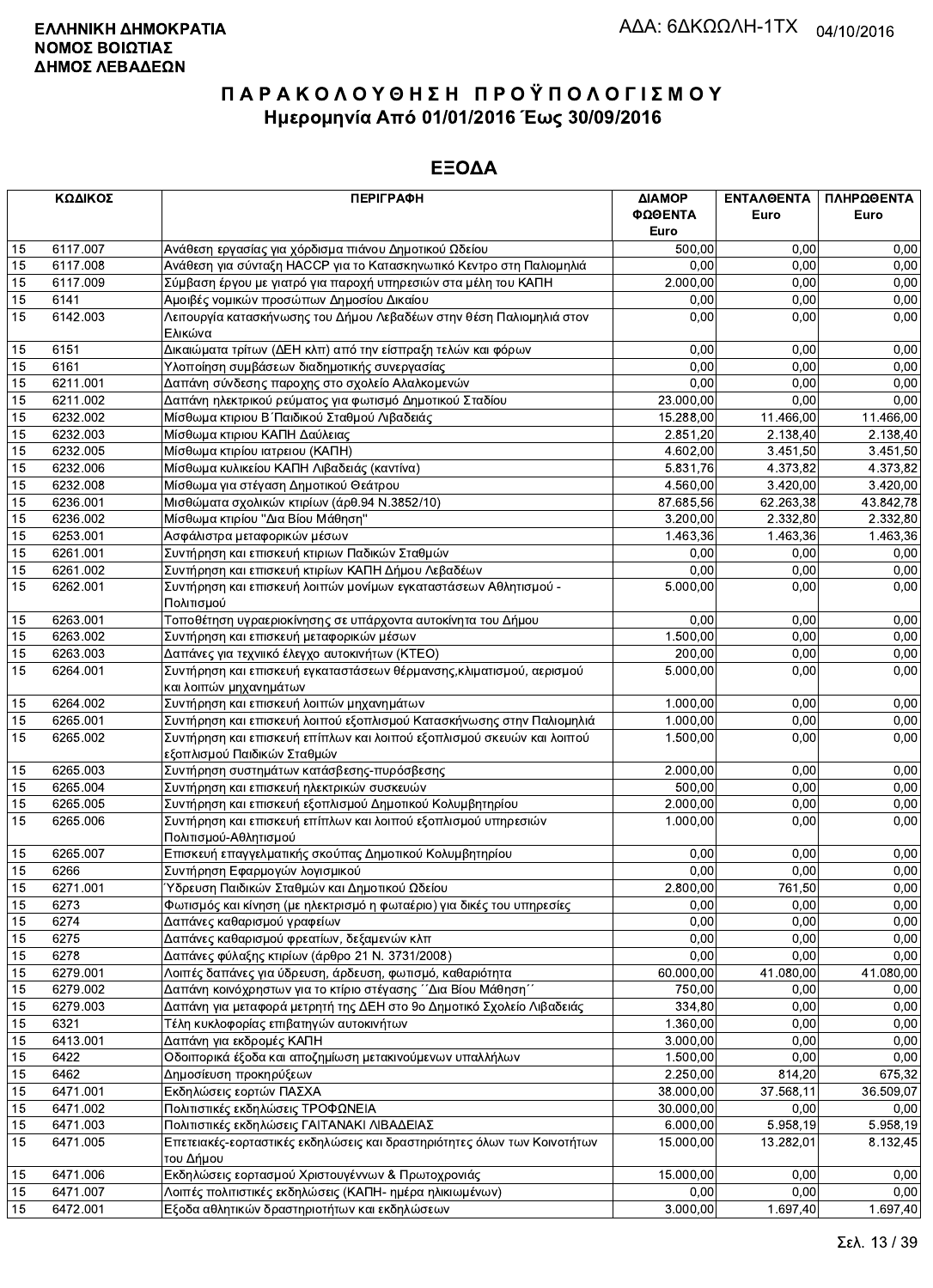|    | ΚΩΔΙΚΟΣ  | <b>ПЕРІГРАФН</b>                                                                                               | ΔΙΑΜΟΡ<br>ΦΩΘΕΝΤΑ     | <b>ENTAA@ENTA</b> | ΠΛΗΡΩΘΕΝΤΑ |
|----|----------|----------------------------------------------------------------------------------------------------------------|-----------------------|-------------------|------------|
|    |          |                                                                                                                | Euro                  | Euro              | Euro       |
| 15 | 6473.001 | Εκδηλώσεις στα ΚΑΠΗ                                                                                            | 2.000,00              | 0,00              | 0,00       |
| 15 | 6481.001 | Προμήθεια ειδών παντοπωλείου                                                                                   | 13.000,00             | 6.157,71          | 5.375,05   |
| 15 | 6481.002 | Προμήθεια φρούτων και λαχανικών                                                                                | 10.200,00             | 4.920,58          | 4.920,58   |
| 15 | 6481.003 | Προμήθεια ειδών κρεοπωλείου                                                                                    | 13.000,00             | 6.403,65          | 6.403,65   |
| 15 | 6481.004 | Προμήθεια γαλακτοκομικών ειδων                                                                                 | 7.500,00              | 4.996,46          | 4.227,74   |
| 15 | 6481.005 | Προμήθεια κατεψυγμένων ειδών                                                                                   | 3.000,00              | 1.754,28          | 1.700,41   |
| 15 | 6481.006 | Προμήθεια ειδών αρτοποιείου                                                                                    | 8.000,00              | 4.677,98          | 4.677,98   |
| 15 | 6481.007 | Προμήθεια ειδών διαβιωσης & περίθαλψης                                                                         | 0,00                  | 0,00              | 0,00       |
| 15 | 6482.001 | Προμήθεια ειδών παντοπωλείου για Κατασκήνωση                                                                   | 4.600,00              | 0,00              | 0,00       |
| 15 | 6482.002 | Προμήθεια φρούτων και λαχανικών για Κατασκήνωση                                                                | 5.020,00              | 2.954,72          | 2.954,72   |
| 15 | 6482.003 | Προμήθεια ειδών κρεοπωλείου για Κατασκήνωση                                                                    | 4.700,00              | 4.405,84          | 4.405,84   |
| 15 | 6482.004 | Προμήθεια γαλακτοκομικών ειδών για Κατασκήνωση                                                                 | 3.200,00              | 0,00              | 0,00       |
| 15 | 6482.005 | Προμήθεια κατεψυγμένων ειδών για Κατασκήνωση                                                                   | 1.250,00              | 264,89            | 0,00       |
| 15 | 6482.006 | Προμήθεια ειδών αρτοποιείου για Κατασκήνωση                                                                    | 4.150,00              | 4.136,70          | 4.136,70   |
| 15 | 6482.007 | Προμήθεια ειδών ζαχαροπλαστείου για Κατασκήνωση                                                                | 950,00                | 781,92            | 0,00       |
| 15 | 6611     | Προμήθεια βιβλίων κλπ                                                                                          | 0,00                  | 0,00              | 0,00       |
| 15 | 6612     | Προμήθεια γραφικής ύλης και λοιπά υλικά γραφείων                                                               | 0,00                  | 0,00              | 0,00       |
| 15 | 6613.001 | Προμήθεια βιβλιαρίων υγείας κοινωνικής πρόνοιας                                                                | 200,00                | 0,00              | 0,00       |
| 15 | 6613.002 | Προμήθεια εντύπων και υλικών μηχανογράφησης και πολλαπλών<br>εκτυπώσεων Παιδικών Σταθμών                       | 750,00                | 0,00              | 0,00       |
| 15 | 6613.003 | Προμήθεια εντύπων και υλικών μηχανογράφησης και πολλαπλών<br>εκτυπώσεων ΚΑΠΗ                                   | 200,00                | 0,00              | 0,00       |
| 15 | 6614     | Λοιπές προμήθειες ειδών γραφείου                                                                               | 0,00                  | 0,00              | 0,00       |
| 15 | 6615.001 | Διάφορες εκδόσεις για την προβολή του Δήμου                                                                    | 8.500,00              | 0,00              | 0,00       |
| 15 | 6615.002 | Εκτύπωση ενημερωτικού υλικού για το Ιστορικό-Εθνολογικό Μουσείο                                                | 3.000,00              | 0,00              | 0,00       |
| 15 | 6615.003 | Εκτύπωση βιβλιαρίων σπουδών για τους μαθητές του Δημοτικού Ωδείου                                              | 500,00                | 0,00              | 0,00       |
| 15 | 6622.002 | Προμήθεια ειδών δημιουργικής απασχόλησης για την κατασκήνωση (χαρτικά,                                         | 0,00                  | 0,00              | 0,00       |
|    |          | μπογιές, εκπαιδευτικό υλικό)                                                                                   |                       |                   |            |
| 15 | 6622.003 | Προμήθεια ειδών ψυχαγωγίας για Παιδικούς Σταθμούς                                                              | 2.000,00              | 0,00              | 0,00       |
| 15 | 6622.004 | Προμήθεια εποπτικού υλικού                                                                                     | 0,00                  | 0,00              | 0,00       |
| 15 | 6622.005 | Προμήθεια ειδών δημιουργικής απασχόλησης για τους παιδικούς σταθμούς                                           | 3.000,00              | 2.153,94          | 2.153,94   |
|    |          | (χαρτικά, μπογιές,εκπαιδευτικό υλικό κλπ)                                                                      |                       |                   |            |
| 15 | 6622.006 | Προμήθεια παιδικών στρωμάτων                                                                                   | 700,00                | 697,39            | 697,39     |
| 15 | 6622.008 | Προμήθεια τροφίμων για Κοινωνικό Παντοπωλείο                                                                   | 70.500,00             | 34.704,81         | 28.209,71  |
| 15 | 6622.009 | Προμήθεια ποδοκίνητου νιπτήρα και λιποσυλλέκτη για το Κατασκηνωτικό<br>Κέντρο ΄΄Παλιομηλιά"                    | 0.00                  | 0,00              | 0,00       |
| 15 | 6622.010 | Προμήθεια δύο (2) ανοξείδωτων ποδοκίνητων κάδων για Κατασκήνωση                                                | 500.00                | 192,20            | 192,20     |
| 15 | 6631.001 | Προμήθεια υγειονομικού και φαρμακευτικού υλικού                                                                | 1.000,00              | 0,00              | 0,00       |
| 15 | 6631.002 | Προμήθεια υγειονομικού υλικού για Δημοτικό Κλειστό Γυμναστήριο                                                 | $1.\overline{600,00}$ | 0,00              | 0,00       |
| 15 | 6633     | Προμήθεια χημικού υλικού (απολυμαντικά, χημικά κλπ)                                                            | 2.000,00              | 94,04             | 0,00       |
| 15 | 6634.001 | Προμήθεια ειδών καθαριότητας και ευπρεπισμού για Παιδικούς Σταθμούς,                                           | 8.000,00              | 1.911,51          | 1.324,44   |
|    |          | Κατασκήνωση και υπηρεσίες Πολιτισμού, Αθλητισμού                                                               |                       |                   |            |
| 15 | 6634.002 | Προμήθεια ειδών καθαριότητας και ευπρεπισμού για Κοινωνικό Παντοπωλείο                                         | 11.500,00             | 5.290,30          | 5.290,30   |
| 15 | 6635.001 | Προμήθεια ειδών καθαριότητας για την κατασκήνωση στην Παληομηλιά                                               | 0,00                  | 0,00              | 0,00       |
| 15 | 6641.001 | Προμήθεια καυσίμων και λιπαντικών για κίνηση μεταφορικών μέσων                                                 | 5.700,00              | 700,00            | 700,00     |
| 15 | 6643     | Προμήθεια καυσίμων για θέρμανση και φωτισμό                                                                    | 45.000,00             | 15.548,83         | 15.548,83  |
| 15 | 6644.001 | Προμήθεια καυσίμων κίνησης και λιπαντικών για μηχ/τα κίνησης του νερού της                                     | 35.775,00             | 0,00              | 0,00       |
|    |          | πισινας                                                                                                        |                       |                   |            |
| 15 | 6661.001 | Προμήθεια ειδών συντήρησης κτιριακών και λοιπών εγκαταστάσεων                                                  | 0,00                  | 0.00              | 0,00       |
| 15 | 6662.001 | Προμήθεια υλικών ενεργητικής πυροπροστασίας-συστημάτων συναγερμού-<br>πυρανίχνευσης, αναγομώσεις πυροσβεστήρων | 6.000,00              | 0,00              | 0,00       |
| 15 | 6662.002 | Προμήθεια ηλεκτρολογικού υλικού κτιριακών εγκαταστάσεων                                                        | 1.000,00              | 0,00              | 0,00       |
| 15 | 6662.003 | Προμήθεια υδραυλικών υλικών και εξαρτημάτων                                                                    | 1.500,00              | 0,00              | 0,00       |
| 15 | 6662.004 | Προμήθεια ξυλείας για την συντήρηση του Κατασκηνωτικού Κέντρου                                                 | 0,00                  | 0,00              | 0,00       |
| 15 | 6672.001 | Ανταλλακτικά μηχανολογικού-ηλεκτρολογικού εξοπλισμού                                                           | 2.000,00              | 0,00              | 0,00       |
| 15 | 6673.001 | Ανταλλακτικά επίπλων και σκευών και λοιπού εξοπλισμού                                                          | 0,00                  | 0,00              | 0,00       |
| 15 | 6673.002 | Ανταλλακτικά εγκαταστάσεων θέρμανσης, κλιματισμού, αερισμού και λοιπών                                         | 2.000,00              | 0,00              | 0,00       |
|    |          | πηγανητιάτων                                                                                                   |                       |                   |            |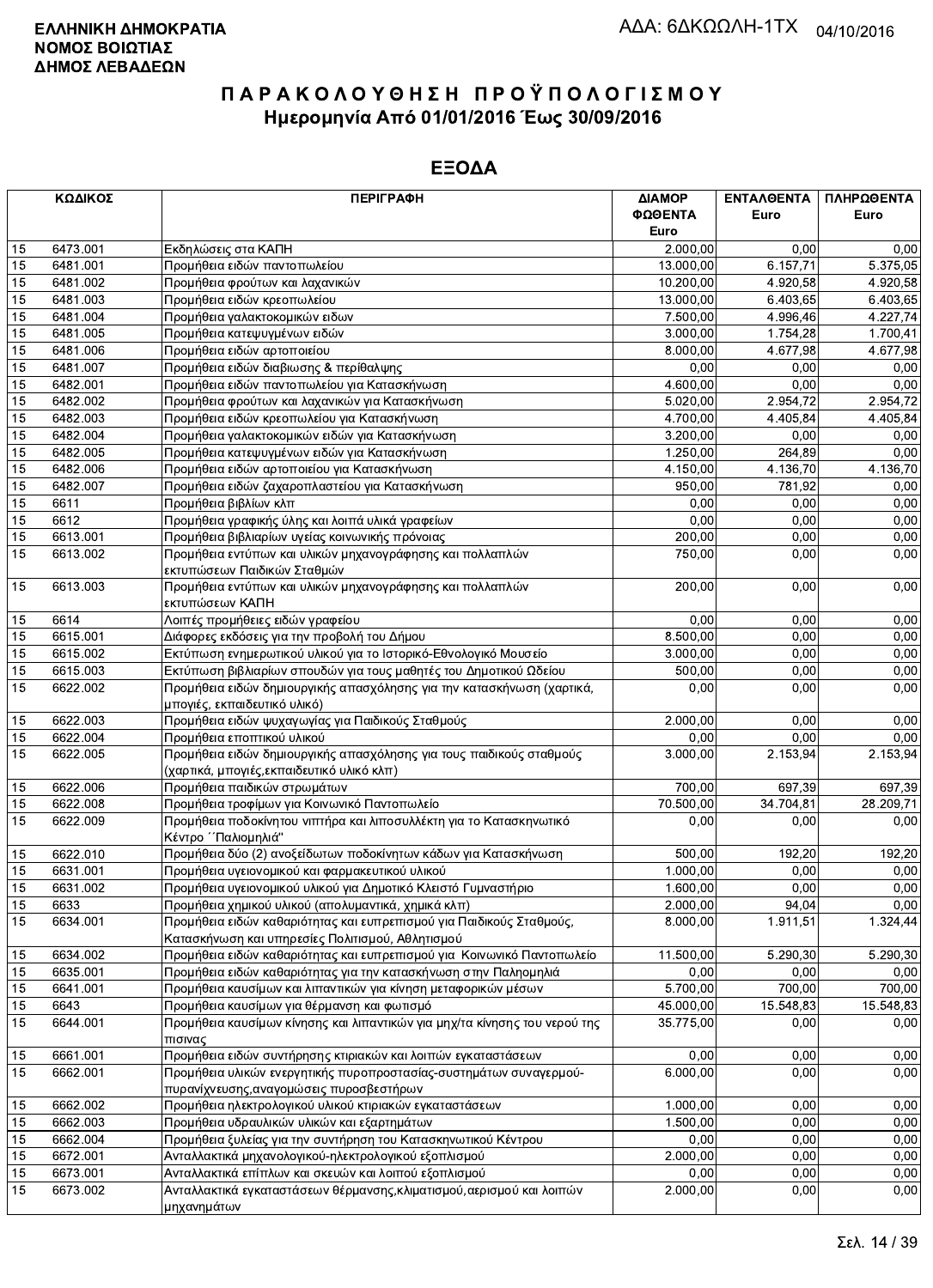|                                                                                                                                                                                                                          | ΚΩΔΙΚΟΣ  | <b>ПЕРІГРАФН</b>                                                                                           | ΔΙΑΜΟΡ       | ΕΝΤΑΛΘΕΝΤΑ   | ΠΛΗΡΩΘΕΝΤΑ   |
|--------------------------------------------------------------------------------------------------------------------------------------------------------------------------------------------------------------------------|----------|------------------------------------------------------------------------------------------------------------|--------------|--------------|--------------|
|                                                                                                                                                                                                                          |          |                                                                                                            | ΦΩΘΕΝΤΑ      | Euro         | Euro         |
|                                                                                                                                                                                                                          |          |                                                                                                            | Euro         |              |              |
| 15                                                                                                                                                                                                                       | 6673.003 | Ανταλλακτικά μουσικών οργάνων Φιλαρμονικής                                                                 | 1.150,00     | 1.121,26     | 1.121,26     |
| 15                                                                                                                                                                                                                       | 6681.002 | Προμήθεια ειδων φαρμακείου                                                                                 | 500,00       | 0,00         | 0,00         |
| 15                                                                                                                                                                                                                       | 6699.001 | Διάφορα αναλώσιμα υλικά για τον χώρο του Ιατρείου του ΚΑΠΗ                                                 | 400,00       | 0,00         | 0,00         |
| 15                                                                                                                                                                                                                       | 6699.002 | Διάφορα αναλώσιμα υλικά για τον χώρο του Φυσιοθεραπευτηρίου του ΚΑΠΗ                                       | 300,00       | 0,00         | 0,00         |
| 15                                                                                                                                                                                                                       | 6699.003 | Ταινίες για μηχανήματα μέτρησης σακχάρου και χοληστερίνης                                                  | 500,00       | 0,00         | 0,00         |
| 15                                                                                                                                                                                                                       | 6699.004 | Προμήθεια εκπαιδευτικού υλικού για τμήματα μουσικής προπαιδείας                                            | 500,00       | 490,20       | 490,20       |
|                                                                                                                                                                                                                          |          | (τυμπανάκια, μεταλλόφωνα, ντέφια, μαράκες κλπ.)                                                            |              |              |              |
| 15                                                                                                                                                                                                                       | 6699.005 | Προμήθεια αθλητικού υλικού (μπάλες, κορύνες, δίκτυα κλπ.)                                                  | 3.000,00     | 2.067,56     | 2.067,56     |
| 15                                                                                                                                                                                                                       | 6699.006 | Προμήθεια σακουλών ηλεκτρικών σκουπών των Παιδικών Σταθμών                                                 | 400,00       | 0,00         | 0,00         |
| 15                                                                                                                                                                                                                       | 6699.007 | Προμήθεια ιματισμού Παιδικών Σταθμών (σαλιάρες, πετσέτες κουζίνας κλπ.)                                    | 800,00       | 0,00         | 0,00         |
| 15                                                                                                                                                                                                                       | 6741.001 | Ενίσχυση ατόμων με ανάγκες Βαριάς Αναπηρίας                                                                | 3.041.939,00 | 2.357.348,14 | 2.357.348,14 |
| 15                                                                                                                                                                                                                       | 6741.002 | Επίδομα αιματολογικών νοσημάτων, αιμολυτική αναιμία, αιμορροφυλία, AIDS                                    | 539.360,00   | 409.463,21   | 409.463,21   |
| 15                                                                                                                                                                                                                       | 6741.004 | Επίδομα βαριάς νοητικής καθυστέρησης                                                                       | 1.020.000,00 | 770.283,83   | 770.283,83   |
| 15                                                                                                                                                                                                                       | 6741.005 | Επίδομα κίνησης σε παραπληγικούς/τετραπληγικούς/ακρωτηριασμένους                                           | 175.340,00   | 139.304,00   | 139.304,00   |
| 15                                                                                                                                                                                                                       | 6741.006 | Επίδομα Στεγαστικής Συνδρομής                                                                              | 0,00         | 0,00         | 0,00         |
| 15                                                                                                                                                                                                                       | 6741.007 | Επίδομα Ανασφάλιστων Παραπληγικών, Τετραπληγικών                                                           | 96.640,00    | 63.915,13    | 63.915,13    |
| 15                                                                                                                                                                                                                       | 6741.008 | Επίδομα Παραπληγικών, Τετραπληγικών Δημοσίου                                                               | 127.000,00   | 94.563,38    | 94.563,38    |
| 15                                                                                                                                                                                                                       | 6741.009 | Επίδομα Τυφλότητας                                                                                         | 930.745,00   | 655.246,76   | 655.246,76   |
| 15                                                                                                                                                                                                                       | 6741.010 | Επίδομα σε Κωφάλαλα άτομα                                                                                  | 123.792,00   | 89.112,33    | 89.112,33    |
| 15                                                                                                                                                                                                                       | 6741.011 | Επίδομα εγκεφαλικής παράλυσης                                                                              | 8.364,00     | 2.741,53     | 2.741,53     |
| 15                                                                                                                                                                                                                       | 6741.012 | Επίδομα απροστάτευτων παιδιών                                                                              | 75.394,00    | 27.769,21    | 27.769,21    |
| 15                                                                                                                                                                                                                       | 6741.013 | Επίδομα ομογενών-προσφύγων                                                                                 | 8.000,00     | 4.705,39     | 4.705,39     |
| 15                                                                                                                                                                                                                       | 6741.014 | Επίδομα Προστασίας μητρότητας                                                                              | 0,00         | 0,00         | 0,00         |
| 15                                                                                                                                                                                                                       | 6741.015 | Α΄ Κοινωνικών βοηθειών/έκτακτες οικονομικές ενισχύσεις Επίδομα                                             | 0,00         | 0,00         | 0,00         |
|                                                                                                                                                                                                                          |          | απροστάτευτων παιδιών                                                                                      |              |              |              |
| 20                                                                                                                                                                                                                       | 6011     | Τακτικές αποδοχές (περιλαμβάνονται βασικός μισθός, δώρα εορτών, γενικά και                                 | 551.363,00   | 425.217,21   | 425.217,21   |
|                                                                                                                                                                                                                          |          | ειδικά τακτικά επιδόματα)                                                                                  |              |              |              |
| 20                                                                                                                                                                                                                       | 6012.001 | Αποζημίωση υπερωριακής εργασίας μονίμων υπαλλήλων                                                          | 3.000,00     | 0,00         | 0,00         |
| 20                                                                                                                                                                                                                       | 6012.002 | Εκλογικό επίδομα μονίμων υπαλλήλων                                                                         | 0,00         | 0,00         | 0,00         |
|                                                                                                                                                                                                                          | 6021     | Τακτικές αποδοχές (περιλαμβάνονται βασικός μισθός, δώρα εορτών, γενικά και                                 | 116.831,00   | 81.456,31    | 81.456,31    |
|                                                                                                                                                                                                                          |          | ειδικά τακτικά επιδόματα)                                                                                  |              |              |              |
|                                                                                                                                                                                                                          | 6022.001 | Αποζημίωση υπερωριακής εργασίας υπαλλήλων με σύμβαση Αορ. Χρόνου                                           | 580,00       | 0,00         | 0,00         |
|                                                                                                                                                                                                                          | 6022.002 | Αποζημίωση υπερωριακής εργασίας για την καταβολή εκλογικής                                                 | 0,00         | 0,00         | 0,00         |
|                                                                                                                                                                                                                          |          | αποζημίωσης                                                                                                |              |              |              |
|                                                                                                                                                                                                                          |          | Τακτικές αποδοχές (περιλαμβάνονται βασικός μισθός, δώρα εορτών, γενικά και                                 | 69.389,00    | 44.217,53    | 44.217,53    |
|                                                                                                                                                                                                                          |          | ειδικά τακτικά επιδόματα)                                                                                  |              |              |              |
|                                                                                                                                                                                                                          |          | Αποζημίωση υπερωριακής εργασίας και για εξαιρέσιμες ημέρες και νυκτερινές                                  | 0,00         | 0,00         | 0,00         |
|                                                                                                                                                                                                                          |          | ώρες και λοιπές πρόσθετες αμοιβές<br>Εργοδοτικές εισφορές ΙΚΑ μονίμων υπ. καθαριότητας και ηλεκτροφωτισμού | 0,00         | 0.00         | 0,00         |
| 20<br>20<br>20<br>20<br>6041<br>6042<br>20<br>20<br>6051.001<br>20<br>6051.002<br>20<br>6051.003<br>6051.004<br>20<br>20<br>$20\,$<br>20<br>20<br>20<br>20<br>6055<br>20<br>6056<br>20<br>20<br>20<br>6062<br>20<br>6063 |          | Εργοδοτικές εισφορές ΤΥΔΚΥ μονίμων υπ. καθαριότητας και ηλεκτροφωτισμού                                    | 65.920,00    | 48.402,39    | 48.402,39    |
|                                                                                                                                                                                                                          |          | Εργοδοτικές εισφορές ΤΑΔΚΥ μονίμων υπ. καθαριότητας και ηλεκτροφωτισμού                                    | 15.703,00    | 10.307,31    | 10.307,31    |
|                                                                                                                                                                                                                          |          | Εργοδοτικές εισφορές ΤΣΜΕΔΕ μονίμων υπηρεσίας καθαριότητας και                                             | 3.997,00     | 2.991,80     | 2.991,80     |
|                                                                                                                                                                                                                          |          | ηλεκτροφωτισμού                                                                                            |              |              |              |
|                                                                                                                                                                                                                          | 6051.005 | Εργοδοτικές εισφορές ΤΣΜΕΔΕ (ΕΠΙΚΟΥΡΙΚΟ) μονίμων υπηρεσίας                                                 | 898,00       | 722,49       | 722,49       |
|                                                                                                                                                                                                                          |          | καθαριότητας και ηλεκτροφωτισμού                                                                           |              |              |              |
|                                                                                                                                                                                                                          | 6051.006 | Εργοδοτικές εισφορές ΚΥΤ μονίμων υπηρεσίας καθαριότητας και                                                | 1.290,00     | 965,10       | 965,10       |
|                                                                                                                                                                                                                          |          | ηλεκτροφωτισμού                                                                                            |              |              |              |
|                                                                                                                                                                                                                          | 6051.007 | Εργοδοτικές εισφορές Τ.Σ.Κ.Υ                                                                               | 2.330,00     | 1.474,56     | 1.474,56     |
|                                                                                                                                                                                                                          | 6052.001 | Εργοδοτικές εισφορές ΙΚΑ υπαλλήλων αορ. χρόνου υπ. καθαριότητας και                                        | 30.370,00    | 19.120,46    | 19.120,46    |
|                                                                                                                                                                                                                          |          | ηλεκτροφωτισμού                                                                                            |              |              |              |
|                                                                                                                                                                                                                          | 6054.001 | Εργοδοτικές εισφορές ΙΚΑ εκτάκτων υπ. καθαριότητας και ηλεκτροφωτισμού                                     | 20.998,00    | 12.572,77    | 12.572,77    |
|                                                                                                                                                                                                                          |          | Λοιπές εργοδοτικές εισφορές                                                                                | 0,00         | 0,00         | 0,00         |
|                                                                                                                                                                                                                          |          | Εργοδοτικές εισφορές Δήμων Κοινωνικής Ασφάλισης                                                            | 56.463,00    | 10.711,73    | 10.711,73    |
|                                                                                                                                                                                                                          | 6061.001 | Παροχές σε είδος-είδη ατομικής προστασίας εργαζομένων (ένδυση κλπ)                                         | 3.000,00     | 2.979,34     | 2.979,34     |
|                                                                                                                                                                                                                          | 6061.002 | Παροχές σε είδος-γάλα εργαζομένων                                                                          | 15.110,00    | 5.731,01     | 4.762,01     |
|                                                                                                                                                                                                                          |          | Έξοδα κηδείας αποβιούντων υπαλλήλων (άρθρο 112 Ν 118/81)                                                   | 0,00         | 0,00         | 0,00         |
|                                                                                                                                                                                                                          |          | Λοιπές παροχές σε είδος (ένδυση εργατοτεχνικού προσωπικού κ.λ.π.)                                          | 2.000,00     | 1.985,94     | 1.985,94     |
| 20                                                                                                                                                                                                                       | 6117.001 | Διαχείριση-ανακύκλωση αγροχημικών αποβλήτων                                                                | 0,00         | 0,00         | 0,00         |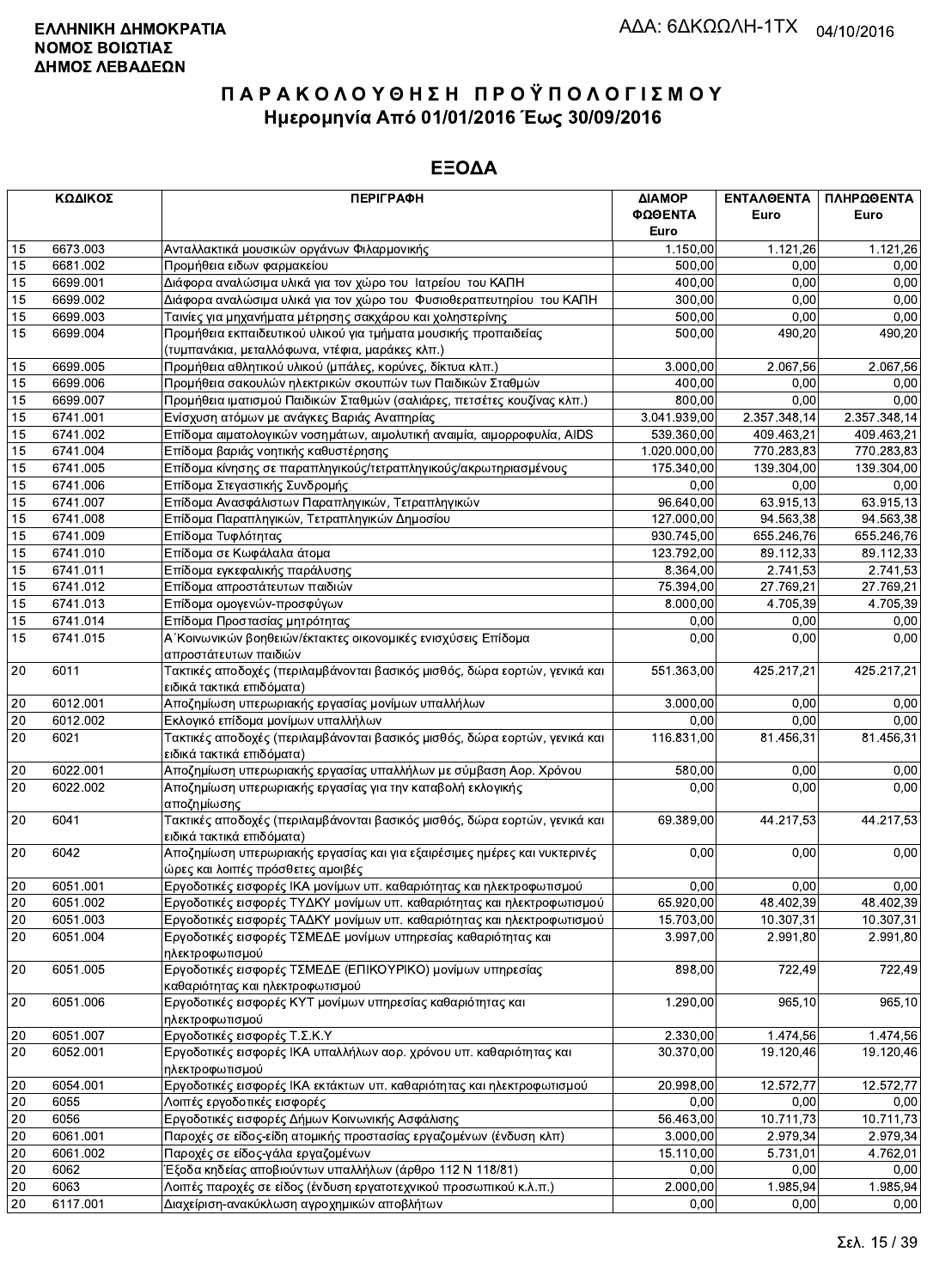|                 | ΚΩΔΙΚΟΣ  | <b>ПЕРІГРАФН</b>                                                                                                                                                         | ΔΙΑΜΟΡ     | ΕΝΤΑΛΘΕΝΤΑ | ΠΛΗΡΩΘΕΝΤΑ |
|-----------------|----------|--------------------------------------------------------------------------------------------------------------------------------------------------------------------------|------------|------------|------------|
|                 |          |                                                                                                                                                                          | ΦΩΘΕΝΤΑ    | Euro       | Euro       |
|                 |          |                                                                                                                                                                          | Euro       |            |            |
| 20              | 6141     | Αμοιβές νομικών προσώπων Δημοσίου Δικαίου                                                                                                                                | 0.00       | 0,00       | 0,00       |
| 20              | 6151     | Δικαιώματα τρίτων (ΔΕΗ κλπ) από την είσπραξη τελών και φόρων                                                                                                             | 58.000,00  | 45.637.55  | 45.637,55  |
| 20              | 6211.001 | Ηλεκτρικό ρεύμα για φωτισμό οδών, πλατειών και κοινοχρήστων χώρων                                                                                                        | 535.000,00 | 515.370,01 | 515.370,01 |
| 20              | 6211.002 | Δαπάνες ηλεκτρικών παροχών, οδικών φωτισμών, αυξήσεις ισχύος κλπ                                                                                                         | 3.000,00   | 689,80     | 689,80     |
| 20              | 6234.001 | Μισθώματα γερανοφόρων οχημάτων για μεταφορά οχημάτων, κοντέϊνερ, κοπή<br>και κλάδεμα ψηλών και επικίνδυνων δένδρων κλπ.                                                  | 3.200,00   | 0,00       | 0,00       |
| 20              | 6251     | Ασφάλιστρα ακινήτων                                                                                                                                                      | 0,00       | 0,00       | 0,00       |
| 20              | 6252     | Ασφάλιστρα μηχανημάτων - Τεχνικών εγκαταστάσεων                                                                                                                          | 0.00       | 0,00       | 0,00       |
| 20              | 6253.001 | Ασφάλιστρα μεταφορικών μέσων και αυτοκινούμενων μηχανημάτων                                                                                                              | 14.100,00  | 13.829,82  | 13.829,82  |
| 20              | 6262.001 | Συντήρηση και επισκευή λοιπών μονίμων εγκαταστάσεων                                                                                                                      | 0,00       | 0.00       | 0,00       |
| 20              | 6263.001 | Συντηρήσεις-Επισκευές αυτοκινήτων                                                                                                                                        | 123.000,00 | 13.606,52  | 0,00       |
| 20              | 6263.002 | Δαπάνες για τεχνικό έλεγχο οχημάτων (ΚΤΕΟ)                                                                                                                               | 1.000,00   | 0,00       | 0,00       |
| $\overline{20}$ | 6263.003 | Τοποθέτηση υγραεριοκίνησης σε υπάρχοντα αυτοκίνητα του Δήμου                                                                                                             | 0.00       | 0,00       | 0,00       |
| $20\,$          | 6263.010 | Συντήρηση και επισκευή κοντέινερς απορριμμάτων                                                                                                                           | 2.500,00   | 0,00       | 0,00       |
| 20              | 6264.001 | Συντηρήσεις και Επισκευές μηχανημάτων Χ.Υ.Τ.Α.                                                                                                                           | 22.500,00  | 1.647,40   | 0,00       |
| 20              | 6264.002 | Συντήρηση και επισκευή μηχανημάτων καθαριότητας                                                                                                                          | 0.00       | 0,00       | 0,00       |
| $20\,$          | 6265.002 | Συντήρηση λοιπού εξοπλισμού                                                                                                                                              | 500,00     | 0,00       | 0,00       |
| $\overline{20}$ | 6265.003 | Επισκευή μεταλλικών κάδων απορριμμάτων                                                                                                                                   | 15.000,00  | 0,00       | 0,00       |
| 20              | 6265.004 | Επισκευή μεταλλικών καλαθιών απορριμμάτων                                                                                                                                | 1.000,00   | 0,00       | 0,00       |
| 20              | 6271     | Ύδρευση δημοτικών κτιρίων κ.λ.π.                                                                                                                                         | 0,00       | 0,00       | 0,00       |
| 20              | 6273     | Φωτισμός και κίνηση (με ηλεκτρισμό η φωταέριο) για δικές του υπηρεσίες                                                                                                   | 0,00       | 0,00       | 0,00       |
| $20\,$          | 6274     | Δαπάνες καθαρισμού γραφείων                                                                                                                                              | 0,00       | 0,00       | 0,00       |
| $\overline{20}$ | 6275     | Δαπάνες καθαρισμού φρεατίων, δεξαμενών κ.λ.π.                                                                                                                            | 0,00       | 0,00       | 0,00       |
| 20              | 6276     | Δαπάνες εκκένωσης βόθρων                                                                                                                                                 | 0,00       | 0,00       | 0,00       |
| 20              | 6277.001 | Δαπάνες συλλογής και μεταφοράς στερεών αποβλήτων και ανακυκλώσιμων                                                                                                       | 0,00       | 0,00       | 0,00       |
|                 |          | υλικών μέσω δημοσίων συμβάσεων (άρθρο 61 Ν. 3979/2011)                                                                                                                   |            |            |            |
| 20              | 6277.002 | Δαπάνες συλλογής και μεταφοράς στερεών αποβλήτων και ανακυκλώσιμων<br>υλικών απο ΦΟΔΣΑ μέσω προγραμματικών συμβάσεων (παρ. 7δ του άρθρου<br>24 του Ν. 3613/2007)         | 0,00       | 0,00       | 0,00       |
| 20              | 6277.003 | Δαπάνες για την υγιεινομική ταφή των απορριμμάτων του Δήμου Λεβαδέων<br>στον ΧΥΤΑ της 2ης Διαχειριστικής Ενότητας Ν. Βοιωτίας μέσω προγραμματικής<br>σύμβασης με ΔΕΠΟΔΑΘ | 0,00       | 0,00       | 0,00       |
| 20              | 6278     | Δαπάνες φύλαξης κτιρίων (άρθρο 21 Ν. 3731/2008)                                                                                                                          | 0,00       | 0,00       | 0,00       |
| 20              | 6279.001 | Λοιπές δαπάνες για ύδρευση, άρδευση, φωτισμό, καθαριότητα                                                                                                                | 15.000,00  | 12.106,00  | 12.106,00  |
| 20              | 6321     | Τέλη κυκλοφορίας επιβατηγών αυτοκινήτων                                                                                                                                  | 0,00       | 0,00       | 0,00       |
| $20\,$          | 6322     | Τέλη κυκλοφορίας φορτηγών αυτοκινήτων                                                                                                                                    | 1.500,00   | 0.00       | 0,00       |
| 20              | 6323     | Λοιπά τέλη κυκλοφορίας                                                                                                                                                   | 2.500,00   | 0,00       | 0,00       |
| 20              | 6411     | Έξοδα κίνησης ιδιοκτητών μεταφορικών μέσων (καύσιμα, λιπαντικά, διόδια<br>кλπ)                                                                                           | 0,00       | 0,00       | 0,00       |
| 20              | 6412     | Έξοδα μεταφοράς αγαθών φορτοεκφορτωτικά                                                                                                                                  | 0,00       | 0,00       | 0,00       |
| $\overline{20}$ | 6413     | Μεταφορές προσώπων                                                                                                                                                       | 0,00       | 0,00       | 0,00       |
| 20              | 6414     | Μεταφορές εν γένει                                                                                                                                                       | 0,00       | 0,00       | 0,00       |
| $20\,$          | 6422     | Οδοιπορικά έξοδα και αποζημίωση μετακινούμενων υπαλλήλων                                                                                                                 | 250,00     | 0,00       | 0,00       |
| $20\,$          | 6462     | Δημοσίευση προκηρύξεων                                                                                                                                                   | 1.500,00   | 0,00       | 0,00       |
| $20\,$          | 6463     | Λοιπές δημοσιεύσεις                                                                                                                                                      | 0,00       | 0,00       | 0,00       |
| $\overline{20}$ | 6612     | Προμήθεια γραφικής ύλης και λοιπά υλικά γραφείων                                                                                                                         | 0,00       | 0,00       | 0,00       |
| $20\,$          | 6615     | Εκτυπώσεις, εκδόσεις, βιβλιοδετήσεις                                                                                                                                     | 0,00       | 0,00       | 0,00       |
| 20              | 6631     | Προμήθεια υγειονομικού και φαρμακευτικού υλικού                                                                                                                          | 0,00       | 0,00       | 0,00       |
| $20\,$          | 6633     | Προμήθεια χημικού υλικού (απολυμαντικά, χημικά κλπ)                                                                                                                      | 3.000,00   | 2.231,71   | 2.231,71   |
| 20              | 6635     | Προμήθεια λοιπών ειδών υγιεινής και καθαριότητας                                                                                                                         | 500,00     | 0,00       | 0,00       |
| 20              | 6641.001 | Προμήθεια καυσίμων και λιπαντικών για κίνηση μεταφ. μέσων υπ.                                                                                                            | 143.000,00 | 57.806,32  | 50.644,04  |
|                 |          | καθαριότητας και ηλεκτροφωτισμού                                                                                                                                         |            |            |            |
| 20              | 6641.002 | Καύσιμα και λιπαντικά για μηχανήματα Χ.Υ.Τ.Α.                                                                                                                            | 40.000,00  | 16.111,22  | 13.772,43  |
| $20\,$          | 6644     | Προμήθεια καυσίμων και λιπαντικών για λοιπές ανάγκες                                                                                                                     | 0,00       | 0,00       | 0,00       |
| 20              | 6661.001 | Υλικά συντήρησης και επισκευής κτιρίων (λαμπτήρων και λοιπού ηλεκτ                                                                                                       | 0,00       | 0,00       | 0,00       |
| 20              | 6662.001 | υλικού)<br>Προμήθεια ηλεκτρολογικού υλικού για τη συντήρηση ηλεκτροφωτισμού<br>Λιβαδειάς και τοπικών διαμερισμάτων                                                       | 35.000,00  | 0,00       | 0,00       |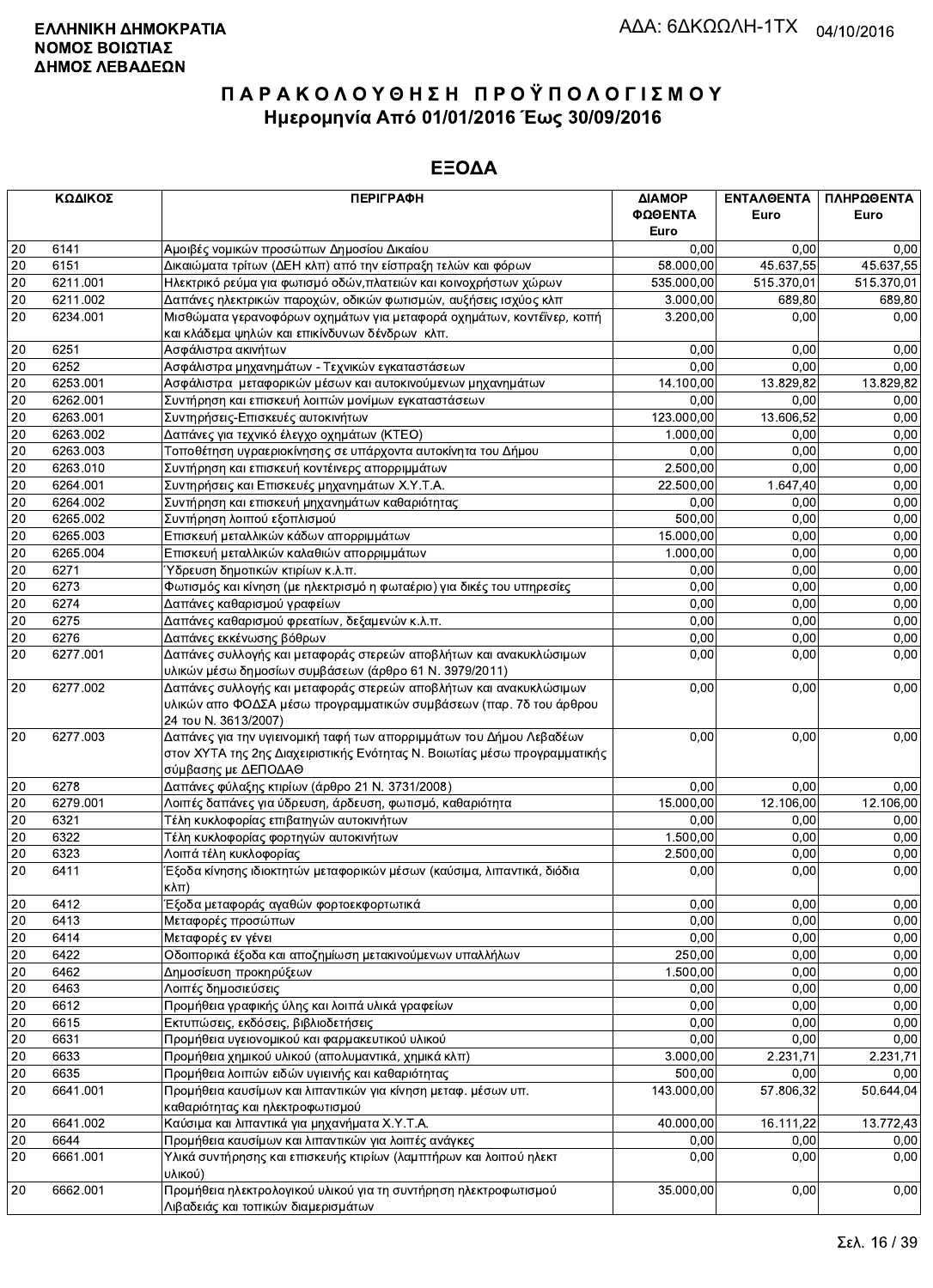|    | ΚΩΔΙΚΟΣ  | <b>ПЕРІГРАФН</b>                                                                                                                                                 | ΔΙΑΜΟΡ<br>ΦΩΘΕΝΤΑ | ΕΝΤΑΛΘΕΝΤΑ<br>Euro | ΠΛΗΡΩΘΕΝΤΑ<br>Euro |
|----|----------|------------------------------------------------------------------------------------------------------------------------------------------------------------------|-------------------|--------------------|--------------------|
|    |          |                                                                                                                                                                  | Euro              |                    |                    |
| 20 | 6662.002 | Προμήθειες υλικών συντήρησης και επισκευής λοιπών εγκαταστάσεων                                                                                                  | 0,00              | 0.00               | 0,00               |
| 20 | 6671.001 | Ανταλλακτικά μεταφορικών μέσων                                                                                                                                   | 0.00              | 0.00               | 0,00               |
| 20 | 6671.002 | Προμήθεια και τοποθέτηση ελαστικών μεταφορικών μέσων                                                                                                             | 10.000,00         | 6.267,98           | 6.267,98           |
| 20 | 6671.003 | Προμήθεια και τοποθέτηση ελαστικών μηχανημάτων Χ.Υ.Τ.Α.                                                                                                          | 5.000,00          | 0,00               | 0,00               |
| 20 | 6672.001 | Ανταλλακτικά μηχανημάτων Χ.Υ.Τ.Α. (κομπάκτορας κλπ)                                                                                                              | 0,00              | 0,00               | 0,00               |
| 20 | 6673.001 | Ανταλλακτικά επίπλων και σκευών και λοιπού εξοπλισμού                                                                                                            | 500,00            | 489,79             | 489,79             |
| 20 | 6691.001 | Προμήθεια εορταστικού φωτιζόμενου διάκοσμου                                                                                                                      | 9.000,00          | 0,00               | 0,00               |
| 20 | 6699.001 | Προμήθεια σάκκων απορριμμάτων                                                                                                                                    | 6.000,00          | 2.717,00           | 2.717,00           |
| 20 | 6699.002 | Κάρτες ταχογράφου οδηγών                                                                                                                                         | 1.800,00          | 0,00               | 0,00               |
| 20 | 6699.003 | Προμήθεια λοιπών αναλωσίμων                                                                                                                                      | 500,00            | 0,00               | 0,00               |
| 20 | 6721.001 | Ετήσια εισφορά σε ΔΕΠΟΔΑΛ-Α.Ε. (ΦΟΔΣΑ) 1ης Διαχειριστικής Ενότητας Ν.<br>Βοιωτίας                                                                                | 397.551,00        | 298.163,22         | 198.775,48         |
| 25 | 6011     | Τακτικές αποδοχές (περιλαμβάνονται βασικός μισθός, δώρα εορτών, γενικά και<br>ειδικά τακτικά επιδόματα)                                                          | 0,00              | 0,00               | 0,00               |
| 25 | 6021     | Τακτικές αποδοχές (περιλαμβάνονται βασικός μισθός, δώρα εορτών, γενικά και<br>ειδικά τακτικά επιδόματα)                                                          | 0,00              | 0,00               | 0,00               |
| 25 | 6041     | Τακτικές αποδοχές (περιλαμβάνονται βασικός μισθός, δώρα εορτών, γενικά και<br>ειδικά τακτικά επιδόματα)                                                          | 22.800,00         | 17.891,67          | 17.891,67          |
| 25 | 6042     | Αποζημίωση υπερωριακής εργασίας και για εξαιρέσιμες ημέρες και νυκτερινές<br>ώρες και λοιπές πρόσθετες αμοιβές                                                   | 0,00              | 0,00               | 0,00               |
| 25 | 6051.002 | Εργοδοτικές εισφορές ΤΥΔΚΥ μονίμων υπαλλήλων                                                                                                                     | 0,00              | 0,00               | 0,00               |
| 25 | 6051.003 | Εργοδοτικές εισφορές ΤΑΔΚΥ μονίμων υπαλλήλων                                                                                                                     | 0,00              | 0,00               | 0,00               |
| 25 | 6052.001 | Εργοδοτικές εισφορές (ΙΚΑ) με σύμβαση ιδ. δικαίου αορ. χρόνου                                                                                                    | 0.00              | 0,00               | 0,00               |
| 25 | 6054.001 | Εργοδοτικές εισφορές Ι.Κ.Α. εκτάκτου προσωπικού                                                                                                                  | 5.968,00          | 4.797,90           | 4.797,90           |
| 25 | 6056     | Ετήσια εισφορά στο ΤΠΔΚΥ-ΤΕΑΔΚΥ (άρθρα 3 Ν 1726/44, 30 Ν 2262/52, 100<br>ΝΔ 4260/61 και 33 ΝΔ 5441/66)                                                           | 0,00              | 0,00               | 0,00               |
| 25 | 6061.001 | Είδη ατομικής προστασίας υπαλλήλων του Δήμου (παροχές ένδυσης)                                                                                                   | 0,00              | 0,00               | 0,00               |
| 25 | 6063.001 | Είδη ατομικής προστασίας υπαλλήλων του Δήμου (λοιπές παροχές-γάλα<br>$\kappa\lambda\pi$                                                                          | 0,00              | 0,00               | 0,00               |
| 25 | 6151     | Δικαιώματα τρίτων (ΔΕΗ κλπ) από την είσπραξη τελών και φόρων                                                                                                     | 0,00              | 0,00               | 0,00               |
| 25 | 6211.001 | Αντίτιμο ηλεκτρικού ρεύματος για την κίνηση των αντλιοστασίων άρδευσης                                                                                           | 426.087,49        | 286.082,49         | 286.082,49         |
| 25 | 6213     | Ύδρευση και παραγωγική διαδικασία (αγορά απο ΕΥΔΑΠ)                                                                                                              | 0,00              | 0,00               | 0,00               |
| 25 | 6231     | Μισθώματα εδαφικών εκτάσεων γαιών                                                                                                                                | 0,00              | 0,00               | 0,00               |
| 25 | 6232     | Μισθώματα κτιρίων - Τεχνικών έργων ακινήτων                                                                                                                      | 0,00              | 0,00               | 0,00               |
| 25 | 6233     | Μισθώματα μηχανημάτων - Τεχνικών Εγκαταστάσεων                                                                                                                   | 0,00              | 0,00               | 0,00               |
| 25 | 6234     | Μισθώματα μεταφορικών μέσων                                                                                                                                      | 0,00              | 0,00               | 0,00               |
| 25 | 6252     | Ασφάλιστρα μηχανημάτων - Τεχνικών εγκαταστάσεων                                                                                                                  | 0,00              | 0,00               | 0,00               |
| 25 | 6262.001 | Καθαρισμός και συντήρηση δεξαμενών άρδευσης                                                                                                                      | 0,00              | 0,00               | 0,00               |
| 25 | 6262.003 | Συντήρηση και επισκευή δικτύου άρδευσης                                                                                                                          | 0,00              | 0,00               | 0,00               |
| 25 | 6262.005 | Συντήρηση και επισκευή αντλιοστασίων άρδευσης                                                                                                                    | 15.000,00         | 12.391,43          | 12.391,43          |
| 25 | 6262.006 | Επισκευή αντλιοστασίου στην Τ.Κ. Λαφυστίου                                                                                                                       | 0,00              | 0,00               | 0,00               |
| 25 | 6262.007 | Επισκευή αντλιοστασίου στην θέση 'ΚΑΡΑΜΕΤ ΘΟΥΡΙΟΥ                                                                                                                | 0,00              | 0,00               | 0,00               |
| 25 | 6263.001 | Συντήρηση και επισκευή μεταφορικών μέσων και μηχανημάτων                                                                                                         | 0,00              | 0,00               | 0,00               |
| 25 | 6263.003 | Δαπάνες για τεχνικό έλεγχο οχημάτων (ΚΤΕΟ)                                                                                                                       | 0,00              | 0,00               | 0,00               |
| 25 | 6264.001 | Συντήρηση και επισκευή λοιπών μηχανημάτων (αντλιοστασίων, χλωριοτήρων<br>$\kappa\lambda\pi$ )                                                                    | 0,00              | 0,00               | 0,00               |
| 25 | 6271     | Ύδρευση δημοτικών κτιρίων κ.λ.π.                                                                                                                                 | 0,00              | 0,00               | 0,00               |
| 25 | 6272     | Αρδευση                                                                                                                                                          | 0,00              | 0,00               | 0,00               |
| 25 | 6273     | Φωτισμός και κίνηση (με ηλεκτρισμό η φωταέριο) για δικές του υπηρεσίες                                                                                           | 0,00              | 0,00               | 0,00               |
| 25 | 6275     | Δαπάνες καθαρισμού φρεατίων, δεξαμενών κ.λ.π.                                                                                                                    | 0,00              | 0,00               | 0,00               |
| 25 | 6276     | Δαπάνες εκκένωσης βόθρων                                                                                                                                         | 0,00              | 0,00               | 0,00               |
| 25 | 6277.001 | Δαπάνες συλλογής και μεταφοράς στερεών αποβλήτων και ανακυκλώσιμων<br>υλικών μέσω δημοσίων συμβάσεων (άρθρο 61 Ν. 3979/2011)                                     | 0,00              | 0,00               | 0,00               |
| 25 | 6277.002 | Δαπάνες συλλογής και μεταφοράς στερεών αποβλήτων και ανακυκλώσιμων<br>υλικών απο ΦΟΔΣΑ μέσω προγραμματικών συμβάσεων (παρ. 7δ του άρθρου<br>24 TOU N. 3613/2007) | 0,00              | 0,00               | 0,00               |
| 25 | 6278     | Δαπάνες φύλαξης κτιρίων (άρθρο 21 Ν. 3731/2008)                                                                                                                  | 0,00              | 0,00               | 0,00               |
| 25 | 6279.001 | Λοιπές δαπάνες για ύδρευση, άρδευση, φωτισμό, καθαριότητα                                                                                                        | 0,00              | 0,00               | 0,00               |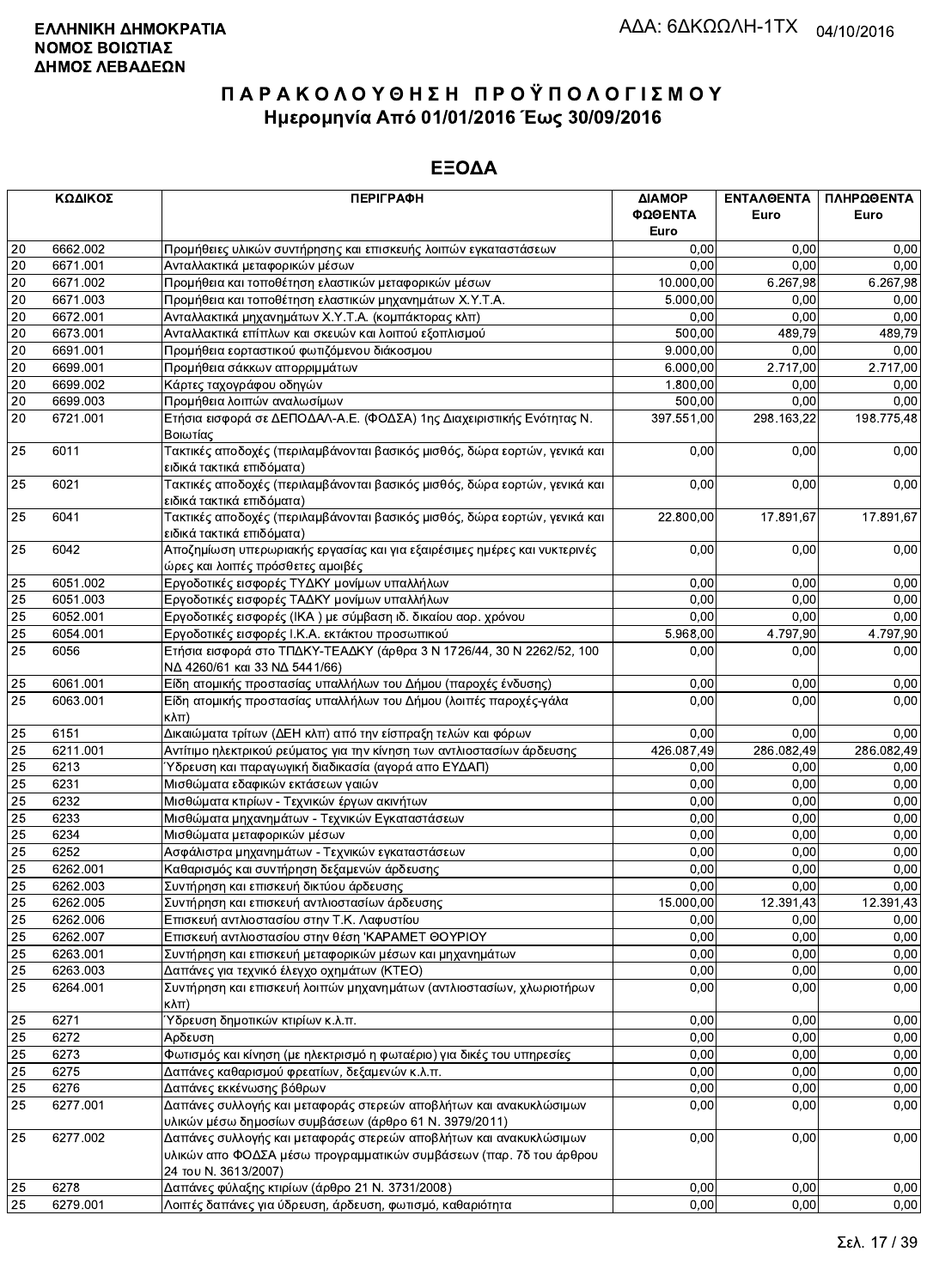|    | ΚΩΔΙΚΟΣ  | <b>ПЕРІГРАФН</b>                                                                                               | ΔΙΑΜΟΡ     | ΕΝΤΑΛΘΕΝΤΑ | ΠΛΗΡΩΘΕΝΤΑ |
|----|----------|----------------------------------------------------------------------------------------------------------------|------------|------------|------------|
|    |          |                                                                                                                | ΦΩΘΕΝΤΑ    | Euro       | Euro       |
|    |          |                                                                                                                | Euro       |            |            |
| 25 | 6322     | Τέλη κυκλοφορίας φορτηγών αυτοκινήτων                                                                          | 0,00       | 0,00       | 0,00       |
| 25 | 6323     | Λοιπά τέλη κυκλοφορίας                                                                                         | 0,00       | 0.00       | 0,00       |
| 25 | 6412     | Έξοδα μεταφοράς αγαθών φορτοεκφορτωτικά                                                                        | 0,00       | 0.00       | 0,00       |
| 25 | 6633     | Προμήθεια χημικού υλικού (απολυμαντικά, χημικά κλπ)                                                            | 0,00       | 0,00       | 0,00       |
| 25 | 6635     | Προμήθεια λοιπών ειδών υγιεινής και καθαριότητας                                                               | 0.00       | 0,00       | 0,00       |
| 25 | 6641.001 | Προμήθεια καυσίμων και λιπαντικών για κίνηση αυτοκινήτων                                                       | 0,00       | 0,00       | 0,00       |
| 25 | 6644     | Προμήθεια καυσίμων και λιπαντικών για λοιπές ανάγκες                                                           | 0,00       | 0,00       | 0,00       |
| 25 | 6673.002 | Προμήθεια ανταλλακτικών και σωλήνων άρδευσης                                                                   | 15.000,00  | 12.636,15  | 12.636,15  |
| 25 | 6673.003 | Προμήθεια ανταλλακτικών για την επισκευή αρδευτικού αγωγού Λαφυστίου                                           | 0,00       | 0,00       | 0,00       |
| 25 | 6693.001 | Προμήθεια φυτοπαθολογικού υλικού, λιπασμάτων και βελτιωτικών εδάφους                                           | 0,00       | 0.00       | 0,00       |
| 30 | 6011     | Τακτικές αποδοχές (περιλαμβάνονται βασικός μισθός, δώρα εορτών, γενικά και<br>ειδικά τακτικά επιδόματα)        | 508.378,00 | 361.615,20 | 361.615,20 |
| 30 | 6012.001 | Αποζημίωση υπερωριακής εργασίας                                                                                | 2.000,00   | 0,00       | 0,00       |
| 30 | 6012.002 | Αποζημίωση υπερωριακής εργασίας για την καταβολή εκλογικής                                                     | 0,00       | 0,00       | 0,00       |
|    |          | αποζημίωσης                                                                                                    |            |            |            |
| 30 | 6021     | Τακτικές αποδοχές (περιλαμβάνονται βασικός μισθός, δώρα εορτών, γενικά και<br>ειδικά τακτικά επιδόματα)        | 46.548,00  | 30.854,26  | 30.854,26  |
| 30 | 6022.001 | Αποζημίωση υπερωριακής εργασίας και για εξαιρέσιμες ημέρες και νυκτερινές<br>ώρες και λοιπές πρόσθετες αμοιβές | 500,00     | 0,00       | 0,00       |
| 30 | 6022.002 | Εκλογικό επίδομα                                                                                               | 0,00       | 0,00       | 0,00       |
| 30 | 6041     | Τακτικές αποδοχές (περιλαμβάνονται βασικός μισθός, δώρα εορτών, γενικά και<br>ειδικά τακτικά επιδόματα)        | 0,00       | 0,00       | 0,00       |
| 30 | 6051.001 | Εργοδοτικές εισφορές Ι.Κ.Α. μονίμων υπαλλήλων                                                                  | 9.697,00   | 7.378,94   | 7.378,94   |
| 30 | 6051.002 | Εργοδοτικές εισφορές ΤΥΔΚΥ μονίμων υπαλλήλων                                                                   | 53.530,00  | 38.727,63  | 38.727,63  |
| 30 | 6051.003 | Εργοδοτικές εισφορές ΤΑΔΚΥ μονίμων υπαλλήλων                                                                   | 11.557,76  | 8.133,84   | 8.133,84   |
| 30 | 6051.004 | Εργοδοτικές εισφορές ΤΣΜΕΔΕ μονίμων υπαλλήλων                                                                  | 25.198,49  | 16.113,60  | 16.113,60  |
| 30 | 6051.005 | Εργοδοτικές εισφορές ΤΣΜΕΔΕ (ΕΠΙΚΟΥΡΙΚΟ) μονίμων υπαλλήλων                                                     | 1.453,24   | 441,96     | 441,96     |
| 30 | 6051.006 | Εργοδοτικές εισφορές ΚΥΤ μονίμων υπαλλήλων                                                                     | 2.082,54   | 589,77     | 589,77     |
| 30 | 6051.008 | Εργοδοτικές εισφορές ΤΕΑΔΥ μονίμων υπαλλήλων                                                                   | 392,00     | 0,00       | 0,00       |
| 30 | 6051.009 | Εργοδοτικές εισφορές ΟΠΑΔ                                                                                      | 0,00       | 0,00       | 0,00       |
| 30 | 6052.001 | Εργοδοτικές εισφορές Ι.Κ.Α. υπαλλήλων με σχέση Αορ. Χρόνου                                                     | 11.493,00  | 7.696,09   | 7.696,09   |
| 30 | 6052.002 | Εργοδοτικές εισφορές ΤΣΜΕΔΕ υπαλλήλων με σχέση Αορίστου Χρόνου                                                 | 0,00       | 0,00       | 0,00       |
| 30 | 6052.003 | Εργοδοτικές εισφορές ΤΣΜΕΔΕ (ΕΠΙΚΟΥΡΙΚΟ) υπαλλήλων με σχέση Αορίστου<br>Χρόνου                                 | 0,00       | 0,00       | 0,00       |
| 30 | 6052.004 | Εργοδοτικές εισφορές ΚΥΤ υπαλλήλων με σχέση εργασίας Αορίστου Χρόνου                                           | 0,00       | 0,00       | 0,00       |
| 30 | 6054.001 | Εργοδοτικές εισφορές Ι.Κ.Α. εκτάκτου προσωπικού                                                                | 0,00       | 0,00       | 0,00       |
| 30 | 6056     | Εργοδοτικές εισφορές Δήμων Κοινωνικής Ασφάλισης                                                                | 40.583,00  | 7.699,13   | 7.699.13   |
| 30 | 6061.001 | Παροχές σε είδος-είδη ατομικής προστασίας εργαζομένων (ένδυση κλπ)                                             | 1.000,00   | 0.00       | 0,00       |
| 30 | 6061.002 | Παροχές σε είδος-γάλα εργαζομένων                                                                              | 4.595,00   | 1.874,53   | 1.534,04   |
| 30 | 6062     | Έξοδα κηδείας αποβιούντων υπαλλήλων (άρθρο 112 Ν 118/81)                                                       | 0,00       | 0,00       | 0,00       |
| 30 | 6063     | Λοιπές παροχές σε είδος (ένδυση εργατοτεχνικού προσωπικού κ.λ.π.)                                              | 0,00       | 0,00       | 0,00       |
| 30 | 6112     | Αμοιβές τεχνικών                                                                                               | 0,00       | 0,00       | 0,00       |
| 30 | 6117.002 | Κατεδάφιση κτιρίων (σε κοινόχρηστους χώρους, ετοιμόρροπα και επικίνδυνα)                                       | 5.000,00   | 0,00       | 0,00       |
| 30 | 6117.003 | Απεντόμωση-μυοκτονία-απολύμανση αμαξοστασίου                                                                   | 1.100,00   | 603,88     | 603,88     |
| 30 | 6117.004 | Δαπάνη για πόρισμα ελεγκτή δόμησης του αναψυκτηρίου Χαιρώνειας                                                 | 0,00       | 0,00       | 0,00       |
| 30 | 6142.001 | Αμοιβή για ανάθεση διαμόρφωσης-κατασκευής των παραγκών της<br>εμποροπανήγυρης                                  | 25.000,00  | 0,00       | 0,00       |
| 30 | 6142.002 | Παροχή υπηρεσιών για πιστοποίηση-καταχώρηση ανελκυστήρων                                                       | 650,00     | 0,00       | 0,00       |
| 30 | 6142.003 | Αμοιβή αξιολόγησης συμμόρφωσης απαιτήσεων ασφαλείας παιδικών χαρών                                             | 6.000,00   | 0,00       | 0,00       |
| 30 | 6142.005 | Αμοιβή για εργαστηριακές δοκιμές αντοχής υλικών                                                                | 500,00     | 0,00       | 0,00       |
| 30 | 6142.006 | Αμοιβή για έλεγχο πιστοποίησης για αλεξικέραυνα                                                                | 2.000,00   | 0,00       | 0,00       |
| 30 | 6142.007 | Ενεργειακή Επιθεώρηση Κτιρίου-Έκδοση Πιστοποιητικού Ενεργειακής                                                | 6.432,82   | 6.423,82   | 6.423,82   |
|    |          | Αναβάθμισης (ΠΕΑ) για την πράξη ΄΄Παρεμβάσεις εκσυγχρονισμού κτιριακού                                         |            |            |            |
|    |          | αποθέματος αρχιτεκτονικής αξίας (πρώην κτίριο Πανεπιστημίου) και                                               |            |            |            |
|    |          | περιβάλλοντος χώρου, με εφαρμογές ενεργειακής αναβάθμισης, για την χρήση                                       |            |            |            |
|    |          | δημοτικών υπηρεσιών και Πολιτιστικών δραστηριοτήτων"                                                           |            |            |            |
| 30 | 6142.008 | Ολοκλήρωση σύνταξης του ΣΔΑΕ του Δήμου Λεβαδέων και εκπαίδευση των                                             | 4.960,00   | 0,00       | 0,00       |
|    |          | αρμόδιων στελεχών του στις διαδικασίες εφαρμογής του                                                           |            |            |            |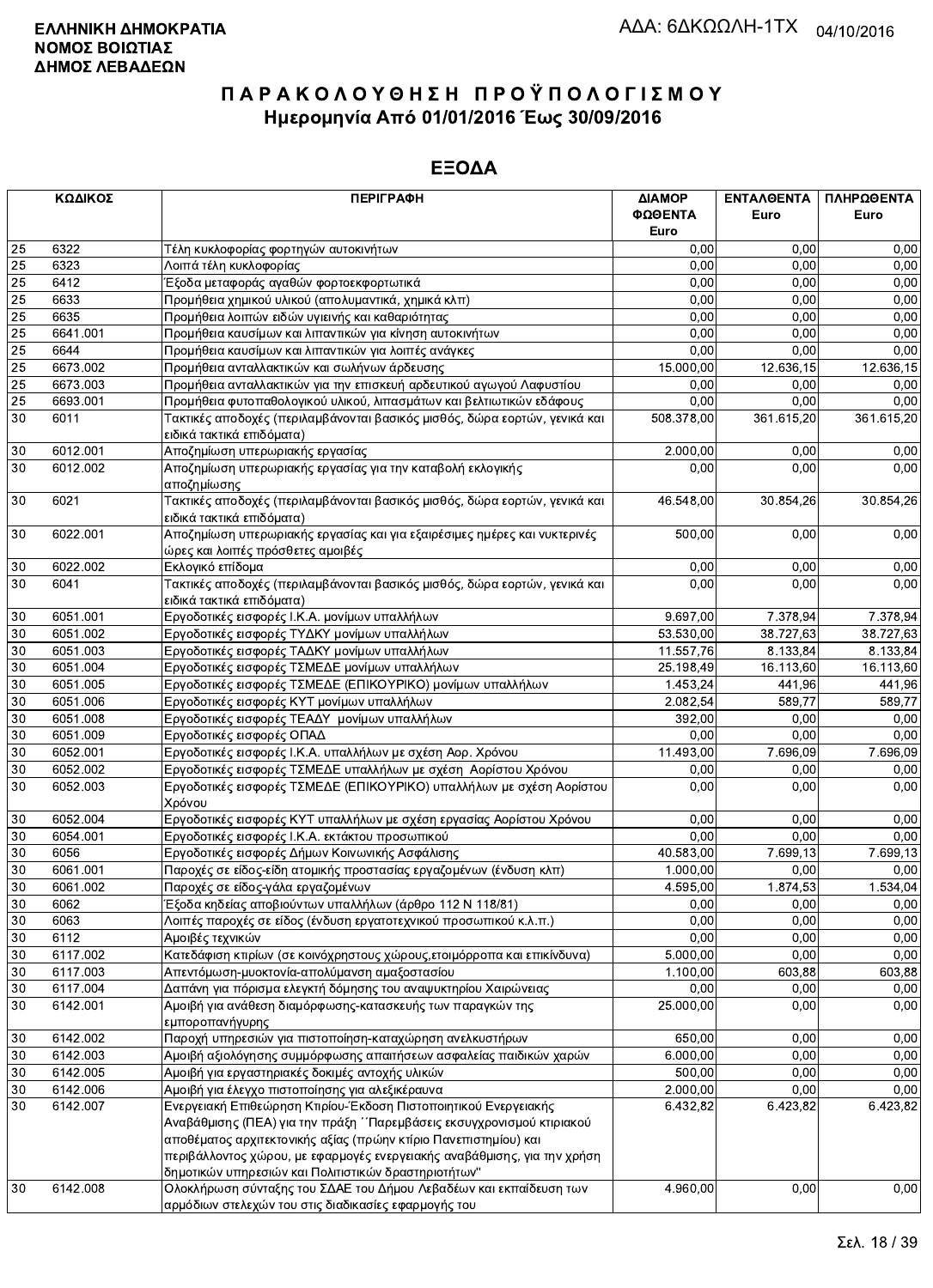|          | ΚΩΔΙΚΟΣ              | <b>ПЕРІГРАФН</b>                                                                                                                          | ΔΙΑΜΟΡ<br>ΦΩΘΕΝΤΑ | ΕΝΤΑΛΘΕΝΤΑ<br>Euro | ΠΛΗΡΩΘΕΝΤΑ<br>Euro |
|----------|----------------------|-------------------------------------------------------------------------------------------------------------------------------------------|-------------------|--------------------|--------------------|
|          |                      |                                                                                                                                           | Euro              |                    |                    |
| $30\,$   | 6142.401             | Αποκατάσταση ΧΑΔΑ πλησίον της Τ.Κ. Αγίας Αννας                                                                                            | 96.000,00         | 47.230,44          | 0,00               |
| $30\,$   | 6151                 | Δικαιώματα τρίτων (ΔΕΗ κλπ) από την είσπραξη τελών και φόρων                                                                              | 0,00              | 0,00               | 0,00               |
| 30       | 6211.001             | Ηλεκτροδότηση προσωρινών τριφασικών παροχών Εμποροπανήγυρης<br>Λιβαδειάς                                                                  | 2.200,00          | 0.00               | 0,00               |
| $30\,$   | 6232                 | Μισθώματα κτιρίων - Τεχνικών έργων ακινήτων                                                                                               | 3.000,00          | 2.261,52           | 2.261,52           |
| 30       | 6253.001             | Ασφάλιστρα μεταφορικών μέσων                                                                                                              | 6.989, 10         | 6.989.02           | 6.989,02           |
| $30\,$   | 6262.001             | Μικροσυντηρήσεις -επισκευές στις παιδικές χαρές                                                                                           | 0,00              | 0,00               | 0,00               |
| $30\,$   | 6262.002             | Συντήρηση-επισκευή φωτεινών σηματοδοτών ρύθμισης κυκλοφορίας                                                                              | 8.000,00          | 5.272,77           | 5.272,77           |
| 30       | 6262.003             | Εργασίες ανύψωσης και επανατοποθέτησης ρόδας Νερόμυλου                                                                                    | 1.000,00          | 0,00               | 0,00               |
| 30       | 6262.101             | Έκτακτες και επείγουσες δαπάνες για επισκευή και αποκατάσταση ακινήτων,                                                                   | 3.000,00          | 0,00               | 0,00               |
|          |                      | εγκαταστάσεων, κοινόχρηστων χώρων και λοιπών χώρων Δ.Κ. Λιβαδειάς                                                                         |                   |                    |                    |
| 30       | 6262.102             | Έκτακτες και επείγουσες δαπάνες για επισκευή και αποκατάσταση ακινήτων,                                                                   | 1.000,00          | 0,00               | 0,00               |
|          |                      | εγκαταστάσεων, κοινόχρηστων χώρων και λοιπών χώρων Τ.Κ.Λαφυστίου                                                                          |                   |                    |                    |
| 30       | 6262.103             | Έκτακτες και επείγουσες δαπάνες για επισκευή και αποκατάσταση ακινήτων,                                                                   | 1.000,00          | 0,00               | 0,00               |
|          |                      | εγκαταστάσεων, κοινόχρηστων χώρων και λοιπών χώρων Τ.Κ. Ρωμαίικου                                                                         |                   |                    |                    |
| 30       | 6262.201             | Έκτακτες και επείγουσες δαπάνες για επισκευή και αποκατάσταση ακινήτων,                                                                   | 1.000,00          | 0,00               | 0,00               |
|          |                      | εγκαταστάσεων, κοινόχρηστων χώρων και λοιπών χώρων Τ.Κ. Χαιρώνειας                                                                        |                   |                    |                    |
| 30       | 6262.202             | Έκτακτες και επείγουσες δαπάνες για επισκευή και αποκατάσταση ακινήτων,                                                                   | 1.000,00          | 0,00               | 0,00               |
|          |                      | εγκαταστάσεων, κοινόχρηστων χώρων και λοιπών χώρων Τ.Κ. Προφήτη Ηλία                                                                      |                   |                    |                    |
| 30       | 6262.203             | Έκτακτες και επείγουσες δαπάνες για επισκευή και αποκατάσταση ακινήτων,                                                                   | 1.000,00          | 0,00               | 0,00               |
|          |                      | εγκαταστάσεων, κοινόχρηστων χώρων και λοιπών χώρων Τ.Κ. Προσηλίου                                                                         |                   |                    |                    |
| 30       | 6262.204             | Έκτακτες και επείγουσες δαπάνες για επισκευή και αποκατάσταση ακινήτων,<br>εγκαταστάσεων, κοινόχρηστων χώρων και λοιπών χώρων Τ.Κ.Θουρίου | 1.000,00          | 0,00               | 0,00               |
| $30\,$   | 6262.205             | Έκτακτες και επείγουσες δαπάνες για επισκευή και αποκατάσταση ακινήτων,                                                                   | 1.000,00          | 0,00               | 0,00               |
|          |                      | εγκαταστάσεων, κοινόχρηστων χώρων και λοιπών χώρων Τ.Κ.Βασιλικών                                                                          |                   |                    |                    |
| 30       | 6262.206             | Έκτακτες και επείγουσες δαπάνες για επισκευή και αποκατάσταση ακινήτων,                                                                   | 1.000,00          | 0,00               | 0,00               |
|          |                      | εγκαταστάσεων, κοινόχρηστων χώρων και λοιπών χώρων Τ.Κ.Ανθοχωρίου                                                                         |                   |                    |                    |
| 30       | 6262.207             | Έκτακτες και επείγουσες δαπάνες για επισκευή και αποκατάσταση ακινήτων,                                                                   | 1.000,00          | 0,00               | 0,00               |
|          |                      | εγκαταστάσεων, κοινόχρηστων χώρων και λοιπών χώρων Τ.Κ.Ακοντίου                                                                           |                   |                    |                    |
| $30\,$   | 6262.208             | Έκτακτες και επείγουσες δαπάνες για επισκευή και αποκατάσταση ακινήτων,                                                                   | 1.000,00          | 0,00               | 0,00               |
|          |                      | εγκαταστάσεων, κοινόχρηστων χώρων και λοιπών χώρων Τ.Κ.Αγίου Βλασίου                                                                      |                   |                    |                    |
| $30\,$   | 6262.301             | Επείγουσες εργασίες επισκευής και γενικά εγκαταστάσεων κοινοχρήστων<br>χώρων Τ.Κ.Δαυλείας                                                 | 1.000,00          | 393,60             | 393,60             |
| 30       | 6262.302             | Έκτακτες και επείγουσες δαπάνες για επισκευή και αποκατάσταση ακινήτων,                                                                   | 1.000,00          | 0,00               | 0,00               |
|          |                      | εγκαταστάσεων, κοινόχρηστων χώρων και λοιπών χώρων Τ.Κ.Μαυρονερίου                                                                        |                   |                    |                    |
| 30       | 6262.303             | Έκτακτες και επείγουσες δαπάνες για επισκευή και αποκατάσταση ακινήτων,                                                                   | 1.000,00          | 0,00               | 0,00               |
|          |                      | εγκαταστάσεων, κοινόχρηστων χώρων και λοιπών χώρων Τ.Κ.Παρορίου                                                                           |                   |                    |                    |
| $30\,$   | 6262.401             | Έκτακτες και επείγουσες δαπάνες για επισκευή και αποκατάσταση ακινήτων,                                                                   | 1.000,00          | 0,00               | 0,00               |
|          |                      | εγκαταστάσεων, κοινόχρηστων χώρων και λοιπών χώρων Τ.Κ.Αγίας Αννας                                                                        |                   |                    |                    |
| $30\,$   | 6262.402             | Εκτακτες και επειγουσες ὸαπάνες για επισκευη και αποκατάσταση ακινήτων,                                                                   | 1.000,00          | 0,00               | 0,00               |
|          |                      | εγκαταστάσεων, κοινόχρηστων χώρων και λοιπών χώρων Τ.Κ Αγίας Τριάδας                                                                      |                   |                    |                    |
| 30       | 6262.403             | Έκτακτες και επείγουσες δαπάνες για επισκευή και αποκατάσταση ακινήτων,                                                                   | 1.000,00          | 0,00               | 0,00               |
|          |                      | εγκαταστάσεων, κοινόχρηστων χώρων και λοιπών χώρων Τ.Κ.Αγίου Γεωργίου                                                                     |                   |                    |                    |
| 30       | 6262.404             | Έκτακτες και επείγουσες δαπάνες για επισκευή και αποκατάσταση ακινήτων,                                                                   | 1.000,00          | 0,00               | 0,00               |
|          |                      | εγκαταστάσεων, κοινόχρηστων χώρων και λοιπών χώρων Τ.Κ.Αλαλκομενών                                                                        |                   |                    |                    |
| 30       | 6262.405             | Έκτακτες και επείγουσες δαπάνες για επισκευή και αποκατάσταση ακινήτων,                                                                   | 1.000,00          | 0,00               | 0,00               |
|          |                      | εγκαταστάσεων, κοινόχρηστων χώρων και λοιπών χώρων Τ.Κ.Κορώνειας                                                                          |                   |                    |                    |
| 30       | 6262.501             | Έκτακτες και επείγουσες δαπάνες για επισκευή και αποκατάσταση ακινήτων,                                                                   | 2.000,00          | 0,00               | 0,00               |
|          |                      | εγκαταστάσεων, κοινόχρηστων χώρων και λοιπών χώρων Δ.Κ. Κυριακίου                                                                         | 50.000.00         | 7.046,27           | 0,00               |
| 30       | 6263.001<br>6263.002 | Συντήρηση και επισκευή μεταφορικών μέσων και μηχανημάτων<br>Δαπάνες για τεχνικό έλεγχο οχημάτων (ΚΤΕΟ)                                    | 600,00            | 0,00               | 0,00               |
| 30       | 6263.003             | Τοποθέτηση υγραεριοκίνησης σε υπάρχοντα αυτοκίνητα του Δήμου                                                                              | 0,00              | 0,00               | 0,00               |
| 30<br>30 | 6266                 | Συντήρηση Εφαρμογών λογισμικού                                                                                                            | 2.000,00          | 0.00               | 0,00               |
|          |                      |                                                                                                                                           | 0,00              |                    |                    |
| 30       | 6271                 | Ύδρευση δημοτικών κτιρίων κ.λ.π.                                                                                                          |                   | 0,00               | 0,00               |
| 30<br>30 | 6273                 | Φωτισμός και κίνηση (με ηλεκτρισμό η φωταέριο) για δικές του υπηρεσίες                                                                    | 0,00<br>0,00      | 0,00<br>0,00       | 0,00<br>0,00       |
| 30       | 6274<br>6275         | Δαπάνες καθαρισμού γραφείων<br>Δαπάνες καθαρισμού φρεατίων, δεξαμενών κ.λ.π.                                                              | 0,00              | 0,00               | 0,00               |
| 30       | 6276                 | Δαπάνες εκκένωσης βόθρων                                                                                                                  | 0,00              | 0,00               | 0,00               |
|          |                      |                                                                                                                                           |                   |                    |                    |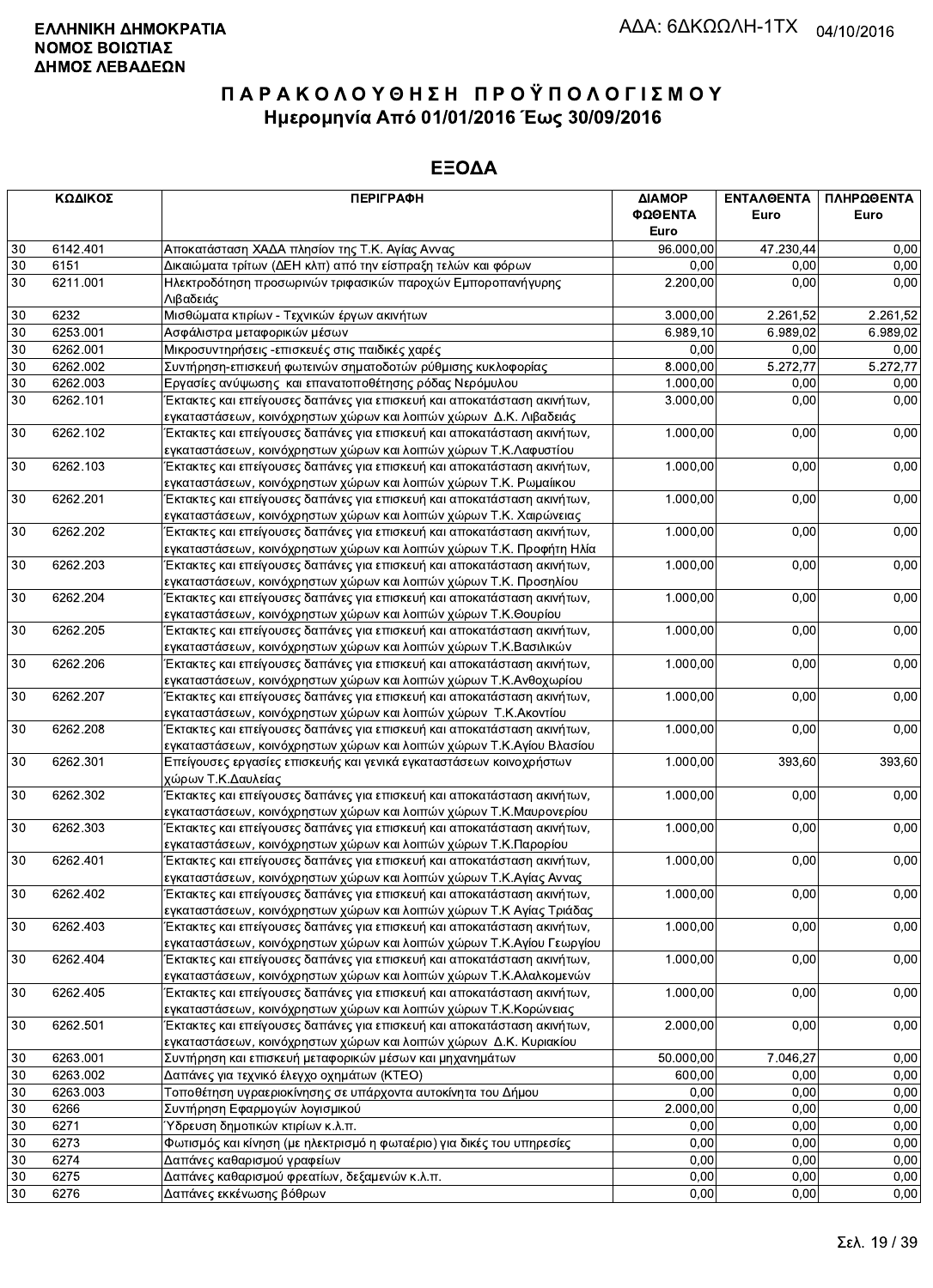|        | ΚΩΔΙΚΟΣ  | <b>ПЕРІГРАФН</b>                                                                                        | ΔΙΑΜΟΡ<br>ΦΩΘΕΝΤΑ | ΕΝΤΑΛΘΕΝΤΑ<br>Euro | ΠΛΗΡΩΘΕΝΤΑ<br>Euro |
|--------|----------|---------------------------------------------------------------------------------------------------------|-------------------|--------------------|--------------------|
|        |          |                                                                                                         | Euro              |                    |                    |
| 30     | 6277.002 | Δαπάνες για διάθεση και διαχείριση απορριμμάτων σπηλαιοβάραθρου<br>πλησίον Τ.Κ. Αγίας Άννας             | 108.000,00        | 0,00               | 0,00               |
| 30     | 6278     | Δαπάνες φύλαξης κτιρίων (άρθρο 21 Ν. 3731/2008)                                                         | 0,00              | 0,00               | 0,00               |
| 30     | 6279.001 | Λοιπές δαπάνες για ύδρευση, άρδευση, φωτισμό, καθαριότητα                                               | 0,00              | 0,00               | 0,00               |
| 30     | 6279.002 | Δαπάνη για νέα κτιριακή τριφασική παροχή στο αναψυκτήριο Χαιρώνειας                                     | 350,00            | 290,71             | 290,71             |
| 30     | 6322     | Τέλη κυκλοφορίας φορτηγών αυτοκινήτων                                                                   | 1.255,00          | 0,00               | 0,00               |
| 30     | 6323     | Λοιπά τέλη κυκλοφορίας                                                                                  | 2.045,00          | 0,00               | 0,00               |
| 30     | 6411.001 | Έξοδα κίνησης ιδιόκτητων μεταφορικών μέσων (καύσιμα, λιπαντικά, διόδια<br>κλπ)                          | 1.400,00          | 0,00               | 0,00               |
| 30     | 6412     | Έξοδα μεταφοράς αγαθών φορτοεκφορτωτικά                                                                 | 0,00              | 0,00               | 0,00               |
| 30     | 6422     | Οδοιπορικά έξοδα και αποζημίωση μετακινούμενων υπαλλήλων                                                | 1.300,00          | 0,00               | 0,00               |
| 30     | 6462     | Δημοσίευση προκηρύξεων                                                                                  | 4.200,00          | 0,00               | 0,00               |
| 30     | 6611.001 | Προμήθεια βιβλίων, περιοδικών και λοιπών εκδόσεων                                                       | 500,00            | 0,00               | 0,00               |
| 30     | 6615.001 | Εργασίες εκτύπωσης φωτοτυπιών                                                                           | 3.000,00          | 1.736,96           | 1.736,96           |
| 30     | 6635     | Προμήθεια λοιπών ειδών υγιεινής και καθαριότητας                                                        | 150,00            | 0,00               | 0,00               |
| 30     | 6641.001 | Προμήθεια καυσίμων και λιπαντικών για κίνηση μεταφορικών μέσων και<br>μηχανημάτων                       | 45.000,00         | 23.425,57          | 20.955,73          |
| 30     | 6644     | Προμήθεια καυσίμων και λιπαντικών για λοιπές ανάγκες                                                    | 0,00              | 0,00               | 0,00               |
| 30     | 6651     | Προμήθεια υλικού τοπογραφήσεων και σχεδιάσεων                                                           | 1.000,00          | 0,00               | 0,00               |
| 30     | 6654     | Προμήθεια λοιπού υλικού                                                                                 | 0.00              | 0,00               | 0,00               |
| 30     | 6661.001 | Υλικά συντήρησης και επισκευής κτιρίων                                                                  | 0,00              | 0,00               | 0,00               |
| 30     | 6661.002 | Προμήθεια χρωμάτων για συντήρηση δημοτικών κτιρίων                                                      | 5.000.00          | 4.596,64           | 4.596,64           |
| 30     | 6661.003 | Προμήθεια γυψοσανίδων για δημοτικά κτίρια                                                               | 0,00              | 0,00               | 0,00               |
| 30     | 6661.004 | Προμήθεια υαλοπινάκων-κουφωμάτων                                                                        | 2.000,00          | 669,60             | 669,60             |
| 30     | 6662.001 | Προμήθεια ξυλείας                                                                                       | 2.000,00          | 1.932,33           | 1.932,33           |
| 30     | 6662.002 | Προμήθεια χρωμάτων για κοινόχρηστους χώρους, διαγράμμιση οδών κλπ.                                      | 3.500,00          | 3.313,12           | 3.313,12           |
| 30     | 6662.003 | Λοιπά υλικά συντήρησης και επισκευής λοιπών εγκαταστάσεων.                                              | 0,00              | 0,00               | 0,00               |
| 30     | 6662.004 | Προμήθεια ειδών κιγκαλερίας                                                                             | 2.000,00          | 0,00               | 0,00               |
| 30     | 6662.005 | Προμήθεια υλικών συντήρησης μεταλλικών κατασκευών κοινόχρηστων χώρων                                    | 0,00              | 0,00               | 0,00               |
| $30\,$ | 6662.007 | Προμήθεια σκυροδέματος                                                                                  | 5.000,00          | 1.906,50           | 1.906,50           |
| 30     | 6662.008 | Προμήθεια ασφαλτομίγματος και ψυχρής ασφάλτου                                                           | 15.000,00         | 2.555,32           | 2.555,32           |
| 30     | 6662.009 | Προμήθεια υδραυλικών υλικών και εξαρτημάτων                                                             | 5.000,00          | 4.994,22           | 4.994,22           |
| 30     | 6662.010 | Προμήθεια σιδηρών κιγκλιδωμάτων και φρεατίων                                                            | 3.000,00          | 2.818,52           | 2.818,52           |
| 30     | 6662.011 | Προμήθεια αδρανών υλικών λατομείου                                                                      | 1.000,00          | 0,00               | 0,00               |
| 30     | 6662.012 | Προμήθεια οικοδομικών υλικών                                                                            | 10.000,00         | 6.771,29           | 6.771,29           |
| 30     | 6662.013 | Προμήθεια μονωτικών-στεγανωτικών υλικών                                                                 | 750,00            | 0,00               | 0,00               |
| 30     | 6662.014 | Προμήθεια χυτοσιδηρών οριοδεικτών                                                                       | 3.000,00          | 0,00               | 0,00               |
| 30     | 6671.001 | Ανταλλακτικά οχημάτων και μηχανημάτων                                                                   | 0,00              | 0,00               | 0,00               |
| $30\,$ | 6671.002 | Προμήθεια ελαστικών οχημάτων και μηχανημάτων                                                            | 10.000,00         | 0,00               | 0,00               |
| 30     | 6673.001 | Ανταλλακτικά επίπλων και σκευών και λοιπού εξοπλισμού                                                   | 0.00              | 0,00               | 0,00               |
| 30     | 6673.002 | Ανταλλακτικά φωτεινών σηματοδοτών                                                                       | 8.000,00          | 0,00               | 0,00               |
| 30     | 6673.003 | Ανταλλακτικά αντικεραυνικής προστασίας                                                                  | 5.000,00          | 0,00               | 0,00               |
| 30     | 6692     | Προμήθεια σπόρων, φυτών, δενδρυλλίων και έτοιμου χλοοτάπητα                                             | 0,00              | 0,00               | 0,00               |
| 30     | 6693     | Προμήθεια φυτοπαθολογικού υλικού, λιπασμάτων και βελτιωτικών εδάφους                                    | 0,00              | 0,00               | 0,00               |
| 30     | 6699.001 | Προμήθεια διάφορων μικροεργαλείων                                                                       | 500,00            | 0,00               | 0,00               |
| 30     | 6699.007 | Προμήθεια αλατιού για αντιμετώπιση επιπτώσεων από έκτακτα καιρικά<br>φαινόμενα (χιονοπτώσεις κ.λ.π.)    | 7.000,00          | 0,00               | 0,00               |
| 35     | 6011     | Τακτικές αποδοχές (περιλαμβάνονται βασικός μισθός, δώρα εορτών, γενικά και<br>ειδικά τακτικά επιδόματα) | 148.466,00        | 102.288,19         | 102.288,19         |
| 35     | 6012.001 | Αποζημίωση υπερωριακής εργασίας μονίμων υπαλλήλων                                                       | 600,00            | 0,00               | 0,00               |
| 35     | 6012.002 | Εκλογικό επίδομα                                                                                        | 0,00              | 0,00               | 0,00               |
| 35     | 6021     | Τακτικές αποδοχές (περιλαμβάνονται βασικός μισθός, δώρα εορτών, γενικά και<br>ειδικά τακτικά επιδόματα) | 14.112,00         | 8.743,36           | 8.743,36           |
| 35     | 6022.001 | Αποζημίωση υπερωριακής εργασίας για την καταβολή εκλογικής<br>αποζημίωσης                               | 500,00            | 0,00               | 0,00               |
| 35     | 6041     | Τακτικές αποδοχές (περιλαμβάνονται βασικός μισθός, δώρα εορτών, γενικά και<br>ειδικά τακτικά επιδόματα) | 29.835,00         | 19.173,33          | 19.173,33          |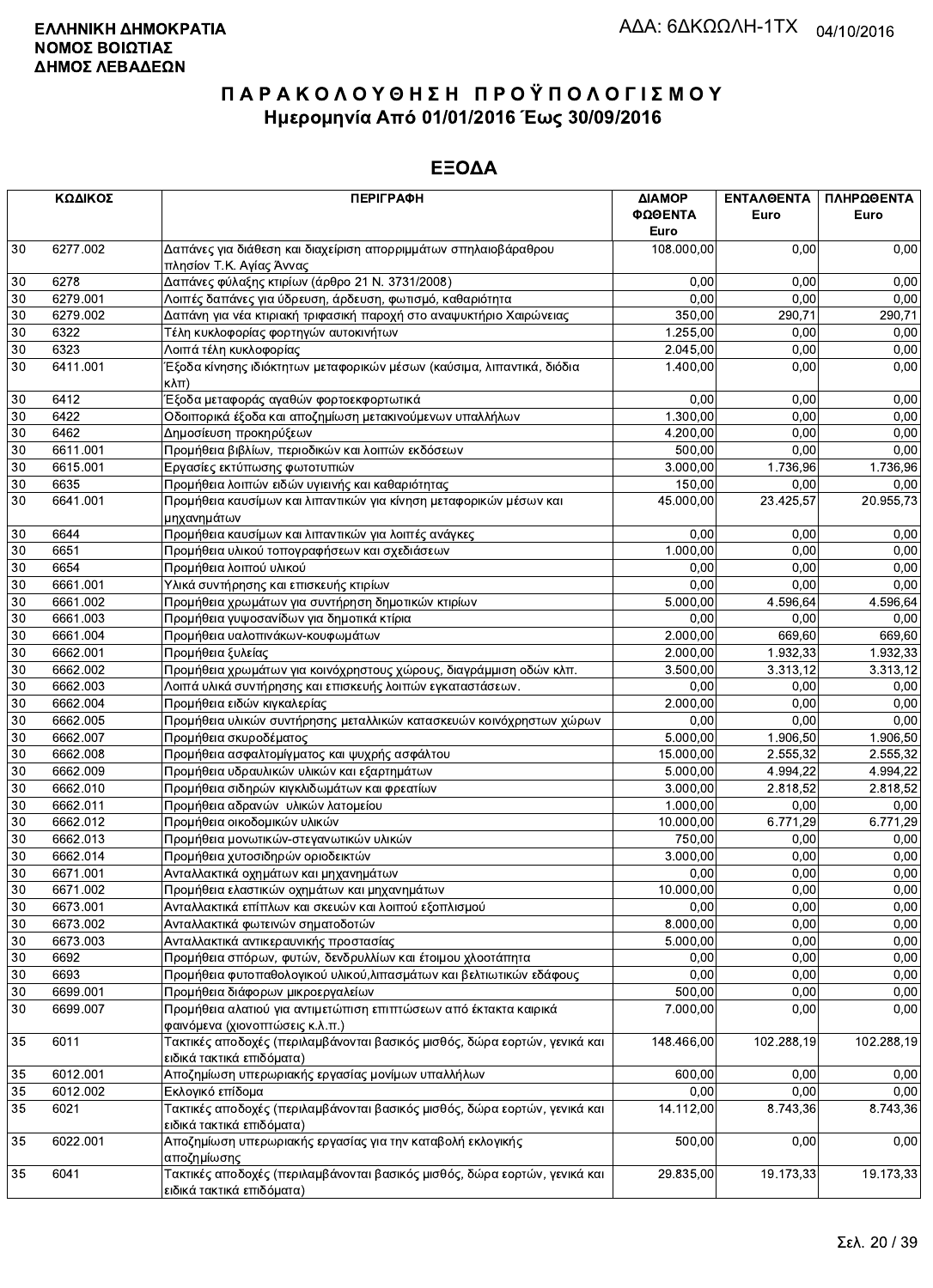|                 | ΚΩΔΙΚΟΣ  | <b>ПЕРІГРАФН</b>                                                                                                                                                 | ΔΙΑΜΟΡ<br>ΦΩΘΕΝΤΑ<br>Euro | <b>ENTAA@ENTA</b><br>Euro | ΠΛΗΡΩΘΕΝΤΑ<br>Euro |
|-----------------|----------|------------------------------------------------------------------------------------------------------------------------------------------------------------------|---------------------------|---------------------------|--------------------|
| 35              | 6042     | Αποζημίωση υπερωριακής εργασίας και για εξαιρέσιμες ημέρες και νυκτερινές<br>ώρες και λοιπές πρόσθετες αμοιβές                                                   | 0,00                      | 0,00                      | 0,00               |
| 35              | 6051.001 | Εργοδοτικές εισφορές Ι.Κ.Α. μονίμων υπαλλήλων                                                                                                                    | 5.380,00                  | 4.025,45                  | 4.025,45           |
| 35              | 6051.002 | Εργοδοτικές εισφορές ΤΥΔΚΥ μονίμων υπαλλήλων                                                                                                                     | 16.089,00                 | 10.481,33                 | 10.481,33          |
| 35              | 6051.003 | Εργοδοτικές εισφορές ΤΑΔΚΥ μονίμων υπαλλήλων                                                                                                                     | 3.723,96                  | 2.351,61                  | 2.351,61           |
| 35              | 6052.001 | Εργοδοτικες εισφορές Ι.Κ.Α. υπαλλήλων με σχέση Αορ.Χρόνου                                                                                                        | 3.486,00                  | 2.183,77                  | 2.183,77           |
| 35              | 6054.001 | Εργοδοτικές εισφορές Ι.Κ.Α. εκτάκτου προσωπικού                                                                                                                  | 7.688,00                  | 4.984,88                  | 4.984,88           |
| 35              | 6056     | Εργοδοτικές εισφορές Δήμων Κοινωνικής Ασφάλισης                                                                                                                  | 12.351,00                 | 2.343,17                  | 2.343,17           |
| 35              | 6061.001 | Παροχές σε είδος-είδη ατομικής προστασίας εργαζομένων (ένδυση κλπ)                                                                                               | 500,00                    | 496,39                    | 496,39             |
| 35              | 6061.002 | Παροχές σε είδος- γάλα εργαζομένων                                                                                                                               | 1.645,00                  | 648,03                    | 525,99             |
| $\overline{35}$ | 6117.001 | Αμοιβές για εργασίες καθαριότητας και συντήρησης χώρων πρασίνου                                                                                                  | 0,00                      | 0,00                      | 0,00               |
| 35              | 6151     | Δικαιώματα τρίτων (ΔΕΗ κλπ) από την είσπραξη τελών και φόρων                                                                                                     | 0,00                      | 0,00                      | 0,00               |
| $\overline{35}$ | 6233.001 | Μίσθωση μηχανημάτων για αντιμετώπιση εκτάκτων αναγκών για δράσεις<br>πολιτικής προστασίας                                                                        | 17.767,82                 | 0,00                      | 0,00               |
| 35              | 6233.002 | Μίσθωση μηχανημάτων για Αποχιονισμό, αντιπλημμυρική προστασία και<br>λοιπές δράσεις πολιτικής προστασίας                                                         | 20.000,00                 | 6.199,20                  | 6.199,20           |
| 35              | 6233.003 | Μίσθωση γερανοφόρου οχήματος για την κοπή επικίνδυνων και ψηλών<br>δένδρων                                                                                       | 2.000,00                  | 0,00                      | 0,00               |
| 35              | 6233.010 | Μίσθωση μηχανημάτων για την αντιμετώπιση εκτάκτων αναγκών για δράσεις<br>πολιτικής προστασίας στην Δημοτική Ενότητα Λιβαδειάς                                    | 14.477,00                 | 13.953,72                 | 13.953,72          |
| 35              | 6233.201 | Μίσθωση μηχανημάτων για την αντιμετώπιση εκτάκτων αναγκών για δράσεις<br>πολιτικής προστασίας στην Δημοτική Ενότητα Χαιρώνειας                                   | 8.000,00                  | 3.583,60                  | 0,00               |
| 35              | 6233.302 | Μίσθωση μηχανημάτων για αντιμετώπιση εκτάκτων αναγκών για δράσεις<br>πολιτιικής προστασίας στην Δημοτική Ενότητα Δαύλειας                                        | 8.000,00                  | 7.557,80                  | 7.557,80           |
| 35              | 6233.402 | Μίσθωση μηχανημάτων για αντιμετώπιση εκτάκτων αναγκών για δράσεις<br>πολιτικής προστασίας στην Δημοτική Ενότητας Κορωνείας                                       | 8.000,00                  | 7.630,96                  | 7.630,96           |
| 35              | 6233.503 | Μίσθωση μηχανημάτων για αντιμετώπιση εκτάκτων αναγκών για δράσεις<br>πολιτικής προστασίας στην Δημοτική Ενότητα Κυριακίου                                        | 8.000,00                  | 7.192,00                  | 7.192,00           |
| 35              | 6262.002 | Συντήρηση και επισκευή συντριβανιών                                                                                                                              | 1.000,00                  | 0,00                      | 0,00               |
| 35              | 6262.003 | Συντήρηση και επισκευή μηχανημάτων.                                                                                                                              | 0,00                      | 0,00                      | 0,00               |
| 35              | 6263.001 | Συντήρηση και επισκευή οχημάτων και μηχανημάτων                                                                                                                  | 7.200,00                  | 0,00                      | 0,00               |
| 35              | 6264.001 | Συντήρηση και επισκευή λοιπών μηχανημάτων                                                                                                                        | 900,00                    | 0,00                      | 0,00               |
| 35              | 6265     | Συντήρηση και επισκευή επίπλων και λοιπού εξοπλισμού σκευών και λοιπού<br>εξοπλισμού                                                                             | 300,00                    | 0,00                      | 0,00               |
| 35              | 6272     | Αρδευση                                                                                                                                                          | 0,00                      | 0,00                      | 0,00               |
| 35              | 6273     | Φωτισμός και κίνηση (με ηλεκτρισμό η φωταέριο) για δικές του υπηρεσίες                                                                                           | 0,00                      | 0,00                      | 0,00               |
| 35              | 6275     | Δαπάνες καθαρισμού φρεατίων, δεξαμενών κ.λ.π.                                                                                                                    | 0,00                      | 0,00                      | 0,00               |
| 35              | 6276     | Δαπάνες εκκένωσης βόθρων                                                                                                                                         | 0,00                      | 0,00                      | 0,00               |
| $\overline{35}$ | 6277.001 | Δαπάνες συλλογής και μεταφοράς στερεών αποβλήτων και ανακυκλώσιμων<br>υλικών μέσω δημοσίων συμβάσεων (άρθρο 61 Ν. 3979/2011)                                     | 0,00                      | 0,00                      | 0,00               |
| 35              | 6277.002 | Δαπάνες συλλογής και μεταφοράς στερεών αποβλήτων και ανακυκλώσιμων<br>υλικών απο ΦΟΔΣΑ μέσω προγραμματικών συμβάσεων (παρ. 7δ του άρθρου<br>24 του Ν. 3613/2007) | 0,00                      | 0,00                      | 0,00               |
| 35              | 6278     | Δαπάνες φύλαξης κτιρίων (άρθρο 21 Ν. 3731/2008)                                                                                                                  | 0,00                      | 0,00                      | 0,00               |
| 35              | 6279.001 | Λοιπές δαπάνες για ύδρευση, άρδευση, φωτισμό, καθαριότητα                                                                                                        | 0,00                      | 0,00                      | 0,00               |
| 35              | 6411.001 | Έξοδα κίνησης ιδιόκτητων μεταφορικών μέσων (καύσιμα, λιπαντικά, διόδια<br>$\kappa\lambda\pi$ )                                                                   | 1.400,00                  | 0,00                      | 0,00               |
| 35              | 6412     | Έξοδα μεταφοράς αγαθών φορτοεκφορτωτικά                                                                                                                          | 0,00                      | 0,00                      | 0,00               |
| 35              | 6635     | Προμήθεια λοιπών ειδών υγιεινής και καθαριότητας                                                                                                                 | 200,00                    | 0,00                      | 0,00               |
| 35              | 6641.001 | Προμήθεια καυσίμων και λιπαντικών για την κίνηση μεταφορικών μέσων και<br>μηχανημάτων                                                                            | 8.000,00                  | 2.246,87                  | 1.872,21           |
| 35              | 6641.002 | Προμήθεια καυσίμων και λιπαντικών για την κίνηση μεταφορικών μέσων και<br>μηχανημάτων για τις ανάγκες της πυροπροστασίας                                         | 9.000,00                  | 6.521,28                  | 5.175,82           |
| $35\,$          | 6644     | Προμήθεια καυσίμων και λιπαντικών για λοιπές ανάγκες                                                                                                             | 3.000,00                  | 2.045,60                  | 1.727,96           |
| 35              | 6673.001 | Προμήθεια ανταλλακτικών για αυτόματα συστήματα ποτίσματος                                                                                                        | 3.000,00                  | 1.993,97                  | 1.993,97           |
| 35              | 6673.002 | Προμήθεια ανταλλακτικών λοιπού εξοπλισμού                                                                                                                        | 3.000,00                  | 1.958,70                  | 1.958,70           |
| 35              | 6673.003 | Προμήθεια ανταλλακτικών για εγκαταστάσεις Η/Μ συντριβανιών                                                                                                       | 1.000,00                  | 744,89                    | 744,89             |
| 35              | 6692.001 | Προμήθεια σπόρων, φυτών, δενδρυλλίων                                                                                                                             | 250,00                    | 180,80                    | 180,80             |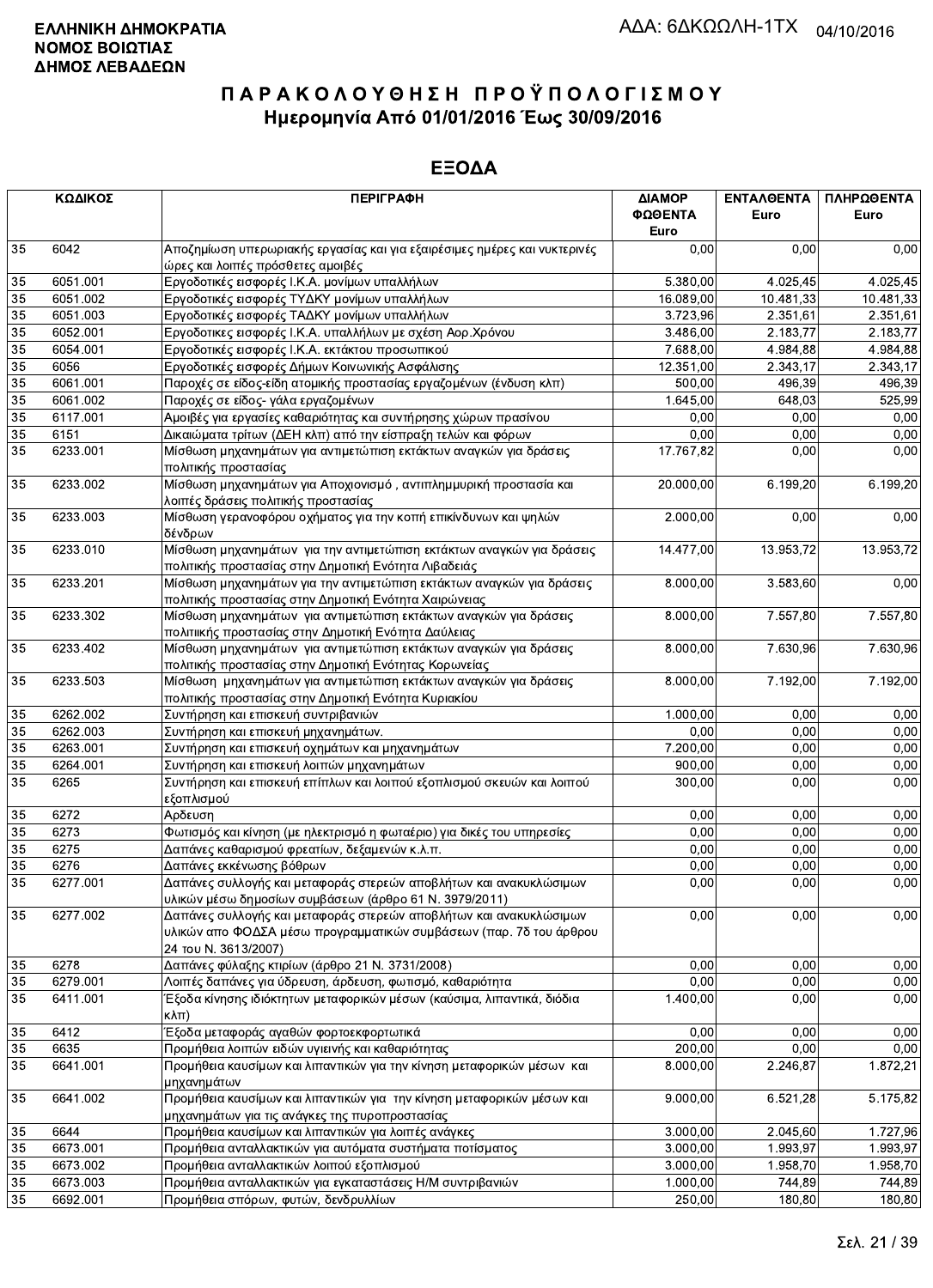|    | ΚΩΔΙΚΟΣ  | <b>ПЕРІГРАФН</b>                                                                                               | ΔΙΑΜΟΡ     | ΕΝΤΑΛΘΕΝΤΑ | ΠΛΗΡΩΘΕΝΤΑ |
|----|----------|----------------------------------------------------------------------------------------------------------------|------------|------------|------------|
|    |          |                                                                                                                | ΦΩΘΕΝΤΑ    | Euro       | Euro       |
|    |          |                                                                                                                | Euro       |            |            |
| 35 | 6692.002 | Προμήθεια καλλωπιστικών φυτών                                                                                  | 4.000,00   | 3.943.93   | 3.943,93   |
| 35 | 6692.003 | Προμήθεια δένδρων                                                                                              | 2.500,00   | 2.208,25   | 2.208,25   |
| 35 | 6692.004 | Προμήθεια σπόρων                                                                                               | 0,00       | 0,00       | 0,00       |
| 35 | 6693.001 | Προμήθεια λιπασμάτων, φαρμάκων, ζιζανιοκτόνων κλπ                                                              | 2.000,00   | 1.822,32   | 1.822,32   |
| 40 | 6011     | Τακτικές αποδοχές (περιλαμβάνονται βασικός μισθός, δώρα εορτών, γενικά και<br>ειδικά τακτικά επιδόματα)        | 210.057,00 | 165.315,26 | 165.315,26 |
| 40 | 6012     | Αποζημίωση υπερωριακής εργασίας και για εξαιρέσιμες ημέρες και νυκτερινές<br>ώρες και λοιπές πρόσθετες αμοιβές | 600,00     | 0,00       | 0,00       |
| 40 | 6051.001 | Εργοδοτικές εισφορές Ι.Κ.Α. μονίμων υπαλλήλων                                                                  | 5.852,00   | 3.803,14   | 3.803,14   |
| 40 | 6051.002 | Εργοδοτικές εισφορές ΤΥΔΚΥ μονίμων υπαλλήλων                                                                   | 2.345,00   | 1.758,60   | 1.758,60   |
| 40 | 6051.003 | Εργοδοτικές εισφορές ΤΑΔΚΥ μονίμων υπαλλήλων                                                                   | 477,00     | 357,03     | 357,03     |
| 40 | 6051.004 | Εργοδοτικές εισφορές ΤΣΜΕΔΕ μονίμων υπαλλήλων                                                                  | 15.561,00  | 11.831,74  | 11.831,74  |
| 40 | 6051.005 | Εργοδοτικές εισφορές ΤΣΜΕΔΕ (ΕΠΙΚΟΥΡΙΚΟ) μονίμων υπαλλήλων                                                     | 2.654,00   | 2.177,04   | 2.177,04   |
| 40 | 6051.006 | Εργοδοτικές εισφορές ΚΥΤ μονίμων υπαλλήλων                                                                     | 3.804,00   | 2.904,92   | 2.904,92   |
| 40 | 6051.007 | Εργοδοτικές εισφορες τακτικών υπαλλήλων υπέρ ΟΠΑΔ                                                              | 4.389,00   | 3.307,20   | 3.307,20   |
| 40 | 6051.008 | Εργοδοτικές εισφορές ΤΕΑΔΥ μονίμων υπαλλήλων                                                                   | 2.202,00   | 1.650,24   | 1.650,24   |
| 40 | 6056     | Εργοδοτικές εισφορές Δήμων Κοινωνικής Ασφάλισης                                                                | 8.822,00   | 1.673,57   | 1.673,57   |
| 40 | 6117.001 | Αμοιβή για την εκτίμηση αξίας ακινήτων που αφορούν την 6/2010 πράξης                                           | 600,00     | 463,61     | 0,00       |
|    |          | αναλογισμού                                                                                                    |            |            |            |
| 40 | 6151     | Δικαιώματα τρίτων (ΔΕΗ κλπ) από την είσπραξη τελών και φόρων                                                   | 0,00       | 0,00       | 0,00       |
| 40 | 6271     | Ύδρευση δημοτικών κτιρίων κ.λ.π.                                                                               | 0,00       | 0.00       | 0,00       |
| 40 | 6273     | Φωτισμός και κίνηση (με ηλεκτρισμό η φωταέριο) για δικές του υπηρεσίες                                         | 0,00       | 0.00       | 0,00       |
| 40 | 6274     | Δαπάνες καθαρισμού γραφείων                                                                                    | 0,00       | 0,00       | 0,00       |
| 40 | 6278     | Δαπάνες φύλαξης κτιρίων (άρθρο 21 Ν. 3731/2008)                                                                | 0,00       | 0,00       | 0,00       |
| 40 | 6279.001 | Λοιπές δαπάνες για ύδρευση, άρδευση, φωτισμό, καθαριότητα                                                      | 0,00       | 0,00       | 0,00       |
| 40 | 6331.001 | Παράβολα για την νομιμοποίηση αυθαιρέτων                                                                       | 3.000,00   | 0,00       | 0,00       |
| 40 | 6422     | Οδοιπορικά έξοδα και αποζημίωση μετακινούμενων υπαλλήλων                                                       | 4.013,40   | 0,00       | 0,00       |
| 40 | 6462     | Δημοσίευση προκηρύξεων                                                                                         | 650,00     | 0,00       | 0,00       |
| 40 | 6463     | Έξοδα λοιπών δημοσιεύσεων                                                                                      | 0,00       | 0,00       | 0,00       |
| 40 | 6611.001 | Προμήθεια βιβλίων, περιοδικών και λοιπών εκδόσεων                                                              | 0,00       | 0,00       | 0,00       |
| 40 | 6612     | Προμήθεια γραφικής ύλης και λοιπά υλικά γραφείων                                                               | 1.000,00   | 0,00       | 0,00       |
| 40 | 6613.001 | Προμήθεια εντύπων υπηρεσιών                                                                                    | 0,00       | 0,00       | 0,00       |
| 40 | 6614     | Λοιπές προμήθειες ειδών γραφείου                                                                               | 0,00       | 0,00       | 0,00       |
| 40 | 6615.002 | Εργασίες εκτύπωσης φωτοτυπιών                                                                                  | 1.200,00   | 0,00       | 0,00       |
| 40 | 6634     | Προμήθεια ειδών καθαριότητας και ευπρεπισμού                                                                   | 200,00     | 0.00       | 0,00       |
| 40 | 6651     | Προμήθεια υλικού τοπογραφήσεων και σχεδιάσεων                                                                  | 0,00       | 0.00       | 0,00       |
| 45 | 6011     | Τακτικές αποδοχές (περιλαμβάνονται βασικός μισθός, δώρα εορτών, γενικά και                                     | 44.163,00  | 34.137,01  | 34.137,01  |
|    |          | ειδικά τακτικά επιδόματα)                                                                                      |            |            |            |
| 45 | 6012.001 | Αποζημίωση υπερωριακής εργασίας μονίμων υπαλλήλων                                                              | 0,00       | 0,00       | 0,00       |
| 45 | 6012.002 | Εκλογικό επίδομα                                                                                               | 0,00       | 0,00       | 0,00       |
| 45 | 6021     | Τακτικές αποδοχές (περιλαμβάνονται βασικός μισθός, δώρα εορτών, γενικά και<br>ειδικά τακτικά επιδόματα)        | 0,00       | 0,00       | 0,00       |
| 45 | 6022     | Αποζημίωση υπερωριακής εργασίας και για εξαιρέσιμες ημέρες και νυκτερινές<br>ώρες και λοιπές πρόσθετες αμοιβές | 0,00       | 0,00       | 0,00       |
| 45 | 6051.001 | Εργοδοτικές εισφορές Ι.Κ.Α. μονίμων υπαλλήλων                                                                  | 0,00       | 0,00       | 0,00       |
| 45 | 6051.002 | Εργοδοτικές εισφορές ΤΥΔΚΥ μονίμων υπαλλήλων                                                                   | 5.521,00   | 4.147,02   | 4.147,02   |
| 45 | 6051.003 | Εργοδοτικές εισφορές ΤΑΔΚΥ μονίμων υπαλλήλων                                                                   | 1.274,00   | 914,76     | 914,76     |
| 45 | 6056     | Εργοδοτικές εισφορές Δήμων Κοινωνικής Ασφάλισης                                                                | 5.293,00   | 1.004,14   | 1.004,14   |
| 45 | 6061.001 | Παροχές σε είδος-είδη ατομικής προστασίας εργαζομένων (ένδυση κλπ)                                             | 450.00     | 446,06     | 446,06     |
| 45 | 6061.002 | Παροχές σε είδος-γάλα εργαζομένων                                                                              | 660,00     | 264,85     | 216,03     |
| 45 | 6151     | Δικαιώματα τρίτων (ΔΕΗ κλπ) από την είσπραξη τελών και φόρων                                                   | 0,00       | 0,00       | 0,00       |
| 45 | 6271     | Ύδρευση δημοτικών κτιρίων κ.λ.π.                                                                               | 0,00       | 0,00       | 0,00       |
| 45 | 6272     | Αρδευση                                                                                                        | 0.00       | 0,00       | 0,00       |
| 45 | 6273     | Φωτισμός και κίνηση (με ηλεκτρισμό η φωταέριο) για δικές του υπηρεσίες                                         | 0,00       | 0,00       | 0,00       |
| 45 | 6275     | Δαπάνες καθαρισμού φρεατίων, δεξαμενών κ.λ.π.                                                                  | 0,00       | 0,00       | 0,00       |
| 45 | 6276     | Δαπάνες εκκένωσης βόθρων                                                                                       | 0,00       | 0,00       | 0,00       |
| 45 | 6278     | Δαπάνες φύλαξης κτιρίων (άρθρο 21 Ν. 3731/2008)                                                                | 0,00       | 0,00       | 0,00       |
| 45 | 6279     | Λοιπές δαπάνες για ύδρευση, άρδευση, φωτισμό, καθαριότητα                                                      | 7.300,00   | 4.934,17   | 4.934,17   |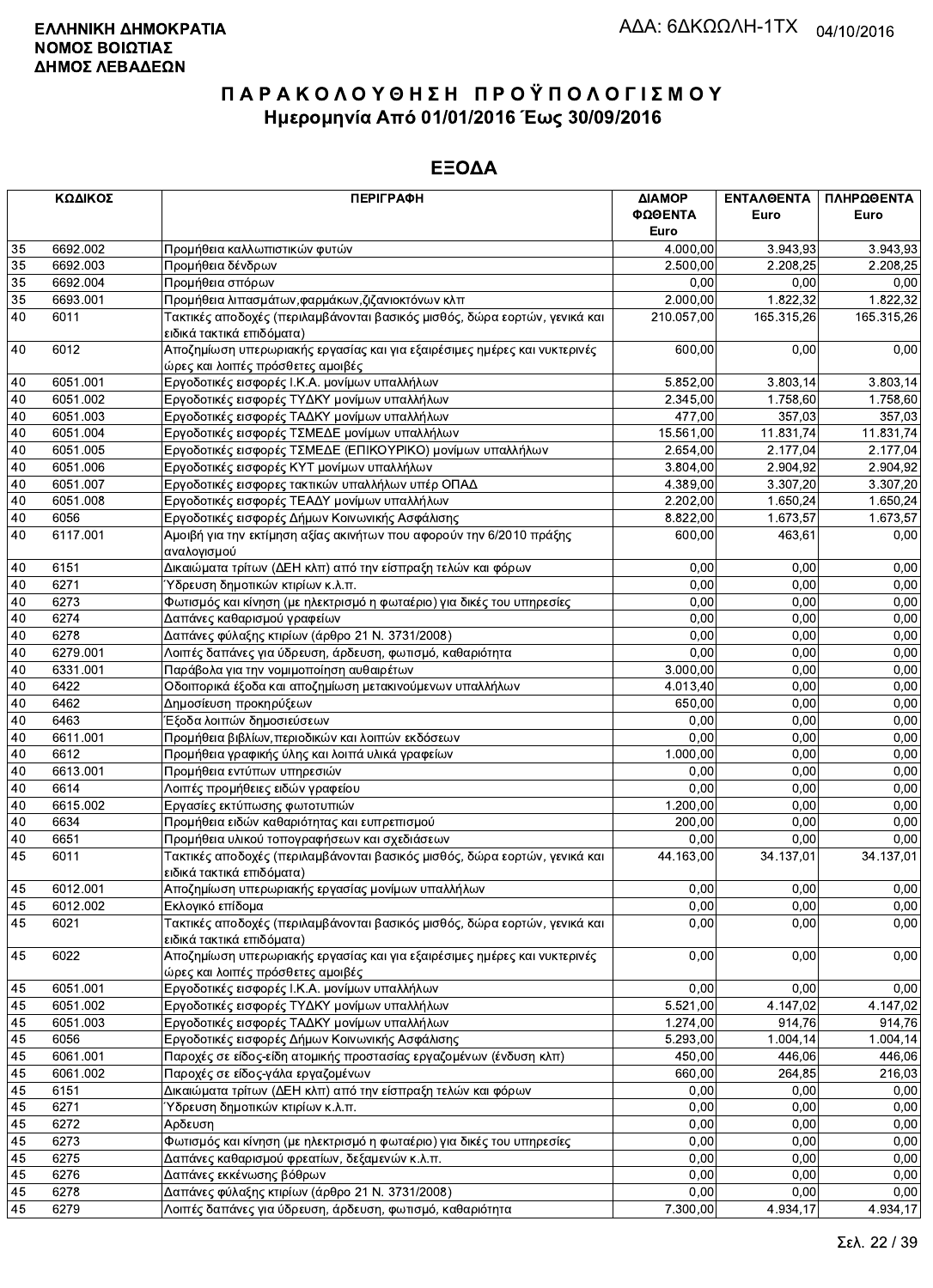|        | ΚΩΔΙΚΟΣ  | <b>ПЕРІГРАФН</b>                                                                                                  | ΔΙΑΜΟΡ<br>ΦΩΘΕΝΤΑ<br>Euro | ΕΝΤΑΛΘΕΝΤΑ<br>Euro | ΠΛΗΡΩΘΕΝΤΑ<br>Euro |
|--------|----------|-------------------------------------------------------------------------------------------------------------------|---------------------------|--------------------|--------------------|
| 45     | 6635     | Προμήθεια λοιπών ειδών υγιεινής και καθαριότητας                                                                  | 150,00                    | 0.00               | 0,00               |
| 45     | 6692     | Προμήθεια σπόρων, φυτών, δενδρυλλίων και έτοιμου χλοοτάπητα                                                       | 0.00                      | 0.00               | 0,00               |
| 45     | 6693.001 | Προμήθεια φαρμάκων, ζιζανιοκτόνων κλπ                                                                             | 300.00                    | 280,44             | 280,44             |
| 45     | 6699.001 | Προμήθεια λαδιού για τις ανάγκες του Νεκροταφείου                                                                 | 7.000,00                  | 5.427,06           | 5.427,06           |
| 45     | 6699.002 | Προμήθεια κεριών για τις ανάγκες του Νεκροταφείου                                                                 | 1.500,00                  | 0,00               | 0,00               |
| 50     | 6011     | Τακτικές αποδοχές (περιλαμβάνονται βασικός μισθός, δώρα εορτών, γενικά και<br>ειδικά τακτικά επιδόματα)           | 9.136,00                  | 0,00               | 0,00               |
| 50     | 6012.001 | Αποζημίωση υπερωριακής εργασίας μονίμων υπαλλήλων                                                                 | 0,00                      | 0,00               | 0,00               |
| 50     | 6012.002 | Εκλογικό επίδομα                                                                                                  | 0,00                      | 0,00               | 0,00               |
| 50     | 6021.001 | Τακτικές αποδοχές υπαλλήλων με σύμβαση αορίστου χρόνου                                                            | 0,00                      | 0,00               | 0,00               |
| 50     | 6022     | Αποζημίωση υπερωριακής εργασίας και για εξαιρέσιμες ημέρες και νυκτερινές<br>ώρες και λοιπές πρόσθετες αμοιβές    | 0,00                      | 0,00               | 0,00               |
| 50     | 6051.001 | Εργοδοτικές εισφορές Ι.Κ.Α. μονίμων υπαλλήλων                                                                     | 0,00                      | 0,00               | 0,00               |
| 50     | 6051.002 | Εργοδοτικές εισφορές ΤΥΔΚΥ μονίμων υπαλλήλων                                                                      | 1.142,00                  | 0,00               | 0,00               |
| 50     | 6051.003 | Εργοδοτικές εισφορές ΤΑΔΚΥ μονίμων υπαλλήλων                                                                      | 274,08                    | 0,00               | 0,00               |
| 50     | 6052.001 | Εργοδοτικές Εισφορές ΙΚΑ υπαλλήλων με σύμβαση αορίστου χρόνου                                                     | 0,00                      | 0,00               | 0,00               |
| 50     | 6056     | Ετήσια εισφορά στο ΤΠΔΚΥ-ΤΕΑΔΚΥ (άρθρα 3 Ν 1726/44, 30 Ν 2262/52, 100<br>ΝΔ 4260/61 και 33 ΝΔ 5441/66)            | 0,00                      | 0,00               | 0,00               |
| 50     | 6061.001 | Παροχές σε είδος-είδη ατομικής προστασίας εργαζομένων (ένδυση κλπ)                                                | 0,00                      | 0,00               | 0,00               |
| 50     | 6061.002 | Παροχές σε είδος-γάλα εργαζομένων                                                                                 | 0,00                      | 0,00               | 0,00               |
| 50     | 6063     | Λοιπές παροχές σε είδος (ένδυση εργατοτεχνικού προσωπικού κ.λ.π.)                                                 | 0,00                      | 0,00               | 0,00               |
| 50     | 6072     | Δαπάνες εκπαίδευσης προσωπικού δημοτικής αστυνομίας (άρθρο 16 ΠΔ<br>23/2002)                                      | 0,00                      | 0,00               | 0,00               |
| 50     | 6151     | Δικαιώματα τρίτων (ΔΕΗ κλπ) από την είσπραξη τελών και φόρων                                                      | 0,00                      | 0,00               | 0,00               |
| 50     | 6273     | Φωτισμός και κίνηση (με ηλεκτρισμό η φωταέριο) για δικές του υπηρεσίες                                            | 0,00                      | 0,00               | 0,00               |
| 50     | 6274     | Δαπάνες καθαρισμού γραφείων                                                                                       | 0,00                      | 0,00               | 0,00               |
| 50     | 6278     | Δαπάνες φύλαξης κτιρίων (άρθρο 21 Ν. 3731/2008)                                                                   | 0,00                      | 0,00               | 0,00               |
| 50     | 6279.001 | Λοιπές δαπάνες για ύδρευση, άρδευση, φωτισμό, καθαριότητα                                                         | 0,00                      | 0,00               | 0,00               |
| 50     | 6612     | Προμήθεια γραφικής ύλης και λοιπά υλικά γραφείων                                                                  | 0,00                      | 0,00               | 0,00               |
| 50     | 6615.001 | Κάρτες ελεγχόμενης στάθμευσης                                                                                     | 0,00                      | 0.00               | 0,00               |
| 50     | 6615.002 | Ενημερωτικό υλικό                                                                                                 | 0,00                      | 0,00               | 0,00               |
| 60     | 6021     | Τακτικές αποδοχές (περιλαμβάνονται βασικός μισθός, δώρα εορτών, γενικά και<br>ειδικά τακτικά επιδόματα)           | 49.710,00                 | 33.587,60          | 33.587,60          |
| 60     | 6041     | Τακτικές αποδοχές εκτάκτων υπαλλήλων Παιδικών Σταθμών                                                             | 142.813,00                | 23.083,33          | 23.083,33          |
| 60     | 6052.001 | Εργοδοτικές εισφορές Ι.Κ.Α.υπαλλήλων με σχέση Αορ.Χρόνου                                                          | 12.769,00                 | 8.372,01           | 8.372,01           |
| 60     | 6054.001 | Εργοδοτικές εισφορές ΙΚΑ εκτάκτων υπαλλήλων Παιδικών Σταθμών                                                      | 36.783,00                 | 5.910,72           | 5.910,72           |
| 60     | 6726.001 | Εισφορές (ωφελούμενων και εργοδότη) μέσω Προγραμμάτων Κοινωφελούς<br>Χαρακτήρα (παρ.ΙΔ Ν.4152/2013)               | 21.780,00                 | 21.746,32          | 21.746,32          |
| $70\,$ | 6011     | Τακτικές αποδοχές (περιλαμβάνονται βασικός μισθός, δώρα εορτών, γενικά και<br>ειδικά τακτικά επιδόματα)           | 43.288,00                 | 26.751,93          | 26.751,93          |
| 70     | 6021     | Τακτικές αποδοχές υπαλλήλων (περιλαμβάνονται βασικός μισθός, δώρα<br>εορτών, γενικά και ειδικά τακτικά επιδόματα) | 33.269,00                 | 21.551,36          | 21.551,36          |
| $70\,$ | 6022.001 | Αποζημίωση υπερωριακής εργασίας υπαλλήλων αορίστου χρόνου                                                         | 0,00                      | 0.00               | 0,00               |
| 70     | 6022.002 | Εκλογική αποζημίωση υπαλλήλων αορίστου χρόνου                                                                     | 0,00                      | 0,00               | 0,00               |
| 70     | 6051.001 | Εργοδοτικές εισφορές Ι.Κ.Α. μονίμων υπαλλήλων                                                                     | 0,00                      | 0,00               | 0,00               |
| 70     | 6051.002 | Εργοδοτικές εισφορές ΤΥΔΚΥ μονίμων υπαλλήλων                                                                      | 5.412,00                  | 3.220,91           | 3.220,91           |
| 70     | 6051.003 | Εργοδοτικές εισφορές ΤΑΔΚΥ μονίμων υπαλλήλων                                                                      | 1.302,08                  | 709,56             | 709,56             |
| 70     | 6052.001 | Εργοδοτικές εισφορές Ι.Κ.Α. εργαζομένων με σχέση Αορ. Χρόνου (υπαλλήλων<br>τοπ. οικονομ. ανάπτυξης)               | 8.211,00                  | 5.373,62           | 5.373,62           |
| 70     | 6056     | Εργοδοτικές εισφορές Δήμων Κοινωνικής Ασφάλισης                                                                   | 3.529,00                  | 669,43             | 669,43             |
| 70     | 6061.001 | Παροχές σε είδος-είδη ατομικής προστασίας εργαζομένων (ένδυση κλπ)                                                | 0,00                      | 0,00               | 0,00               |
| 70     | 6061.002 | παροχές σε είδος-γάλα εργαζομένων                                                                                 | 0,00                      | 0,00               | 0,00               |
| 70     | 6117.001 | Δαπάνη για στείρωση σκύλων                                                                                        | 14.500,00                 | 1.607,04           | 1.607,04           |
| 70     | 6142.001 | Καθαρισμός, απολύμανση και συντήρηση χημικών τουαλετών                                                            | 5.000,00                  | 0,00               | 0,00               |
| 70     | 6151     | Δικαιώματα τρίτων (ΔΕΗ κλπ) από την είσπραξη τελών και φόρων                                                      | 0,00                      | 0,00               | 0,00               |
| 70     | 6236.001 | Μίσθωση χημικών τουαλετών για την Εμποροπανήγυρη                                                                  | 5.000,00                  | 0,00               | 0,00               |
| 70     | 6262.002 | Συντήρηση Ρολογιών Δήμου Λεβαδέων                                                                                 | 4.500,00                  | 2.694,33           | 1.200,48           |
| 70     | 6263     | Συντήρηση και επισκευή μεταφορικών μέσων                                                                          | 6.000,00                  | 0,00               | 0,00               |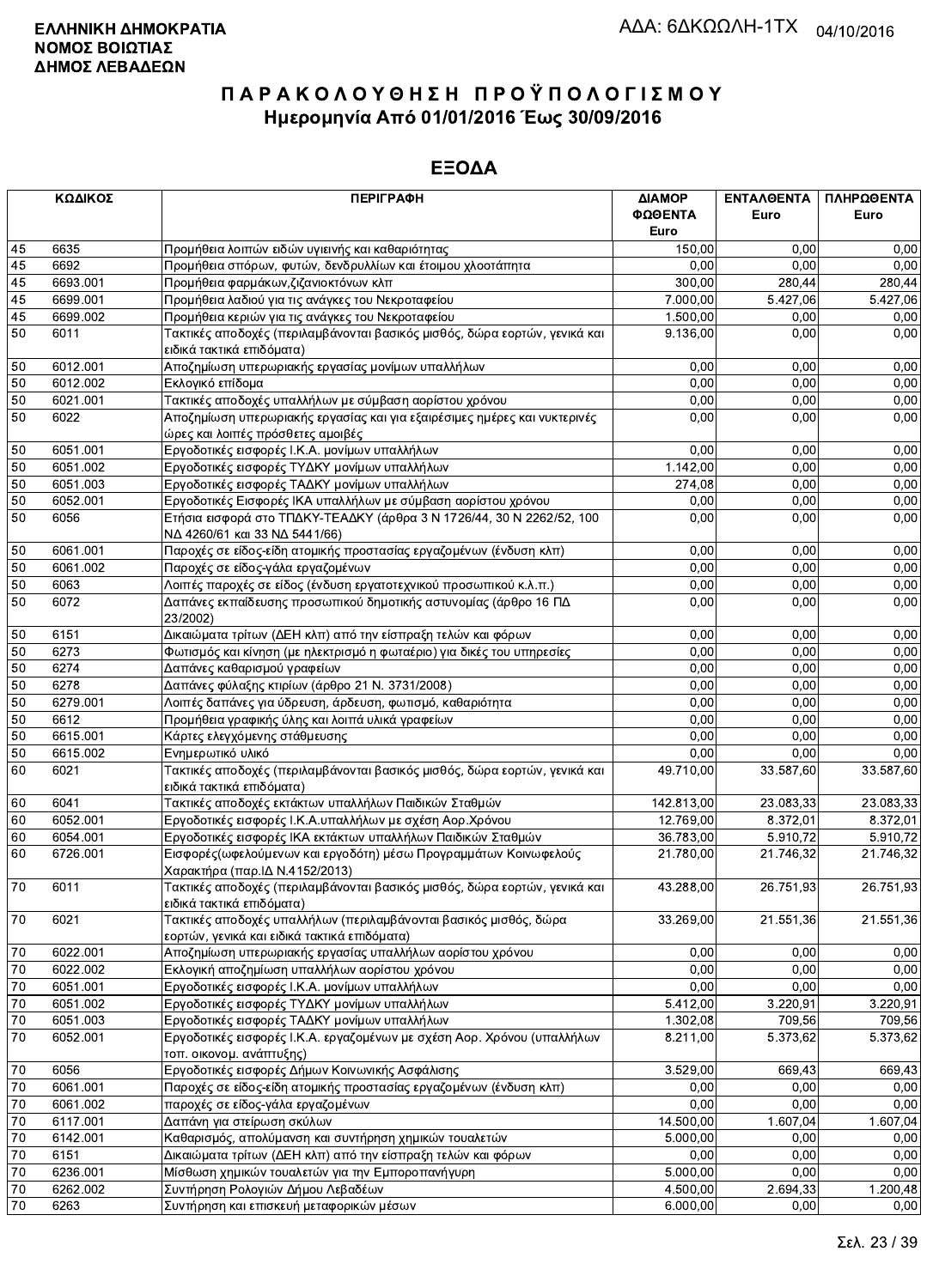|          | ΚΩΔΙΚΟΣ              | <b>ПЕРІГРАФН</b>                                                                                                                                                            | ΔΙΑΜΟΡ<br>ΦΩΘΕΝΤΑ<br>Euro | <b>ENTAA@ENTA</b><br>Euro | ΠΛΗΡΩΘΕΝΤΑ<br>Euro |
|----------|----------------------|-----------------------------------------------------------------------------------------------------------------------------------------------------------------------------|---------------------------|---------------------------|--------------------|
| 70       | 6271                 | Ύδρευση δημοτικών κτιρίων κ.λ.π.                                                                                                                                            | 0,00                      | 0,00                      | 0,00               |
| 70       | 6272                 | Αρδευση                                                                                                                                                                     | 0,00                      | 0.00                      | 0,00               |
| 70       | 6274                 | Δαπάνες καθαρισμού γραφείων                                                                                                                                                 | 0,00                      | 0,00                      | 0,00               |
| 70       | 6275                 | Δαπάνες καθαρισμού φρεατίων, δεξαμενών κ.λ.π.                                                                                                                               | 0,00                      | 0.00                      | 0,00               |
| 70       | 6276                 | Δαπάνες εκκένωσης βόθρων                                                                                                                                                    | 0,00                      | 0,00                      | 0,00               |
| 70       | 6278                 | Δαπάνες φύλαξης κτιρίων (άρθρο 21 Ν. 3731/2008)                                                                                                                             | 0,00                      | 0,00                      | 0,00               |
| 70       | 6279.001             | Λοιπές δαπάνες για ύδρευση, άρδευση, φωτισμό, καθαριότητα                                                                                                                   | 115.000,00                | 98.172,57                 | 98.172.57          |
| 70       | 6321                 | Τέλη κυκλοφορίας επιβατηγών αυτοκινήτων                                                                                                                                     | 1.350,00                  | 0,00                      | 0,00               |
| 70       | 6613                 | Προμήθεια εντύπων και υλικών μηχανογράφησης και πολλαπλών<br>εκτυπώσεων                                                                                                     | 500,00                    | 0,00                      | 0,00               |
| $70\,$   | 6615.001             | Εκτύπωση ενημερωτικών εντύπων για την ευαισθητοποίηση πολιτών στο<br>θέμα των αδέσποτων ζώων του Δήμου                                                                      | 500,00                    | 0.00                      | 0,00               |
| 70       | 6641                 | Προμήθεια καυσίμων και λιπαντικών για κίνηση μεταφορικών μέσων                                                                                                              | 7.000,00                  | 2.892,52                  | 2.652,63           |
| 70       | 6671.001             | Προμήθεια ανταλλακτικών μεταφορικών μέσων                                                                                                                                   | 0,00                      | 0,00                      | 0,00               |
| 70       | 6671.002             | Προμήθεια ελαστικών μεταφορικών μέσων                                                                                                                                       | 1.500,00                  | 0,00                      | 0,00               |
| 70       | 6692                 | Προμήθεια σπόρων, φυτών, δενδρυλλίων και έτοιμου χλοοτάπητα                                                                                                                 | 0,00                      | 0,00                      | 0,00               |
| 70       | 6693                 | Προμήθεια φυτοπαθολογικού υλικού, λιπασμάτων και βελτιωτικών εδάφους                                                                                                        | 0,00                      | 0,00                      | 0,00               |
| 70       | 6699.001             | Προμήθεια ζωοτροφών σκύλων                                                                                                                                                  | 1.680,00                  | 1.658,69                  | 1.658,69           |
| 70       | 6699.002             | Προμήθεια διαφόρων μικροεργαλείων                                                                                                                                           | 0,00                      | 0,00                      | 0,00               |
| 70       | 6699.003             | Προμήθεια λοιπών αναλωσίμων                                                                                                                                                 | 0,00                      | 0,00                      | 0,00               |
| 10       | 7133                 | Έπιπλα σκεύη                                                                                                                                                                | 5.000,00                  | 0,00                      | 0,00               |
| 10<br>10 | 7134.001             | Μηχανογραφικός εξοπλισμός                                                                                                                                                   | 10.000,00                 | 0,00<br>0,00              | 0,00               |
| 10       | 7134.002<br>7134.012 | Προμήθεια λογισμικού ηλεκτρονικών υπολογιστών<br>Προμήθεια εξοπλισμού για την μετάδοση των συνεδριάσεων του Δ.Σ. και των                                                    | 8.000,00<br>0.00          | 0,00                      | 0,00<br>0,00       |
|          |                      | επιτροπών                                                                                                                                                                   |                           |                           |                    |
| 10       | 7134.013             | Κάμερα ασφαλείας εισόδου Δημαρχείου                                                                                                                                         | 0,00                      | 0,00                      | 0,00               |
| 10       | 7134.014             | Προμήθεια χρονομέτρου για τις συνεδριάσεις του Δ.Σ. και κονσόλας                                                                                                            | 550,00                    | 545,60                    | 545,60             |
| 10       | 7135.003             | Προμήθεια κλιματιστικών DATA ROOM                                                                                                                                           | 2.000,00                  | 0.00                      | 0,00               |
| 10       | 7135.008             | Προμήθεια τηλεόρασης (smart) για ενημέρωση,πολιτική προστασία κ.λ.π.                                                                                                        | 0,00                      | 0,00                      | 0,00               |
| 10       | 7135.009             | Προμήθεια μεταλλικών ραφιών για ταξιονόμηση του αρχειου του Δήμου                                                                                                           | 0,00                      | 0,00                      | 0,00               |
| 10       | 7514.001             | Συμμετοχή στο μετοχικό κεφάλαιο της Διαδημοτικής Επιχείρησης<br>Περιβάλλοντος και Οργάνωσης Διαχείρισης Απορριμμάτων Λιβαδειάς<br>$(\Delta.E.\Pi.O.\Delta.A.\Lambda.-A.E.)$ | 0,00                      | 0,00                      | 0,00               |
| 10       | 7518.001             | Συμμετοχή στην ίδρυση της Αγροδιατροφικής Σύμπραξης Περιφέρειας Στερεάς<br>Ελλάδας                                                                                          | 1.000,00                  | 1.000,00                  | 1.000,00           |
| 10       | 7521.001             | Συμμετοχή στην αύξηση του μετοχικού κεφαλαίου της αναπτυξιακής εταιρείας<br>Ελικώνας-Παρνασσός                                                                              | 0,00                      | 0,00                      | 0,00               |
| 15       | 7131.001             | Προμήθεια πλυντηρίου πιάτων                                                                                                                                                 | 700,00                    | 604,87                    | 604,87             |
| 15       | 7131.002             | Προμήθεια ηλεκτρικής κουζίνας για παιδικούς σταθμούς                                                                                                                        | 0.00                      | 0,00                      | 0,00               |
| 15       | 7131.003             | Προμήθεια μηχανημάτων φυσιοθεραπείας                                                                                                                                        | 3.000,00                  | 0,00                      | 0,00               |
| 15       | 7131.004             | Προμήθεια κλιματιστικού για υπηρεσία Κοινωνικής Προστασίας                                                                                                                  | 0,00                      | 0,00                      | 0,00               |
| 15       | 7131.005             | Προμήθεια κλιματιστικού για Κοινωνικό Παντοπωλείο                                                                                                                           | 0,00                      | 0,00                      | 0,00               |
| 15       | 7131.006             | Προμήθεια αλεξικέραυνου για την αντικεραυνική προστασία του<br>Κατασκηνωτικού Κέντρου                                                                                       | 9.840,00                  | 0,00                      | 0,00               |
| 15       | 7131.007             | Προμήθεια πλυντηρίων ρούχων για τους παιδκούς σταθμούς                                                                                                                      | 1.200,00                  | 746,00                    | 746,00             |
| 15       | 7131.008             | Προμήθεια ηλεκτρικών ψυγείων για τους Παιδικούς Σταθμούς                                                                                                                    | 1.500,00                  | 1.475,60                  | 1.475,60           |
| 15       | 7131.009             | Προμήθεια ηλεκτρικών σκουπών για τους Παιδικούς Σταθμούς                                                                                                                    | 300,00                    | 171,38                    | 171,38             |
| 15       | 7131.010             | Προμήθεια ηλεκτρικού πιάνου Δημοτικού Ωδείου                                                                                                                                | 2.000,00                  | 1.993,83                  | 1.993,83           |
| 15       | 7131.011             | Προμήθεια ρομποτικής σκούπας καθαρισμού κολυμβητικών δεξαμενών του<br>Δημοτικού Κολυμβητηρίου                                                                               | 10.000,00                 | 0,00                      | 0,00               |
| 15       | 7131.012             | Σύστημα ασφαλείας Μουσείου Αγροτικής Κληρονομιάς στον οικισμό Ελικώνα                                                                                                       | 9.445,00                  | 0,00                      | 0,00               |
| 15       | 7131.013             | Προμήθεια επαγγελματικού ψυγείου για τις ανάγκες συντήρησης<br>προιόντων "Κοινωνικού Παντοπωλείου"                                                                          | 4.000,00                  | 0,00                      | 0,00               |
| 15       | 7131.014             | Προμήθεια μηχανήματος υπέρηχου για τις ανάγκες του "Κοινωνικού Ιατρείου"                                                                                                    | 5.000,00                  | 0,00                      | 0,00               |
| 15       | 7133.002             | Προμήθεια επίπλων και σκευών για Παιδικούς Σταθμούς και ΚΑΠΗ                                                                                                                | 2.500,00                  | 0,00                      | 0,00               |
| 15       | 7133.003             | Προμήθεια πλαστικών καθισμάτων                                                                                                                                              | 2.500,00                  | 2.492,40                  | 2.492,40           |
| 15       | 7134.001             | Ηλεκτρονικοί υπολογιστές και ηλεκτρονικά συγκροτήματα και λογισμικά                                                                                                         | 0,00                      | 0,00                      | 0,00               |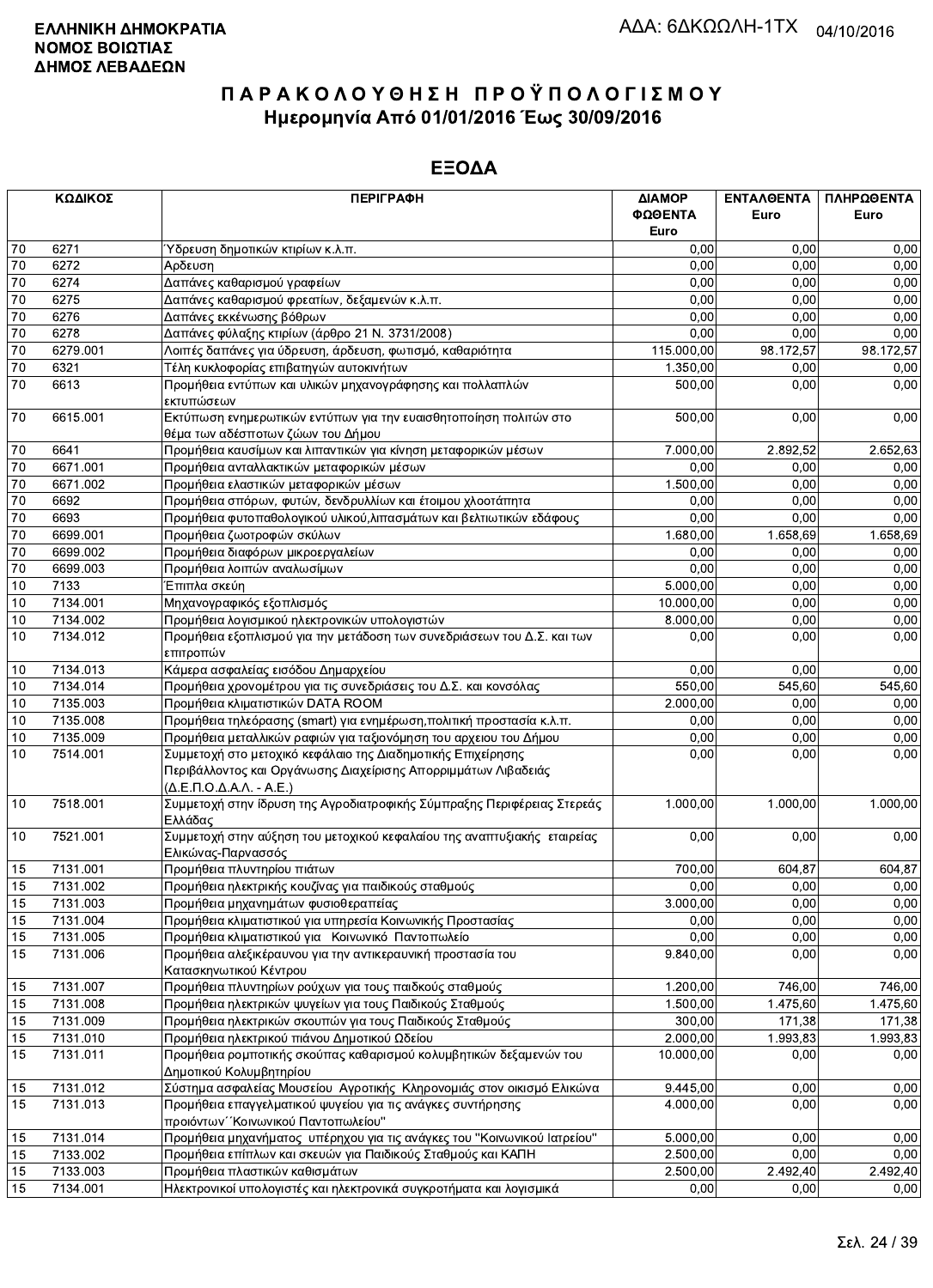|    | ΚΩΔΙΚΟΣ                                                                                    | <b>ПЕРІГРАФН</b>                                                                         | ΔΙΑΜΟΡ<br>ΦΩΘΕΝΤΑ      | ΕΝΤΑΛΘΕΝΤΑ<br>Euro | ΠΛΗΡΩΘΕΝΤΑ<br>Euro |
|----|--------------------------------------------------------------------------------------------|------------------------------------------------------------------------------------------|------------------------|--------------------|--------------------|
|    |                                                                                            |                                                                                          | Euro<br>600,00         |                    |                    |
| 15 | 7134.004                                                                                   | Προμήθεια πολυμηχανήματος (φωτοτυπικό-fax) για την υπηρεσία Κοινωνικής<br>προστασίας     |                        | 0,00               | 0,00               |
| 15 | 7134.005<br>Προμήθεια πολυμηχανήματος (φωτοτυπικό-fax) για την υπηρεσία Δια Βίου<br>Μάθηση |                                                                                          | 600,00                 | 0,00               | 0,00               |
| 15 | 7135.002                                                                                   | Προμήθεια σκευών μαγειρικής                                                              | 600,00                 | 0,00               | 0,00               |
| 15 | 7135.008                                                                                   | Προμηθεια προβολικού μηχανήματος (projektor) για το Μουσειο Εικονικής<br>Πραγματικότητας | 0,00                   | 0,00               | 0,00               |
| 15 | 7135.009                                                                                   | Προμήθεια προβολικών μηχανημάτων (projektor) για ΚΑΠΗ                                    | 0,00                   | 0,00               | 0,00               |
| 15 | 7135.010                                                                                   | Προμήθεια μηχανημάτων μέτρησης χοληστερίνης και σακχάρου                                 | 200,00                 | 0,00               | 0,00               |
| 15 | 7135.011                                                                                   | Προμήθεια και κατασκευή περίφραξης χώρου Κολυμβητηρίου                                   | 5.000.00               | 0,00               | 0,00               |
| 15 | 7135.012                                                                                   | Προμήθεια μουσικών οργάνων Φιλαρμονικής                                                  | 2.000,00               | 1.999,46           | 1.999,46           |
| 15 | 7135.014                                                                                   | Προμήθεια boiler ζεστού νερού χρήσης για το Κλειστό Γυμναστήριο                          | 0,00                   | 0,00               | 0,00               |
| 15 | 7135.015                                                                                   | Προμήθεια μεταλλικών πάγκων για κουζίνα Κατασκήνωσης                                     | 1.000,00               | 359,60             | 359,60             |
| 15 | 7135.016                                                                                   | Προμήθεια μοκετών για Βρεφονηπιακούς Σταθμούς                                            | 1.000,00               | 967,45             | 0,00               |
| 15 | 7135.017                                                                                   | Προμήθεια πλαστικού σκεπάσματος κολυμβητικής δεξαμενής Δημοτικού<br>Κολυμβητηρίου        | 8.000,00               | 0,00               | 0,00               |
| 15 | 7135.018                                                                                   | Προμήθεια δύο πάρκων για το βρεφικό τμήμα του Β΄ Βρεφονηπιακού Σταθμού                   | 1.500,00               | 0.00               | 0,00               |
| 15 | 7135.019                                                                                   | Προμήθεια CD PLAYER για Παιδικούς Σταθμούς και Δημοτικό Ωδείο                            | 650,00                 | 0,00               | 0,00               |
| 15 | 7135.020                                                                                   | Προμήθεια οργάνων παιδικών χαρών                                                         | 5.000,00               | 0,00               | 0,00               |
| 15 | 7311.103                                                                                   | Βελτίωση Σχολικών Συγκροτημάτων                                                          | 64.000,00              | 48.951,80          | 48.951,80          |
| 15 | 7311.105                                                                                   | Επισκευή στεγών-στεγάστρων σχολικών συγκροτημάτων                                        | 34.453,29              | 0,00               | 0,00               |
| 15 | 7326.001                                                                                   | Αναβάθμιση αθλητικών εγκαταστάσεων                                                       | 230.683,79             | 0.00               | 0,00               |
| 15 | 7326.003                                                                                   | Ανάδειξη ψηφιδωτών παλαιοχριστιανικού ναού στην οδό Σπυροπούλου<br>Λιβαδειάς             | 135.000,00             | 0.00               | 0,00               |
| 15 | 7326.404                                                                                   | Βελτίωση γηπέδου ποδοσφαίρου Αγίας Τριάδας                                               | 13.739,72              | 0,00               | 0,00               |
| 15 | 7331.102                                                                                   | Συντήρηση Κατασκηνωτικού Κέντρου                                                         | 0,00                   | 0,00               | 0,00               |
| 15 | 7331.103                                                                                   | Επισκευή στέγης σχολικών κτιρίων                                                         | 0,00                   | 0,00               | 0,00               |
| 15 | 7331.104                                                                                   | Επισκευή 7ου Δημοτικού Σχολείου                                                          | 0,00                   | 0,00               | 0,00               |
| 15 | 7336.001                                                                                   | Συντήρηση Ανοικτού Θεάτρου Κρύας.                                                        | 735,26                 | 0.00               | 0,00               |
| 15 | 7336.002                                                                                   | Συντήρηση Αθλητικών Εγκαταστάσεων Δήμου Λεβαδέων                                         | 0,00                   | 0,00               | 0,00               |
| 15 | 7341.201                                                                                   | Ανάδειξη και Αξιοποίηση Ιστορικών Χώρων Οικισμού Χαιρώνειας                              | 0,00                   | 0,00               | 0,00               |
| 15 | 7413.001                                                                                   | Μελέτη αποκατάστασης ρηγματώσεων πέτρινου θεάτρου Λιβαδειάς                              | 5.500,00               | 0,00               | 0,00               |
| 15 | 7413.002                                                                                   | Μουσειολογική μελέτη για την δημιουργία "Μουσείου Πολιτισμού"                            | $\overline{5.370, 19}$ | 0,00               | 0,00               |
| 20 | 7131.001                                                                                   | Μηχάνημα καθαρισμού (σάρωθρο)                                                            | 0,00                   | 0,00               | 0,00               |
| 20 | 7131.002                                                                                   | Σάρωθρο συλλογής                                                                         | 3.600,00               | 0,00               | 0,00               |
| 20 | 7135.001                                                                                   | Προμήθεια κάδων απορριμμάτων για κομποστοποίηση                                          | 7.000,00               | 0,00               | 0,00               |
| 20 | 7135.002                                                                                   | Προμήθεια κάδων απορριμμάτων διαφόρων τύπων                                              | 15.000,00              | 0,00               | 0,00               |
| 20 | 7135.003                                                                                   | Προμήθεια διαφόρων εργαλείων                                                             | 2.000,00               | 1.396,67           | 1.396,67           |
| 20 | 7135.005                                                                                   | Προμήθεια επιστύλιων καλαθιών απορριμμάτων                                               | 3.500,00               | 0,00               | 0,00               |
| 20 | 7135.007                                                                                   | Προμήθεια συστήματος τηλεματικής διαχείρησης στόλου οχημάτων                             | 11.000,00              | 0,00               | 0,00               |
| 20 | 7325.001                                                                                   | Επεκτάσεις Ηλεκτροφωτισμού                                                               | 23.272,45              | 14.373,00          | 14.373,00          |
| 20 | 7325.003                                                                                   | Κατασκευή νέων ηλεκτρικών διανομών                                                       | 0,00                   | 0,00               | 0,00               |
| 20 | 7326.001                                                                                   | Κατασκευή προστατευτικών κιγκλιδωμάτων κάδων                                             | 0,00                   | 0,00               | 0,00               |
| 20 | 7341.001                                                                                   | Προμήθεια ενός (1) Θρυμματιστή                                                           | 0,00                   | 0,00               | 0,00               |
| 20 | 7341.002                                                                                   | Προμήθεια ενός (1) ερπυστριοφόρου προωθητή                                               | 0,00                   | 0,00               | 0,00               |
| 20 | 7341.003                                                                                   | Προμήθεια ενός (1) εκσκαφέα φορτωτή                                                      | 0,00                   | 0,00               | 0,00               |
| 20 | 7341.004                                                                                   | Προμήθεια ενός (1) ερπυστριοφόρου εκσκαφέα 21 τόνων                                      | 0,00                   | 0,00               | 0,00               |
| 20 | 7341.005                                                                                   | Προμήθεια ενός (1) τετραξονικού φορτηγού                                                 | 0,00                   | 0,00               | 0,00               |
| 20 | 7341.006                                                                                   | Προμήθεια ενός (1) υδροφόρου οχήματος                                                    | 0,00                   | 0,00               | 0,00               |
| 20 | 7341.007                                                                                   | Προμήθεια ενός (1) οχήματος ανοικτού τύπου 4χ4                                           | 0,00                   | 0,00               | 0,00               |
| 20 | 7341.008                                                                                   | Προμήθεια ενός (1) απορριμματοφόρου τύπου πρέσσας 22 κ.μ.                                | 0,00                   | 0,00               | 0,00               |
| 20 | 7341.009                                                                                   | Προμήθεια τεσσάρων (4) απορριμματοφόρων τύπου πρέσσας 16 κ.μ.                            | 0,00                   | 0,00               | 0,00               |
| 20 | 7341.010                                                                                   | Προμήθεια δύο (2) απορριμματοφόρων τύπου πρέσσας 12 κ.μ.                                 | 0,00                   | 0,00               | 0,00               |
| 20 | 7341.011                                                                                   | Προμήθεια ενός (1) απορριμματοφόρου τύπου πρεσσας 6 κ.μ.                                 | 0,00                   | 0,00               | 0,00               |
| 20 | 7341.012                                                                                   | Προμήθεια δύο (2) διαξονικών φορτηγών με γερανό                                          | 0,00                   | 0,00               | 0,00               |
| 20 | 7341.013                                                                                   | Προμήθεια ενός (1) βυτιοφόρου οχήματος 14 κ.μ.                                           | 0,00                   | 0,00               | 0,00               |
| 20 | 7341.014                                                                                   | Αποκατάσταση Χ.Α.Δ.Α. στις θέσεις Τουρμπάκι κοινότητας Κυριακίου και Δ.Δ.<br>Παρορίου    | 0,00                   | 0,00               | 0,00               |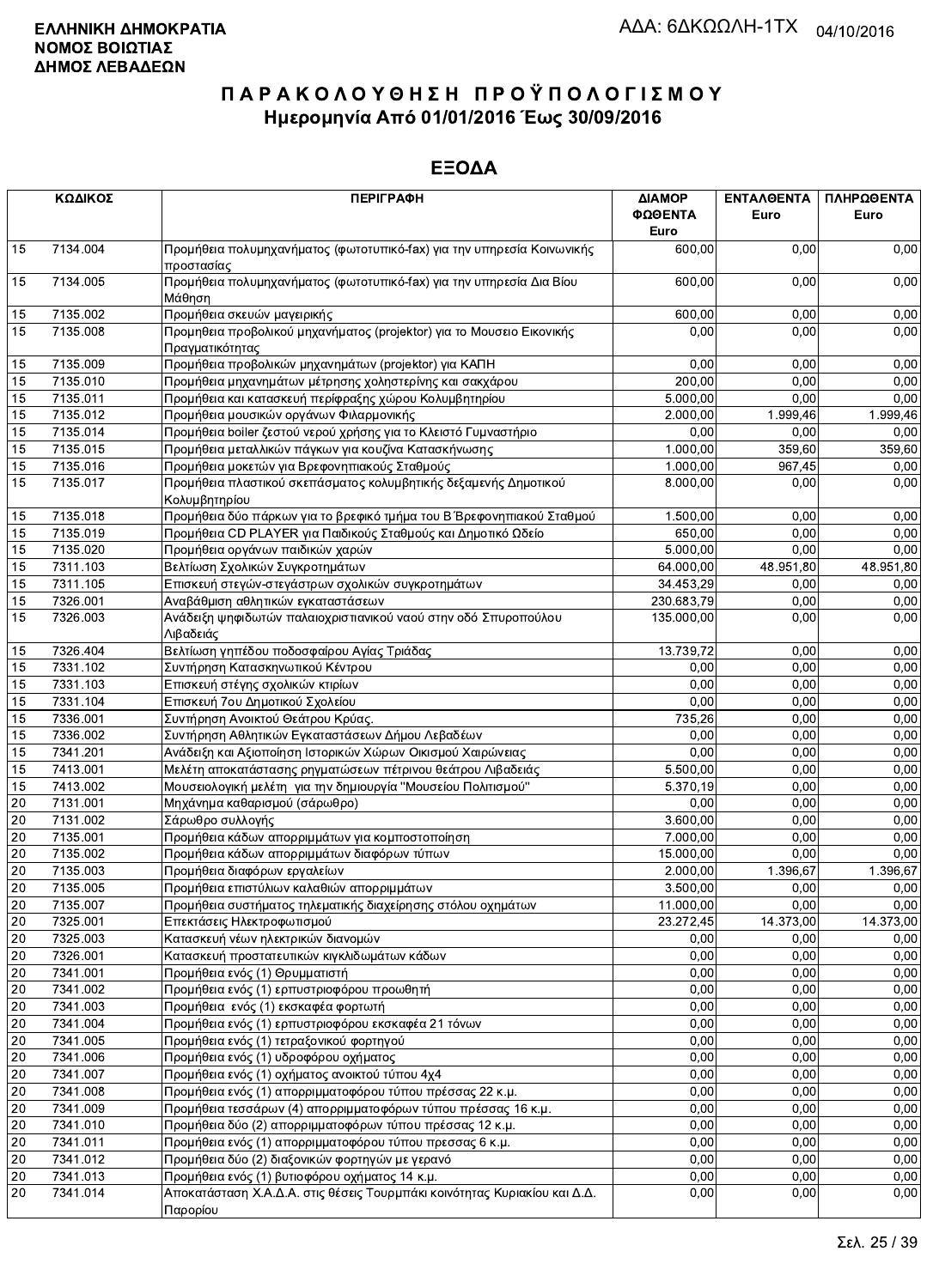|                 | ΚΩΔΙΚΟΣ  | <b>ПЕРІГРАФН</b>                                                                                                                              | ΔΙΑΜΟΡ<br>ΦΩΘΕΝΤΑ<br>Euro | <b>ENTAAOENTA</b><br>Euro | ΠΛΗΡΩΘΕΝΤΑ<br>Euro |
|-----------------|----------|-----------------------------------------------------------------------------------------------------------------------------------------------|---------------------------|---------------------------|--------------------|
| 20              | 7341.015 | Λειτουργική και Περιβαλλοντική Αναβάθμιση ΧΥΤΑ Λιβαδειάς                                                                                      | 0,00                      | 0.00                      | 0,00               |
| $\overline{20}$ | 7341.016 | Αποκατάσταση ζημιών που προκλήθηκαν απο θεομηνία (πυρκαγιά) στο                                                                               | 0,00                      | 0.00                      | 0,00               |
|                 |          | ΧΥΤΑ 1ης Διαχειριστικής Ενότητας Νομού Βοιωτίας                                                                                               |                           |                           |                    |
| 20              | 7413.401 | Μελέτη περιβαλλοντικής αποκατάστασης χωματερής (ΧΑΔΑ) εντός<br>σπηλαιοβαράθρου Τ.Κ. Αγίας Άννας                                               | 0,00                      | 0,00                      | 0,00               |
| 25              | 7312.307 | Σύνδεση παροχών αποχέτευσης δ.δ. Δαύλειας                                                                                                     | 0,00                      | 0.00                      | 0,00               |
| 25              | 7312.309 | Κατασκευή δεξαμενής ύδρευσης στη Δαύλεια                                                                                                      | 0,00                      | 0.00                      | 0,00               |
| $\overline{25}$ | 7336.203 | Επισκευή αντλιοστασίων στην Δημοτική Ενότητα Χαιρώνειας                                                                                       | 0,00                      | 0,00                      | 0,00               |
| 25              | 7341.001 | Βελτίωση υφιστάμενου αρδευτικού έργου του Δ.Δ. Λαφυστίου Δήμου<br>Λεβαδέων                                                                    | 0,00                      | 0,00                      | 0,00               |
| 25              | 7341.401 | Αγορά εδαφικών εκτάσεων στον Αγιο Γεώργιο                                                                                                     | 0,00                      | 0,00                      | 0,00               |
| 25              | 7341.402 | Ανακατασκευή έργων αποχέτευσης ακαθάρτων Αγίου Γεωργίου                                                                                       | 0,00                      | 0,00                      | 0,00               |
| $\overline{25}$ | 7341.403 | Κατασκευή Έργων Προσαγωγής Ακαθάρτων & Εγκατάστασης Επεξεργασίας<br>Λυμάτων (Ε.Ε.Λ.) Αγίου Γεωργίου                                           | 0,00                      | 0,00                      | 0,00               |
| 25              | 7341.404 | Μελέτη Έργων Ανακατασκευής Εσωτερικού Δικτύου, Έργων Ποσαγωγής<br>Ακαθάρτων και Εγκατάστασαης Επεξεργασιας Λυμάτων (Ε.Ε.Λ.) Αγίου<br>Γεωργίου | 0,00                      | 0,00                      | 0,00               |
| 25              | 7341.501 | Αγορά εδαφικών εκτάσεων Οικισμού Κυριακίου                                                                                                    | 0,00                      | 0,00                      | 0,00               |
| $\overline{25}$ | 7341.502 | Κατασκευή Αποχέτευσης-Προσαγωγής Ακαθάρτων & Εγκατάστασης<br>Επεξεργασίας Λυμάτων (Ε.Ε.Λ.) Κυριακίου                                          | 0,00                      | 0,00                      | 0,00               |
| 25              | 7341.503 | Μελέτη Αποχέτευσης - Προσαγωγής Ακαθάρτων και εγκατάσταση<br>επεξεργασίας λυμάτων (Ε.Ε.Λ.) Οικισμού Κυριακίου                                 | 0,00                      | 0,00                      | 0,00               |
| 25              | 7412.304 | Αποτύπωση & μελέτη κατασκευής αποχετευτικού αγωγού δ.δ. Παρορίου                                                                              | 0,00                      | 0.00                      | 0,00               |
| 25              | 7412.401 | Μελέτη μονάδας επεξεργασίας λυμάτων και μελέτη δικτύου αποχέτευσης<br>οικισμών Δήμου Κορώνειας                                                | 0,00                      | 0,00                      | 0,00               |
| 25              | 7413.001 | Μελέτη και περιβαλλοντική αδειοδότηση χρήσης νερού άρδευσης                                                                                   | 0,00                      | 0,00                      | 0,00               |
| 30              | 7131.001 | Ανακαίνιση Παιδικών Χαρών                                                                                                                     | 237.521,86                | 0,00                      | 0,00               |
| $30\,$          | 7133     | Έπιπλα σκεύη                                                                                                                                  | 0,00                      | 0,00                      | 0,00               |
| $30\,$          | 7134.001 | Προμήθεια λογισμικού ηλεκτρονικών υπολογιστών                                                                                                 | 2.500,00                  | 0,00                      | 0,00               |
| $\overline{30}$ | 7135.002 | Προμήθεια αναλυτή καυσαερίων                                                                                                                  | 2.000,00                  | 1.968,00                  | 1.968,00           |
| 30              | 7135.003 | Προμήθεια διαφόρων εργαλείων                                                                                                                  | 2.100,00                  | 0,00                      | 0,00               |
| 30              | 7135.007 | Προμήθεια πληροφοριακών πινακίδων και κυκλοφοριακών ρυθμίσεων και<br>ιστών                                                                    | 6.000,00                  | 0,00                      | 0,00               |
| $30\,$          | 7135.008 | Προμήθεια κατόπτρων ρύθμισης κυκλοφορίας                                                                                                      | 5.000,00                  | 0,00                      | 0,00               |
| 30              | 7135.009 | Προμήθεια πληροφοριακών πινακίδων σήμανσης, ονοματοθεσίας και<br>αρίθμησης                                                                    | 2.000,00                  | 0,00                      | 0,00               |
| 30              | 7135.010 | Προμήθεια υδροφρακτών, ρουλεμάν και λοιπά εξαρτήματα ρύθμισης νερού<br>καναλιών στην περιοχή Κρύας                                            | 6.000,00                  | 0,00                      | 0,00               |
| 30              | 7135.011 | Προμήθεια αντλίας ακαθάρτων                                                                                                                   | 500,00                    | 0,00                      | 0,00               |
| 30              | 7135.012 | Προμήθεια γεννήτριας                                                                                                                          | 1.200,00                  | 0,00                      | 0,00               |
| 30              | 7135.013 | Προμήθεια ηλεκτρικού εργαλείου (μπουλονοκλείδο)                                                                                               | 700,00                    | 0.00                      | 0,00               |
| 30              | 7311.001 | Ανακαίνιση κτιρίων και διαμόρφωση περιβάλλοντος χώρου αμαξοστασίου                                                                            | 120.801,77                | 0,00                      | 0,00               |
| $30\,$          | 7311.002 | Ανακατασκευή κτιρίου του Πνευματικού Κέντρου σε Νέο Δημαρχείο                                                                                 | 146.735,14                | 0,00                      | 0,00               |
| 30              | 7322.003 | Βελτίωση παιδικών χαρών (Δημ. Κοιν. Λιβαδειάς)                                                                                                | 30.000,00                 | 0,00                      | 0,00               |
| 30              | 7323.020 | Βελτίωση Δημοτικής Οδοποιίας Δήμου Λεβαδέων                                                                                                   | 0,00                      | 0,00                      | 0,00               |
| $30\,$          | 7323.021 | Βελτίωση Δημοτικής Οδοποιίας (2015)                                                                                                           | 0,00                      | 0,00                      | 0,00               |
| 30              | 7323.022 | Βελτίωση Δημοτικής Οδοποιίας (2016)                                                                                                           | 311.265,92                | 0,00                      | 0,00               |
| $30\,$          | 7323.417 | Βελτιωση δασικού δρόμου από οικισμό Κορώνειας έως στροφή Νταούμη                                                                              | 257.175,00                | 28.029,46                 | 28.029,46          |
| 30              | 7323.501 | Ασφαλτόστρωση δημοτικής οδού από θέση Μπρακάκος έως Κουτέικα                                                                                  | 224.535,34                | 85.135,65                 | 85.135,65          |
| 30              | 7325.003 | Κατασκευή φωτισμού επί της οδού Γεωργαντά                                                                                                     | 101.080,86                | 22.339,63                 | 22.339,63          |
| 30              | 7325.501 | Βελτίωση υποδομών δικτύου ηλεκτροφωτισμού Δημοτικής Ενότητας Κυριακίου                                                                        | 0,00                      | 0,00                      | 0,00               |
| $30\,$          | 7326.013 | Προστασία Υφιστάμενου Αγωγού Καυσίμων                                                                                                         | 0,00                      | 0,00                      | 0,00               |
| 30              | 7326.401 | Κατασκευή τοίχου αντιστηριξης στην Τ.Κ. Κορώνειας                                                                                             | 0,00                      | 0,00                      | 0,00               |
| $30\,$          | 7326.501 | Κατασκευή τοίχων αντιστήριξης στη Δημοτική Κοινότητα Κυριακίου                                                                                | 0,00                      | 0,00                      | 0,00               |
| 30              | 7331.001 | Συντήρηση Δημοτικών κτιρίων Δήμου Λεβαδέων                                                                                                    | 70.000,00                 | 2.942,43                  | 2.942,43           |
| 30              | 7333.001 | Συντήρηση οδών-πεζοδρόμων και κοινόχρηστων χώρων                                                                                              | 61.819,51                 | 21.610,15                 | 21.610,15          |
| $30\,$          | 7333.003 | Συντήρηση Αγροτικής Οδοποιίας                                                                                                                 | 60.000,00                 | 4.179,59                  | 1.868,72           |
| 30              | 7333.010 | Αποκαταστάσεις βλαβών οδοστρωμάτων                                                                                                            | 130.010,40                | 16.157,84                 | 16.157,84          |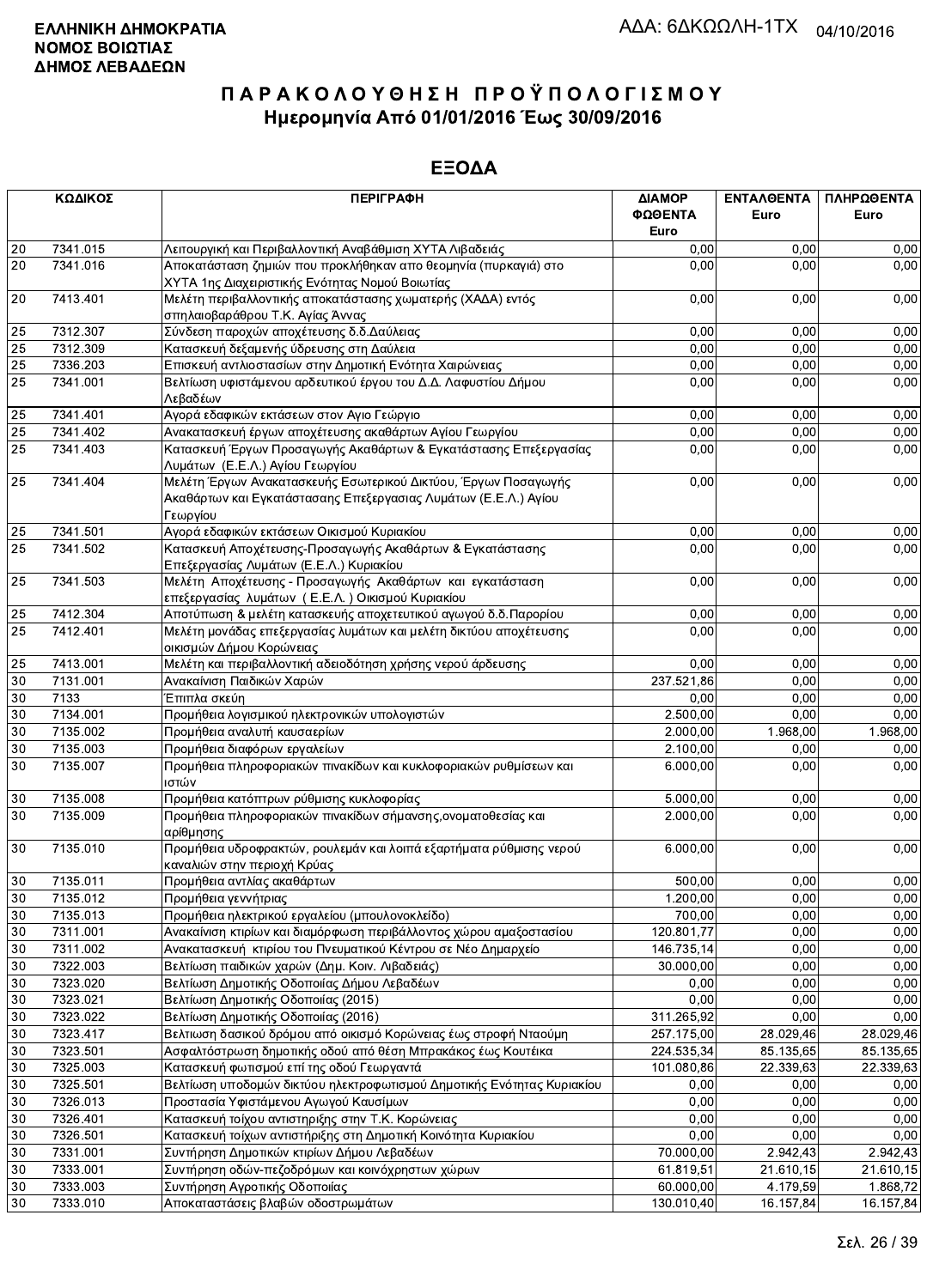|    | ΚΩΔΙΚΟΣ                                                                                             | <b>ПЕРІГРАФН</b>                                                                                                                                                                                                                                                                                          | ΔΙΑΜΟΡ<br>ΦΩΘΕΝΤΑ<br>Euro | <b>ENTAAOENTA</b><br>Euro | ΠΛΗΡΩΘΕΝΤΑ<br>Euro |
|----|-----------------------------------------------------------------------------------------------------|-----------------------------------------------------------------------------------------------------------------------------------------------------------------------------------------------------------------------------------------------------------------------------------------------------------|---------------------------|---------------------------|--------------------|
| 30 | 7341.005<br>Διαπλατύνσεις πεζοδρομίων (οδού Πεσόντων Μαχητών, Αθηνών,<br>Καραγιαννοπούλου, Φίλωνος) |                                                                                                                                                                                                                                                                                                           | 0,00                      | 0,00                      | 0,00               |
| 30 | 7411.001<br>Αρχιτεκτονικός Διαγωνισμός-Μελέτες Νέου Δημαρχείου (Δημοτικής Κοινότητας<br>Λιβαδειάς)  |                                                                                                                                                                                                                                                                                                           | 0,00                      | 0,00                      | 0,00               |
| 30 | 7412.001                                                                                            | Εκπόνηση μελέτης κόμβου επί της συμβολής οδών Χαιρωνείας και Αισχύλου                                                                                                                                                                                                                                     | 17.785,00                 | 0,00                      | 0,00               |
| 30 | 7412.402                                                                                            | Μελέτη Στατικής επάρκειας του φορέα στήριξης της Πλατείας της Δημοτικής<br>Κοινότητας Αγίου Γεωργίου                                                                                                                                                                                                      | 0,00                      | 0,00                      | 0,00               |
| 30 | 7413.001                                                                                            | Τεχνικές Μελέτες Προστασίας από Βραχοπτώσεις                                                                                                                                                                                                                                                              | 75.000,00                 | 0,00                      | 0,00               |
| 30 | 7413.003                                                                                            | Μελέτη Ενεργειακής Απόδοσης (ΜΕΑ) Κτιρίου για την πράξη ΄΄Παρεμβάσεις<br>εκσυγχρονισμού κτιριακού αποθέματος αρχιτεκτονικής αξίας (πρώην κτίριο<br>Πανεπιστημίου) και περιβάλλοντος χώρου, με εφαρμογές ενεργειακής<br>αναβάθμισης, για την χρήση δημοτικών υπηρεσιών και Πολιτιστικών<br>δραστηριοτήτων" | 17.900,64                 | 0,00                      | 0,00               |
| 30 | 7413.005                                                                                            | Μελέτη Αποκατάστασης Ιστορικού Μηχανολογικού Εξοπλισμού Μύλων<br>Παπαιωάννου                                                                                                                                                                                                                              | 0,00                      | 0,00                      | 0,00               |
| 30 | 7413.301                                                                                            | Συγκοινωνιακή προκαταρκτική μελέτη για το έργο πρόσβασης του νέου<br>Χιονοδρομικού Κέντρου Παρνασσού στην ευρύτερη περιοχή της θέσης<br><b>AKPINO</b>                                                                                                                                                     | 1.306,36                  | 0,00                      | 0,00               |
| 30 | 7413.302                                                                                            | Γεωλογική μελέτη για το έργο πρόσβασης του νέου Χιονοδρομικού<br>Κέντρου Παρνασσού στην ευρύτερη περιοχή της θέσης ΑΚΡΙΝΟ                                                                                                                                                                                 | 1.928,02                  | 0,00                      | 0,00               |
| 30 | 7413.303                                                                                            | Προμελέτη Περιβαλλοντικών Επιπτώσεων για το έργο πρόσβασης του<br>νέου Χιονοδρομικού Κέντρου Παρνασσού στην ευρύτερη περιοχή της<br>θέσης AKPINO                                                                                                                                                          | 7.862,85                  | 0,00                      | 0,00               |
| 30 | 7413.307                                                                                            | Έργα δασικής αναψυχής προστασίας και ανάδειξης του φυσικού<br>περιβάλλοντος στη θέση Λαπαθιά του Δήμου Δαύλειας                                                                                                                                                                                           | 0,00                      | 0,00                      | 0,00               |
| 35 | 7135.001                                                                                            | Προμήθεια λοιπού κεφαλαιακού εξοπλισμού (εργαλείων κλπ συναφών ειδών)                                                                                                                                                                                                                                     | 3.000,00                  | 2.094,20                  | 2.094,20           |
| 35 | 7135.002                                                                                            | Προμήθεια εξοπλισμού (χλοοκοπτικών μηχανημάτων κλπ) για την<br>αντιμετώπιση δράσεων πολιτικής προστασίας                                                                                                                                                                                                  | 4.000,00                  | 1.394,82                  | 1.394,82           |
| 40 | 7111.003                                                                                            | Αποζημίωση ιδιοκτησίων για την διάνοιξη της οδού Ρούμελης από την οδό<br>Χαιρωνείας εως την οδό Ορχομενού (1/2012 πράξη αναλογισμού)                                                                                                                                                                      | 13.744,34                 | 0,00                      | 0,00               |
| 40 | 7111.004                                                                                            | Αποζημίωση ιδιοκτησιών στο πάρκο της Έρκυνας από την οδό Θουκιδίδου<br>έως την οδό Ξενοφώντος                                                                                                                                                                                                             | 0,00                      | 0,00                      | 0,00               |
| 40 | 7112.203                                                                                            | Αγορά ακινήτου επί της πλατείας της Τ.Κ. Αγίας Άννας                                                                                                                                                                                                                                                      | 65.062,25                 | 0,00                      | 0,00               |
| 40 | 7135.001                                                                                            | Προμήθεια γεωδαιτικού σταθμού                                                                                                                                                                                                                                                                             | 0,00                      | 0,00                      | 0,00               |
| 40 | 7341.201                                                                                            | Μελέτη Σχεδιου Χωροταξικής και Οικιστικής Οργανωσης Ανοικτής Πόλης<br>Δήμου Χαιρώνειας                                                                                                                                                                                                                    | 0,00                      | 0,00                      | 0,00               |
| 40 | 7341.501                                                                                            | Μελέτη Γενικού Πολεοδομικού Σχεδίου Κοινότητας Κυριακίου                                                                                                                                                                                                                                                  | 0,00                      | 0,00                      | 0,00               |
| 40 | 7413.001                                                                                            | Εκπόνηση μελέτης Βιώσιμης Αστικής Ανάπτυξης                                                                                                                                                                                                                                                               | 15.040,98                 | 0,00                      | 0,00               |
| 40 | 7413.302                                                                                            | Μελέτη γεωλογικής καταλληλότητας (Β1 σταδίου) του ΣΧΟΟΑΠ Δαύλειας                                                                                                                                                                                                                                         | 2.738,72                  | 2.706,00                  | 2.706,00           |
| 45 | 7135.001                                                                                            | Προμήθεια λοιπού κεφαλαιακού εξοπλισμού (εργαλείων κλπ. συναφών<br>ειδών)                                                                                                                                                                                                                                 | 1.000,00                  | 697,16                    | 697,16             |
| 45 | 7326.001                                                                                            | Κατασκευή περίφραξης νέου Νεκροταφείου                                                                                                                                                                                                                                                                    | 0,00                      | 0,00                      | 0,00               |
| 45 | 7413.001                                                                                            | Τεχνικές μελέτες επέκτασης Κοιμητηρίου Δ.Κ. Λιβαδειάς                                                                                                                                                                                                                                                     | 38.000,00                 | 0,00                      | 0,00               |
| 45 | 7413.002                                                                                            | Περιβαλλοντική Μελέτη Επέκτασης Κοιμητηρίου Δ.Κ. Λιβαδειάς                                                                                                                                                                                                                                                | 17.780,00                 | 0,00                      | 0,00               |
| 45 | 7413.401                                                                                            | Τεχνικές μελέτες ίδρυσης Νέου Κοιμητηρίου Αγίου Γεωργίου                                                                                                                                                                                                                                                  | 31.000,00                 | 0,00                      | 0,00               |
| 61 | 7122.001                                                                                            | Αγορά ακινήτου-μνημείου "Τζαμί Γαζή Ομέρ"                                                                                                                                                                                                                                                                 | 0,00                      | 0,00                      | 0,00               |
| 61 | 7326.001                                                                                            | Αναβάθμιση Ενεργητικής Πυροπροστασίας Κλειστού Γυμναστηρίου Λιβαδειάς                                                                                                                                                                                                                                     | 102.000,00                | 0,00                      | 0,00               |
| 61 | 7341.201                                                                                            | Ανάδειξη και Αξιοποίηση Ιστορικών Χώρων Οικισμού Χαιρώνειας                                                                                                                                                                                                                                               | 0,00                      | 0,00                      | 0,00               |
| 62 | 7341.001                                                                                            | Προμήθεια ενός (1) Θρυμματιστή                                                                                                                                                                                                                                                                            | 0,00                      | 0,00                      | 0,00               |
| 62 | 7341.002                                                                                            | Προμήθεια ενός (1) εκσκαφέα φορτωτή                                                                                                                                                                                                                                                                       | 0,00                      | 0,00                      | 0,00               |
| 62 | 7341.003                                                                                            | Προμήθεια ενός (1) οχήματος ανοικτού τύπου 4χ4                                                                                                                                                                                                                                                            | 0,00                      | 0,00                      | 0,00               |
| 62 | 7341.004                                                                                            | Αποκατάσταση ΧΑΔΑ στις θέσεις Τουρμπάκι Κοινότητας Κυριακίου και Δ.Δ.<br>Παρορίου                                                                                                                                                                                                                         | 0,00                      | 0,00                      | 0,00               |
| 62 | 7341.005                                                                                            | Λειτουργική και Περιβαλλοντική Αναβάθμιση ΧΥΤΑ Λιβαδειάς                                                                                                                                                                                                                                                  | 0,00                      | 0,00                      | 0,00               |
| 62 | 7341.006                                                                                            | Αποκατάσταση ζημιών που προκλήθηκαν από θεομηνία (πυρκαγιά) στο<br>ΧΥΤΑ 1ης Διαχειριστικής Ενότητας Νομού Βοιωτίας                                                                                                                                                                                        | 0,00                      | 0,00                      | 0,00               |
| 63 | 7341.001                                                                                            | Βελτίωση υφιστάμενου αρδευτικού έργου του Δ.Δ. Λαφυστίου Δήμου<br>Λεβαδέων                                                                                                                                                                                                                                | 0,00                      | 0,00                      | 0,00               |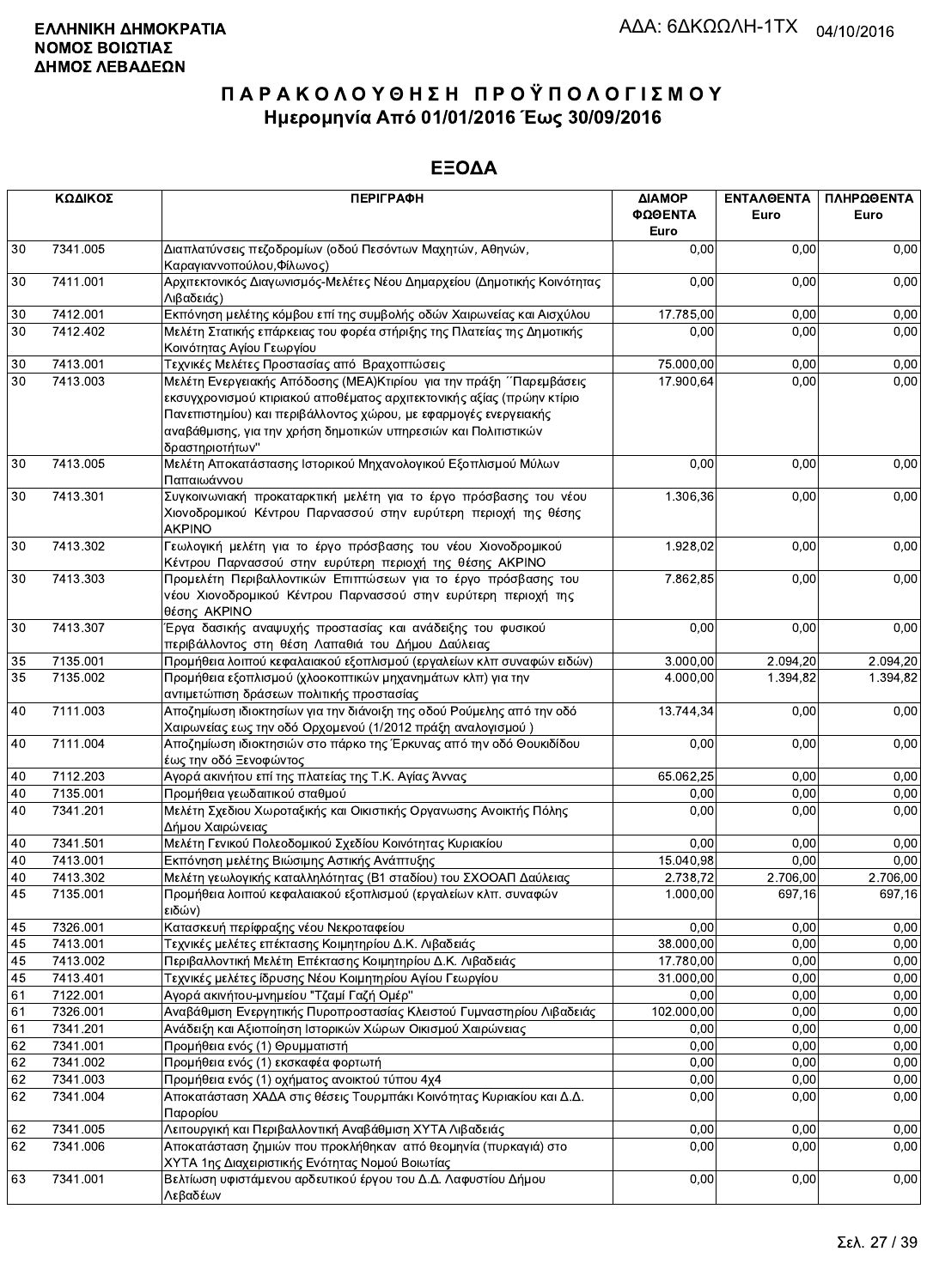|          | ΚΩΔΙΚΟΣ      | <b>ПЕРІГРАФН</b>                                                                                                                    | ΔΙΑΜΟΡ<br>ΦΩΘΕΝΤΑ<br>Euro | <b>ENTAAGENTA</b><br>Euro | ΠΛΗΡΩΘΕΝΤΑ<br>Euro |
|----------|--------------|-------------------------------------------------------------------------------------------------------------------------------------|---------------------------|---------------------------|--------------------|
| 63       | 7341.401     | Μελέτη Έργων Ανακατασκευής Εσωτερικού Δικτύου, Έργων Προσαγωγής<br>Ακαθάρτων και Εγκατάστασης Επεξεργασίας Λυμάτων (Ε.Ε.Λ.) Αγίου   | 0,00                      | 0,00                      | 0,00               |
|          |              | Γεωργίου                                                                                                                            |                           |                           |                    |
| 63       | 7341.501     | Αγορά εδαφικών εκτάσεων Οικισμού Κυριακίου                                                                                          | 0,00                      | 0,00                      | 0,00               |
| 63       | 7341.503     | Μελέτη Αποχέτευσης-Προσαγωγής Ακαθάρτων και εγκατάσταση                                                                             | 0,00                      | 0,00                      | 0,00               |
| 64       | 7111.001     | επεξεργασίας λυμάτων (Ε.Ε.Λ.) Οικισμού Κυριακίου<br>Αποζημίωση ιδιοκτησιών στο πάρκο της Έρκυνας από την οδό Θουκιδίδου             | 90.752,00                 | 0,00                      | 0,00               |
|          |              | έως την οδό Ξενοφώντος                                                                                                              |                           |                           |                    |
| 64       | 7311.001     | Ενεργειακή Αναβάθμιση Σχολικής Μονάδας 3ου Δημοτικιού Σχολείου Λιβαδειάς                                                            | 34.285,64                 | 31.296,58                 | 31.296,58          |
| 64       | 7333.001     | Αποκατάσταση ζημιών που προκλήθηκαν από θεομηνία στο Δήμο Λεβαδέων                                                                  | 0,00                      | 0,00                      | 0,00               |
| 64       | 7333.002     | Αποκατάσταση βλαβών που προκλήθηκαν από θεομηνίες σε γέφυρες του                                                                    | 70.000,00                 | 3.315,88                  | 0,00               |
|          |              | Δήμου Λεβαδέων                                                                                                                      |                           |                           |                    |
| 64       | 7341.001     | Βελτίωση και ανάπλαση κοινόχρηστων χώρων οικισμού Ελικώνα                                                                           | 459.487,97                | 22.617,66                 | 22.617,66          |
| 64       | 7341.002     | Διαπλατύνσεις πεζοδρομίων (οδού Πεσόντων Μαχητών, Αθηνών,<br>Καραγιαννοπούλου, Φίλωνος)                                             | 0,00                      | 0,00                      | 0,00               |
| 64       | 7341.003     | Ανάπλαση-Ενοποίηση Δικτύου Πεζόδρομων (Πεζόδρομος οδού Καλιαγκάκη,                                                                  | 0,00                      | 0,00                      | 0,00               |
|          |              | οδού Μπουφίδου, χώρος πρώην ΚΤΕΛ και πεζοδρόμια οδού Σπυρίδωνος                                                                     |                           |                           |                    |
| 64       | 7341.004     | Διαμόρφωση μονοπατιού και αποκατάσταση στερέωση τρίχινου γεφυριού                                                                   | 0,00                      | 0.00                      | 0,00               |
| 64       | 7341.005     | Διατήρηση και επανάχρηση αξιόλογου Βιομηχανικού Κτιριακού Αποθέματος<br>Μύλου Παπαιωάννου - Εκπόνηση Αρχιτεκτονικής Μελέτης         | 0,00                      | 0,00                      | 0,00               |
| 64       | 7341.006     | Διατήρηση και επανάχρηση αξιόλογου Βιομηχανικού Κτιριακού Αποθέματος<br>Μύλου Παπαιωάννου - Εκπόνηση Ηλεκτρομηχανολογικής Μελέτης   | 0,00                      | 0,00                      | 0,00               |
| 64       | 7341.007     | Διατήρηση και επανάχρηση αξιόλογου Βιομηχανικού Κτιριακού Αποθέματος<br>Μύλου Παπαιωάννου - Εκπόνηση Στατικής Μελέτης               | 0,00                      | 0,00                      | 0,00               |
| 64       | 7341.008     | Διατήρηση και επανάχρηση αξιόλογου Βιομηχανικού Κτιριακού Αποθέματος<br>Μύλου Παπαιωάννου - Εκπόνηση Ειδικής Αρχιτεκτονικής Μελέτης | 0,00                      | 0,00                      | 0,00               |
| 64       | 7341.009     | Υποστήριξη προετοιμασίας φακέλου του έργου "Διατήρηση και επανάχρηση                                                                | 0,00                      | 0,00                      | 0,00               |
|          |              | αξιόλογου Βιομηχανικού Κτιριακού Αποθέματος Μύλου Παπαιωάννου"                                                                      |                           |                           |                    |
| 64       | 7341.010     | Υπηρεσία αποτύπωσης εξοπλισμού και προτάσεις για την εξοικονόμηση                                                                   | 0,00                      | 0,00                      | 0,00               |
|          |              | ενέργειας με την χρήση νέων τεχνολογιών για την βελτίωση του δημοτικού<br>φωτισμού                                                  |                           |                           |                    |
| 64       | 7341.011     | Υπογειοποίηση εναερίου δικτύου πεζοδρόμου επί της οδού Μπουφίδου                                                                    | 0,00                      | 0,00                      | 0,00               |
| 64       | 7341.012     | Σωστικές ανασκαφές                                                                                                                  | 0,00                      | 0,00                      | 0,00               |
| 64       | 7341.201     | Μελέτη Σχεδίου Χωροταξικής και Οικιστικής Οργάνωσης Ανοικτής Πόλης<br>Δήμου Χαιρώνειας                                              | 0,00                      | 0,00                      | 0,00               |
| 64       | 7341.202     | Βελτίωση και ανάπλαση κοινοχρήστων χώρων Τ.Κ. Ανθοχωρίου                                                                            | 1,00                      | 0,00                      | 0,00               |
| 64       | 7341.401     | Βελτίωση και Ανάπλαση Κοινόχρηστων Χώρων Τ.Κ. Κορώνειας                                                                             | 0,00                      | 0,00                      | 0,00               |
| 64       | 7341.402     | Ανάπλαση Πλατείας Τ.Κ. Αγίου Γεωργίου                                                                                               | 149.065,00                | 147.762,61                | 147.762,61         |
| 64       | 7341.501     | Μελέτη Γενικού Πολεοδομικού Σχεδίου Κοινότητας Κυριακίου                                                                            | 0,00                      | 0,00                      | 0,00               |
| 70       | 7135.001     | Προμήθεια χημικών τουαλετών                                                                                                         | 15.000,00                 | 0,00                      | 0,00               |
| 70       | 7326.001     | Δημιουργια ενδιαιτήματος αδέσποτων σκύλων                                                                                           | 0,00                      | 0,00                      | 0,00               |
| $00\,$   | 8111         | Αμοιβές και έξοδα προσωπικού                                                                                                        | 2.598,25                  | 2.500,00                  | 2.500,00           |
| $00\,$   | 8112         | Αμοιβές αιρετών αρχόντων και τρίτων                                                                                                 | 873,30                    | 0,00                      | 0,00               |
| 00       | 8113         | Αμοιβές και έξοδα τρίτων Παροχές τρίτων                                                                                             | 2.324,76                  | 2.138,96                  | 2.138,96           |
| 00       | 8114         | Φόροι - Τέλη                                                                                                                        | 0,00                      | 0,00                      | 0,00               |
| 00       | 8115         | Διάφορα έξοδα                                                                                                                       | 781,66                    | 174,66                    | 174,66             |
| $00\,$   | 8116         | Δαπάνες προμήθειας αναλωσίμων                                                                                                       | 0,00                      | 0,00                      | 0,00               |
| 00       | 8117         | Λοιπά έξοδα                                                                                                                         | 11.720,35                 | 650,97                    | 650,97             |
| 00       | 8121         | Αγορές κτιρίων τεχνικών έργων και προμήθειες παγίων                                                                                 | 0,00                      | 0,00                      | 0,00               |
| 00       | 8122         | Έργα                                                                                                                                | 0,00                      | 0,00                      | 0,00               |
| 00<br>00 | 8123<br>8131 | Μελέτες Έρευνες πειραματικές εργασίες και ειδικές δαπάνες<br>Φορολογικά πρόστιμα και προσαυξήσεις (ΠΟΕ)                             | 0,00<br>0,00              | 0,00<br>0,00              | 0,00<br>0,00       |
| 00       | 8132         | Προσαυξήσεις εισφορών Ασφαλιστικών Ταμείων (ΠΟΕ)                                                                                    | 0,00                      | 0,00                      | 0,00               |
| $00\,$   | 8211         | Απόδοση εισφοράς υπέρ του Δημοσίου στις αποδοχές και τα έξοδα                                                                       | 200.000,00                | 132.857,89                | 132.857,89         |
| 00       | 8212         | παράστασης<br><u>-<br/>Απόδοση εξαγορά συντάξιμης υπηρεσίας</u>                                                                     | 0,00                      | 0,00                      | 0,00               |
| 00       | 8221         | Απόδοση φόρων μισθωτών υπηρεσιών                                                                                                    | 234.716,28                | 188.400,65                | 188 400,65         |
|          |              |                                                                                                                                     |                           |                           |                    |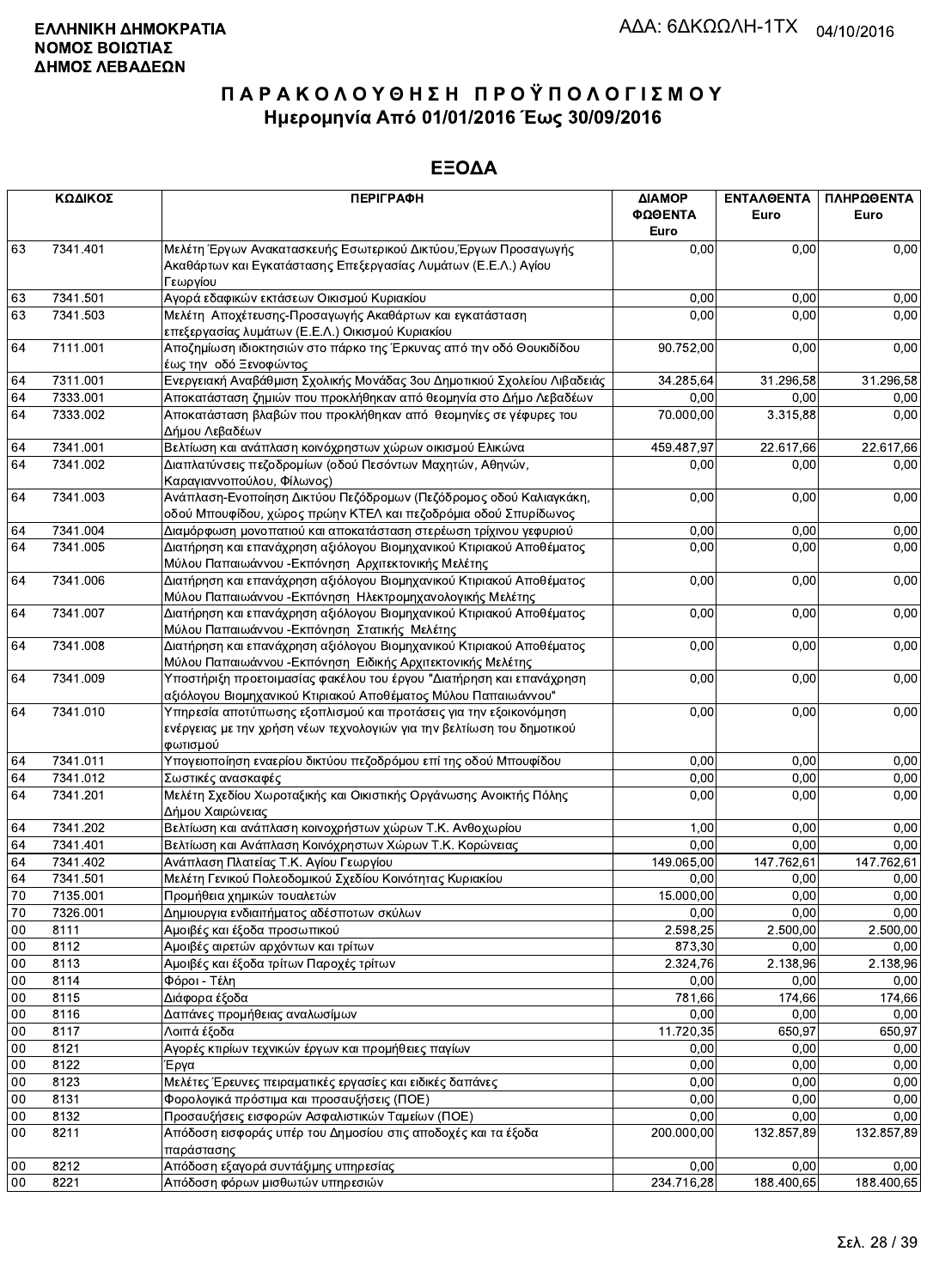|        | ΚΩΔΙΚΟΣ  | <b>ПЕРІГРАФН</b>                                                                                               | ΔΙΑΜΟΡ<br>ΦΩΘΕΝΤΑ<br>Euro | ΕΝΤΑΛΘΕΝΤΑ<br>Euro | ΠΛΗΡΩΘΕΝΤΑ<br>Euro |
|--------|----------|----------------------------------------------------------------------------------------------------------------|---------------------------|--------------------|--------------------|
| $00\,$ | 8222     | Απόδοση φόρων και χαρτόσημο Δημάρχων Αντιδημάρχων, μελών Δημοτικών<br>Συμβουλίων και λοιπών συλλογικών οργάνων | 7.761,53                  | 1.695,05           | 1.695,05           |
| 00     | 8223     | Απόδοση φόρων προμηθευτών εργολάβων ελ. επαγγελματιών κ.λ.π.                                                   | 130.213,52                | 48.512.51          | 48.512,51          |
| 00     | 8224     | Λοιπές αποδόσεις κρατήσεων υπέρ του Δημοσίου                                                                   | 80.000,00                 | 3.291,84           | 3.291,84           |
| 00     | 8231     | Εισφορές σε ασφαλιστικούς οργανισμούς και ταμεία                                                               | 1.338.044,19              | 979.471,33         | 979.471,33         |
| 00     | 8232     | Εισφορά για το εφάπαξ βοήθημα του Ν 103/75                                                                     | 3.500,00                  | 1.330.02           | 1.330,02           |
| 00     | 8241     | Κρατήσεις στις αποδοχές για την εξόφληση δανείων του ΤΠ & Δ                                                    | 91.116,23                 | 45.820,42          | 45.820,42          |
| $00\,$ | 8242     | Λοιπές κρατήσεις υπέρ τρίτων                                                                                   | 251.879,19                | 153.128,81         | 153.128,81         |
| 00     | 8251     | Πάγια προκαταβολή                                                                                              | 29.000,00                 | 29.000,00          | 12.000,00          |
| 00     | 8261.001 | Επιστροφές αχρεωστήτως εισπραχθέντων εσόδων                                                                    | 36.273,02                 | 12.094,77          | 12.094,77          |
| $00\,$ | 8261.002 | Λοιπές επιστροφές εισπραχθέντων εσόδων                                                                         | 0,00                      | 0,00               | 0,00               |
| $00\,$ | 8261.003 | Επιστροφές χρημάτων για επιχορηγούμενες ληξιπρόθεσμες οφειλές                                                  | 9.010,00                  | 6.756,84           | 6.756,84           |
| 00     | 8311     | Αμοιβές και έξοδα προσωπικού                                                                                   | 0,00                      | 0,00               | 0,00               |
| 00     | 8312     | Αμοιβές αιρετών αρχόντων και τρίτων                                                                            | 0,00                      | 0,00               | 0,00               |
| 00     | 8313     | Αμοιβές και έξοδα τρίτων, Παροχές τρίτων                                                                       | 0,00                      | 0,00               | 0,00               |
| $00\,$ | 8314     | Φόροι-Τέλη                                                                                                     | 0,00                      | 0,00               | 0,00               |
| 00     | 8315     | Διάφορα έξοδα                                                                                                  | 0,00                      | 0,00               | 0,00               |
| $00\,$ | 8316     | Δαπάνες προμήθειας αναλωσίμων                                                                                  | 0,00                      | 0,00               | 0,00               |
| 00     | 8317     | Λοιπά έξοδα                                                                                                    | 0,00                      | 0,00               | 0,00               |
| 00     | 8321     | Αγορές κτιρίων τεχνικών έργων και προμήθειες παγίων                                                            | 0,00                      | 0,00               | 0,00               |
| 00     | 8322     | Έργα                                                                                                           | 0,00                      | 0,00               | 0,00               |
| 00     | 8323     | Μελέτες Έρευνες πειραματικές εργασίες και ειδικές δαπάνες                                                      | 0,00                      | 0,00               | 0,00               |
| $00\,$ | 8331     | Φορολογικά πρόστιμα και προσαύξησεις (ΠΟΕ)                                                                     | 0,00                      | 0,00               | 0,00               |
| $00\,$ | 8332     | Προσαυξήσεις εισφορών Ασφαλιστικάων Ταμείων (ΠΟΕ)                                                              | 0,00                      | 0,00               | 0,00               |
| 00     | 8511     | Προβλέψεις μη είσπραξης εισπρακτέων υπολοίπων                                                                  | 2.893.302,25              | 0,00               | 0,00               |
| 10     | 8111     | Αμοιβές και έξοδα προσωπικού                                                                                   | 158,60                    | 81,01              | 81,01              |
| 10     | 8112     | Αμοιβές αιρετών αρχόντων και τρίτων                                                                            | 0,00                      | 0,00               | 0,00               |
| 10     | 8113     | Αμοιβές και έξοδα τρίτων Παροχές τρίτων                                                                        | 3.336,13                  | 3.336,13           | 3.336,13           |
| 10     | 8114     | Φόροι - Τέλη                                                                                                   | 0,00                      | 0.00               | 0,00               |
| 10     | 8115     | Διάφορα έξοδα                                                                                                  | 5.340,27                  | 253,38             | 253,38             |
| 10     | 8116     | Δαπάνες προμήθειας αναλωσίμων                                                                                  | 3.224,59                  | 3.021,42           | 3.021,42           |
| $10$   | 8117     | Λοιπά έξοδα                                                                                                    | 48.840,19                 | 0,00               | 0,00               |
| 10     | 8121     | Αγορές κτιρίων τεχνικών έργων και προμήθειες παγίων                                                            | 1.334,56                  | 1.334,56           | 1.334,56           |
| 10     | 8122     | Έργα                                                                                                           | 0,00                      | 0,00               | 0,00               |
| 10     | 8123     | Μελέτες Έρευνες πειραματικές εργασίες και ειδικές δαπάνες                                                      | 0,00                      | 0,00               | 0,00               |
| 10     | 8131     | Φορολογικά πρόστιμα και προσαυξήσεις (ΠΟΕ)                                                                     | 0,00                      | 0,00               | 0,00               |
| 10     | 8132     | Προσαυξήσεις εισφορών Ασφαλιστικών Ταμείων (ΠΟΕ)                                                               | 0,00                      | 0,00               | 0,00               |
| 10     | 8261     | Λοιπές επιστροφές                                                                                              | 0,00                      | 0.00               | 0,00               |
| 10     | 8511     | Προβλέψεις μη είσπραξης εισπρακτέων υπολοίπων                                                                  | 0,00                      | 0,00               | 0,00               |
| 15     | 8111     | Αμοιβές και έξοδα προσωπικού                                                                                   | 45.567,81                 | 8.335,03           | 2.151,89           |
| 15     | 8112     | Αμοιβές αιρετών αρχόντων και τρίτων                                                                            | 2.913,39                  | 1.685,19           | 1.685,19           |
| 15     | 8113     | Αμοιβές και έξοδα τρίτων Παροχές τρίτων                                                                        | 7.412,35                  | 4.901,35           | 4.901,35           |
| 15     | 8114     | Φόροι - Τέλη                                                                                                   | 0,00                      | 0,00               | 0,00               |
| 15     | 8115     | Διάφορα έξοδα                                                                                                  | 39.481,51                 | 22.207,31          | 22.207,31          |
| 15     | 8116     | Δαπάνες προμήθειας αναλωσίμων                                                                                  | 13.804,62                 | 10.563,56          | 10.563,56          |
| 15     | 8117     | Λοιπά έξοδα                                                                                                    | 142.167,45                | 53.880,16          | 53.880,16          |
| 15     | 8121     | Αγορές κτιρίων τεχνικών έργων και προμήθειες παγίων                                                            | 6.693,54                  | 6.693,54           | 6.693,54           |
| 15     | 8122     | Έργα                                                                                                           | 0,00                      | 0,00               | 0,00               |
| 15     | 8123     | Μελέτες Έρευνες πειραματικές εργασίες και ειδικές δαπάνες                                                      | 0,00                      | 0,00               | 0,00               |
| 15     | 8131     | Φορολογικά πρόστιμα και προσαυξήσεις (ΠΟΕ)                                                                     | 0,00                      | 0,00               | 0,00               |
| 15     | 8132     | Προσαυξήσεις εισφορών Ασφαλιστικών Ταμείων (ΠΟΕ)                                                               | 0,00                      | 0,00               | 0,00               |
| 15     | 8261     | Λοιπές επιστροφές                                                                                              | 0,00                      | 0,00               | 0,00               |
| 15     | 8511     | Προβλέψεις μη είσπραξης εισπρακτέων υπολοίπων                                                                  | 0,00                      | 0,00               | 0,00               |
| $20\,$ | 8111     | Αμοιβές και έξοδα προσωπικού                                                                                   | 2.916,72                  | 925,06             | 925,06             |
| 20     | 8112     | Αμοιβές αιρετών αρχόντων και τρίτων                                                                            | 8.821,81                  | 8.821,81           | 8.821,81           |
| 20     | 8113     | Αμοιβές και έξοδα τρίτων Παροχές τρίτων                                                                        | 1.064,00                  | 1.064,00           | 1.064,00           |
| $20\,$ | 8114     | Φόροι - Τέλη                                                                                                   | 0,00                      | 0,00               | 0,00               |
| 20     | 8115     | Διάφορα έξοδα                                                                                                  | 1.437,63                  | 876,75             | 694,71             |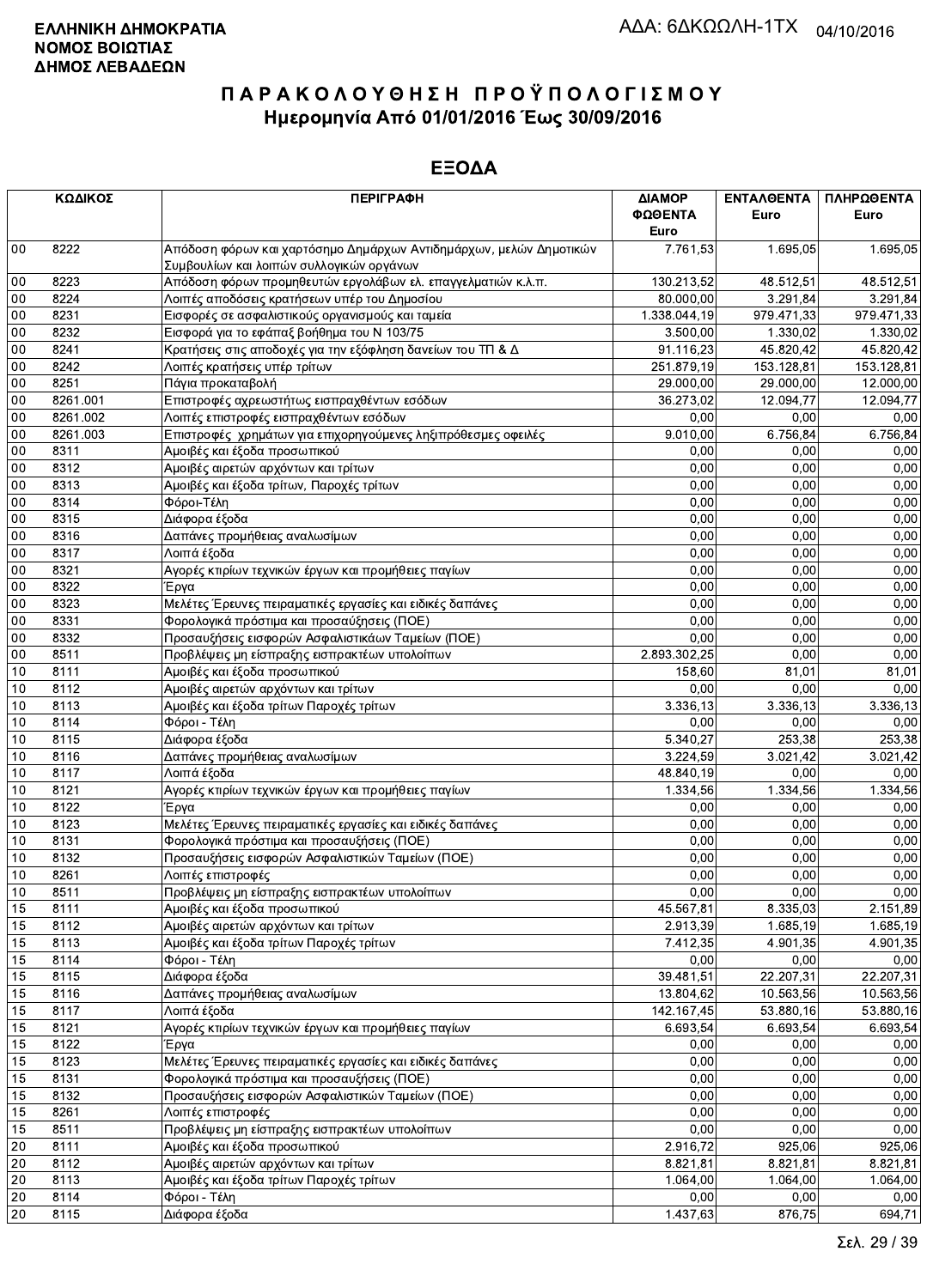|    | ΚΩΔΙΚΟΣ      | <b>ПЕРІГРАФН</b>                                                   | ΔΙΑΜΟΡ     | ΕΝΤΑΛΘΕΝΤΑ       | ΠΛΗΡΩΘΕΝΤΑ     |
|----|--------------|--------------------------------------------------------------------|------------|------------------|----------------|
|    |              |                                                                    | ΦΩΘΕΝΤΑ    | Euro             | Euro           |
|    |              |                                                                    | Euro       |                  |                |
| 20 | 8116         | Δαπάνες προμήθειας αναλωσίμων                                      | 22.627,48  | 22.552,45        | 22.552,45      |
| 20 | 8117         | Λοιπά έξοδα                                                        | 0,00       | 0,00             | 0,00           |
| 20 | 8121         | Αγορές κτιρίων τεχνικών έργων και προμήθειες παγίων                | 0,00       | 0.00             | 0,00           |
| 20 | 8122         | Έργα                                                               | 0,00       | 0,00             | 0,00           |
| 20 | 8123         | Μελέτες Έρευνες πειραματικές εργασίες και ειδικές δαπάνες          | 0,00       | 0,00             | 0,00           |
| 20 | 8131         | Φορολογικά πρόστιμα και προσαυξήσεις (ΠΟΕ)                         | 0.00       | 0.00             | 0,00           |
| 20 | 8132         | Προσαυξήσεις εισφορών Ασφαλιστικών Ταμείων (ΠΟΕ)                   | 0,00       | 0,00             | 0,00           |
| 20 | 8261         | Λοιπές επιστροφές                                                  | 0,00       | 0,00             | 0,00           |
| 20 | 8511         | Προβλέψεις μη είσπραξης εισπρακτέων υπολοίπων                      | 157.983,85 | 0,00             | 0,00           |
| 25 | 8112         | Αμοιβές αιρετών αρχόντων και τρίτων                                | 14.981,40  | 0,00             | 0,00           |
| 25 | 8113         | Αμοιβές και έξοδα τρίτων Παροχές τρίτων                            | 0,00       | 0,00             | 0,00           |
| 25 | 8114         | Φόροι - Τέλη                                                       | 0,00       | 0,00             | 0,00           |
| 25 | 8115         | Διάφορα έξοδα                                                      | 0,00       | 0,00             | 0,00           |
| 25 | 8116         | Δαπάνες προμήθειας αναλωσίμων                                      | 0.00       | 0,00             | 0,00           |
| 25 | 8117         | Λοιπά έξοδα                                                        | 0,00       | 0,00             | 0,00           |
| 25 | 8121         | Αγορές κτιρίων τεχνικών έργων και προμήθειες παγίων                | 0,00       | 0.00             | 0,00           |
| 25 | 8122         | Έργα                                                               | 0,00       | 0,00             | 0,00           |
| 25 | 8123         | Μελέτες Έρευνες πειραματικές εργασίες και ειδικές δαπάνες          | 0,00       | 0,00             | 0,00           |
| 25 | 8131         | Φορολογικά πρόστιμα και προσαυξήσεις (ΠΟΕ)                         | 0.00       | 0,00             | 0,00           |
| 25 | 8132         | Προσαυξήσεις εισφορών Ασφαλιστικών Ταμείων (ΠΟΕ)                   | 0,00       | 0,00             | 0,00           |
| 25 | 8261         | Λοιπές επιστροφές                                                  | 0,00       | 0,00             | 0,00           |
| 25 | 8511.001     | Προβλέψεις μη είσπραξης εισπρακτέων υπολοίπων από τέλη άρδευσης    | 288.592,10 | 0,00             | 0,00           |
| 25 | 8511.002     | Προβλέψεις μη είσπραξης εισπρακτέων υπολοίπων από τέλη ύδρευσης    | 172.776,69 | 0,00             | 0,00           |
| 25 | 8511.003     | Προβλέψεις μη είσπραξης εισπρακτέων υπολοίπων από τέλη αποχέτευσης | 15.013,01  | 0,00             | 0,00           |
| 30 | 8111         | Αμοιβές και έξοδα προσωπικού                                       | 1.654,05   | 312,42           | 312,42         |
| 30 | 8112         | Αμοιβές αιρετών αρχόντων και τρίτων                                | 0,00       | 0,00             | 0,00           |
| 30 | 8113         | Αμοιβές και έξοδα τρίτων Παροχές τρίτων                            | 4.142,30   | 1.084,00         | 1.084,00       |
| 30 | 8114         | Φόροι - Τέλη                                                       | 0,00       | 0,00             | 0,00           |
| 30 | 8115         | Διάφορα έξοδα                                                      | 782,47     | 0,00             | 0,00           |
| 30 | 8116         | Δαπάνες προμήθειας αναλωσίμων                                      | 10.736,53  | 8.023,29         | 8.023,29       |
| 30 | 8117         | Λοιπά έξοδα                                                        | 9.000,00   | 0,00             | 0,00           |
| 30 | 8121         | Αγορές κτιρίων τεχνικών έργων και προμήθειες παγίων                | 0,00       | 0,00             | 0,00           |
| 30 | 8122         | Έργα                                                               | 36.963,15  | 0,00             | 0,00           |
| 30 | 8123         | Μελέτες Έρευνες πειραματικές εργασίες και ειδικές δαπάνες          | 24.833,18  | 0.00             | 0,00           |
| 30 | 8131         | Φορολογικά πρόστιμα και προσαυξήσεις (ΠΟΕ)                         | 0,00       | 0,00             | 0,00           |
| 30 | 8132         | Προσαυξήσεις εισφορών Ασφαλιστικών Ταμείων (ΠΟΕ)                   | 0,00       | 0,00             | 0,00           |
| 30 |              |                                                                    | 0,00       | 0.00             |                |
| 30 | 8261<br>8511 | Λοιπές επιστροφές                                                  | 0,00       | 0,00             | 0,00           |
| 35 | 8111         | Προβλέψεις μη είσπραξης εισπρακτέων υπολοίπων                      | 926,30     | 130,58           | 0,00<br>130,58 |
|    |              | Αμοιβές και έξοδα προσωπικού                                       |            |                  |                |
| 35 | 8112         | Αμοιβές αιρετών αρχόντων και τρίτων                                | 0,00       | 0,00<br>2.474,94 | 0,00           |
| 35 | 8113         | Αμοιβές και έξοδα τρίτων Παροχές τρίτων                            | 28.234,95  |                  | 2.474,94       |
| 35 | 8114         | Φόροι - Τέλη                                                       | 0,00       | 0,00             | 0,00           |
| 35 | 8115         | Διάφορα έξοδα                                                      | 0,00       | 0,00             | 0,00           |
| 35 | 8116         | Δαπάνες προμήθειας αναλωσίμων                                      | 0,00       | 0,00             | 0,00           |
| 35 | 8117         | Λοιπά έξοδα                                                        | 0,00       | 0,00             | 0,00           |
| 35 | 8121         | Αγορές κτιρίων τεχνικών έργων και προμήθειες παγίων                | 0,00       | 0,00             | 0,00           |
| 35 | 8122         | Έργα                                                               | 0,00       | 0,00             | 0,00           |
| 35 | 8123         | Μελέτες Έρευνες πειραματικές εργασίες και ειδικές δαπάνες          | 0,00       | 0,00             | 0,00           |
| 35 | 8131         | Φορολογικά πρόστιμα και προσαυξήσεις (ΠΟΕ)                         | 0,00       | 0,00             | 0,00           |
| 35 | 8132         | Προσαυξήσεις εισφορών Ασφαλιστικών Ταμείων (ΠΟΕ)                   | 0,00       | 0,00             | 0,00           |
| 35 | 8261         | Λοιπές επιστροφές                                                  | 0,00       | 0,00             | 0,00           |
| 35 | 8511         | Προβλέψεις μη είσπραξης εισπρακτέων υπολοίπων                      | 0,00       | 0,00             | 0,00           |
| 40 | 8111         | Αμοιβές και έξοδα προσωπικού                                       | 0,00       | 0,00             | 0,00           |
| 40 | 8112         | Αμοιβές αιρετών αρχόντων και τρίτων                                | 0,00       | 0,00             | 0,00           |
| 40 | 8113         | Αμοιβές και έξοδα τρίτων Παροχές τρίτων                            | 0,00       | 0,00             | 0,00           |
| 40 | 8114         | Φόροι - Τέλη                                                       | 0,00       | 0,00             | 0,00           |
| 40 | 8115         | Διάφορα έξοδα                                                      | 98,40      | 0,00             | 0,00           |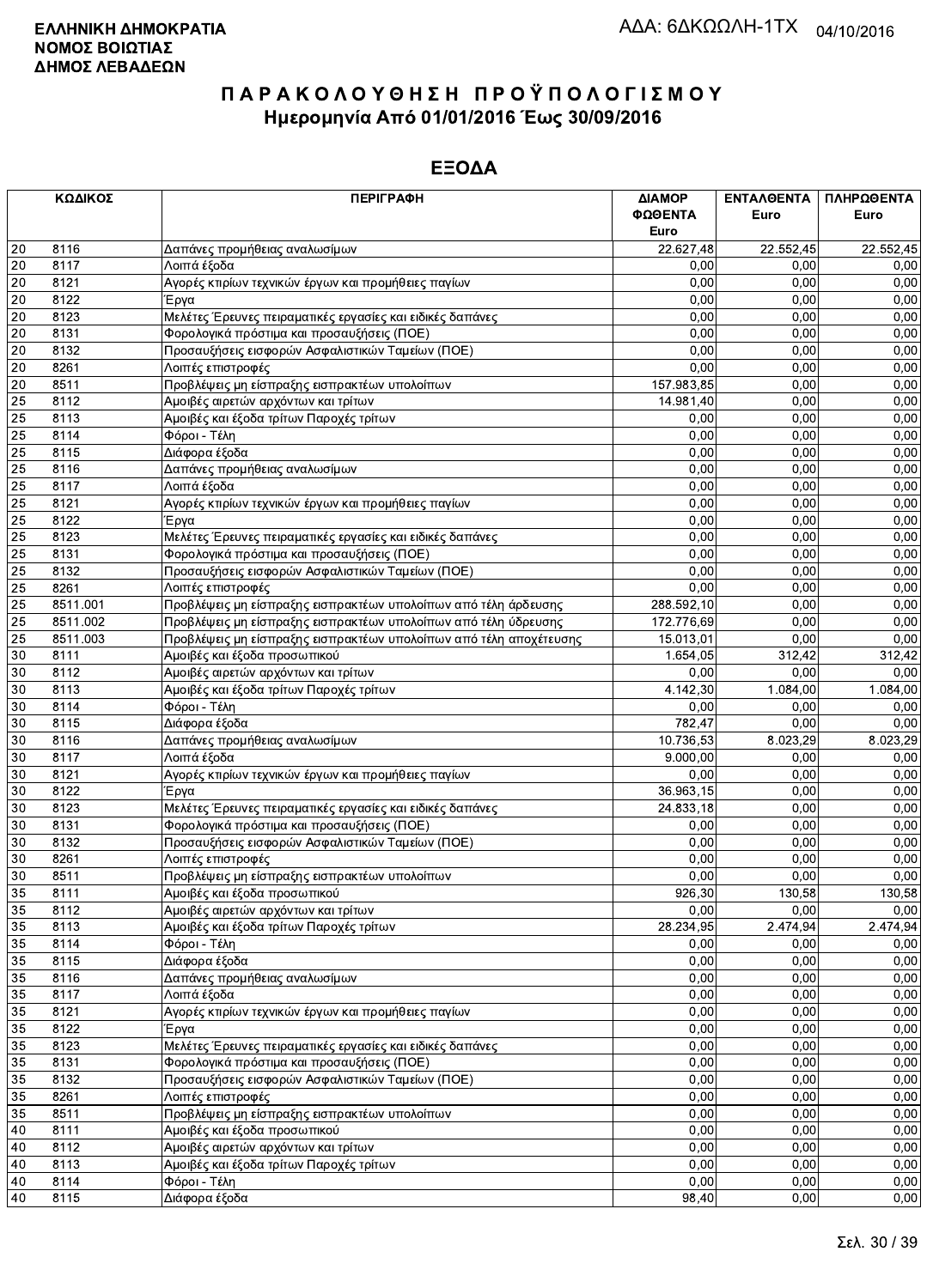|    | ΚΩΔΙΚΟΣ | <b>ПЕРІГРАФН</b>                                          | ΔΙΑΜΟΡ       | ΕΝΤΑΛΘΕΝΤΑ | ΠΛΗΡΩΘΕΝΤΑ |
|----|---------|-----------------------------------------------------------|--------------|------------|------------|
|    |         |                                                           | ΦΩΘΕΝΤΑ      | Euro       | Euro       |
|    |         |                                                           | Euro         |            |            |
| 40 | 8116    | Δαπάνες προμήθειας αναλωσίμων                             | 0.00         | 0.00       | 0,00       |
| 40 | 8117    | Λοιπά έξοδα                                               | 0.00         | 0,00       | 0,00       |
| 40 | 8121    | Αγορές κτιρίων τεχνικών έργων και προμήθειες παγίων       | 12.707,30    | 0.00       | 0,00       |
| 40 | 8122    | Έργα                                                      | 0,00         | 0,00       | 0,00       |
| 40 | 8123    | Μελέτες Έρευνες πειραματικές εργασίες και ειδικές δαπάνες | 0,00         | 0,00       | 0,00       |
| 40 | 8131    | Φορολογικά πρόστιμα και προσαυξήσεις (ΠΟΕ)                | 0.00         | 0,00       | 0,00       |
| 40 | 8132    | Προσαυξήσεις εισφορών Ασφαλιστικών Ταμείων (ΠΟΕ)          | 0,00         | 0,00       | 0,00       |
| 40 | 8261    | Λοιπές επιστροφές                                         | 0,00         | 0,00       | 0,00       |
| 40 | 8511    | Προβλέψεις μη είσπραξης εισπρακτέων υπολοίπων             | 0,00         | 0,00       | 0,00       |
| 45 | 8111    | Αμοιβές και έξοδα προσωπικού                              | 152,22       | 54,92      | 54,92      |
| 45 | 8112    | Αμοιβές αιρετών αρχόντων και τρίτων                       | 0,00         | 0,00       | 0,00       |
| 45 | 8113    | Αμοιβές και έξοδα τρίτων Παροχές τρίτων                   | 0,00         | 0,00       | 0,00       |
| 45 | 8114    | Φόροι - Τέλη                                              | 0,00         | 0,00       | 0,00       |
| 45 | 8115    | Διάφορα έξοδα                                             | 0,00         | 0,00       | 0,00       |
| 45 | 8116    | Δαπάνες προμήθειας αναλωσίμων                             | 0,00         | 0,00       | 0,00       |
| 45 | 8117    | Λοιπά έξοδα                                               | 0,00         | 0.00       | 0,00       |
| 45 | 8121    | Αγορές κτιρίων τεχνικών έργων και προμήθειες παγίων       | 0,00         | 0,00       | 0,00       |
| 45 | 8122    | Έργα                                                      | 0,00         | 0,00       | 0,00       |
| 45 | 8123    | Μελέτες Έρευνες πειραματικές εργασίες και ειδικές δαπάνες | 0,00         | 0,00       | 0,00       |
| 45 | 8131    | Φορολογικά πρόστιμα και προσαυξήσεις (ΠΟΕ)                | 0,00         | 0,00       | 0,00       |
| 45 | 8132    | Προσαυξήσεις εισφορών Ασφαλιστικών Ταμείων (ΠΟΕ)          | 0.00         | 0,00       | 0,00       |
| 45 | 8261    | Λοιπές επιστροφές                                         | 0,00         | 0,00       | 0,00       |
| 45 | 8511    | Προβλέψεις μη είσπραξης εισπρακτέων υπολοίπων             | 0,00         | 0,00       | 0,00       |
| 50 | 8112    | Αμοιβές αιρετών αρχόντων και τρίτων                       | 0,00         | 0,00       | 0,00       |
| 50 | 8113    | Αμοιβές και έξοδα τρίτων Παροχές τρίτων                   | 0,00         | 0,00       | 0,00       |
| 50 | 8114    | Φόροι - Τέλη                                              | 0,00         | 0,00       | 0,00       |
| 50 | 8115    | Διάφορα έξοδα                                             | 0,00         | 0,00       | 0,00       |
| 50 | 8116    | Δαπάνες προμήθειας αναλωσίμων                             | 0,00         | 0,00       | 0,00       |
| 50 | 8117    | Λοιπά έξοδα                                               | 0,00         | 0,00       | 0,00       |
| 50 | 8121    | Αγορές κτιρίων τεχνικών έργων και προμήθειες παγίων       | 0,00         | 0,00       | 0,00       |
| 50 | 8122    | Έργα                                                      | 0,00         | 0,00       | 0,00       |
| 50 | 8123    | Μελέτες Έρευνες πειραματικές εργασίες και ειδικές δαπάνες | 0,00         | 0,00       | 0,00       |
| 50 | 8131    | Φορολογικά πρόστιμα και προσαυξήσεις (ΠΟΕ)                | 0,00         | 0,00       | 0,00       |
| 50 | 8132    | Προσαυξήσεις εισφορών Ασφαλιστικών Ταμείων (ΠΟΕ)          | 0,00         | 0.00       | 0,00       |
| 50 | 8261    | Λοιπές επιστροφές                                         | 0,00         | 0,00       | 0,00       |
| 50 | 8511    | Προβλέψεις μη είσπραξης εισπρακτέων υπολοίπων             | 0,00         | 0,00       | 0,00       |
| 60 | 8112    | Αμοιβές αιρετών αρχόντων και τρίτων                       | 0,00         | 0.00       | 0,00       |
| 60 | 8113    | Αμοιβές και έξοδα τρίτων Παροχές τρίτων                   | 0,00         | 0,00       | 0,00       |
| 60 | 8114    | Φόροι - Τέλη                                              | 0,00         | 0,00       | 0,00       |
| 60 | 8115    | Διάφορα έξοδα                                             | 0,00         | 0,00       | 0,00       |
| 60 | 8116    | Δαπάνες προμήθειας αναλωσίμων                             | 0,00         | 0,00       | 0,00       |
| 60 | 8117    | Λοιπά έξοδα                                               | 0,00         | 0,00       | 0,00       |
| 60 | 8121    | Αγορές κτιρίων τεχνικών έργων και προμήθειες παγίων       | 0,00         | 0,00       | 0,00       |
| 60 | 8122    | Έργα                                                      | 0,00         | 0,00       | 0,00       |
| 60 | 8123    | Μελέτες Έρευνες πειραματικές εργασίες και ειδικές δαπάνες | 0,00         | 0,00       | 0,00       |
| 60 | 8131    | Φορολογικά πρόστιμα και προσαυξήσεις (ΠΟΕ)                | 0,00         | 0,00       | 0,00       |
| 60 | 8132    | Προσαυξήσεις εισφορών Ασφαλιστικών Ταμείων (ΠΟΕ)          | 0,00         | 0,00       | 0,00       |
| 60 | 8261    | Λοιπές επιστροφές                                         | 0,00         | 0,00       | 0,00       |
| 60 | 8511    | Προβλέψεις μη είσπραξης εισπρακτέων υπολοίπων             | 0,00         | 0,00       | 0,00       |
|    |         | Αμοιβές αιρετών αρχόντων και τρίτων                       | 0,00         | 0,00       |            |
| 61 | 8112    |                                                           | 0,00         | 0,00       | 0,00       |
| 61 | 8113    | Αμοιβές και έξοδα τρίτων Παροχές τρίτων                   |              |            | 0,00       |
| 61 | 8114    | Φόροι - Τέλη                                              | 0,00         | 0,00       | 0,00       |
| 61 | 8115    | Διάφορα έξοδα                                             | 0,00<br>0,00 | 0,00       | 0,00       |
| 61 | 8116    | Δαπάνες προμήθειας αναλωσίμων                             |              | 0,00       | 0,00       |
| 61 | 8117    | Λοιπά έξοδα                                               | 0,00         | 0,00       | 0,00       |
| 61 | 8121    | Αγορές κτιρίων τεχνικών έργων και προμήθειες παγίων       | 200.000,00   | 200.000,00 | 200.000,00 |
| 61 | 8122    | Έργα                                                      | 0,00         | 0.00       | 0,00       |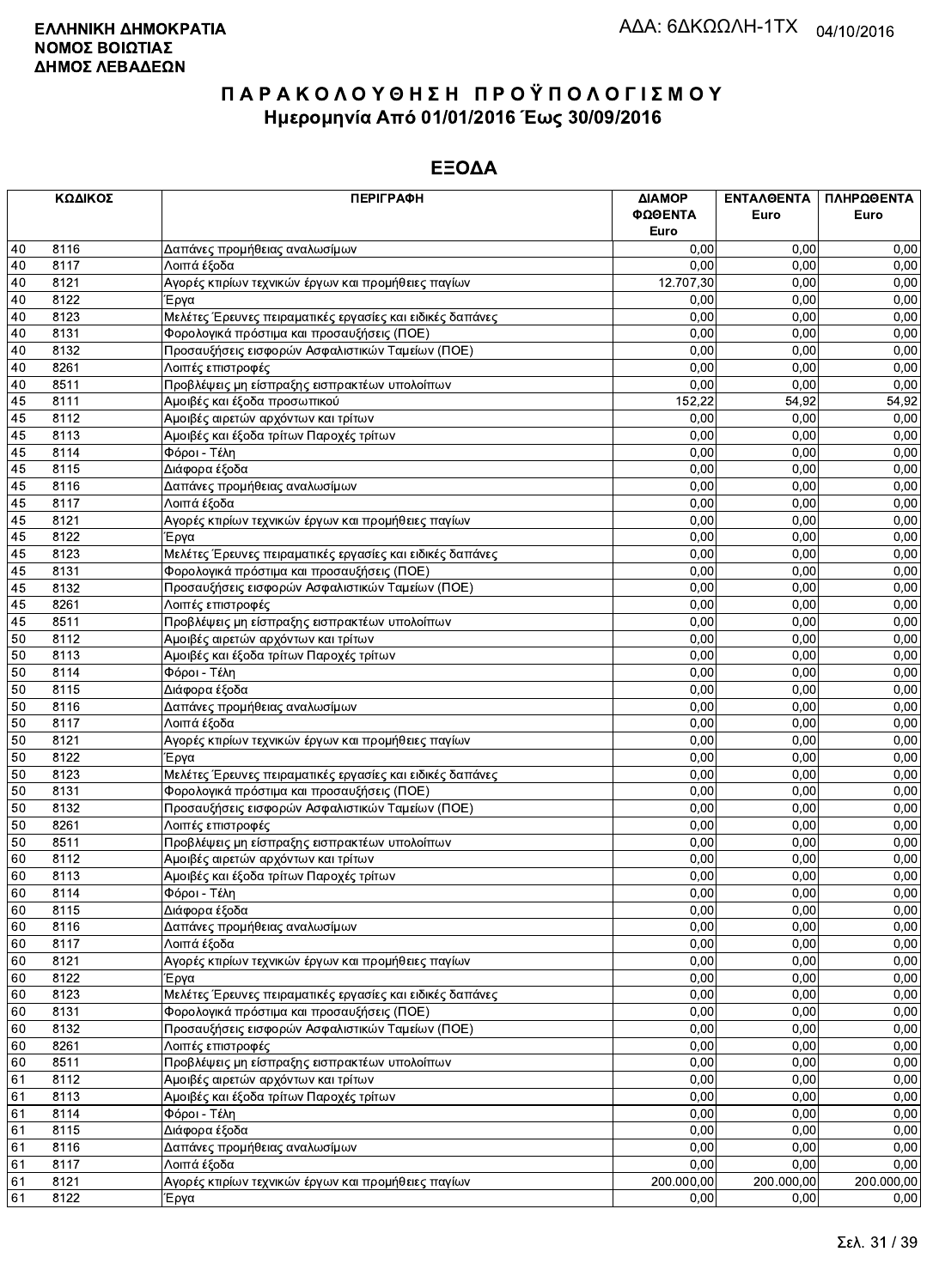|    | ΚΩΔΙΚΟΣ  | <b>ПЕРІГРАФН</b>                                                              | ΔΙΑΜΟΡ<br>ΦΩΘΕΝΤΑ<br>Euro | ΕΝΤΑΛΘΕΝΤΑ<br>Euro | ΠΛΗΡΩΘΕΝΤΑ<br>Euro |
|----|----------|-------------------------------------------------------------------------------|---------------------------|--------------------|--------------------|
| 61 | 8123     | Μελέτες Έρευνες πειραματικές εργασίες και ειδικές δαπάνες                     | 0,00                      | 0.00               | 0,00               |
| 61 | 8131     | Φορολογικά πρόστιμα και προσαυξήσεις (ΠΟΕ)                                    | 0,00                      | 0.00               | 0,00               |
| 61 | 8132     | Προσαυξήσεις εισφορών Ασφαλιστικών Ταμείων (ΠΟΕ)                              | 0,00                      | 0,00               | 0,00               |
| 61 | 8261.001 | Επιστροφές αχρεωστήτως εισπραχθέτων εσόδων                                    | 0,00                      | 0,00               | 0,00               |
| 61 | 8261.002 | Λοιπές επιστροφές εισπραχθέντων εσόδων                                        | 0,00                      | 0,00               | 0,00               |
| 61 | 8262     | Επιστροφή χρημάτων λόγω ανάκλησης κατανομής χρηματοδότησης ΠΔΕ                | 18.020,89                 | 18.020,89          | 18.020,89          |
| 61 | 8263     | Επιστροφή χρηματοδοτήσεων ΕΣΠΑ λόγω δημοσιονομικής διόρθωσης<br>(N.4314/2014) | 0,00                      | 0,00               | 0,00               |
| 61 | 8511     | Προβλέψεις μη είσπραξης εισπρακτέων υπολοίπων                                 | 0,00                      | 0,00               | 0,00               |
| 62 | 8112     | Αμοιβές αιρετών αρχόντων και τρίτων                                           | 0,00                      | 0.00               | 0,00               |
| 62 | 8113     | Αμοιβές και έξοδα τρίτων Παροχές τρίτων                                       | 0,00                      | 0.00               | 0,00               |
| 62 | 8114     | Φόροι - Τέλη                                                                  | 0,00                      | 0,00               | 0,00               |
| 62 | 8115     | Διάφορα έξοδα                                                                 | 0,00                      | 0,00               | 0,00               |
| 62 | 8116     | Δαπάνες προμήθειας αναλωσίμων                                                 | 0,00                      | 0,00               | 0,00               |
| 62 | 8117     | Λοιπά έξοδα                                                                   | 0,00                      | 0,00               | 0,00               |
| 62 | 8121     | Αγορές κτιρίων τεχνικών έργων και προμήθειες παγίων                           | 0,00                      | 0,00               | 0,00               |
| 62 | 8122     | Έργα                                                                          | 0,00                      | 0,00               | 0,00               |
| 62 | 8123     | Μελέτες Έρευνες πειραματικές εργασίες και ειδικές δαπάνες                     | 0,00                      | 0,00               | 0,00               |
| 62 | 8131     | Φορολογικά πρόστιμα και προσαυξήσεις (ΠΟΕ)                                    | 0,00                      | 0,00               | 0,00               |
| 62 | 8132     | Προσαυξήσεις εισφορών Ασφαλιστικών Ταμείων (ΠΟΕ)                              | 0,00                      | 0,00               | 0,00               |
| 62 | 8261     | Λοιπές επιστροφές                                                             | 0,00                      | 0,00               | 0,00               |
| 62 | 8262     | Επιστροφή χρημάτων λόγω ανάκλησης κατανομής χρηματοδότησης ΠΔΕ                | 0,00                      | 0,00               | 0,00               |
| 62 | 8263     | Επιστροφή χρηματοδότησεων ΕΣΠΑ λόγω δημοσιονομικής διόρθωσης<br>(N.4314/2014) | 0,00                      | 0,00               | 0,00               |
| 62 | 8511     | Προβλέψεις μη είσπραξης εισπρακτέων υπολοίπων                                 | 0,00                      | 0,00               | 0,00               |
| 63 | 8112     | Αμοιβές αιρετών αρχόντων και τρίτων                                           | 0,00                      | 0.00               | 0,00               |
| 63 | 8113     | Αμοιβές και έξοδα τρίτων Παροχές τρίτων                                       | 0,00                      | 0.00               | 0,00               |
| 63 | 8114     | Φόροι - Τέλη                                                                  | 0,00                      | 0,00               | 0,00               |
| 63 | 8115     | Διάφορα έξοδα                                                                 | 0,00                      | 0,00               | 0,00               |
| 63 | 8116     | Δαπάνες προμήθειας αναλωσίμων                                                 | 0,00                      | 0,00               | 0,00               |
| 63 | 8117     | Λοιπά έξοδα                                                                   | 0,00                      | 0,00               | 0,00               |
| 63 | 8121     | Αγορές κτιρίων τεχνικών έργων και προμήθειες παγίων                           | 0,00                      | 0,00               | 0,00               |
| 63 | 8122     | Έργα                                                                          | 0,00                      | 0.00               | 0,00               |
| 63 | 8123     | Μελέτες Έρευνες πειραματικές εργασίες και ειδικές δαπάνες                     | 0,00                      | 0,00               | 0,00               |
| 63 | 8131     | Φορολογικά πρόστιμα και προσαυξήσεις (ΠΟΕ)                                    | 0,00                      | 0,00               | 0,00               |
| 63 | 8132     | Προσαυξήσεις εισφορών Ασφαλιστικών Ταμείων (ΠΟΕ)                              | 0,00                      | 0.00               | 0,00               |
| 63 | 8261.001 | Επιστροφές αχρεωστήτως εισπραχθέντων εσόδων                                   | 0,00                      | 0,00               | 0,00               |
| 63 | 8262     | Επιστροφή χρημάτων λόγω ανάκλησης κατανομής χρηματοδότησης ΠΔΕ                | 1.417,96                  | 1.417,96           | 1.417,96           |
| 63 | 8263     | Επιστροφή χρηματοδοτήσεων ΕΣΠΑ λόγω δημοσιονομικής διόρθωσης<br>(N.4314/2014) | 0,00                      | 0,00               | 0,00               |
| 63 | 8511     | Προβλέψεις μη είσπραξης εισπρακτέων υπολοίπων                                 | 0,00                      | 0,00               | 0,00               |
| 64 | 8112     | Αμοιβές αιρετών αρχόντων και τρίτων                                           | 0,00                      | 0,00               | 0,00               |
| 64 | 8113     | Αμοιβές και έξοδα τρίτων Παροχές τρίτων                                       | 0,00                      | 0,00               | 0,00               |
| 64 | 8114     | Φόροι - Τέλη                                                                  | 0,00                      | 0,00               | 0,00               |
| 64 | 8115     | Διάφορα έξοδα                                                                 | 0,00                      | 0,00               | 0,00               |
| 64 | 8116     | Δαπάνες προμήθειας αναλωσίμων                                                 | 0,00                      | 0,00               | 0,00               |
| 64 | 8117     | Λοιπά έξοδα                                                                   | 0,00                      | 0,00               | 0,00               |
| 64 | 8121     | Αγορές κτιρίων τεχνικών έργων και προμήθειες παγίων                           | 0,00                      | 0,00               | 0,00               |
| 64 | 8122     | Έργα                                                                          | 154.703,31                | 102.714,36         | 102.714,36         |
| 64 | 8123     | Μελέτες Έρευνες πειραματικές εργασίες και ειδικές δαπάνες                     | 0,00                      | 0,00               | 0,00               |
| 64 | 8131     | Φορολογικά πρόστιμα και προσαυξήσεις (ΠΟΕ)                                    | 0,00                      | 0,00               | 0,00               |
| 64 | 8132     | Προσαυξήσεις εισφορών Ασφαλιστικών Ταμείων (ΠΟΕ)                              | 0,00                      | 0,00               | 0,00               |
| 64 | 8261     | Λοιπές επιστροφές                                                             | 0,00                      | 0,00               | 0,00               |
| 64 | 8262     | Επιστροφή χρημάτων λόγω ανάκλησης κατανομής χρηματοδότησης ΠΔΕ                | 15.821,67                 | 14.770,01          | 14.770,01          |
| 64 | 8263     | Επιστροφή χρηματοδοτήσεων ΕΣΠΑ λόγω δημοσιονομικής<br>διόρθωσης (Ν.4311/2014) | 0.00                      | 0.00               | 0,00               |
| 64 | 8511     | Προβλέψεις μη είσπραξης εισπρακτέων υπολοίπων                                 | 0,00                      | 0,00               | 0,00               |
| 69 | 8112     | Αμοιβές αιρετών αρχόντων και τρίτων                                           | 0,00                      | 0,00               | 0,00               |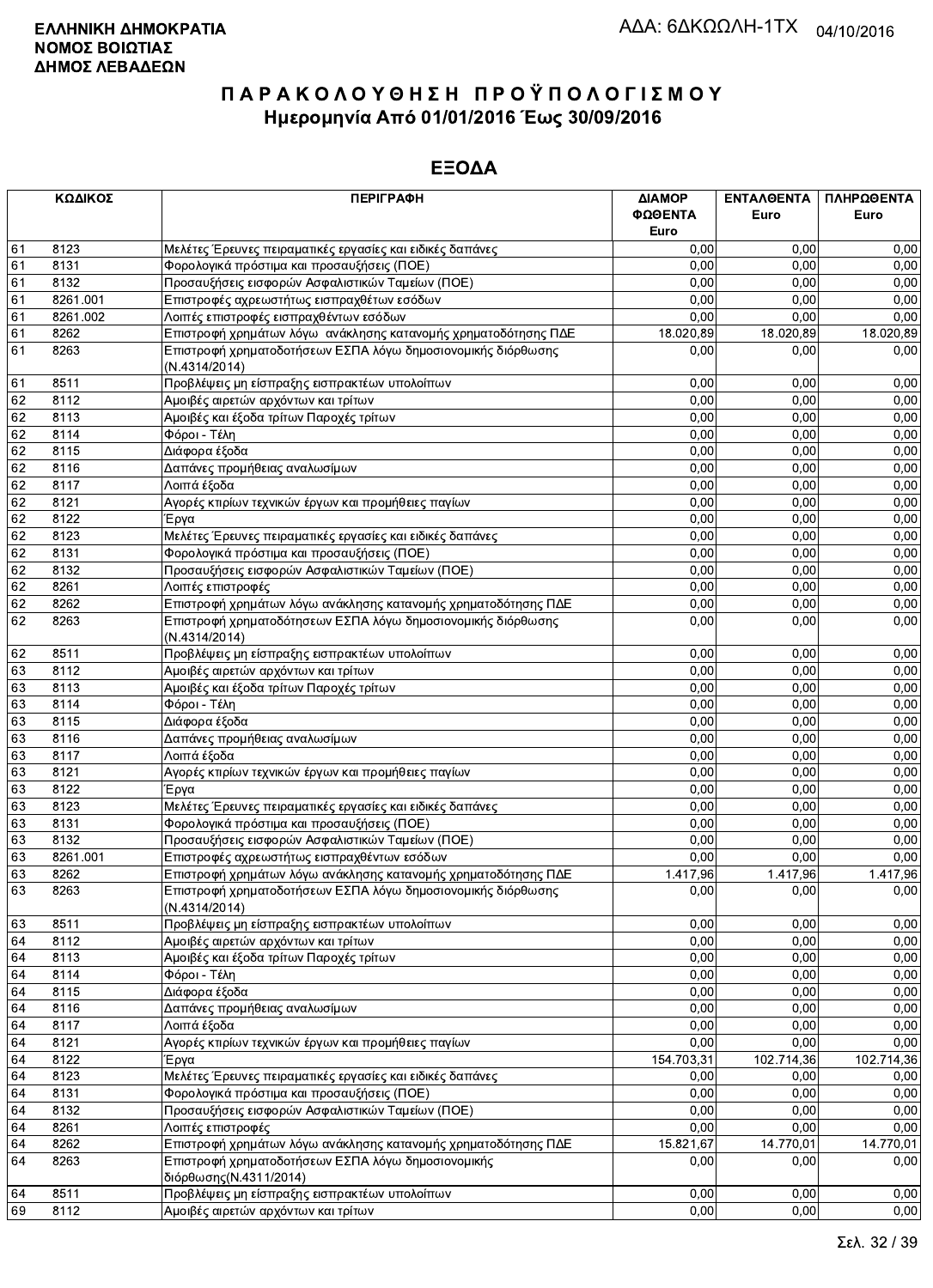|    | ΚΩΔΙΚΟΣ  | <b>ПЕРІГРАФН</b>                                                              | ΔΙΑΜΟΡ        | <b>ENTAAOENTA</b> | ΠΛΗΡΩΘΕΝΤΑ    |
|----|----------|-------------------------------------------------------------------------------|---------------|-------------------|---------------|
|    |          |                                                                               | ΦΩΘΕΝΤΑ       | Euro              | Euro          |
|    |          |                                                                               | Euro          |                   |               |
| 69 | 8113     | Αμοιβές και έξοδα τρίτων Παροχές τρίτων                                       | 0.00          | 0,00              | 0,00          |
| 69 | 8114     | Φόροι - Τέλη                                                                  | 0,00          | 0,00              | 0,00          |
| 69 | 8115     | Διάφορα έξοδα                                                                 | 0,00          | 0,00              | 0,00          |
| 69 | 8116     | Δαπάνες προμήθειας αναλωσίμων                                                 | 0,00          | 0,00              | 0,00          |
| 69 | 8117     | Λοιπά έξοδα                                                                   | 0,00          | 0,00              | 0,00          |
| 69 | 8121     | Αγορές κτιρίων τεχνικών έργων και προμήθειες παγίων                           | 0,00          | 0,00              | 0,00          |
| 69 | 8122     | Έργα                                                                          | 0,00          | 0,00              | 0,00          |
| 69 | 8123     | Μελέτες Έρευνες πειραματικές εργασίες και ειδικές δαπάνες                     | 0,00          | 0,00              | 0,00          |
| 69 | 8131     | Φορολογικά πρόστιμα και προσαυξήσεις (ΠΟΕ)                                    | 0,00          | 0,00              | 0,00          |
| 69 | 8132     | Προσαυξήσεις εισφορών Ασφαλιστικών Ταμείων (ΠΟΕ)                              | 0,00          | 0,00              | 0,00          |
| 69 | 8261.001 | Επιστροφές αχρεωστήτως εισπραχθέντων εσόδων                                   | 0,00          | 0,00              | 0,00          |
| 69 | 8261.002 | Λοιπές επιστροφές εισπραχθέντων εσόδων                                        | 0,00          | 0,00              | 0,00          |
| 69 | 8262     | Επιστροφή χρημάτων λόγω ανάκλησης κατανομής χρηματοδότησης ΠΔΕ                | 8.925,00      | 0,00              | 0,00          |
| 69 | 8263     | Επιστροφή χρηματοδοτήσεων ΕΣΠΑ λόγω δημοσιονομικής διόρθωσης<br>(N.4314/2014) | 0,00          | 0,00              | 0,00          |
| 69 | 8511     | Προβλέψεις μη είσπραξης εισπρακτέων υπολοίπων                                 | 0,00          | 0,00              | 0,00          |
| 70 | 8112     | Αμοιβές αιρετών αρχόντων και τρίτων                                           | 2.448,93      | 2.448,93          | 2.448,93      |
| 70 | 8113     | Αμοιβές και έξοδα τρίτων Παροχές τρίτων                                       | 3 936,00      | 3.936,00          | 3.936,00      |
| 70 | 8116     | Δαπάνες προμήθειας αναλωσίμων                                                 | 949,22        | 949,22            | 949,22        |
| 90 | 9111     | Αποθεματικό                                                                   | 49.963,99     | 0,00              | 0.00          |
|    |          | ΣΥΝΟΛΑ                                                                        | 27.766.393,68 | 13.955.759,78     | 13.691.742.85 |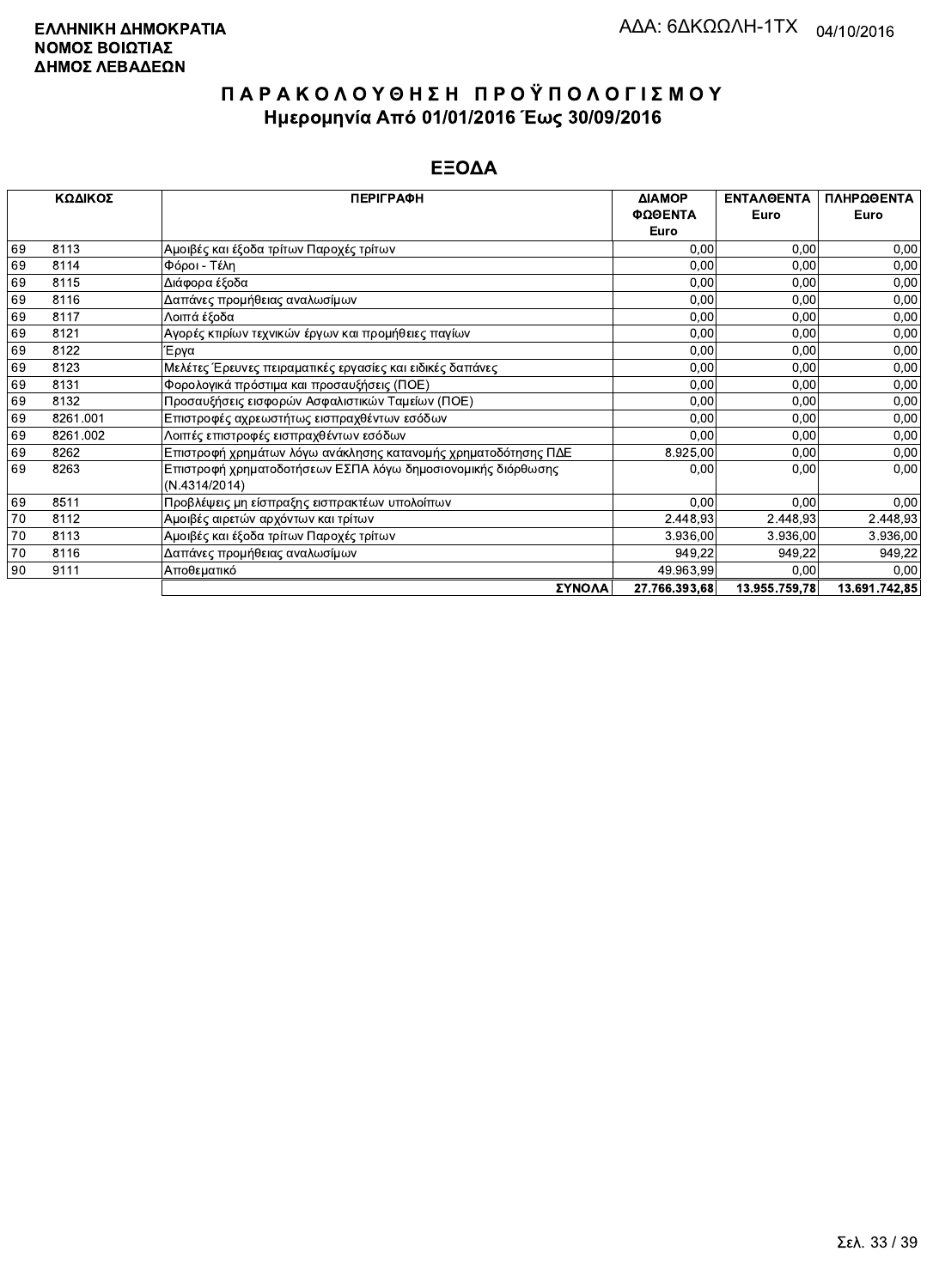#### ΓΕΝΙΚΗ ΑΝΑΚΕΦΑΛΑΙΩΣΗ

|                                         | ΔΙΑΜΟΡΦΩΘΕΝΤΑ<br>Euro | <b>ΒΕΒΑΙΩΘΕΝΤΑ</b><br>Euro | ΕΙΣΠΡΑΧΘΕΝΤΑ<br>Euro |
|-----------------------------------------|-----------------------|----------------------------|----------------------|
| ΕΣΟΔΑ                                   | 24.259.589,05         | 23.645.692,91              | 13.909.055.41        |
| <b>XPHMATIKO</b><br>ΥΠΟΛΟΙΠΟ<br>(K.A.3) | 3.506.804,63          | 3.506.804.63               | 3.506.804.63         |
| ΣΥΝΟΛΟ                                  | 27.766.393,68         | 22.204.682,63              | 17.415.860,04        |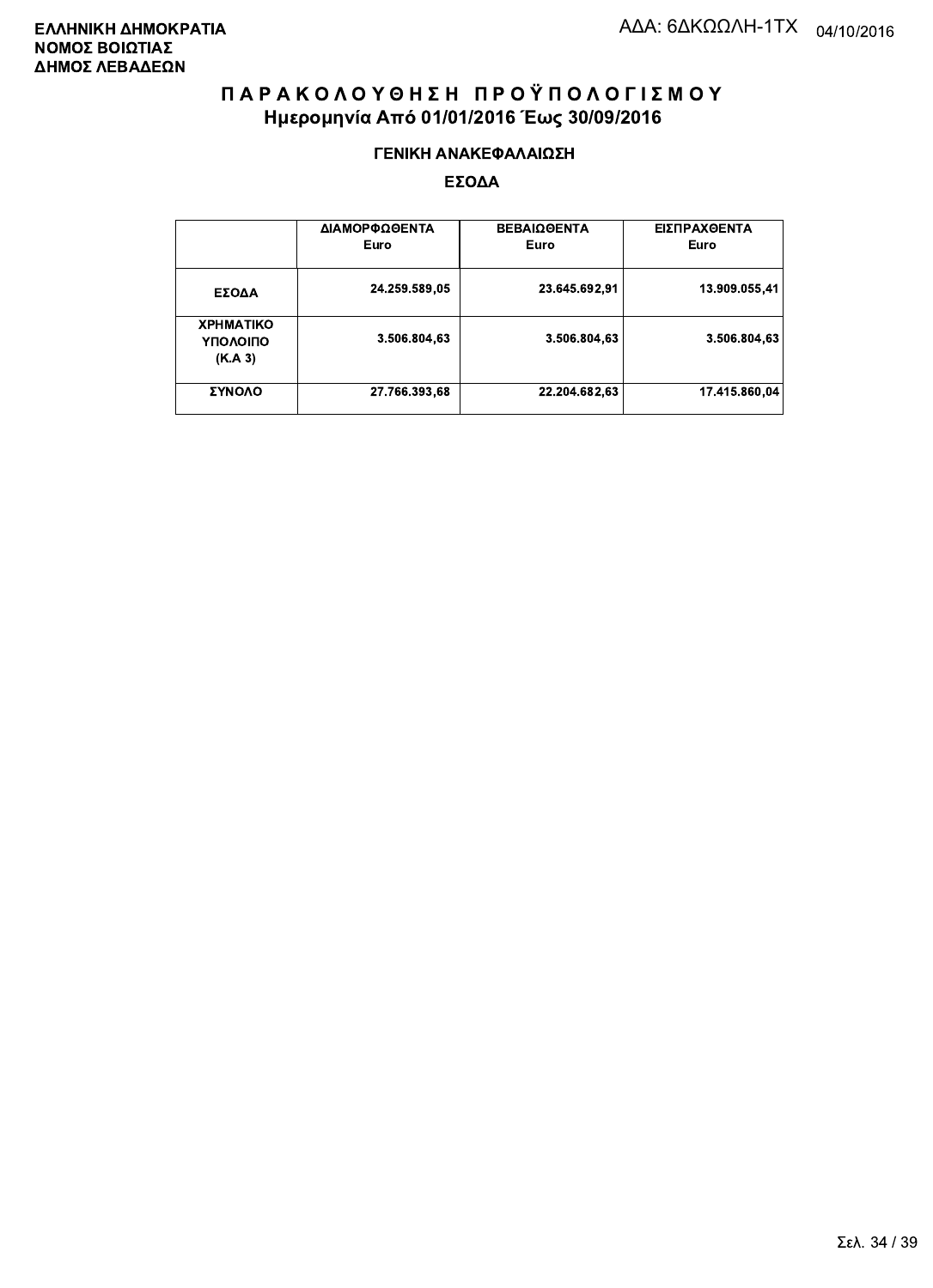#### ΕΞΟΔΑ

|             | ΔΙΑΜΟΡΦΩΘΕΝΤΑ<br>Euro | <b>ENTAAGENTA</b><br>Euro | ΠΛΗΡΩΘΕΝΤΑ<br>Euro |
|-------------|-----------------------|---------------------------|--------------------|
| ΕΞΟΔΑ       | 27.716.429,69         | 13.955.759.78             | 13.691.742,85      |
| ΑΠΟΘΕΜΑΤΙΚΟ | 49.963.99             | 0.00                      | 0.00               |
| ΣΥΝΟΛΟ      | 27.766.393,68         | 13.955.759.78             | 13.691.742,85      |
|             |                       |                           |                    |

#### ΑΝΑΚΕΦΑΛΑΙΩΣΗ 1ου ΕΠΙΠΕΔΟΥ

|  | ΚΩΔΙΚΟΣ | ΔΙΑΜΟΡΦΩΘΕΝΤΑ | <b>AOENTA</b><br>FΝ | ≀OΘFNTA |
|--|---------|---------------|---------------------|---------|
|--|---------|---------------|---------------------|---------|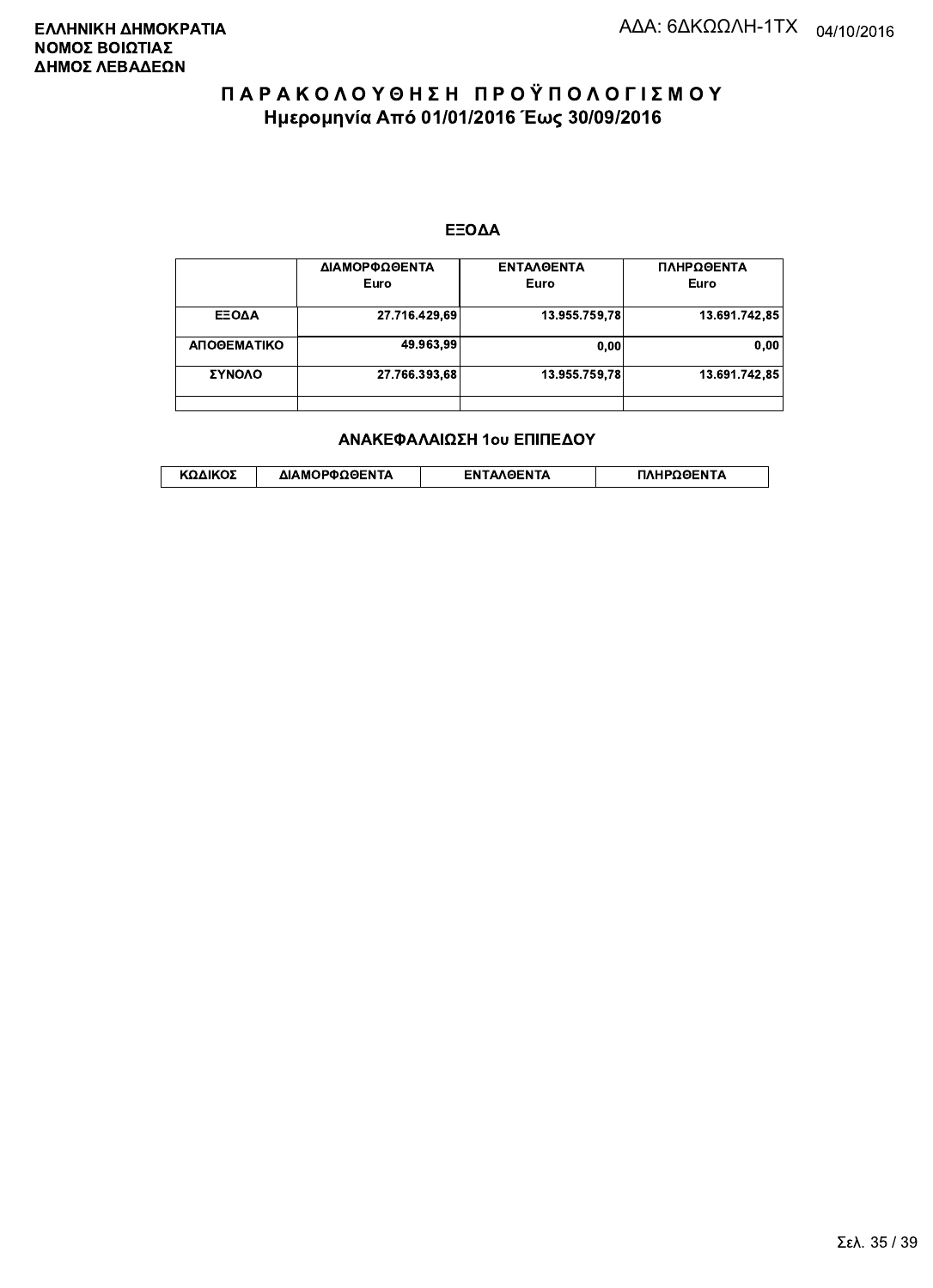ΑΝΑΚΕΦΑΛΑΙΩΣΗ ΕΣΟΔΩΝ ΑΠΟ 01/01/2016 ΕΩΣ 30/09/2016

|   | TAKTIKA EZOAA                                                               |                       |               |
|---|-----------------------------------------------------------------------------|-----------------------|---------------|
|   |                                                                             | <i>EYNOAO:</i>        | 9.322.090,94  |
|   | EKTAKTA EZOAA                                                               |                       |               |
|   |                                                                             | ΣΥΝΟΛΟ:               | 1.121.940,76  |
|   | EZOAA ΠΑΡΕΛΘΟΝΤΩΝ ΟΙΚΟΝΟΜΙΚΩΝ ΕΤΩΝ (Π.Ο.Ε.) ΠΟΥ ΒΕΒΑΙΩΝΟΝΤΑΙ ΓΙΑ ΠΡΩΤΗ ΦΟΡΑ |                       |               |
|   |                                                                             | ΣΥΝΟΛΟ:               | 587.088,91    |
| 3 | ΕΙΣΠΡΑΞΕΙΣ ΑΠΌ ΔΑΝΕΙΑ ΚΑΙ ΑΠΑΙΤΗΣΕΙΣ ΑΠΌ Π.Ο.Ε.                             |                       |               |
|   |                                                                             | ΣΥΝΟΛΟ:               | 1.214.860,27  |
|   | ΕΙΣΠΡΑΞΕΙΣ ΥΠΕΡ ΤΟΥ ΔΗΜΟΣΙΟΥ ΚΑΙ ΤΡΙΤΩΝ ΚΑΙ ΕΠΙΣΤΡΟΦΕΣ ΧΡΗΜΑΤΩΝ             |                       |               |
|   |                                                                             | ΣΥΝΟΛΟ:               | 1.663.074,53  |
| 5 | ΧΡΗΜΑΤΙΚΟ ΥΠΟΛΟΙΠΟ                                                          |                       |               |
|   |                                                                             | <i>EYNOAO:</i>        | 3.506.804, 63 |
|   |                                                                             | ΓΕΝΙΚΟ ΣΥΝΟΛΟ ΕΣΟΔΩΝ: | 17.415.860.04 |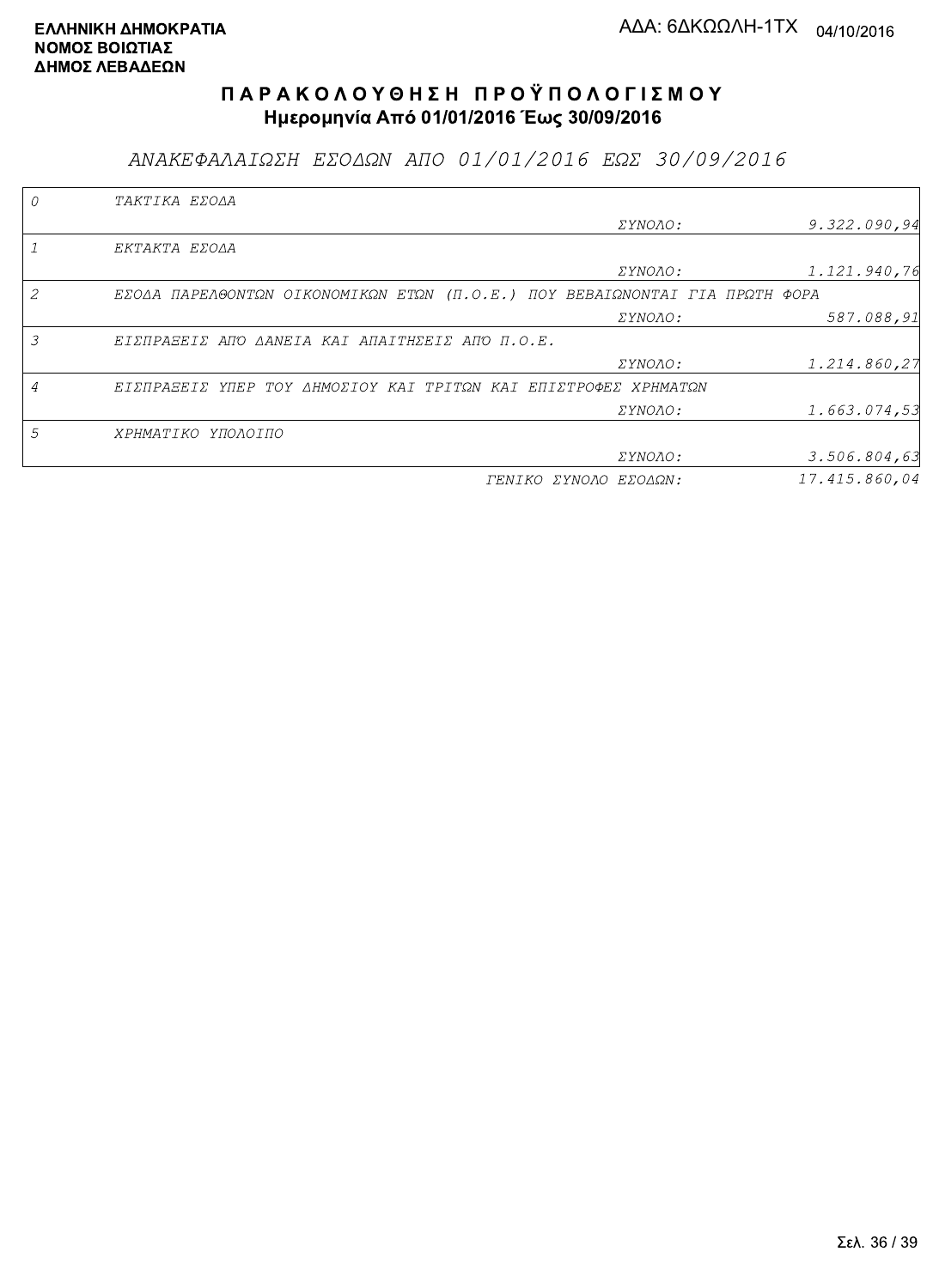### ΑΝΑΚΕΦΑΛΑΙΩΣΗ ΕΞΟΔΩΝ ΑΠΟ 01/01/2016 ΕΩΣ 30/09/2016

| $\epsilon$                | Έξοδα χρήσης                                                                                                      |                           |
|---------------------------|-------------------------------------------------------------------------------------------------------------------|---------------------------|
| 61                        | Αμοιβές αιρετών και τρίτων                                                                                        | 212.387,47                |
| 66                        | Δαπάνες προμήθειας αναλωσίμων                                                                                     | $\overline{264.693}$ , 55 |
| 67                        | Πληρωμές για μεταβιβάσεις εισοδημάτων σε τρίτους Παραχωρήσεις<br>- Παροχές - Επιχορηγήσεις - Επιδοτήσεις - Δωρεές | 5.040.106,56              |
| 63                        | $Φ$ όροι - Τέλη                                                                                                   | 60.130,19                 |
| 60                        | Αμοιβές και έξοδα προσωπικού                                                                                      | 3.639.428,00              |
| 64                        | Λοιπά γενικά έξοδα                                                                                                | 100.062,73                |
| 65                        | Πληρωμές για την εξυπηρέτηση της δημόσιας πίστης                                                                  | 535.233,08                |
| 62                        | Παροχές τρίτων                                                                                                    | 1.251.730,10              |
| 68                        | Λοιπά έξοδα                                                                                                       | 31.910, 28                |
|                           | ΣΥΝΟΛΟ:                                                                                                           | 11.135.681,96             |
| $\overline{7}$            | Επενδύσεις                                                                                                        |                           |
| 73                        | Έργα                                                                                                              | 443.085,53                |
| $71\,$                    | Αγορές κτιρίων τεχνικών έργων και προμήθειες παγίων                                                               | 17.939,59                 |
| $\overline{75}$           | Τίτλοι πάγιας επένδυσης (συμμετοχές σε επιχειρήσεις)                                                              | 1.000,00                  |
| 74                        | Μελέτες, έρευνες, πειραματικές εργασίες και ειδικές δαπάνες                                                       | 2.706,00                  |
|                           | <i>EYNOAO:</i>                                                                                                    | 464.731,12                |
| $\mathcal S$              | Πληρωμές υποχρεώσεων (Π.Ο.Ε.)                                                                                     |                           |
| $\mathcal{S} \mathcal{I}$ | Πληρωμές υποχρεώσεων (Π.Ο.Ε.)                                                                                     | 471.760,78                |
| $\overline{82}$           | Λοιπές αποδόσεις                                                                                                  | 1.619.568,99              |
| 83                        | Επιχορηγούμενες Πληρωμές Υποχρεώσεων Π.Ο.Ε.                                                                       | 0,00                      |
| 85                        | Προβλέψεις μη είσπραξης εισπρακτέων υπολοίπων βεβαιωμένων<br>κατά τα ΠΟΕ εντός του οικονομικού έτους              | 0,00                      |
|                           | ΣΥΝΟΛΟ:                                                                                                           | 2.091.329,77              |
| $\mathcal S$              | ΠΛΗΡΩΜΕΣ Π.Ο.Ε & ΛΟΙΠΕΣ ΑΠΟΔΟΣΕΙΣ ΚΑΙ ΠΡΟΒΛΕΨΕΙΣ                                                                  |                           |
| $\mathcal{S}1$            | Πληρωμές υποχρεώσεων (Π.Ο.Ε.)                                                                                     | 471.760,78                |
| 82                        | Λοιπές αποδόσεις                                                                                                  | 1.619.568,99              |
| 83                        | Επιχορηγούμενες Πληρωμές Υποχρεώσεων Π.Ο.Ε.                                                                       | 0,00                      |
| 85                        | Προβλέψεις μη είσπραξης εισπρακτέων υπολοίπων βεβαιωμένων                                                         | 0,00                      |
|                           | κατά τα ΠΟΕ εντός του οικονομικού έτους                                                                           |                           |
|                           | ΣΥΝΟΛΟ:                                                                                                           | 2.091.329,77              |
| 9                         | Αποθεματικό                                                                                                       |                           |
| 91                        | Ποσό διαθέσιμο για αναπλήρωση των ανεπαρκών πιστώσεων για τη                                                      | 0,00                      |
|                           | δημιουργία νέων μη προβλεπόμενων στον προϋπολογισμό                                                               |                           |
|                           | ΣΥΝΟΛΟ:                                                                                                           | 0,00                      |
|                           | FENIKO XYNOAO EFOAQN:                                                                                             | 15.783.072.62             |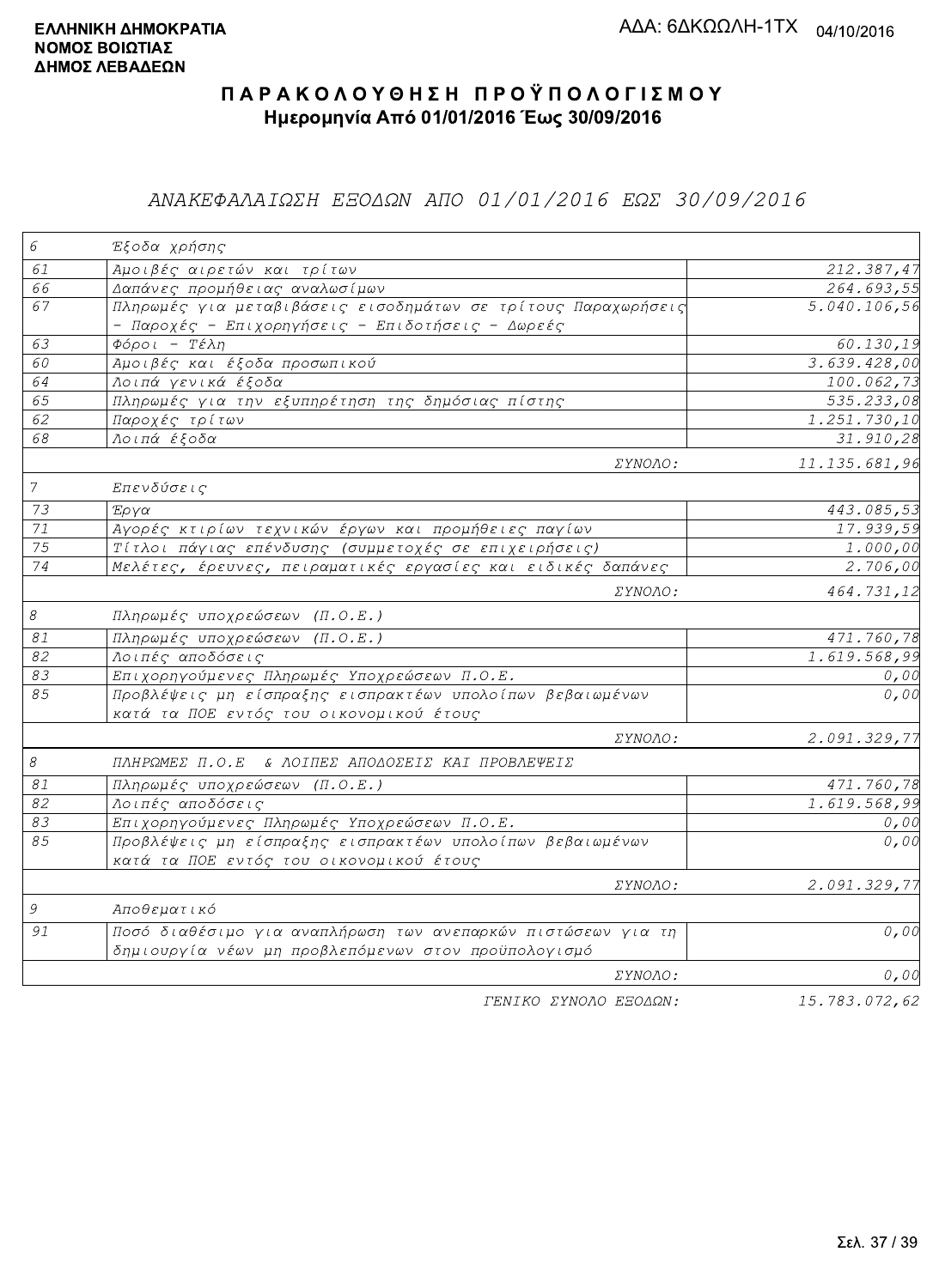ΣΥΝΟΛΑ ΑΝΑ ΥΠΗΡΕΣΙΑ ΑΠΟ 01/01/2016 ΕΩΣ 30/09/2016

| ${\cal O} \, {\cal O}$       | Γενικές υπηρεσίες                                             | 2.678.921,71 |
|------------------------------|---------------------------------------------------------------|--------------|
| ${\it 10}$                   | Οικονομικές και Διοικητικές υπηρεσίες                         | 1.241.395,03 |
| 15                           | Υπηρεσίες Πολιτισμού, Αθλητισμού και κοινωνικής πολιτικής     | 5.832.838,14 |
| ${\mathcal{Z}}{\mathcal{O}}$ | Υπηρεσία καθαριότητας και ηλεκτροφωτισμού                     | 1.580.246,26 |
| 25                           | Υπηρεσίες 'Υδρευσης-άδρευσης-αποχέτευσης                      | 333.799,64   |
| 30                           | Υπηρεσία Τεχνικών έργων                                       | 744.741,60   |
| 35                           | Υπηρεσίες πρασίνου                                            | 227.854,54   |
| $4\,0$                       | Υπηρεσία Πολεοδομίας                                          | 197.484,74   |
| 45                           | Υπηρεσία Νεκροταφείων                                         | 52.258,77    |
| 50                           | Δημοτική Αστυνομία                                            | 0,00         |
| 60                           | ΥΠΗΡΕΣΙΕΣ ΚΟΙΝΩΝΙΚΗΣ ΠΟΛΙΤΙΚΗΣ (Έργα και δράσεις              | 92.699,98    |
|                              | χρηματοδοτούμενες απο ΠΔΕ)                                    |              |
| 61                           | ΥΠΗΡΕΣΙΕΣ ΠΟΛΙΤΙΣΜΟΥ ΚΑΙ ΑΘΛΗΤΙΣΜΟΥ (Έργα και δράσεις         | 218.020,89   |
|                              | χρηματοδοτούμενες απο ΠΔΕ)                                    |              |
| 62                           | ΥΠΗΡΕΣΙΕΣ ΚΑΘΑΡΙΟΤΗΤΑΣ ΚΑΙ ΗΛΕΚΤΡΟΦΩΤΙΣΜΟΥ (Έργα και δράσεις) | 0,00         |
|                              | χρηματοδοτούμενες απο ΠΔΕ)                                    |              |
| 63                           | ΥΠΗΡΕΣΙΕΣ ΥΔΡΕΥΣΗΣ ΑΡΔΕΥΣΗΣ ΑΠΟΧΕΤΕΥΣΗΣ (Έργα και δράσεις     | 1.417,96     |
|                              | χρηματοδοτούμενες απο ΠΔΕ)                                    |              |
| 64                           | ΥΠΗΡΕΣΙΑ ΤΕΧΝΙΚΩΝ ΕΡΓΩΝ, ΠΡΑΣΙΝΟΥ ΚΑΙ ΠΟΛΕΟΔΟΜΙΑΣ (Έργα και   | 319.161,22   |
|                              | δράσεις χρηματοδοτούμενες απο ΠΔΕ)                            |              |
| 69                           | ΛΟΙΠΕΣ ΥΠΗΡΕΣΙΕΣ (Έργα και δράσεις χρηματοδοτούμενες απο      | 0,00         |
|                              | $\Pi \Delta E$ )                                              |              |
| 70                           | Λοιπές υπηρεσίες                                              | 170.902,37   |
| 99                           |                                                               | 0,00         |
|                              | $\Box$                                                        | 12.017712007 |

ΣΥΝΟΛΟ:

13.691.742,85